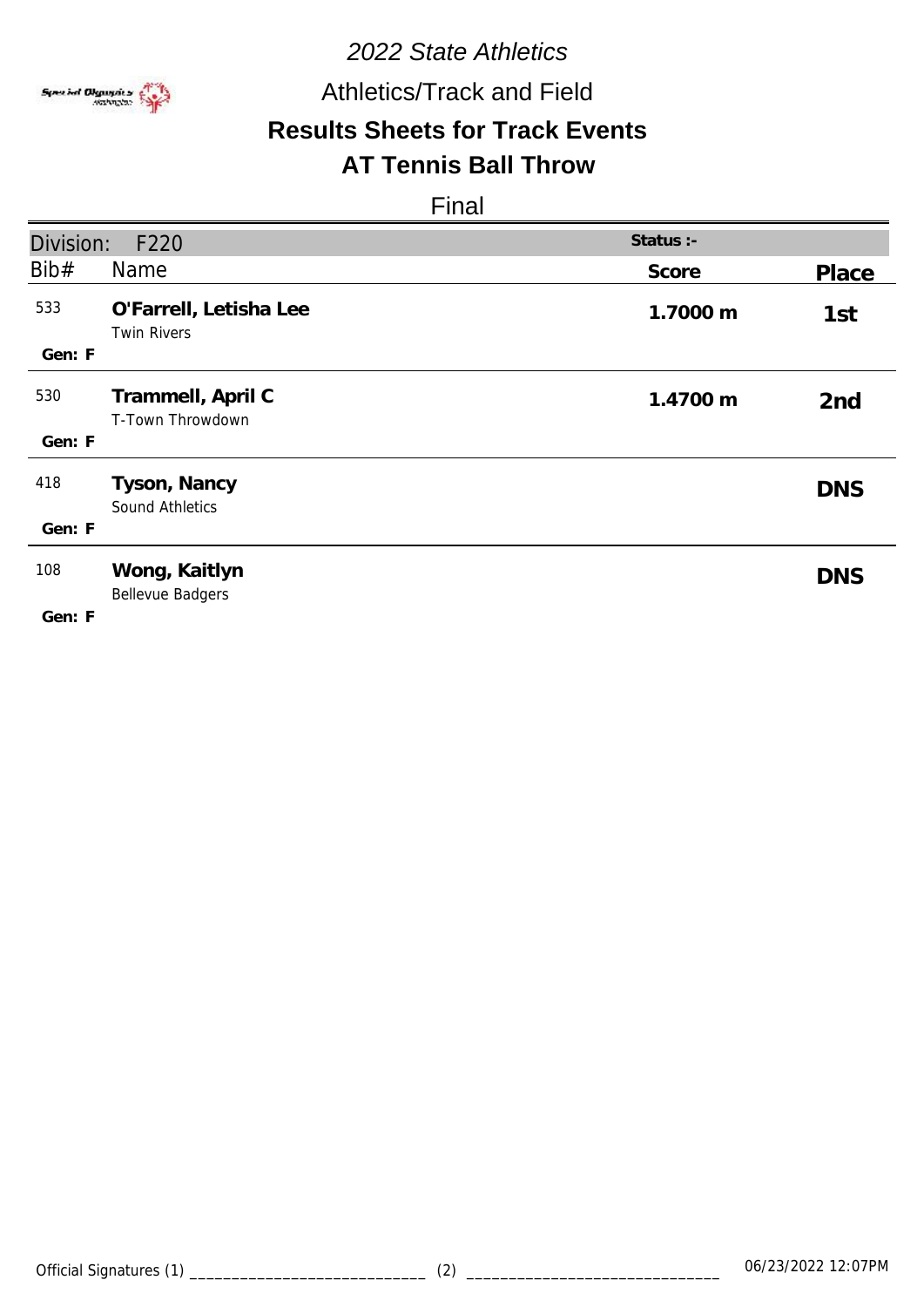

## Athletics/Track and Field

#### **Results Sheets for Track Events AT Softball Throw**

| Division:    | F250                                                | Status :- |                 |
|--------------|-----------------------------------------------------|-----------|-----------------|
| Bib#         | <b>Name</b>                                         | Score     | Place           |
| $\mathbf{1}$ | Fellers, Madalynn Aurora<br>Bellingham Independents | 8.1700 m  | 1st             |
| Gen: F       |                                                     |           |                 |
| 464          | Klemisch, Ashlynn Lorene<br>Tahoma Bears            | 6.0000 m  | 2 <sub>nd</sub> |
| Gen: F       |                                                     |           |                 |
| 437          | Patterson, Izabella Grace<br>Spokane County Gophers | 5.6000 m  | 3rd             |
| Gen: F       |                                                     |           |                 |
| 242          | Sons, Maycee Lorraine<br>Lewis County               | 5.1200 m  | 4th             |
| Gen: F       |                                                     |           |                 |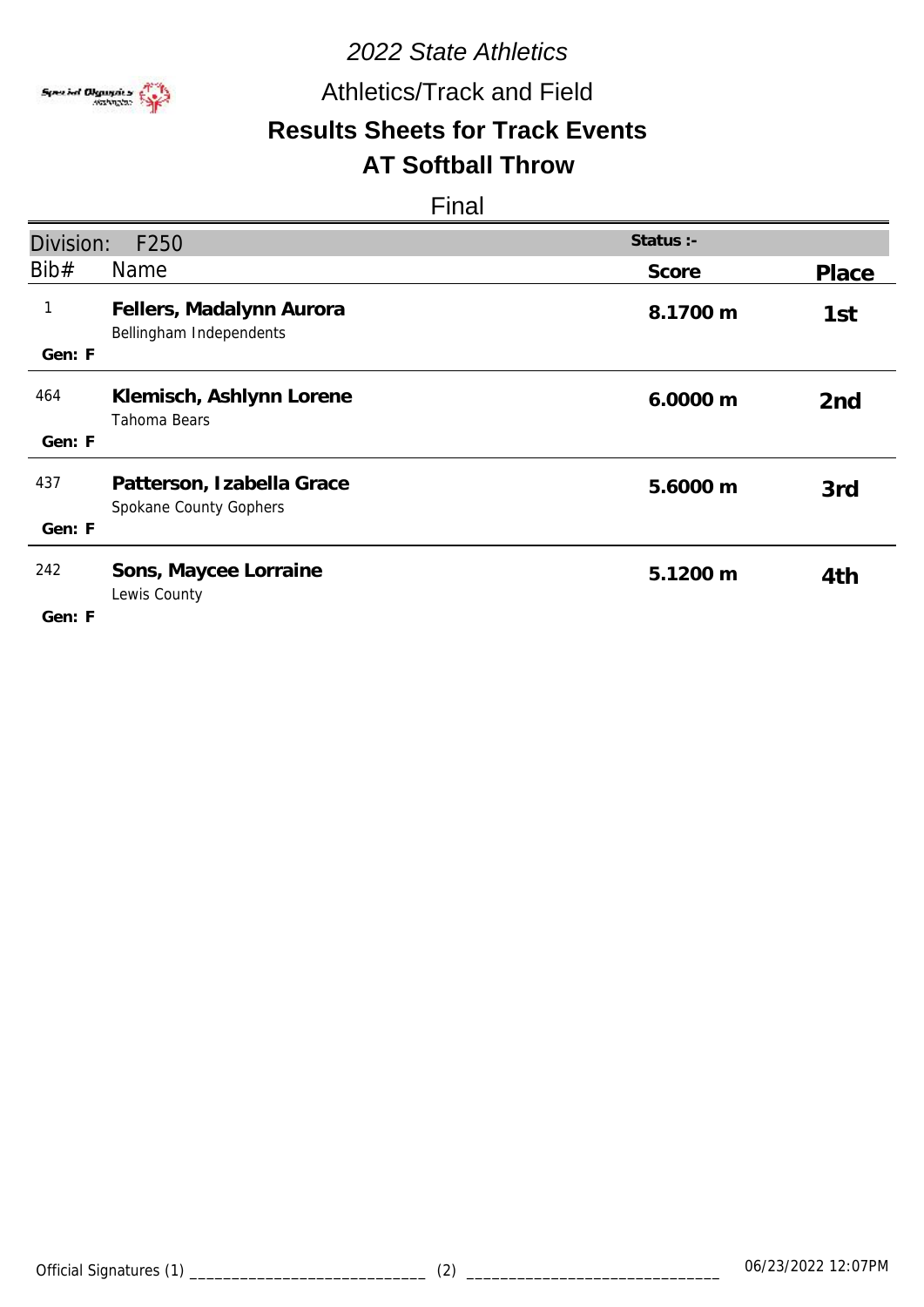

## Athletics/Track and Field

#### **Results Sheets for Track Events AT Softball Throw**

| Division:     | F251                                                | Status :- |            |
|---------------|-----------------------------------------------------|-----------|------------|
| Bib#          | <b>Name</b>                                         | Score     | Place      |
| 361<br>Gen: F | McLean, Abigail Grace<br>Renton Adaptive Recreation | 10.8500 m | 1st        |
| 330<br>Gen: F | Cambron-Dominquez, Areli<br>Othello Dream Team      |           | <b>DNS</b> |
| 465<br>Gen: F | Kuraspediani, Addison Grace<br>Tahoma Bears         |           | <b>DNS</b> |
| 162<br>Gen: F | Thorson, Madison A<br>Clark County                  |           | <b>DNS</b> |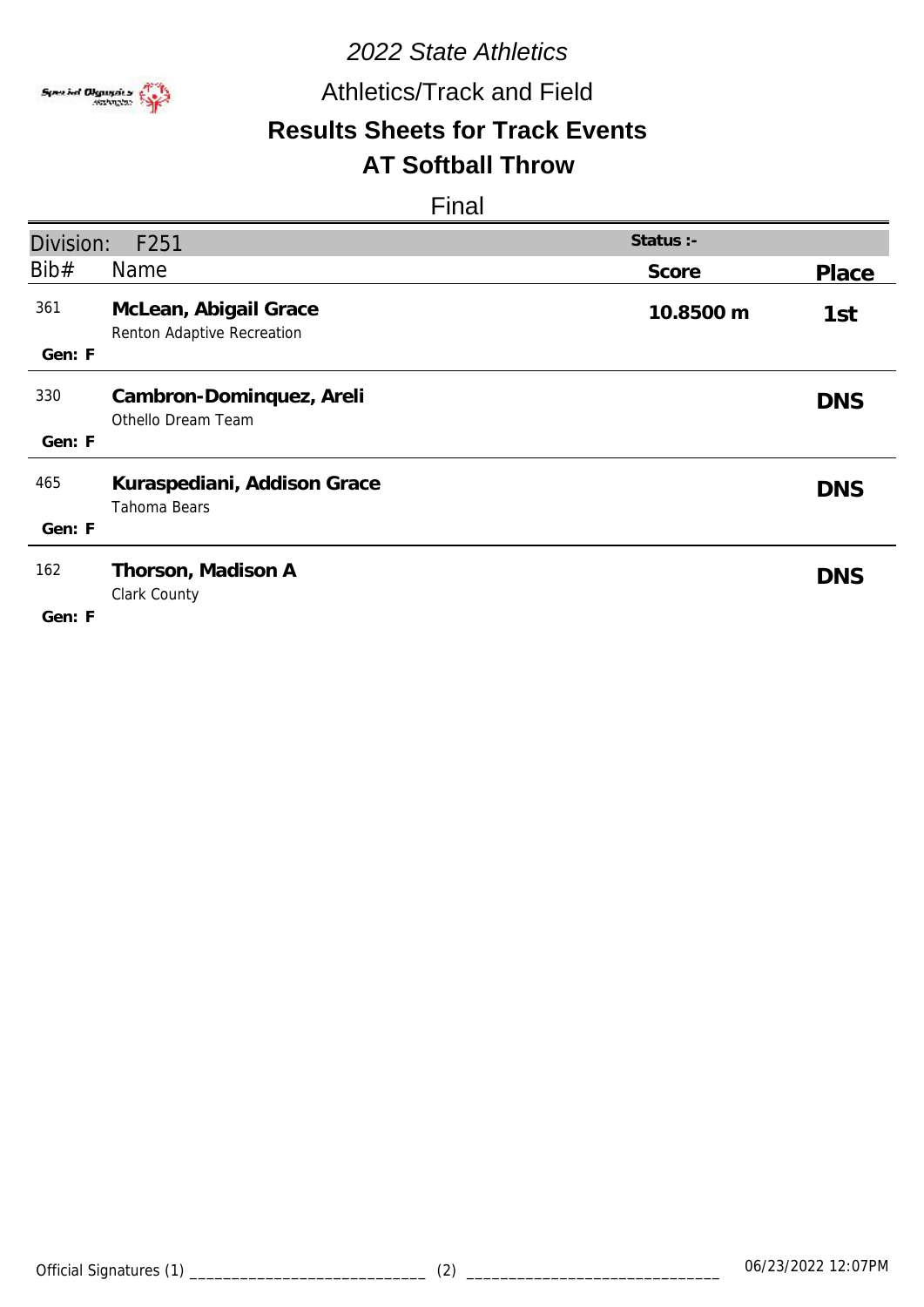

## Athletics/Track and Field

# **Results Sheets for Track Events**

#### **AT Softball Throw**

| Division: | F252                                       | Status :- |                 |
|-----------|--------------------------------------------|-----------|-----------------|
| Bib#      | Name                                       | Score     | Place           |
| 547       | Silverthorn, Claudia<br><b>UP Pride</b>    | 9.4900 m  | 1st             |
| Gen: F    |                                            |           |                 |
| 126       | Sypher, Kianna Marie<br>Cheney High School | 7.4900 m  | 2 <sub>nd</sub> |
| Gen: F    |                                            |           |                 |
| 115       | Seymour, Taiya<br>Bellingham Independents  |           |                 |
| Gen: F    |                                            | Scratched |                 |
| 420       | Vindivich, Savannah Alizabeth              |           |                 |
| Gen: F    | <b>Sound Athletics</b>                     | Scratched |                 |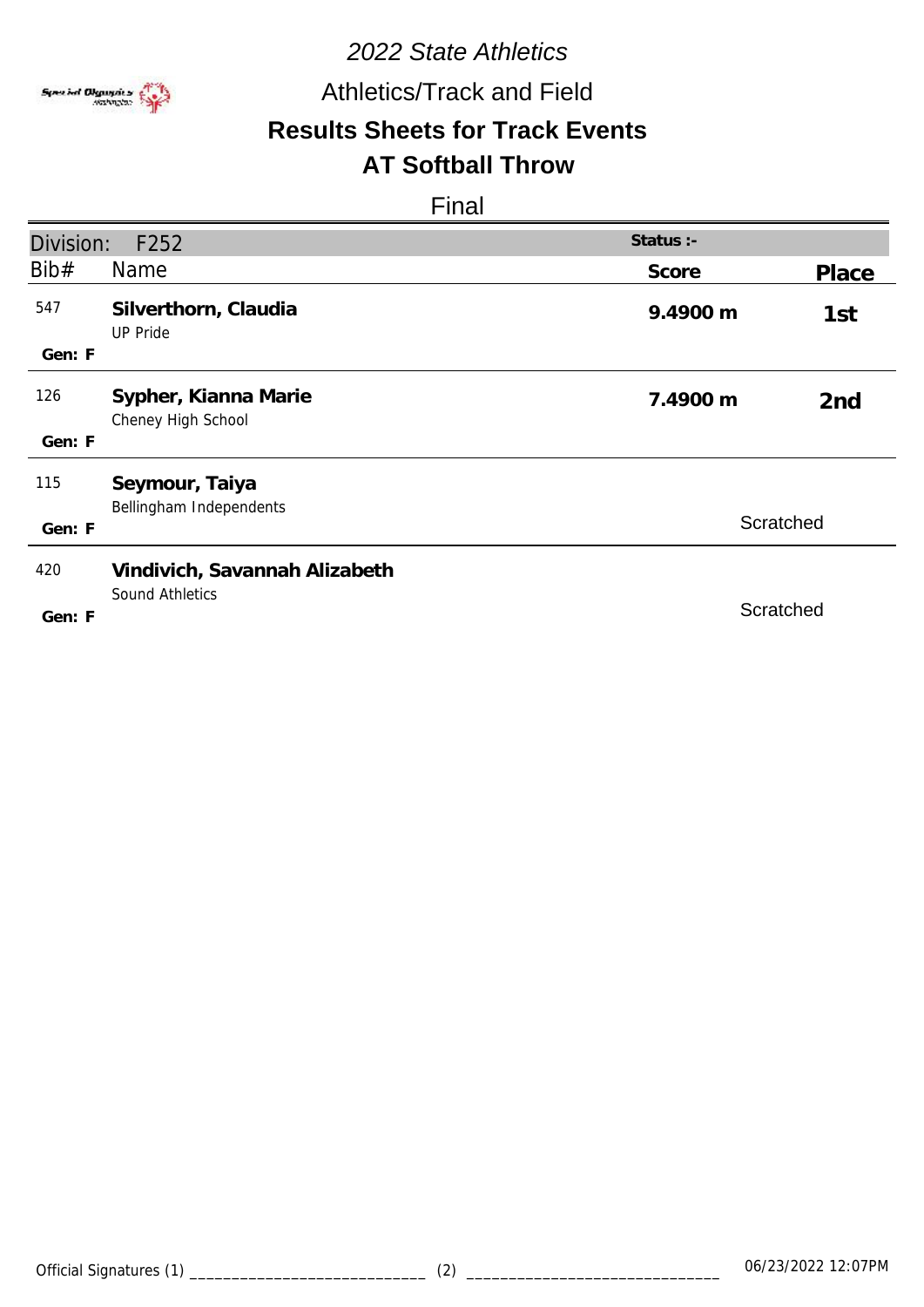

## Athletics/Track and Field

# **Results Sheets for Track Events**

# **AT Softball Throw**

| Division:     | F253                                        | Status :- |                 |
|---------------|---------------------------------------------|-----------|-----------------|
| Bib#          | Name                                        | Score     | Place           |
| 549<br>Gen: F | Ames, Annmarie Lynn<br>Vancouver            | 13.9700 m | 1st             |
|               |                                             |           |                 |
| 275           | Lawrence, Paige<br>Longview Kelso           | 12.5800 m | 2 <sub>nd</sub> |
| Gen: F        |                                             |           |                 |
| 191           | Smiley, Leah<br>Eatonville Cruisers         | 12.0900 m | 3rd             |
| Gen: F        |                                             |           |                 |
| 605           | Arnold, Storrie Rayenne<br><b>YASS Pack</b> | 9.6800 m  | 4th             |
| Gen: F        |                                             |           |                 |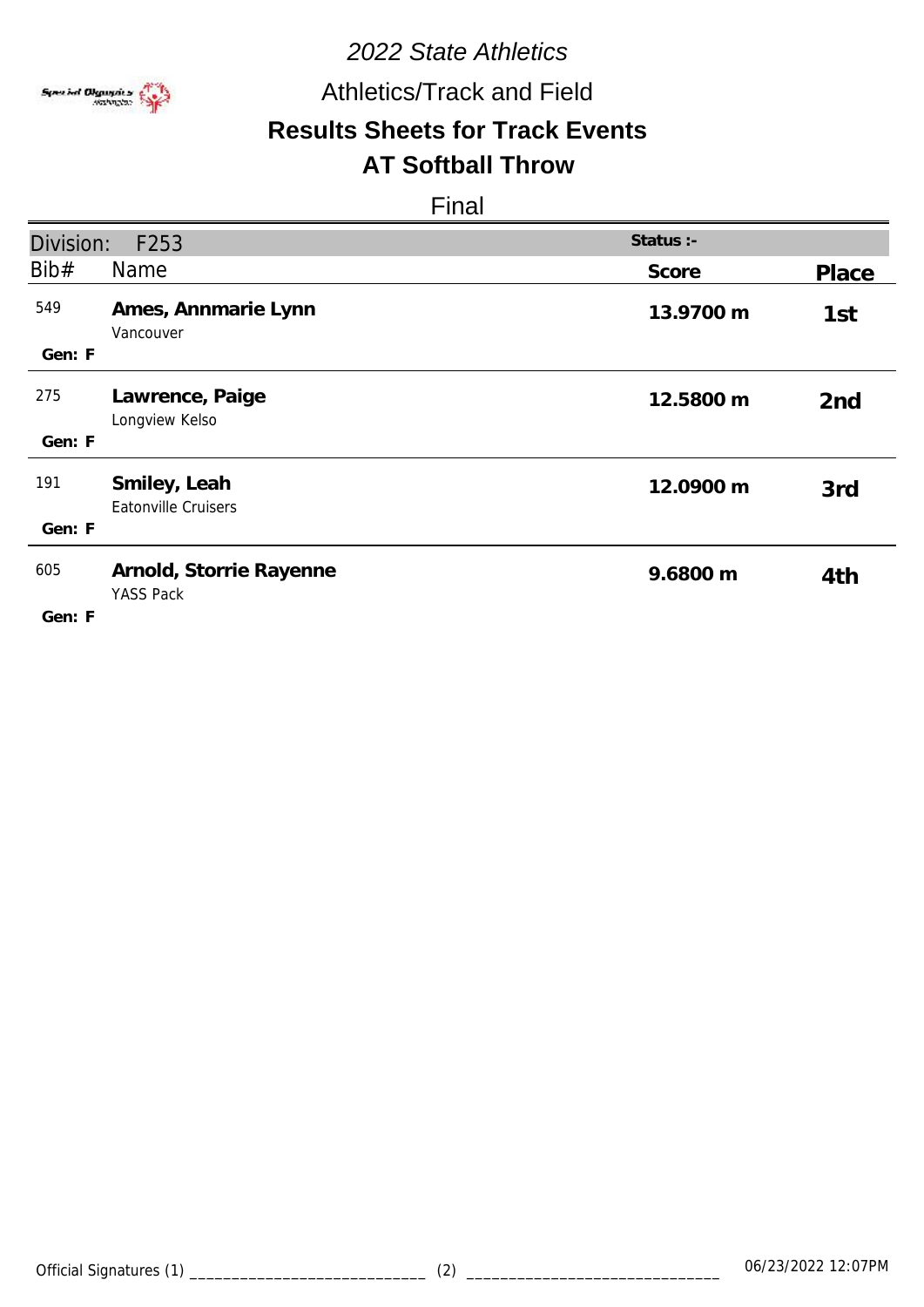

Athletics/Track and Field

# **Results Sheets for Track Events**

#### **AT Softball Throw**

| Division: | F254                                    | Status :- |                 |
|-----------|-----------------------------------------|-----------|-----------------|
| Bib#      | Name                                    | Score     | Place           |
| 551       | Baker, Alyssa<br>Vancouver              | 2.5250 m  | 1st             |
| Gen: F    |                                         |           |                 |
| 398       | Kelly, Megan Nicole<br>Sound Athletics  | 1.6000 m  | 2 <sub>nd</sub> |
| Gen: F    |                                         |           |                 |
| 117       | Smith, Kodie<br>Bellingham Independents |           |                 |
| Gen: F    |                                         | Scratched |                 |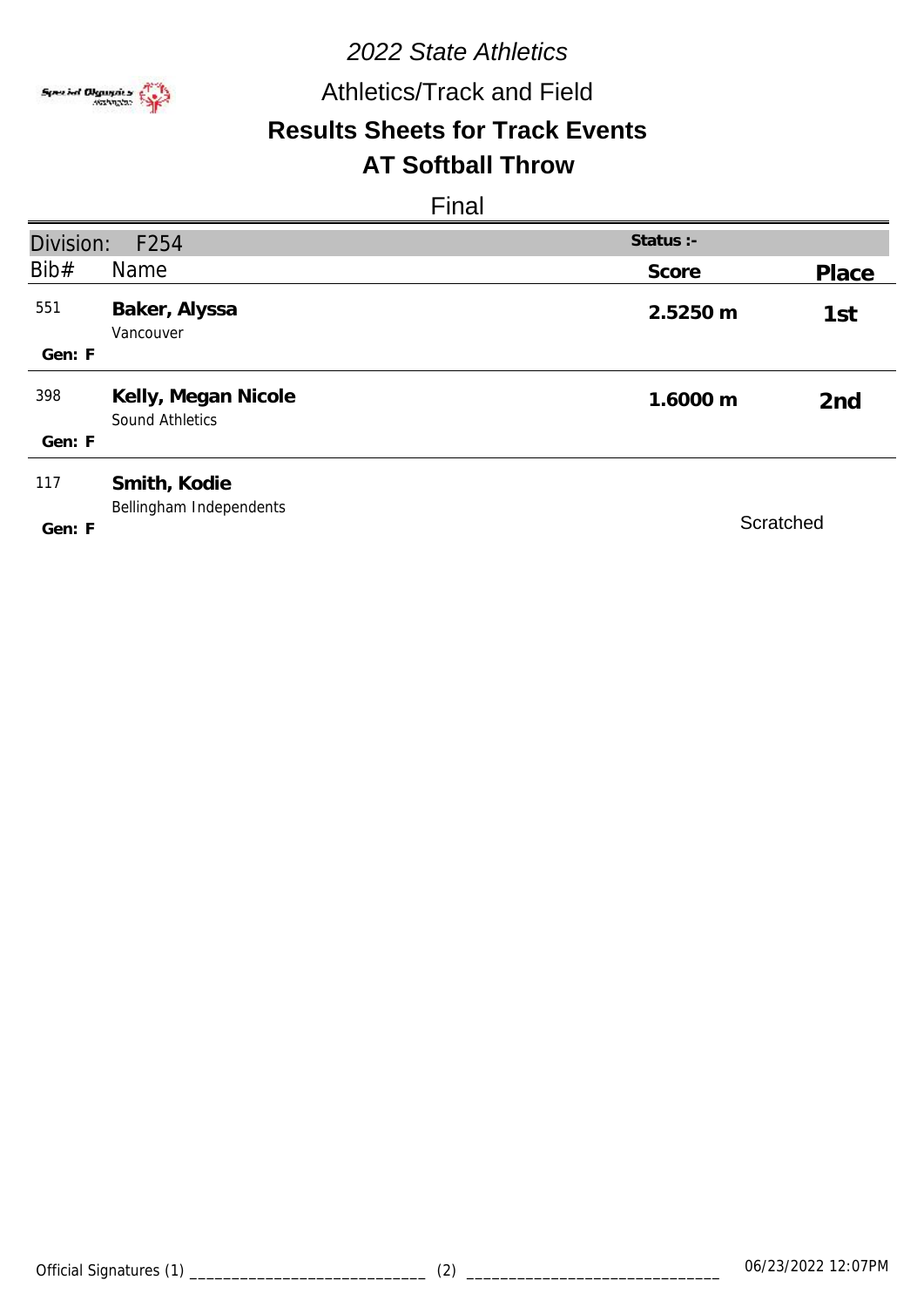

## Athletics/Track and Field

# **Results Sheets for Track Events**

## **AT Softball Throw**

| Division:     | F255                                            | Status :- |                 |
|---------------|-------------------------------------------------|-----------|-----------------|
| Bib#          | <b>Name</b>                                     | Score     | Place           |
| 271<br>Gen: F | Genanaiit, Mackenzie Lynn<br>Longview Kelso     | 10.7000 m | 1st             |
| 584<br>Gen: F | Powell, Angela Rose<br>West Plains Eagles       | 6.9500 m  | 2 <sub>nd</sub> |
| 423<br>Gen: F | Wilson, Debra<br><b>Sound Athletics</b>         | 5.3000 m  | 3rd             |
| 552<br>Gen: F | Glenn, Emily<br>Vancouver                       | 4.3000 m  | 4th             |
| 411<br>Gen: F | Sangkrachang, Jasmine Alexis<br>Sound Athletics | 3.6000 m  | 5th             |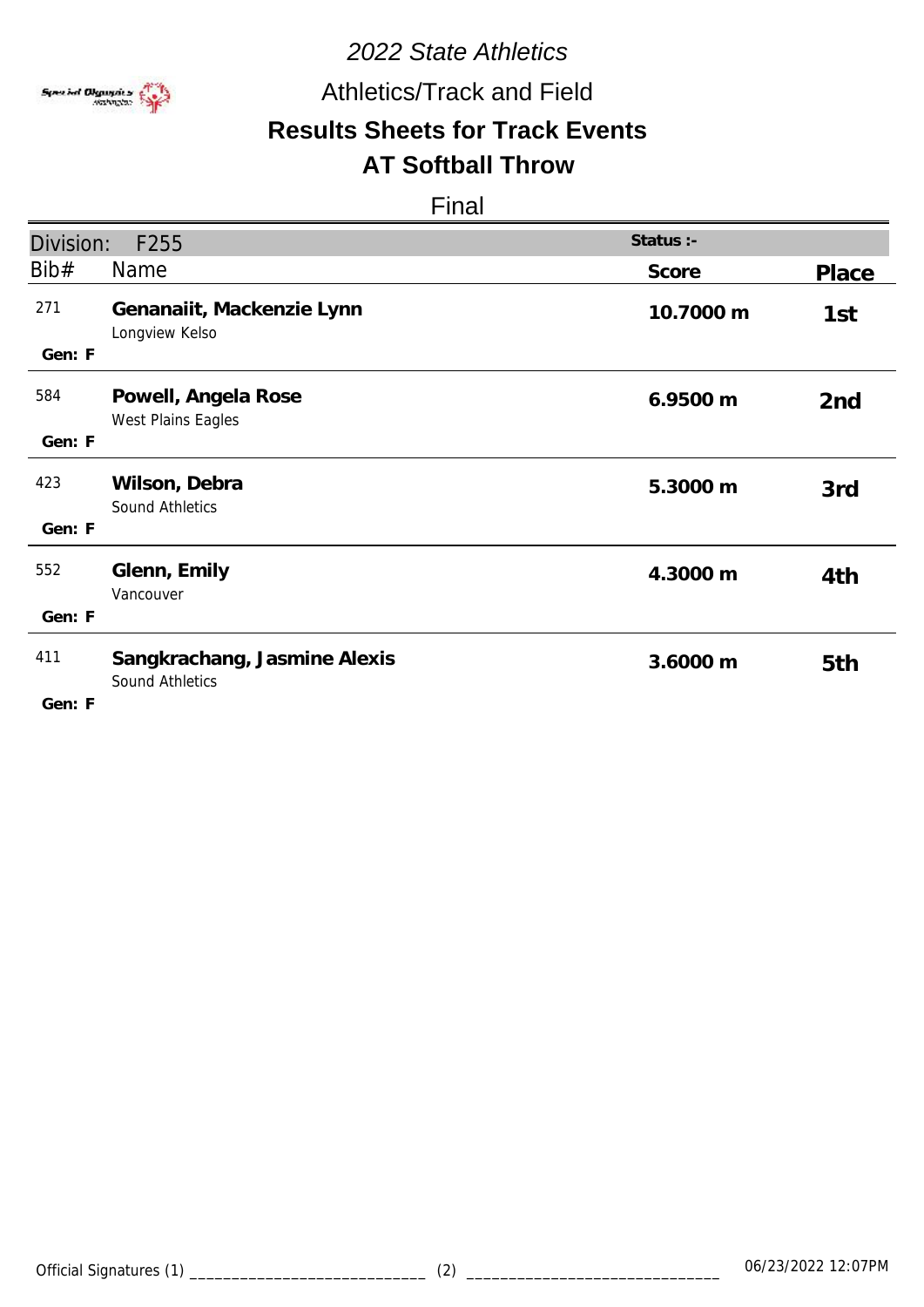

Athletics/Track and Field

# **Results Sheets for Track Events**

## **AT Softball Throw**

| Division:     | F256                                         | Status :- |                 |
|---------------|----------------------------------------------|-----------|-----------------|
| Bib#          | <b>Name</b>                                  | Score     | Place           |
| 300<br>Gen: F | Schmieder, Jamie<br>Marysville Big Foot      | 7.9500 m  | 1st             |
| 328<br>Gen: F | Shields, Alyssa<br>North Sound Stars         | 5.3600 m  | 2 <sub>nd</sub> |
| 419<br>Gen: F | Velder, Debra<br>Sound Athletics             | 5.5000 m  | 3rd             |
| 320<br>Gen: F | Balasa, Sarah Monica<br>North Sound Stars    | 5.0100 m  | 4th             |
| 527<br>Gen: F | Noble, Lynette Ann Marie<br>T-Town Throwdown | 3.9200 m  | 5th             |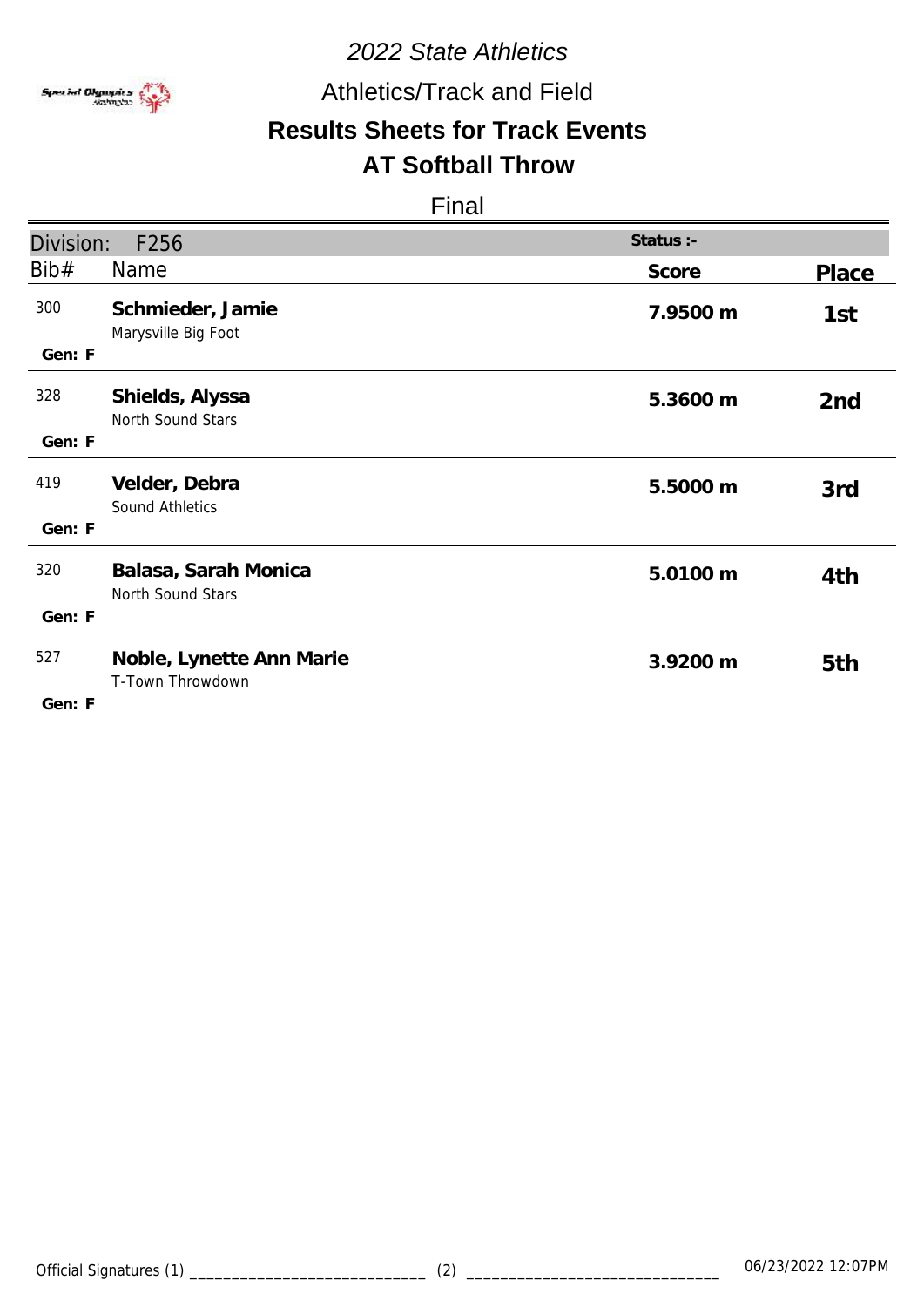

## Athletics/Track and Field

#### **Results Sheets for Track Events AT Softball Throw**

| Division:     | F257                                               | Status :- |                 |
|---------------|----------------------------------------------------|-----------|-----------------|
| Bib#          | <b>Name</b>                                        | Score     | Place           |
| 260<br>Gen: F | Morgan, Leslie Mary<br>Lilac City Warriors         | 9.3400 m  | 1st             |
| 487<br>Gen: F | Brown, Jodie<br>Thurston County Fast & Furious     | 6.5500 m  | 2 <sub>nd</sub> |
| 176<br>Gen: F | Schell, Christina M<br>Eagles of Seattle (Running) | 6.2200 m  | 3rd             |
| 170<br>Gen: F | Jain, Yeshmina<br>Eagles of Seattle (Running)      | 5.6700 m  | 4th             |
| 599<br>Gen: F | Cunningham, Heidi Jean<br>Yelm Wolf Pack           | 3.3000 m  | 5th             |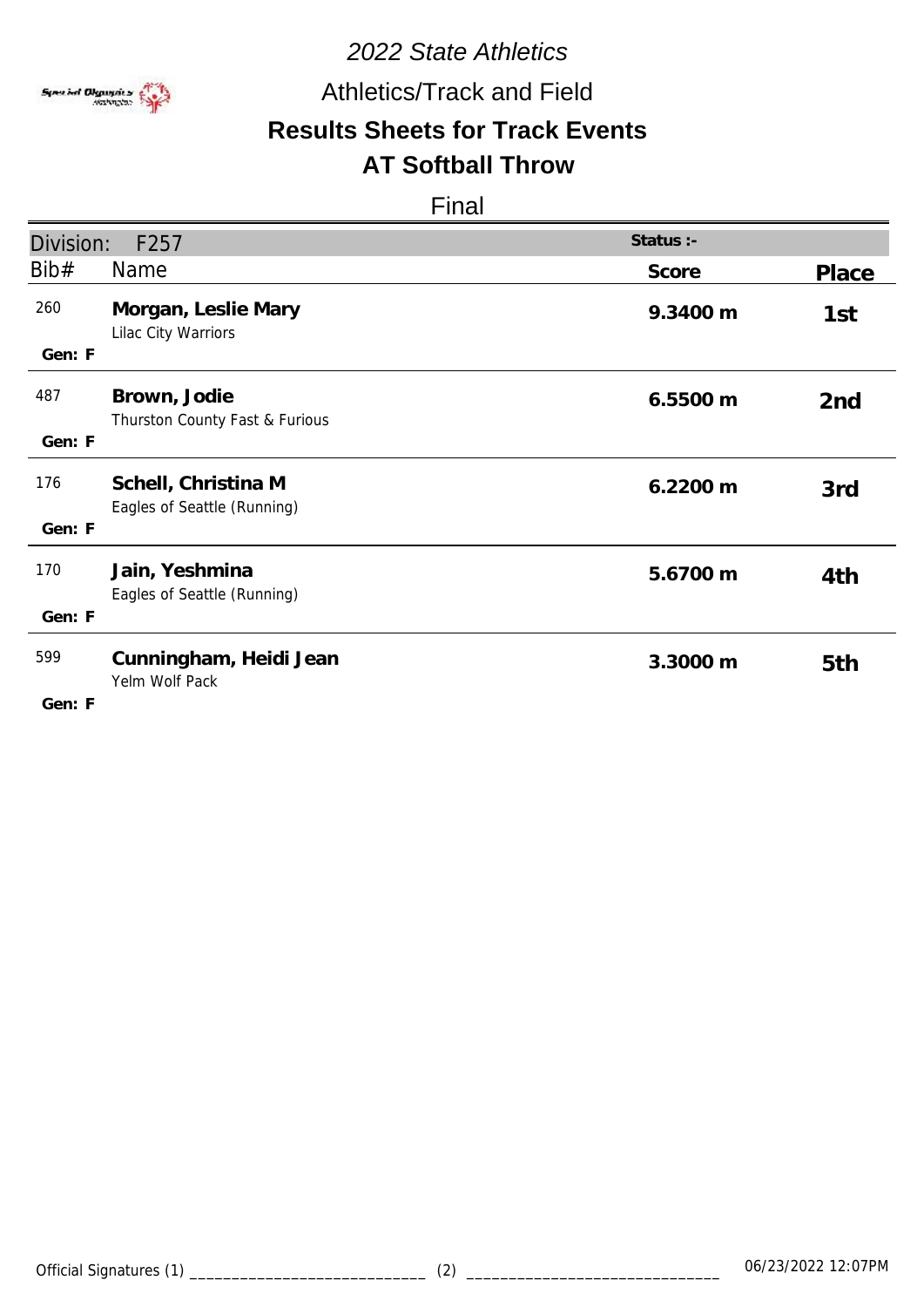

## Athletics/Track and Field

# **Results Sheets for Track Events**

## **AT Softball Throw**

| Division:     | F258                                   | Status :- |                 |
|---------------|----------------------------------------|-----------|-----------------|
| Bib#          | Name                                   | Score     | Place           |
| 568<br>Gen: F | Harvey, Linda M<br>Wenatchee           | 7.3900 m  | 1st             |
| 160<br>Gen: F | Sellers, Donnielle Ivy<br>Clark County | 7.4000 m  | 2 <sub>nd</sub> |
| 153<br>Gen: F | Malik, Melody Lynne<br>Clark County    | 6.7900 m  | 3rd             |
| 520<br>Gen: F | Trejo, Anavi<br>Tri Cities Suns        | 6.0500 m  | 4th             |
| 570<br>Gen: F | Jagla, Janelle Lynn<br>Wenatchee       | Scratched |                 |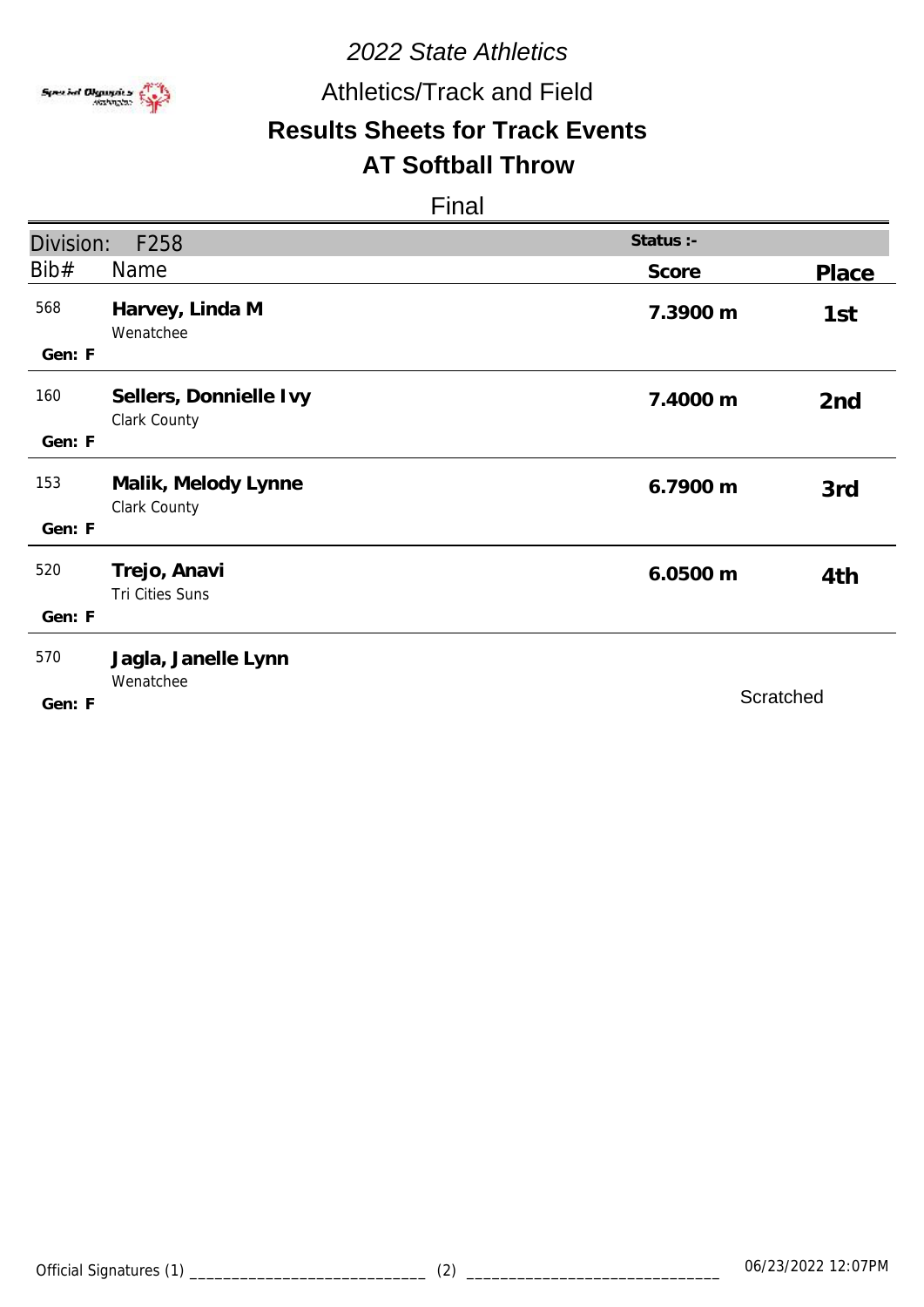

Athletics/Track and Field

# **Results Sheets for Track Events**

#### **AT Softball Throw**

| Division:     | F259                                             | Status :- |                 |
|---------------|--------------------------------------------------|-----------|-----------------|
| Bib#          | <b>Name</b>                                      | Score     | Place           |
| 394<br>Gen: F | Hair, Kendyl Lea<br>Sound Athletics              | 8.6000 m  | 1st             |
| 389<br>Gen: F | Fawcett, Robyn<br>Sound Athletics                | 8.0000 m  | 2 <sub>nd</sub> |
| 602<br>Gen: F | Rivard, Angel<br>Yelm Wolf Pack                  | 7.2000 m  | 3rd             |
| 369<br>Gen: F | Kitz, Jessica Mary<br>Snoqualmie Valley          | 7.2000 m  | 4th             |
| 363<br>Gen: F | Sloan, Andrea Lynn<br>Renton Adaptive Recreation | Scratched |                 |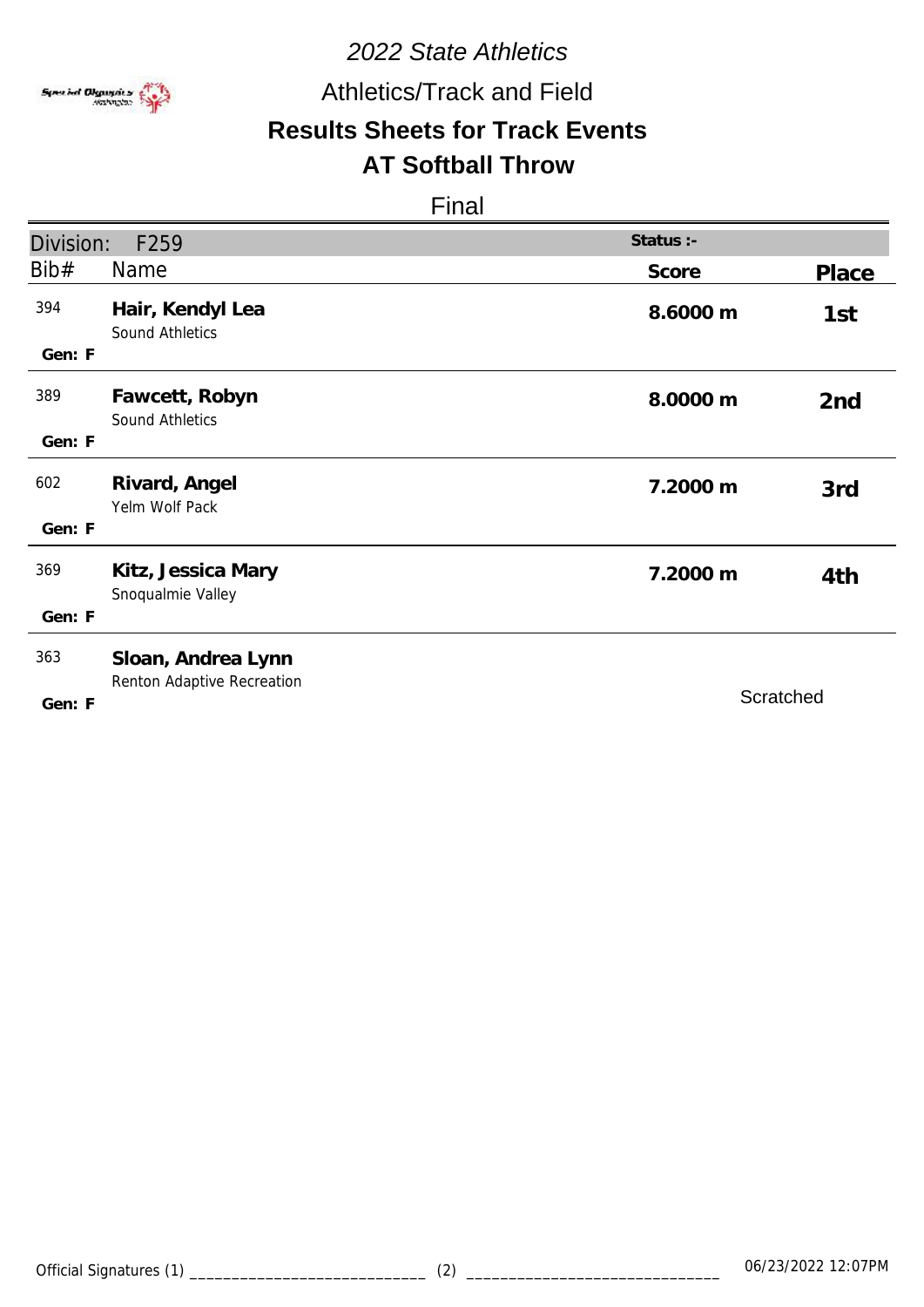

Athletics/Track and Field

# **Results Sheets for Track Events**

## **AT Softball Throw**

| Division:     | F260                                          | Status :- |                 |
|---------------|-----------------------------------------------|-----------|-----------------|
| Bib#          | <b>Name</b>                                   | Score     | Place           |
| 366<br>Gen: F | Glenn, Kelsey<br>Snoqualmie Valley            | 8.7000 m  | 1st             |
| 535<br>Gen: F | Riechers, Mandy Lynn<br><b>Twin Rivers</b>    | 8.2000 m  | 2 <sub>nd</sub> |
| 133<br>Gen: F | Isett, Danielle Marie<br>Clallam County Orcas | 7.5000 m  | 3rd             |
| 534<br>Gen: F | Payton, Susan Yvonne<br><b>Twin Rivers</b>    | 7.3250 m  | 4th             |
| 428<br>Gen: F | Purser, Tara Unique<br>South Kitsap           |           | Scratched       |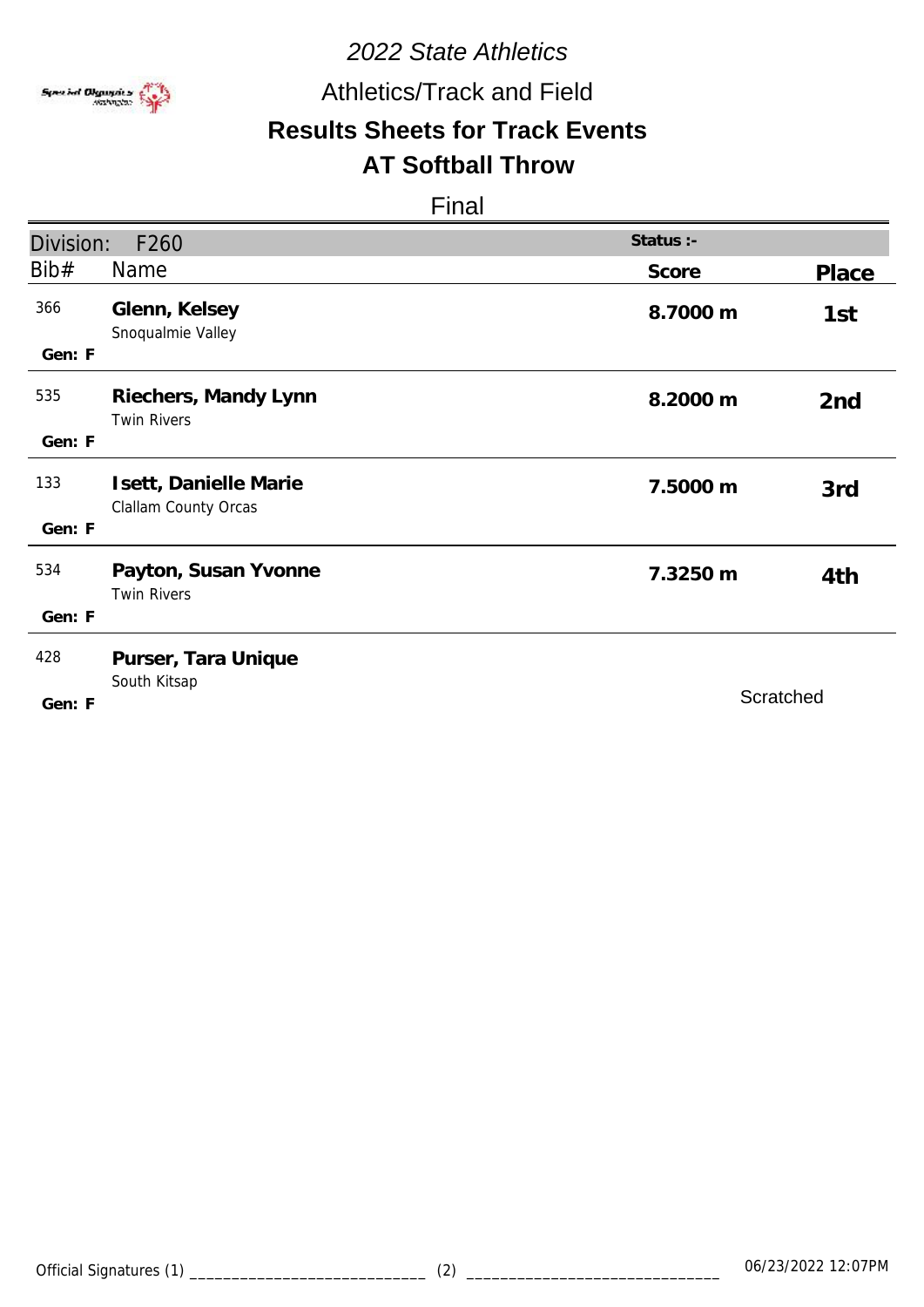

## Athletics/Track and Field

# **Results Sheets for Track Events**

# **AT Softball Throw**

| Division:     | F261                                                 | Status :- |                 |
|---------------|------------------------------------------------------|-----------|-----------------|
| Bib#          | Name                                                 | Score     | <b>Place</b>    |
| 573<br>Gen: F | Redthunder, Terri L<br>Wenatchee                     | 10.3600 m | 1st             |
| 360<br>Gen: F | Martin, Justine Cherie<br>Renton Adaptive Recreation | 10.1400 m | 2 <sub>nd</sub> |
| 485<br>Gen: F | Wiks, Dawnica Marie<br>Team Whidbey                  | 9.1900 m  | 3rd             |
| 488<br>Gen: F | Burk, Gilly<br>Thurston County Fast & Furious        | 9.0600 m  | 4th             |
| 608<br>Gen: F | Cooper, Leigh Ann<br>Renton Adaptive Recreation      | 8.6100 m  | 5th             |
| 250<br>Gen: F | Davis, Jamie Lynn<br>Lilac City Warriors             | 5.3300 m  | 6th             |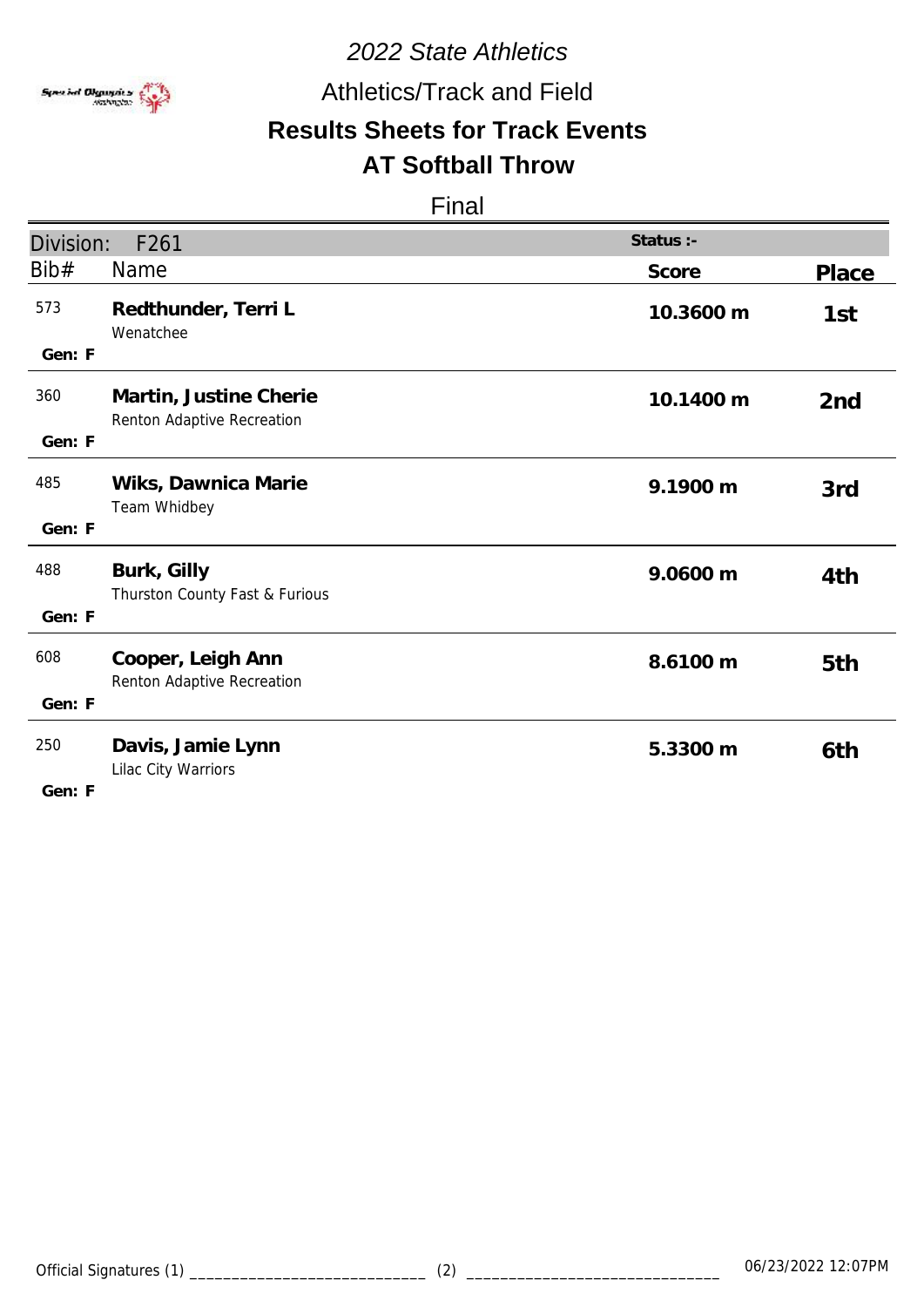

Athletics/Track and Field

# **Results Sheets for Track Events**

# **AT Softball Throw**

|               |                                                 | Status :- |                 |
|---------------|-------------------------------------------------|-----------|-----------------|
| Division:     | F262                                            |           |                 |
| Bib#          | Name                                            | Score     | <b>Place</b>    |
| 560<br>Gen: F | Goebel, April Jean<br>Walla Walla               | 9.9200 m  | 1st             |
| 387<br>Gen: F | Ewen, Julie<br><b>Sound Athletics</b>           | 9.8300 m  | 2 <sub>nd</sub> |
| 306<br>Gen: F | Atterbury, Leona<br>Moses Lake Scorpions        | 9.5600 m  | 3rd             |
| 332<br>Gen: F | Lembcke, Megan Alsye<br>Othello Dream Team      | 9.4700 m  | 4th             |
| 325<br>Gen: F | Herdlevar, Stefanie Nicole<br>North Sound Stars | 8.8000 m  | 5th             |
| 391<br>Gen: F | Gehrig, Joanna Lee<br><b>Sound Athletics</b>    |           | <b>DNS</b>      |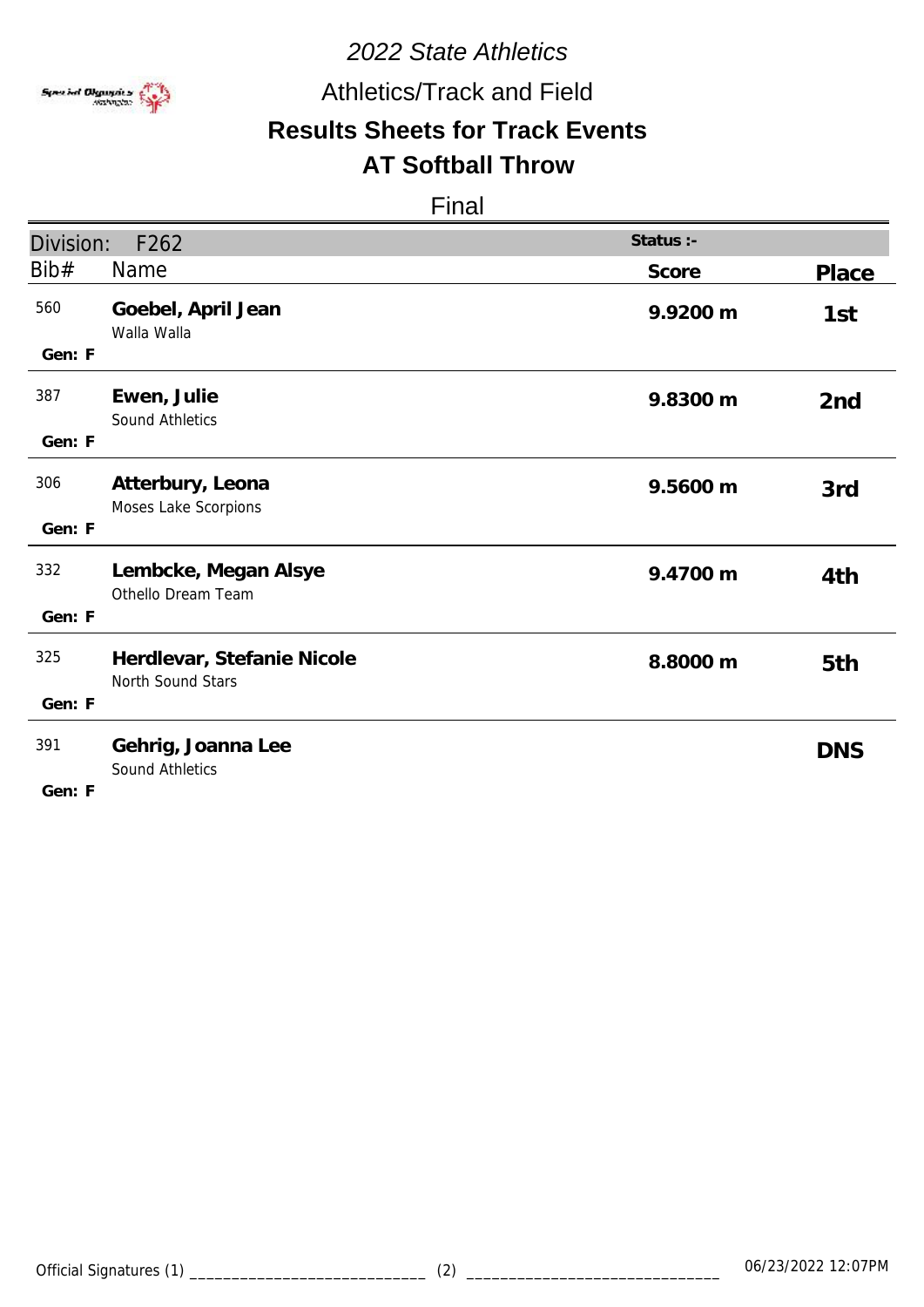

Athletics/Track and Field

# **Results Sheets for Track Events**

#### **AT Softball Throw**

| Division:     | F <sub>263</sub>                           | Status :- |                 |
|---------------|--------------------------------------------|-----------|-----------------|
| Bib#          | Name                                       | Score     | Place           |
| 376<br>Gen: F | Bienvenu, Megan N<br>Sound Athletics       | 11.2000 m | 1st             |
| 371<br>Gen: F | Ahlers, Melissa<br><b>Sound Athletics</b>  | 9.8000 m  | 2 <sub>nd</sub> |
| 604<br>Gen: F | Swails, Ashly Melissa<br>Yelm Wolf Pack    | 9.5000 m  | 3rd             |
| 427<br>Gen: F | Prater, Becky Suzanne<br>South Kitsap      | 9.1500 m  | 4th             |
| 362<br>Gen: F | Mori, Tricia<br>Renton Adaptive Recreation | Scratched |                 |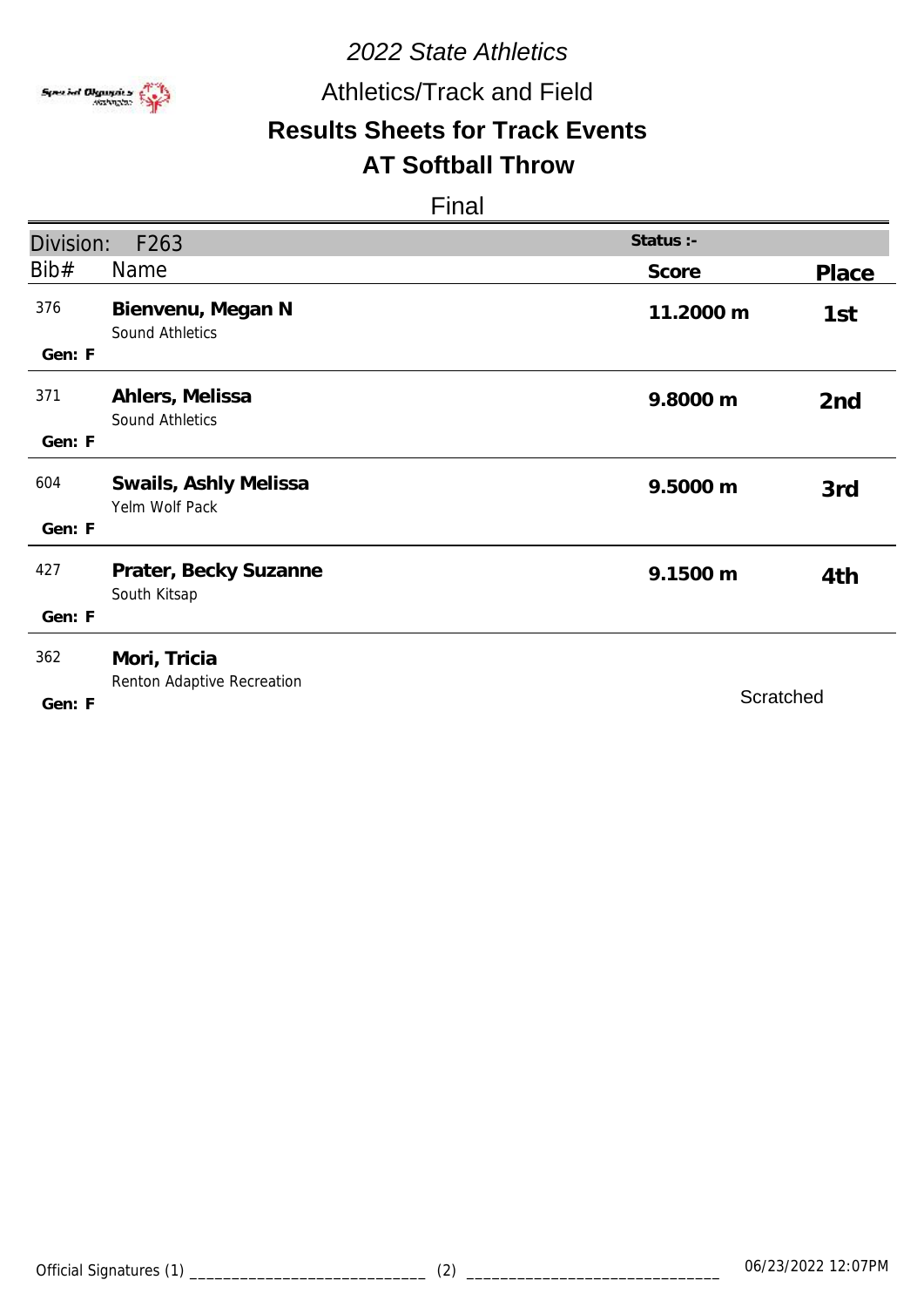

## Athletics/Track and Field

# **Results Sheets for Track Events**

## **AT Softball Throw**

| Division:     | F264                                       | Status :- |                 |
|---------------|--------------------------------------------|-----------|-----------------|
| Bib#          | Name                                       | Score     | Place           |
| 407<br>Gen: F | Pielak, Lindsay Pauline<br>Sound Athletics | 11.4700 m | 1st             |
| 159<br>Gen: F | Richards, Leah<br>Clark County             | 10.1600 m | 2 <sub>nd</sub> |
| 155<br>Gen: F | Mosley, Jocelyn Joan<br>Clark County       | 8.6500 m  | 3rd             |
| 567<br>Gen: F | Emmons, Viki Gilliam<br>Wenatchee          | Scratched |                 |
| 561<br>Gen: F | Gradwohl, Rachel Ann<br>Walla Walla        | Scratched |                 |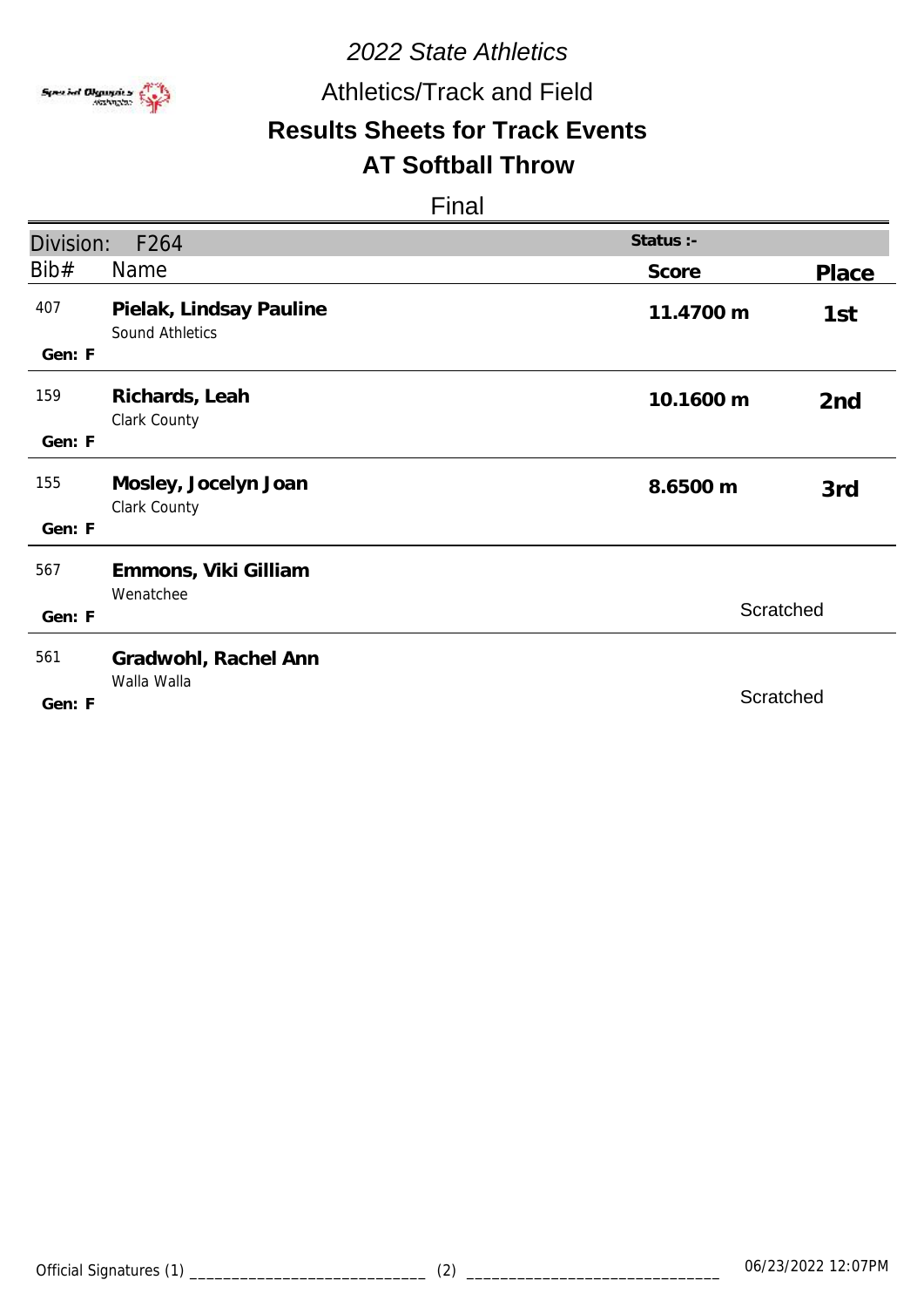

Athletics/Track and Field

# **Results Sheets for Track Events**

# **AT Softball Throw**

| Division: | F265                                                 | Status :- |                 |
|-----------|------------------------------------------------------|-----------|-----------------|
| Bib#      | Name                                                 | Score     | <b>Place</b>    |
| 273       | Harlow, Alexis<br>Longview Kelso                     | 13.5000 m | 1st             |
| Gen: F    |                                                      |           |                 |
| 576       | Widmer, Dannon Carrie<br>Wenatchee                   | 13.1500 m | 2 <sub>nd</sub> |
| Gen: F    |                                                      |           |                 |
| 598       | Anderson, Emily Paige<br>Yelm Wolf Pack              | 12.6000 m | 3rd             |
| Gen: F    |                                                      |           |                 |
| 559       | Gaines, Megan Taylor<br>Walla Walla                  | 12.5000 m | 4th             |
| Gen: F    |                                                      |           |                 |
| 575       | Tesdahl, Jessica Lee<br>Wenatchee                    | 12.0500 m | 5th             |
| Gen: F    |                                                      |           |                 |
| 501       | Parks, Megan Marie<br>Thurston County Fast & Furious | 11.2500 m | 6th             |
| Gen: F    |                                                      |           |                 |
| 310       | Gonzalez, Nicole                                     |           |                 |
| Gen: F    | Moses Lake Scorpions                                 | Scratched |                 |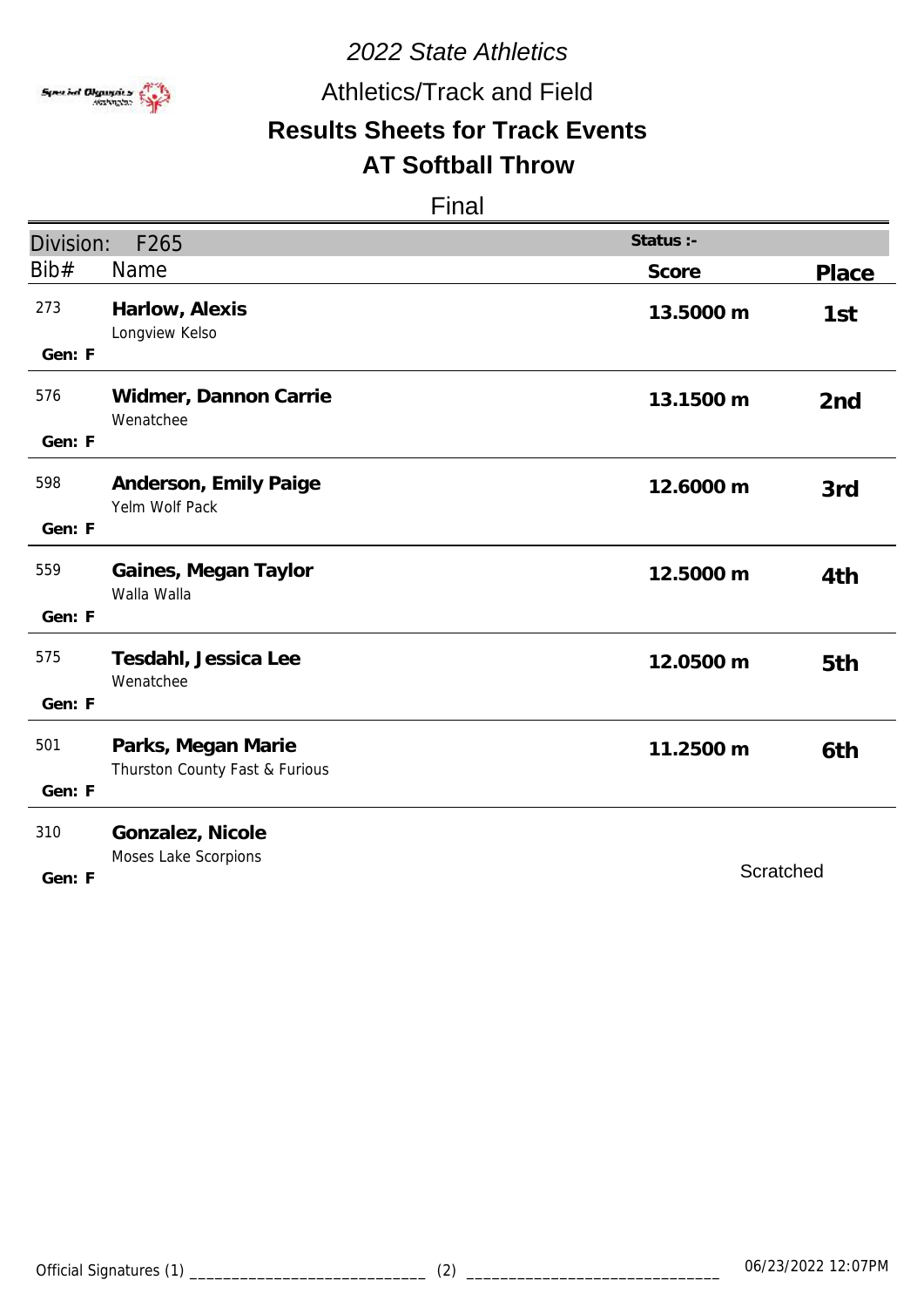

Athletics/Track and Field

#### **Results Sheets for Track Events AT Shot Put**

| Division:<br>F <sub>267</sub> |                                                             | Status :- |                 |
|-------------------------------|-------------------------------------------------------------|-----------|-----------------|
| Bib#                          | Name                                                        | Score     | Place           |
| 272                           | Gilchrist, Emma Rose<br>Longview Kelso                      | 4.4900 m  | 1st             |
| Gen: F                        |                                                             |           |                 |
| 225                           | Taaffe, Hannah<br><b>Issaquah School District</b>           | 4.2300 m  | 2 <sub>nd</sub> |
| Gen: F                        |                                                             |           |                 |
| 222<br>Gen: F                 | Mccabe, Lauren Elizabeth<br><b>Issaquah School District</b> | 2.4000 m  | 3rd             |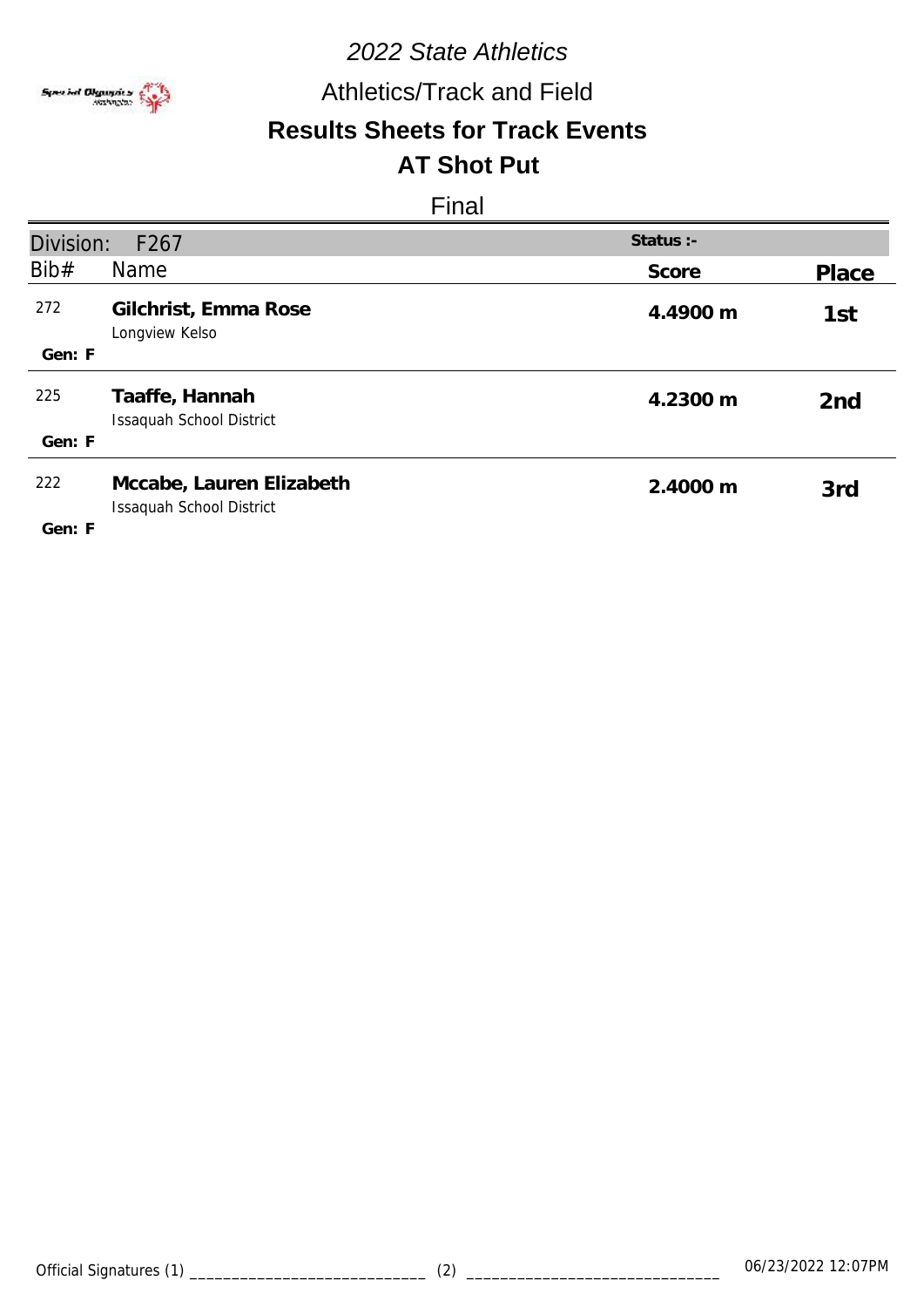

# Athletics/Track and Field

#### **Results Sheets for Track Events AT Shot Put**

| Division:<br>Status $:$ -<br>F <sub>268</sub> |                                                              |          |                 |
|-----------------------------------------------|--------------------------------------------------------------|----------|-----------------|
| Bib#                                          | Name                                                         | Score    | Place           |
| 216                                           | Dean, Hannah<br><b>Issaquah School District</b>              | 4.2800 m | 2 <sub>nd</sub> |
| Gen: F                                        |                                                              |          |                 |
| 224                                           | Nickerson, Tessa Maenique<br><b>Issaquah School District</b> | 3.8300 m | 3rd             |
| Gen: F                                        |                                                              |          |                 |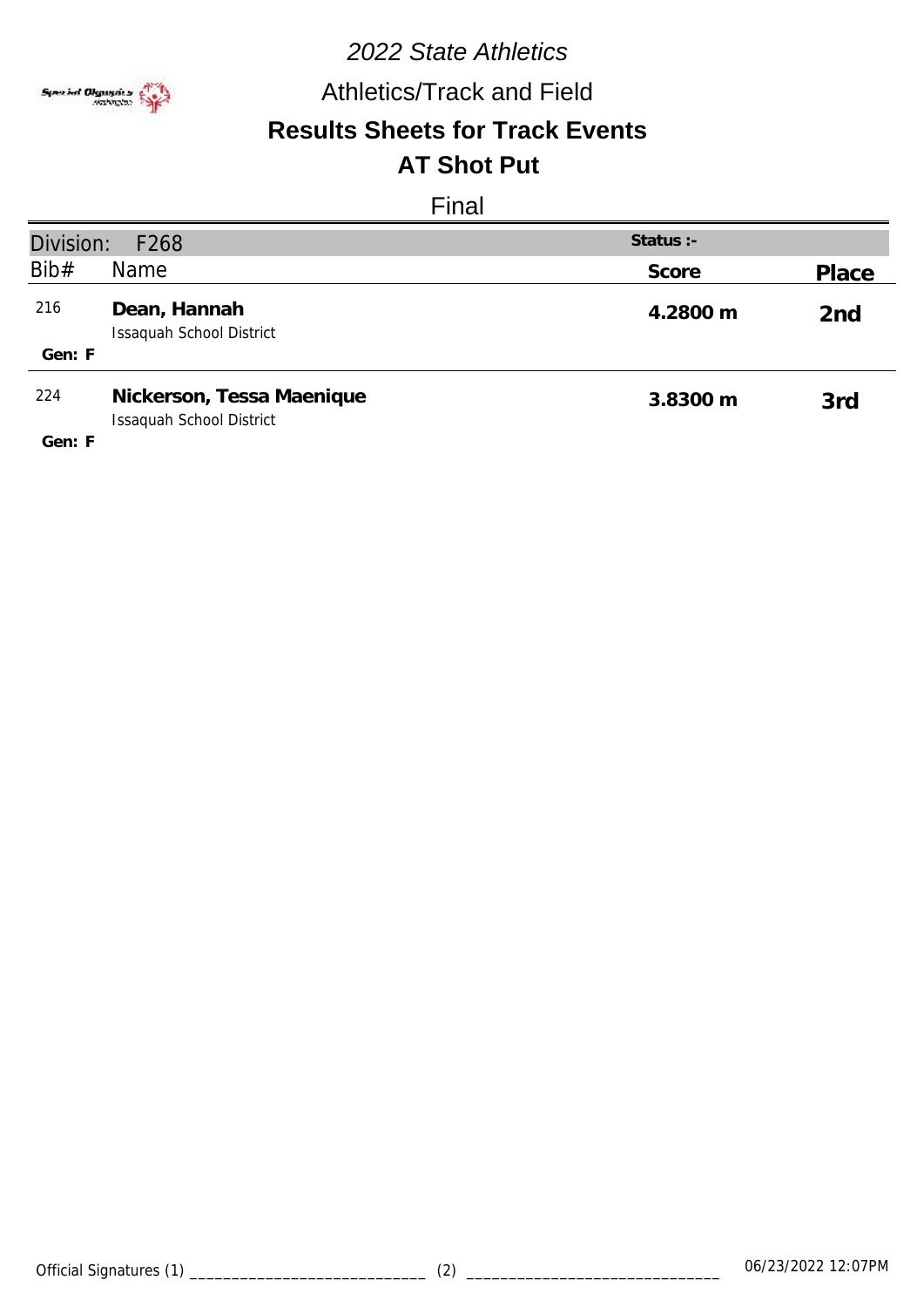

Athletics/Track and Field

#### **Results Sheets for Track Events AT Shot Put**

| Division:     | F <sub>269</sub>                                             | Status :-          |                 |
|---------------|--------------------------------------------------------------|--------------------|-----------------|
| Bib#          | Name                                                         | Score              | Place           |
| 226           | Brandley, TyAnna Raquel Lynette Sierra<br><b>JBLM Tigers</b> | 6.7400 m           | 1st             |
| Gen: F        |                                                              |                    |                 |
| 286           | Hernandez, Melany<br><b>Mariner Marauders</b>                | $6.1200 \text{ m}$ | 2 <sub>nd</sub> |
| Gen: F        |                                                              |                    |                 |
| 214<br>Gen: F | Wilks, Chalyn Marie<br>Issaquah Lightning                    | 5.8300 m           | 3rd             |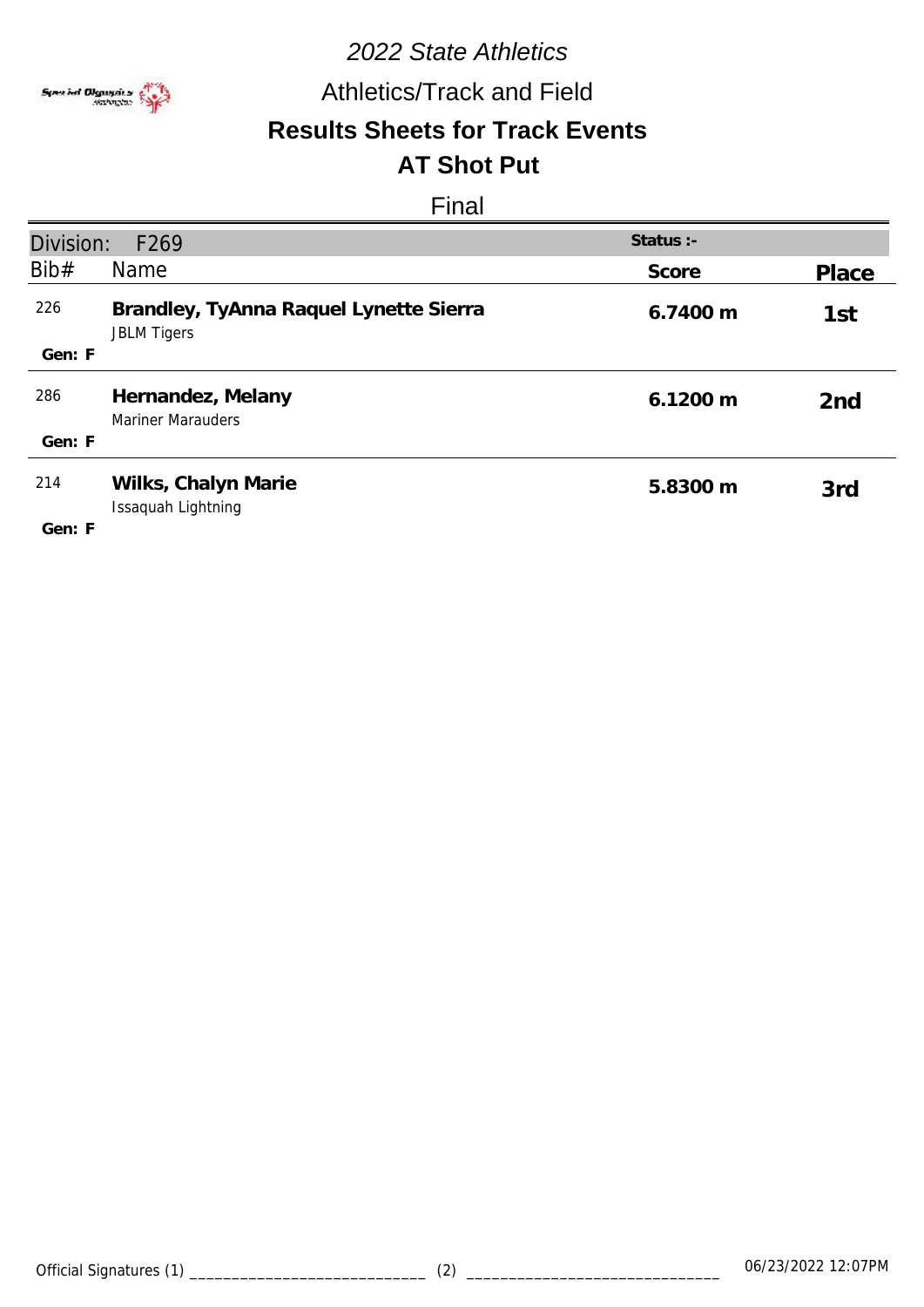

# Athletics/Track and Field

#### **Results Sheets for Track Events AT Shot Put**

| Division:     | F270                                                        | Status :- |                 |
|---------------|-------------------------------------------------------------|-----------|-----------------|
| Bib#          | Name                                                        | Score     | Place           |
| 235<br>Gen: F | Bushnell, Christine<br>Lewis County                         | 4.9000 m  | 1st             |
| 494<br>Gen: F | Kennish, Shirelle Suzanne<br>Thurston County Fast & Furious | 3.8200 m  | 2 <sub>nd</sub> |
| 577<br>Gen: F | Andrews, Terra Jolene<br>West Plains Eagles                 | 3.6600 m  | 3rd             |
| 493<br>Gen: F | Jorgenson, Diana L.<br>Thurston County Fast & Furious       | 3.1300 m  | 4th             |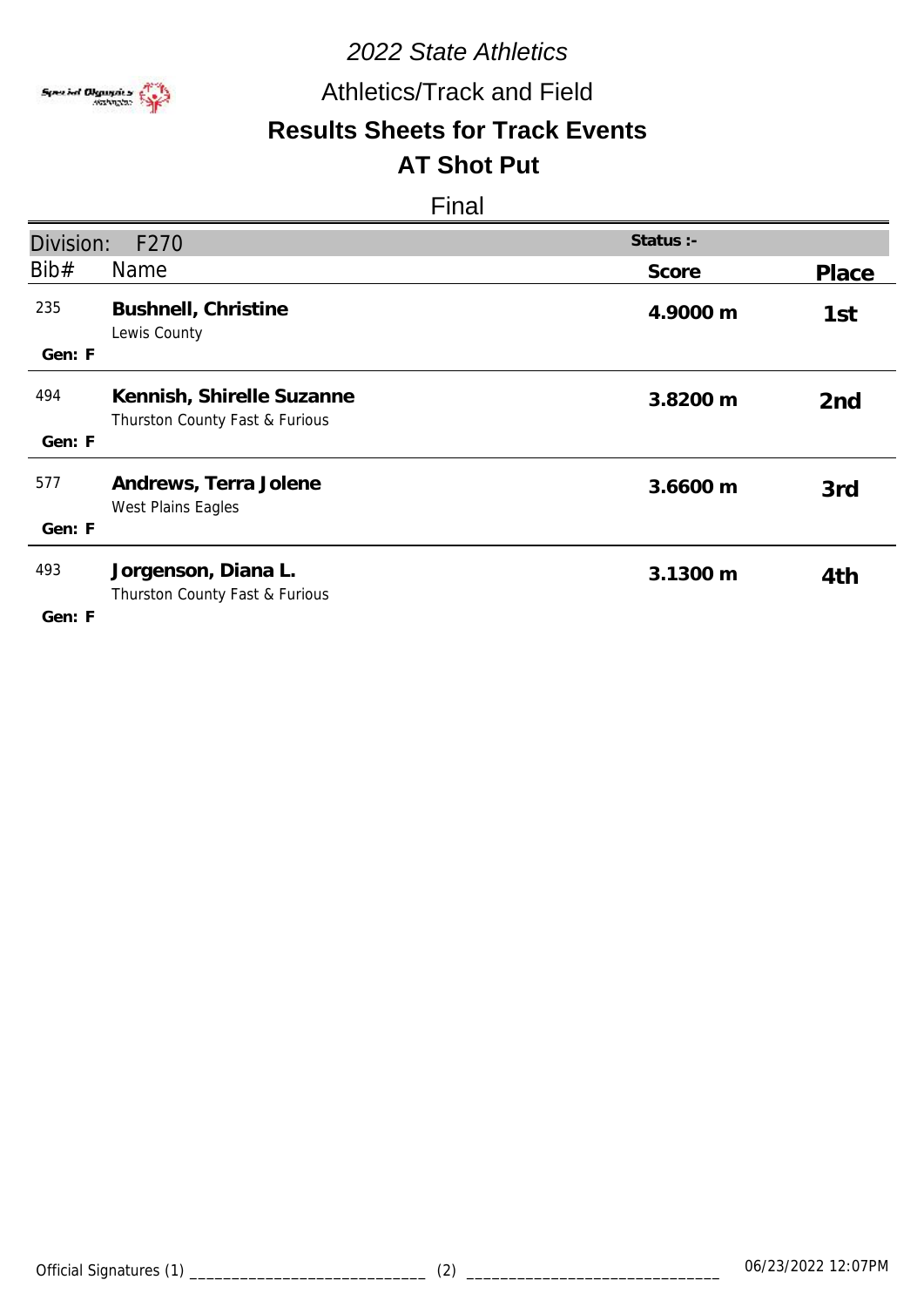

Athletics/Track and Field

#### **Results Sheets for Track Events AT Shot Put**

| Division:     | F271                                              | Status :- |                 |
|---------------|---------------------------------------------------|-----------|-----------------|
| Bib#          | Name                                              | Score     | Place           |
| 401<br>Gen: F | Mansfield, Anique Marie<br><b>Sound Athletics</b> | 4.4600 m  | 1st             |
| 589<br>Gen: F | Gibson, Norma Rae<br>Whitman County Cougars       | 4.0000 m  | 2 <sub>nd</sub> |
| 174<br>Gen: F | Pearson, Debra Ann<br>Eagles of Seattle (Running) | 3.9500 m  | 3rd             |
| 195<br>Gen: F | Duncan, Trudie Marissa<br>Grays Harbor            | Scratched |                 |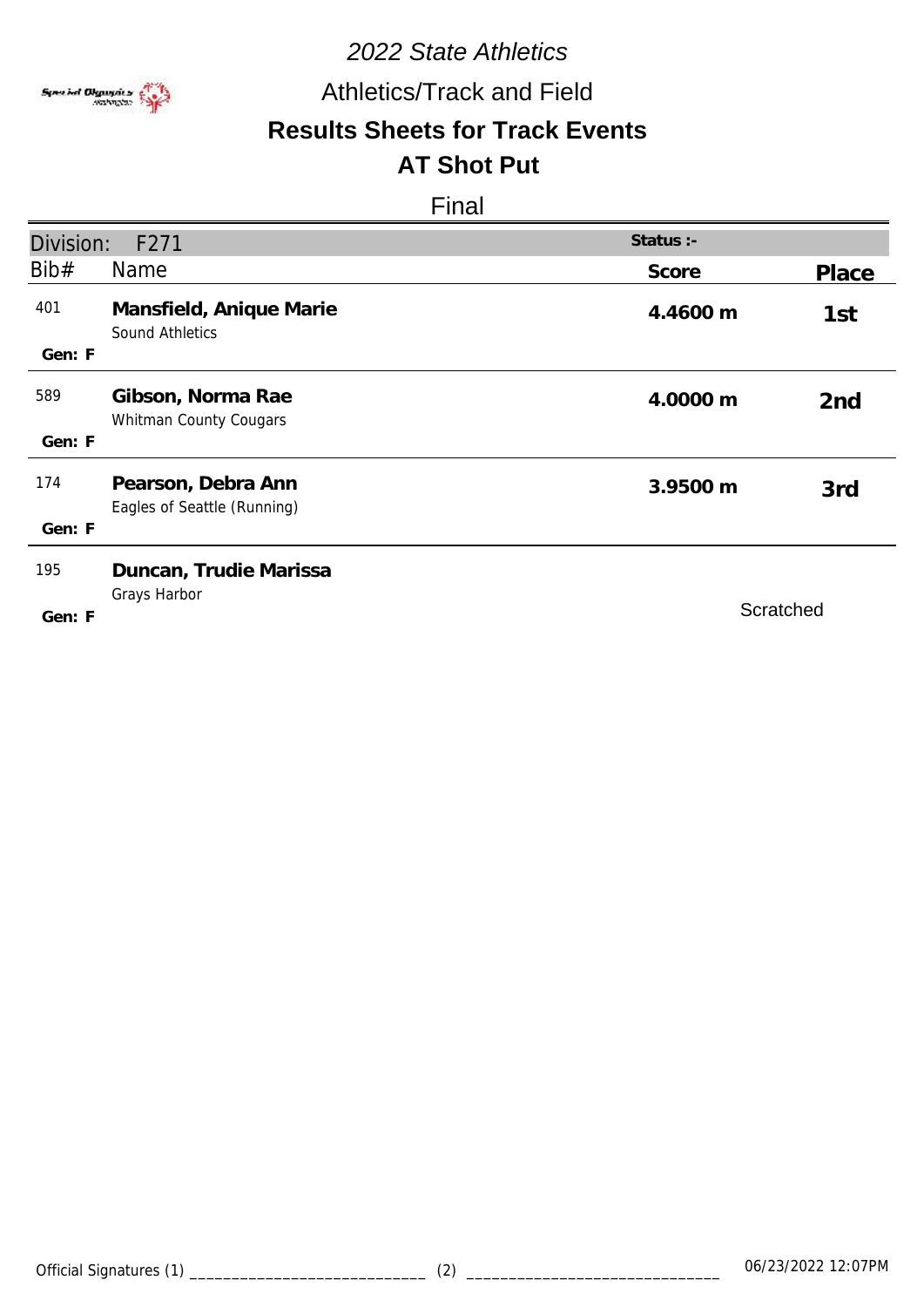

Athletics/Track and Field

#### **Results Sheets for Track Events AT Shot Put**

| Division:     | F272                                                  | Status :- |                 |
|---------------|-------------------------------------------------------|-----------|-----------------|
| Bib#          | <b>Name</b>                                           | Score     | Place           |
| 438<br>Gen: F | Bechtel, Mariah Marie<br>Spokane Wolfpack             | 4.8100 m  | 1st             |
| 581<br>Gen: F | Cox, Amanda<br>West Plains Eagles                     | 4.1800 m  | 2 <sub>nd</sub> |
|               |                                                       |           |                 |
| 495           | Kramer, Katie Lynn<br>Thurston County Fast & Furious  | 4.1800 m  | 2 <sub>nd</sub> |
| Gen: F        |                                                       |           |                 |
| 486<br>Gen: F | Briceno, Brittany L<br>Thurston County Fast & Furious | 4.0500 m  | 3rd             |
|               |                                                       |           |                 |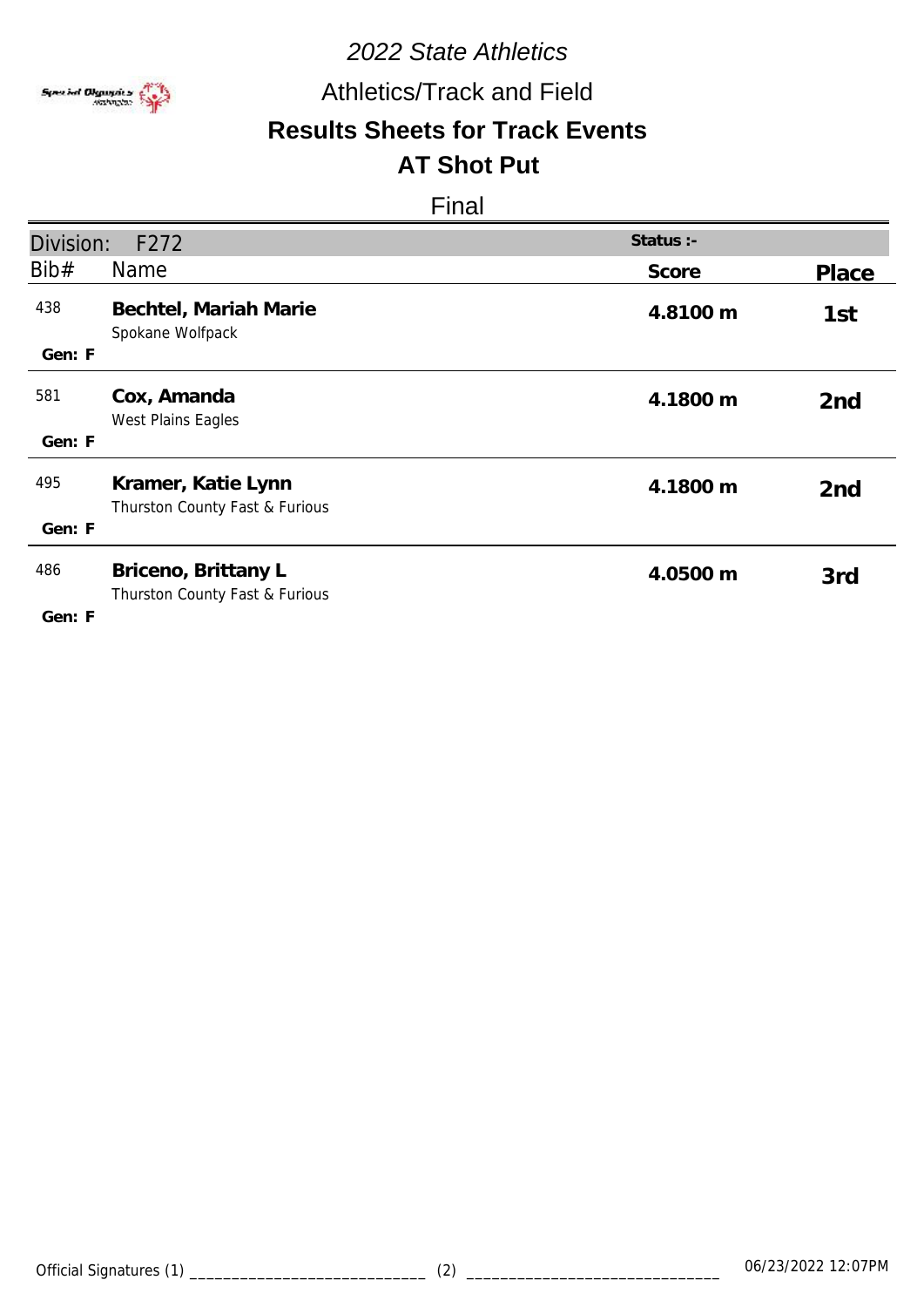

## Athletics/Track and Field

#### **Results Sheets for Track Events AT Shot Put**

| Division:     | F273                                                | Status :- |                 |
|---------------|-----------------------------------------------------|-----------|-----------------|
| Bib#          | Name                                                | Score     | Place           |
| 178<br>Gen: F | Shimabukuro, Allison<br>Eagles of Seattle (Running) | 4.8700 m  | 1st             |
| 396<br>Gen: F | Johnson, Masako Elizabeth<br><b>Sound Athletics</b> | 4.4900 m  | 2 <sub>nd</sub> |
| 582<br>Gen: F | Larsson, Alexzandreeia<br>West Plains Eagles        | 4.2500 m  | 3rd             |
| 305<br>Gen: F | Winters, Jennifer L<br>Marysville Big Foot          | 4.1400 m  | 4th             |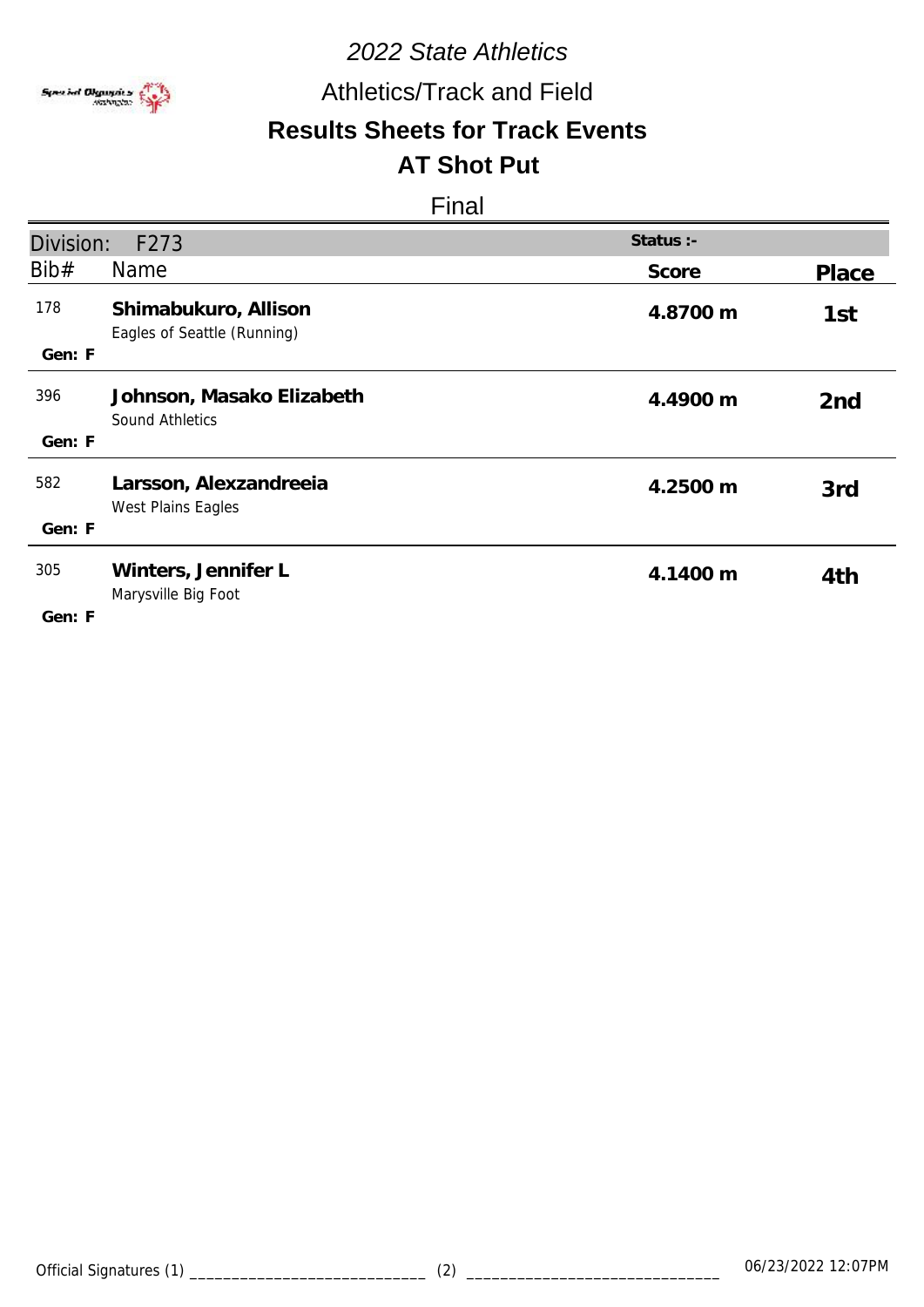

Athletics/Track and Field

#### **Results Sheets for Track Events AT Shot Put**

| Division:     | F274                                        | Status :- |                 |
|---------------|---------------------------------------------|-----------|-----------------|
| Bib#          | Name                                        | Score     | Place           |
| 244           | Witchey, Kirsten<br>Lewis County            | 5.7100 m  | 1st             |
| Gen: F        |                                             |           |                 |
| 324           | Doerscher, Haley Iris<br>North Sound Stars  | 5.1100 m  | 2 <sub>nd</sub> |
| Gen: F        |                                             |           |                 |
| 479<br>Gen: F | Erlandson, Sonja Anne-Marie<br>Team Whidbey | 4.6500 m  | 3rd             |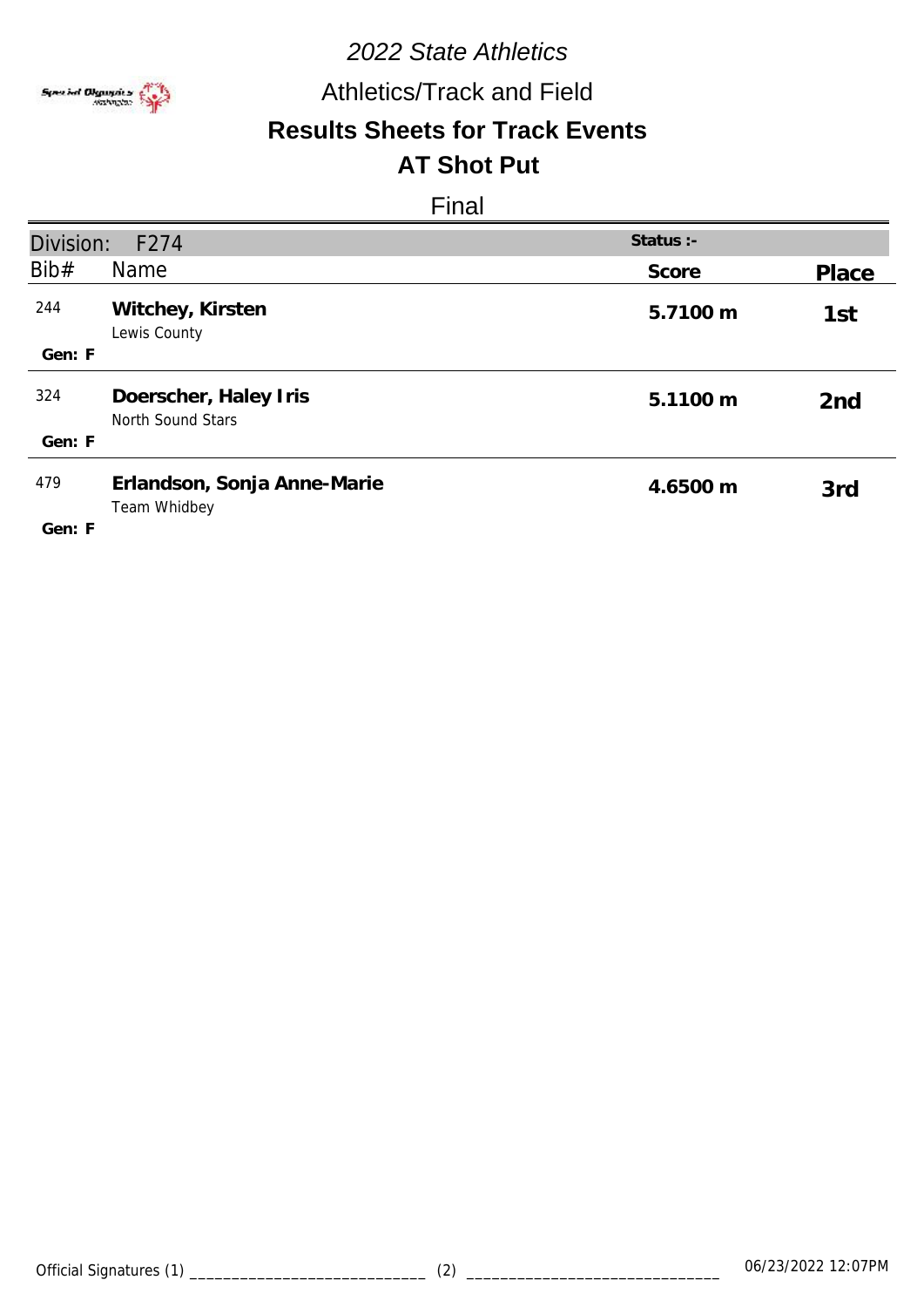

Athletics/Track and Field

# **Results Sheets for Track Events**

# **AT Shot Put**

| Division: | F275                                        | Status :- |                 |
|-----------|---------------------------------------------|-----------|-----------------|
| Bib#      | Name                                        | Score     | Place           |
| 405       | Payne, Sage Solei<br>Sound Athletics        | 5.9000 m  | 1st             |
| Gen: F    |                                             |           |                 |
| 285       | Plourd, Sarah<br>Maple Valley Royals        | 5.4200 m  | 2 <sub>nd</sub> |
| Gen: F    |                                             |           |                 |
| 151       | Johnson-Shivers, Becky Lynn<br>Clark County |           |                 |
| Gen: F    |                                             | Scratched |                 |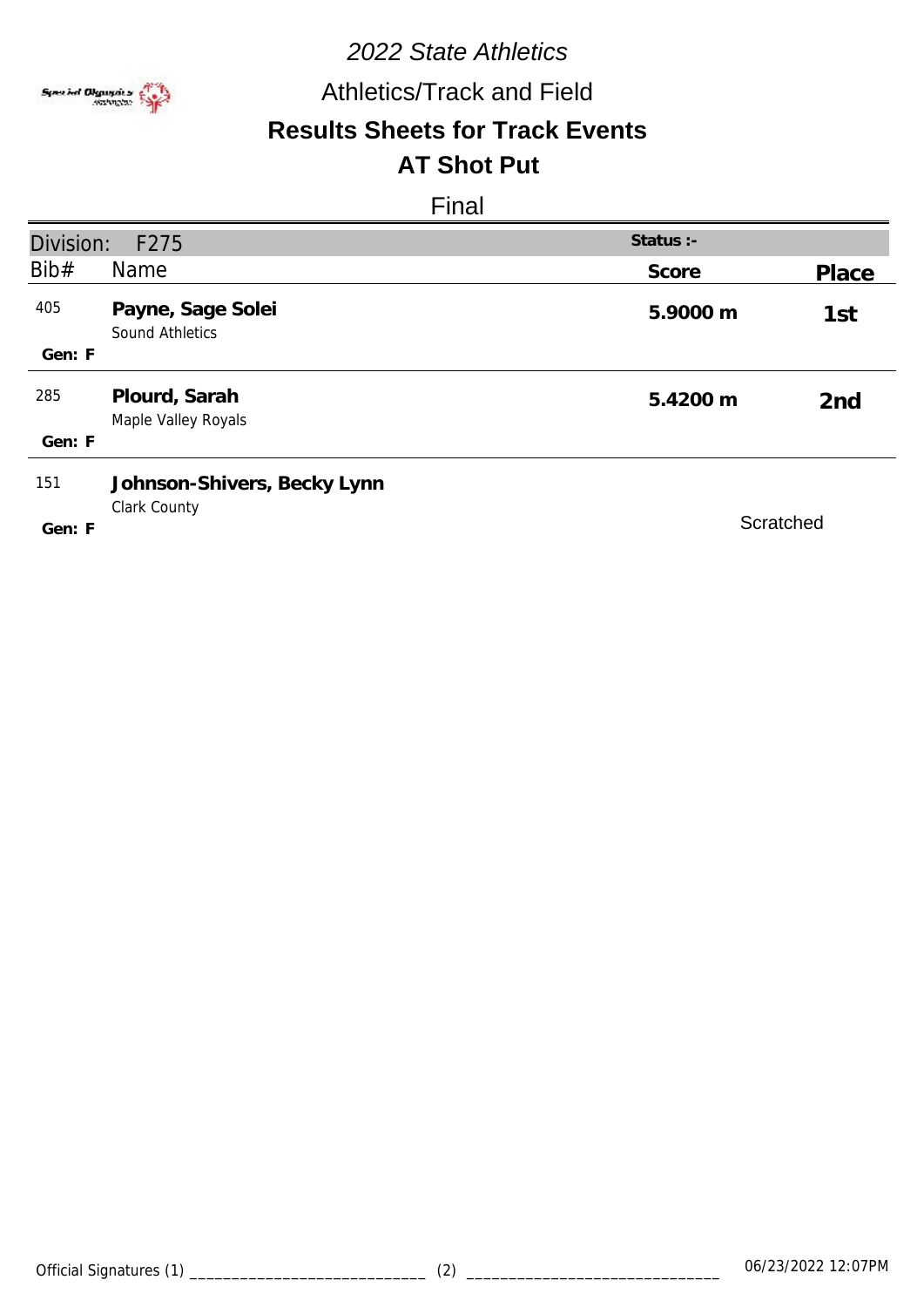

Athletics/Track and Field

# **Results Sheets for Track Events**

# **AT Mini Javelin**

| Division: | F291                                                 | Status :- |                 |
|-----------|------------------------------------------------------|-----------|-----------------|
| Bib#      | <b>Name</b>                                          | Score     |                 |
|           |                                                      |           | Place           |
| 274       | Johnson, Athena<br>Longview Kelso                    | 12.3200 m | 1st             |
| Gen: F    |                                                      |           |                 |
| 450       | Lee, Heather May<br>Spokane Wolfpack                 | 9.3200 m  | 2 <sub>nd</sub> |
| Gen: F    |                                                      |           |                 |
| 382       | Cornyn, Valentina<br><b>Sound Athletics</b>          | 7.1300 m  | 3rd             |
| Gen: F    |                                                      |           |                 |
| 462       | Roberts, Bailey Rose<br>Sumner/Bonney Lake Spanthers |           |                 |
| Gen: F    |                                                      | Scratched |                 |
| 291       | Yanez-Ortega, Stephanie                              |           |                 |
| Gen: F    | <b>Mariner Marauders</b>                             | Scratched |                 |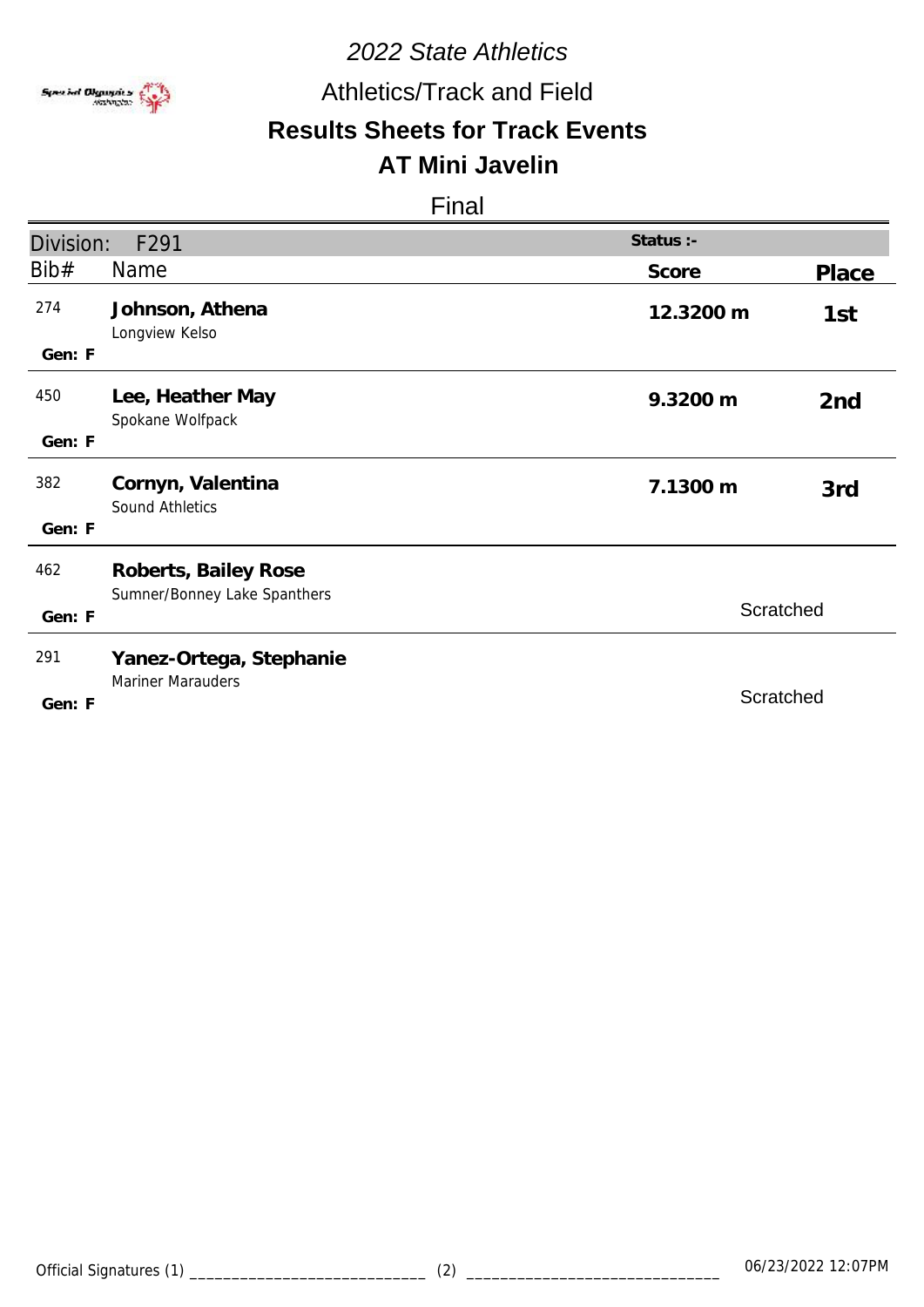

## Athletics/Track and Field

#### **Results Sheets for Track Events AT Mini Javelin**

| Division:     | F292                                               | Status :- |                 |
|---------------|----------------------------------------------------|-----------|-----------------|
| Bib#          | Name                                               | Score     | Place           |
| 254           | Holmes, Linda G<br>Lilac City Warriors             | 5.1200 m  | 1st             |
| Gen: F        |                                                    |           |                 |
| 319           | Balasa, Paula Suzane<br>North Sound Stars          | 3.7200 m  | 2 <sub>nd</sub> |
| Gen: F        |                                                    |           |                 |
| 489           | Cagg, Jennifer J<br>Thurston County Fast & Furious | 3.3000 m  | 3rd             |
| Gen: F        |                                                    |           |                 |
| 258<br>Gen: F | Layton, Amanda LeeAnn<br>Lilac City Warriors       | 2.4700 m  | 4th             |
|               |                                                    |           |                 |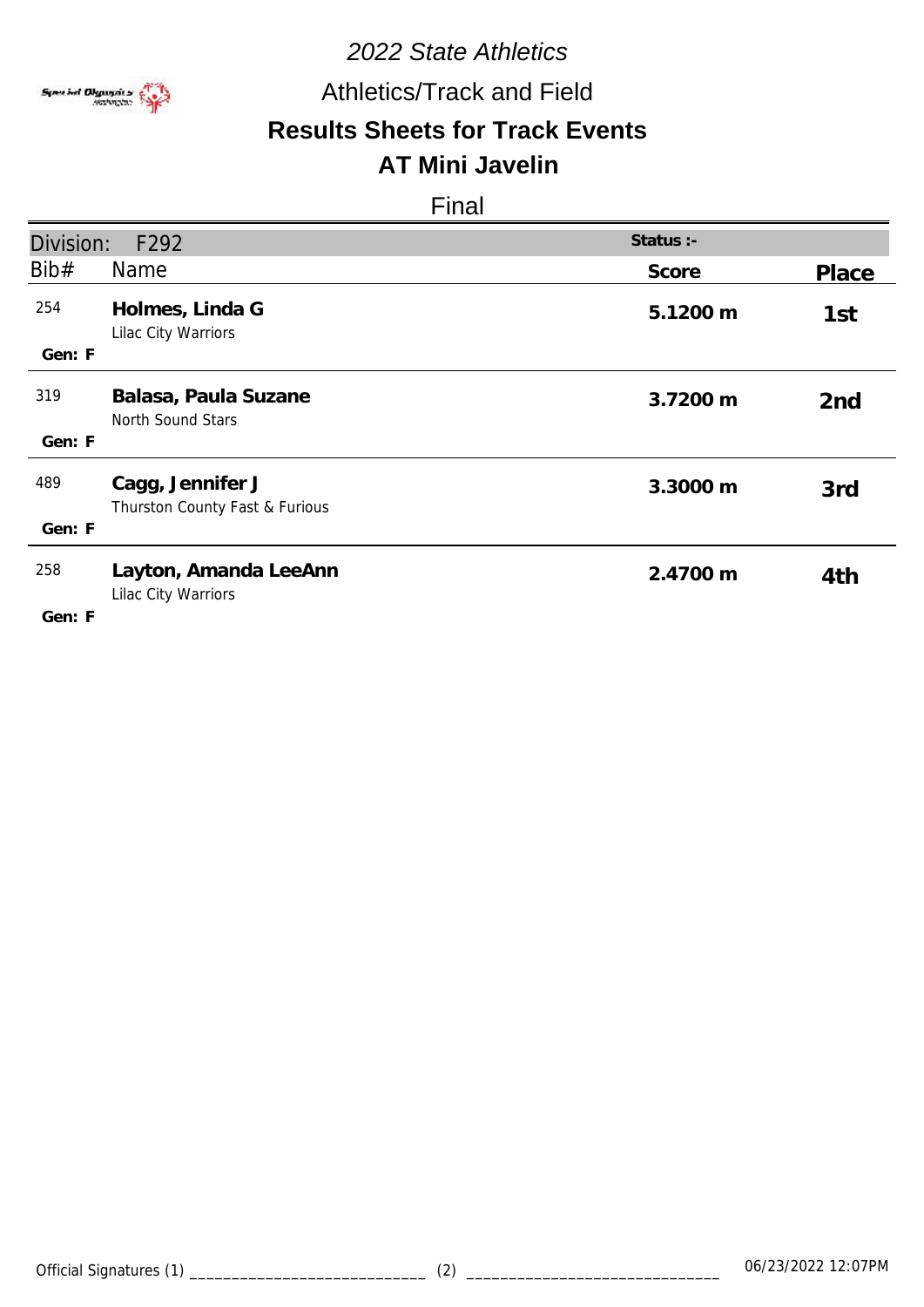

## Athletics/Track and Field

#### **Results Sheets for Track Events AT Mini Javelin**

| Division:     | F293                                            | Status :- |                 |
|---------------|-------------------------------------------------|-----------|-----------------|
| Bib#          | Name                                            | Score     | Place           |
| 261<br>Gen: F | Moser, Brittany<br>Lilac City Warriors          | 9.2100 m  | 1st             |
| 262<br>Gen: F | Price, Dannette Ellis<br>Lilac City Warriors    | 7.6000 m  | 2 <sub>nd</sub> |
|               |                                                 |           |                 |
| 246           | Ballard, Mary Ann Ann<br>Lilac City Warriors    | 6.0500 m  | 3rd             |
| Gen: F        |                                                 |           |                 |
| 499<br>Gen: F | O'Brien, Lisa<br>Thurston County Fast & Furious | 5.3900 m  | 4th             |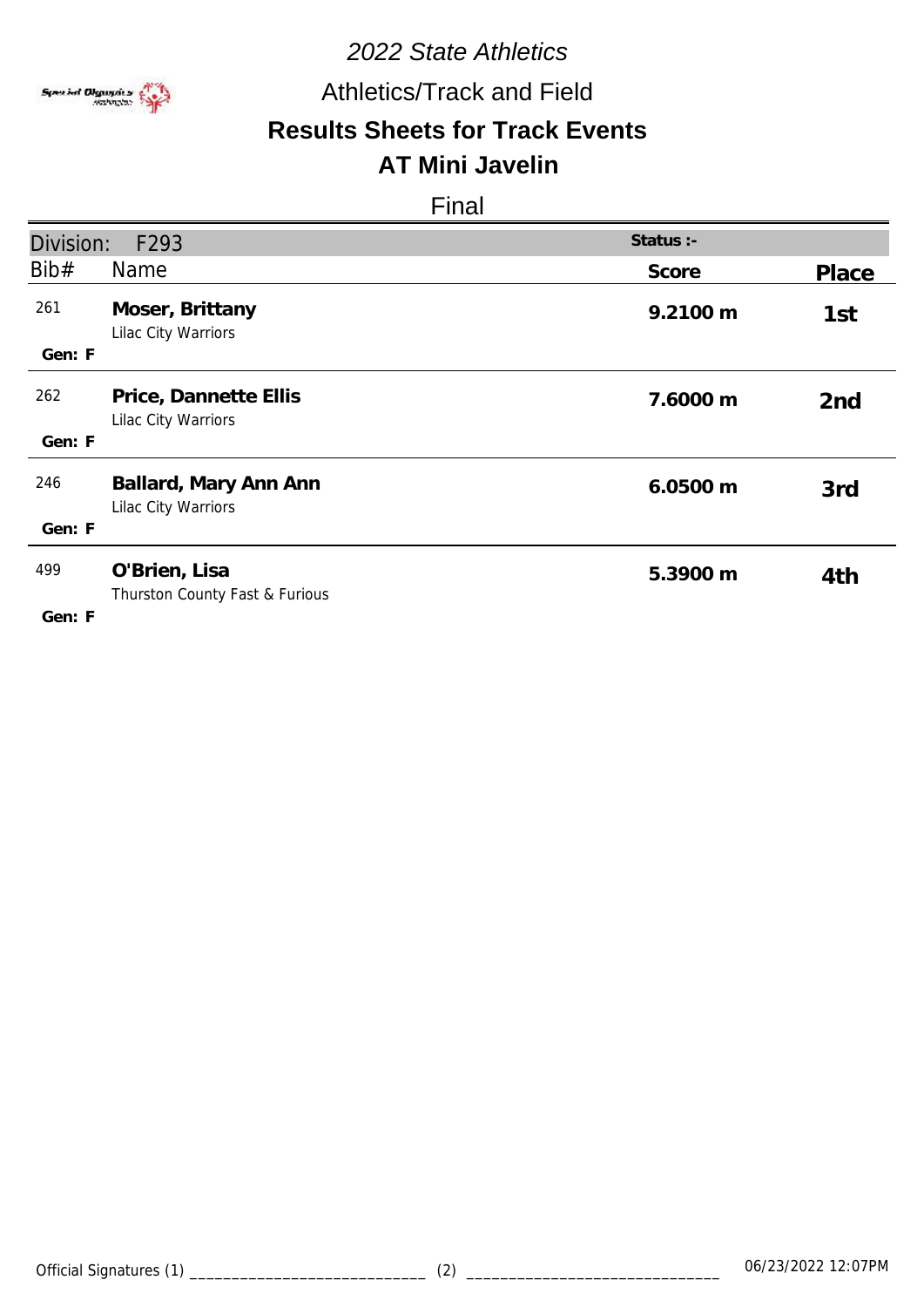

## Athletics/Track and Field

#### **Results Sheets for Track Events AT Mini Javelin**

| Division:     | F294                                           | Status :- |                 |
|---------------|------------------------------------------------|-----------|-----------------|
| Bib#          | <b>Name</b>                                    | Score     | Place           |
| 452<br>Gen: F | Pasillas, Jasmine Michelle<br>Spokane Wolfpack | 8.4700 m  | 1st             |
| 265<br>Gen: F | Sherril, Alexis<br>Lilac City Warriors         | 6.5500 m  | 2 <sub>nd</sub> |
| 163<br>Gen: F | Wampach, Hannah R<br>Clark County              | 6.2500 m  | 3rd             |
| 251<br>Gen: F | Greer, Tina Marie<br>Lilac City Warriors       | 5.9200 m  | 4th             |
| 249<br>Gen: F | Burnette, Megan Ann<br>Lilac City Warriors     | 5.9100 m  | 5th             |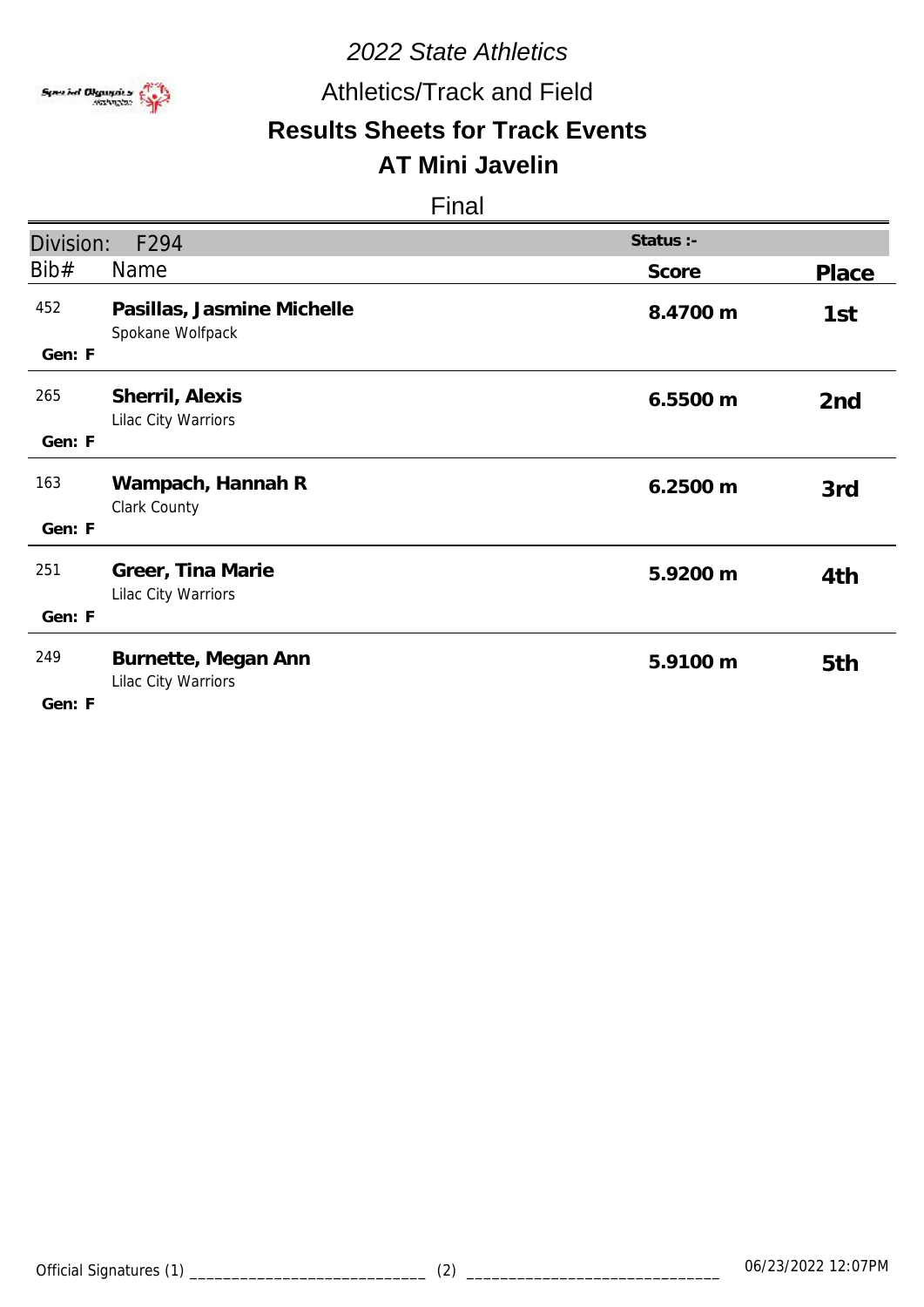

## Athletics/Track and Field

#### **Results Sheets for Track Events AT Mini Javelin**

#### Final

| Division:                           | F295                                               | Status :- |                 |
|-------------------------------------|----------------------------------------------------|-----------|-----------------|
| Bib#                                | Name                                               | Score     | Place           |
| 184<br>Gen: F                       | Yamaoka, Jenny Oh<br>Eagles of Seattle (Running)   | 9.4400 m  | 1st             |
| 445<br>Gen: F                       | Dury-Conner, Michelle Ann<br>Spokane Wolfpack      | 7.4800 m  | 2 <sub>nd</sub> |
| 491<br>Gen: F                       | Dickey, Charlene<br>Thurston County Fast & Furious | 7.1700 m  | 3rd             |
| 252<br>Gen: F                       | Grey, Vera Addline<br>Lilac City Warriors          | 6.8800 m  | 4th             |
| 140<br>Gen: F                       | Bonser, Amanda<br>Clark County                     | 6.7600 m  | 5th             |
| 132<br>$C \cap \mathbb{R}$ $\vdash$ | Geiger, Hannah<br>Clallam County Orcas             | 6.2400 m  | 6th             |

**F Gen:**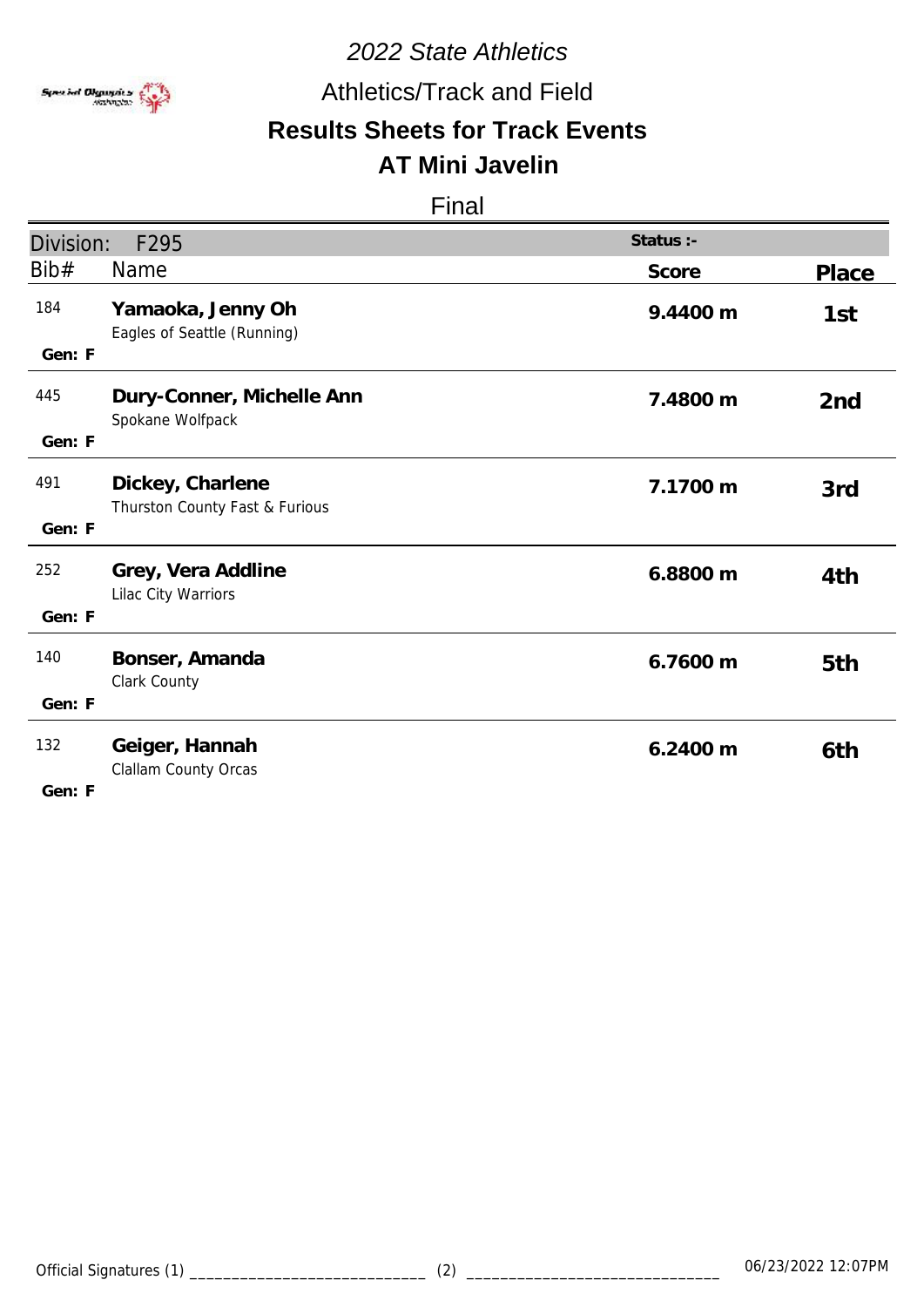

### Athletics/Track and Field

#### **Results Sheets for Track Events AT Mini Javelin**

| Division:     | F296                                                    | Status :- |                 |
|---------------|---------------------------------------------------------|-----------|-----------------|
| Bib#          | <b>Name</b>                                             | Score     | Place           |
| 326<br>Gen: F | Madison, Candace<br>North Sound Stars                   | 9.3500 m  | 1st             |
| 506<br>Gen: F | Stusser, Zena Claudia<br>Thurston County Fast & Furious | 8.1400 m  | 2 <sub>nd</sub> |
| 295<br>Gen: F | Jakubiak, Renee Nichole<br>Marysville Big Foot          | 7.9900 m  | 3rd             |
| 179<br>Gen: F | Simpson, Jennifer<br>Eagles of Seattle (Running)        | Scratched |                 |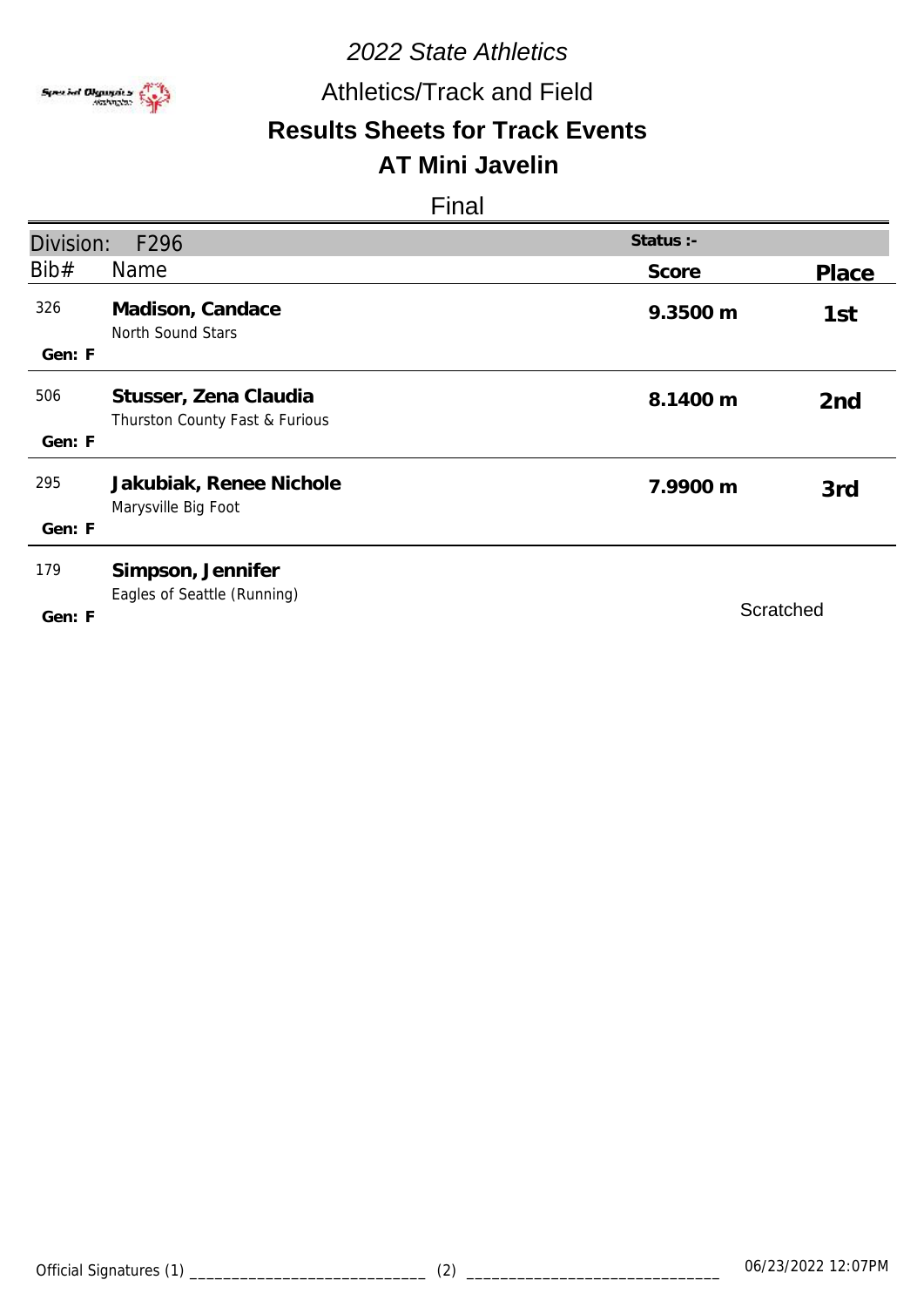

## Athletics/Track and Field

#### **Results Sheets for Track Events AT Mini Javelin**

| Division:     | F <sub>297</sub>                              | Status :- |                 |
|---------------|-----------------------------------------------|-----------|-----------------|
| Bib#          | Name                                          | Score     | Place           |
| 425           | Jensen, Rebekah E<br>South Kitsap             | 15.3300 m | 1st             |
| Gen: F        |                                               |           |                 |
| 543           | Olmstead, Sarah Antoinette<br><b>UP Pride</b> | 10.9000 m | 2 <sub>nd</sub> |
| Gen: F        |                                               |           |                 |
| 203<br>Gen: F | Schiffer, Jennifer<br>Grays Harbor            | 9.5200 m  | 3rd             |
|               |                                               |           |                 |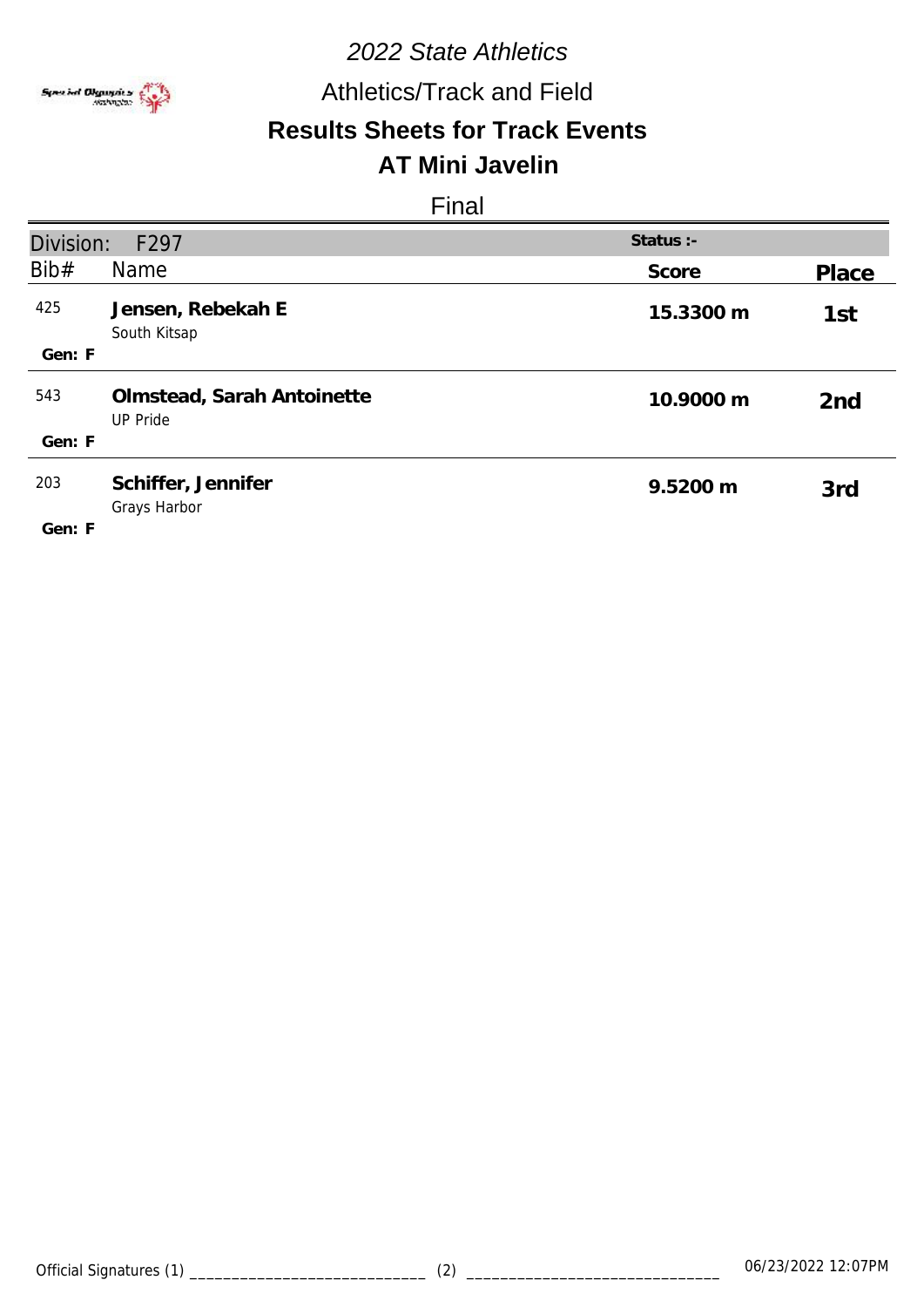

## Athletics/Track and Field

# **Results Sheets for Track Events**

# **AT Mini Javelin**

| Division:<br>Status :-<br>F298 |                                                   |           |                 |
|--------------------------------|---------------------------------------------------|-----------|-----------------|
| Bib#                           | <b>Name</b>                                       | Score     | Place           |
| 279                            | Paschke, Krystal Marie<br>Longview Kelso          | 14.5300 m | 1st             |
| Gen: F                         |                                                   |           |                 |
| 270                            | Fike, Chrissy<br>Longview Kelso                   | 12.1200 m | 2 <sub>nd</sub> |
| Gen: F                         |                                                   |           |                 |
| 390<br>Gen: F                  | Fernandez, Mikayla Lynn<br><b>Sound Athletics</b> | 9.3600 m  | 3rd             |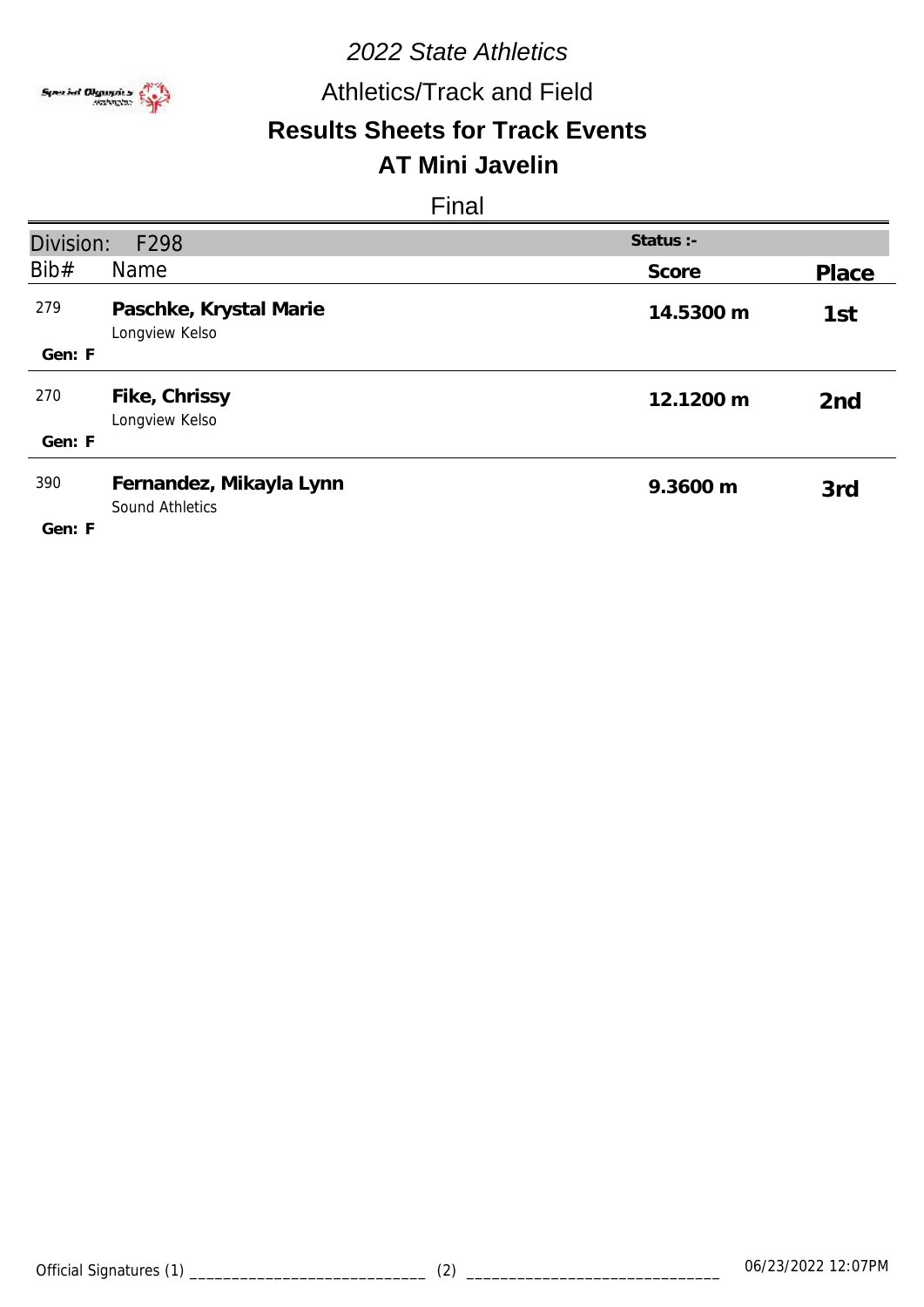

Athletics/Track and Field

# **Results Sheets for Track Events**

# **AT Standing Long Jump**

| Division:     | F299                                                    | Status :- |                 |
|---------------|---------------------------------------------------------|-----------|-----------------|
| Bib#          | Name                                                    | Score     | Place           |
| 384           | Denton, Erica Lynn<br>Sound Athletics                   | 1.3100 m  | 1st             |
| Gen: F        |                                                         |           |                 |
| 379           | Close-Brandreth, Haileigh Rae<br><b>Sound Athletics</b> | 0.6400 m  | 2 <sub>nd</sub> |
| Gen: F        |                                                         |           |                 |
| 403<br>Gen: F | Neal, Isabella Rose<br>Sound Athletics                  | 0.2700 m  | 3rd             |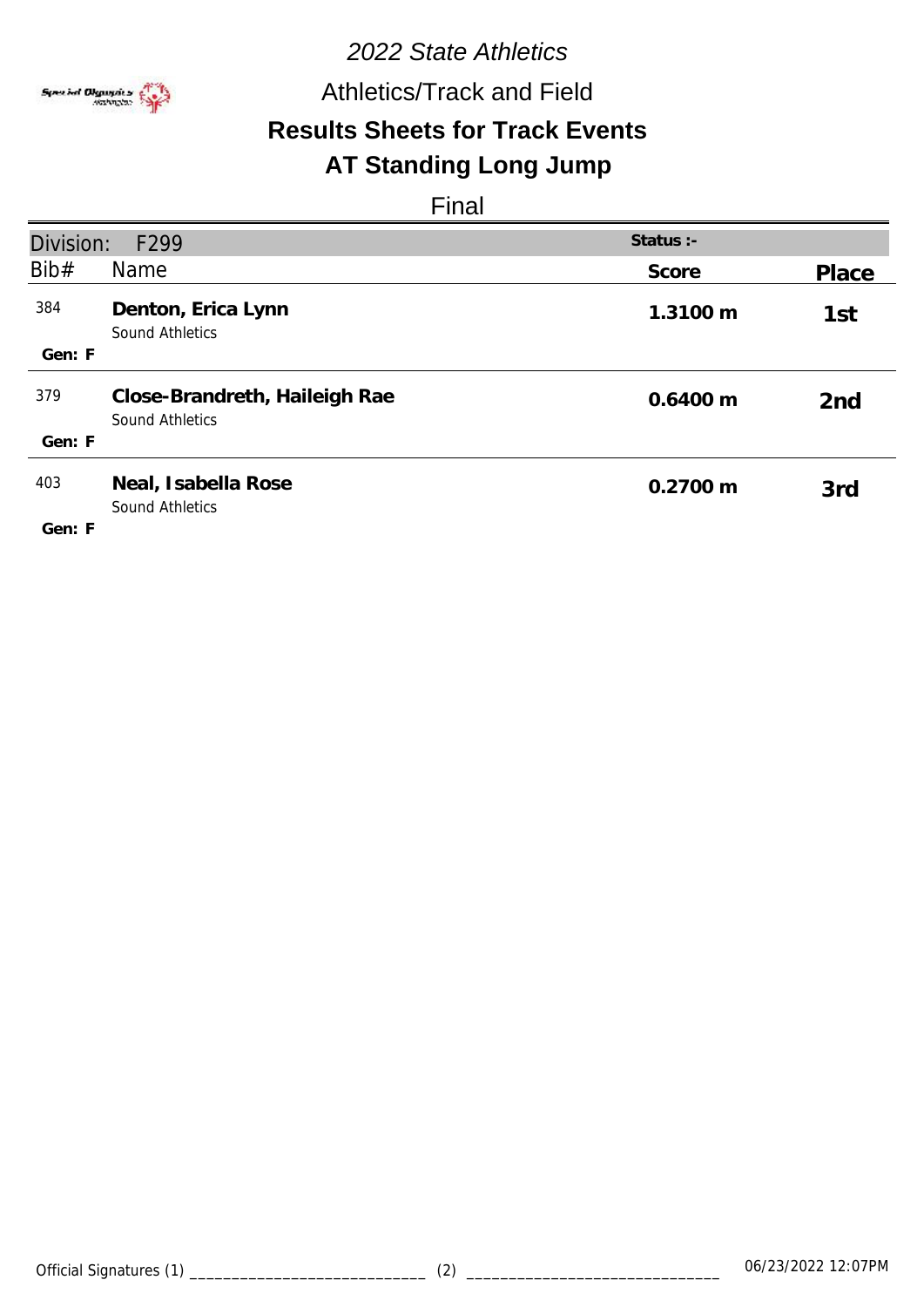

Athletics/Track and Field

# **Results Sheets for Track Events**

# **AT Standing Long Jump**

| Division:     | F300                                               | Status $:$ - |                 |
|---------------|----------------------------------------------------|--------------|-----------------|
| Bib#          | <b>Name</b>                                        | Score        | Place           |
| 175           | Peery, Amanda Maria<br>Eagles of Seattle (Running) | 1.5000 m     | 1st             |
| Gen: F        |                                                    |              |                 |
| 186           | Frink, Maya<br><b>Eatonville Cruisers</b>          | 1.2300 m     | 2 <sub>nd</sub> |
| Gen: F        |                                                    |              |                 |
| 120<br>Gen: F | Garza, Adrienne Reyann<br>Cheney High School       | 1.2100 m     | 3rd             |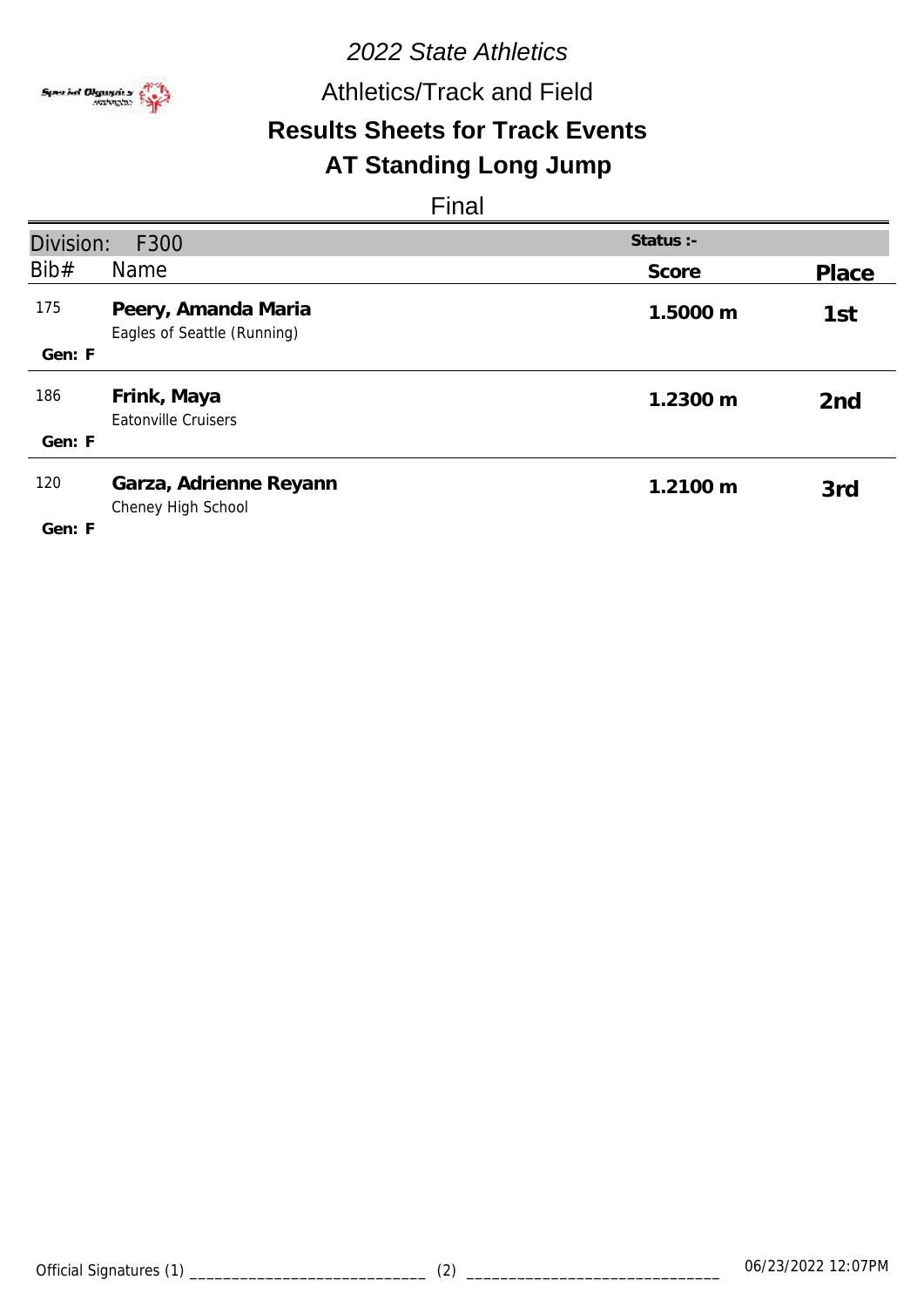

Athletics/Track and Field

# **Results Sheets for Track Events**

### **AT Standing Long Jump**

| Division: | F301                                  | Status :- |                 |
|-----------|---------------------------------------|-----------|-----------------|
| Bib#      | <b>Name</b>                           | Score     | Place           |
| 238       | Hepner, Stephanie Jo<br>Lewis County  | 0.9600 m  | 1st             |
| Gen: F    |                                       |           |                 |
| 417       | Springob, Jessica<br>Sound Athletics  | 0.5300 m  | 2 <sub>nd</sub> |
| Gen: F    |                                       |           |                 |
| 374       | Babauta, Kasey<br>Sound Athletics     | 0.4500 m  | 3rd             |
| Gen: F    |                                       |           |                 |
| 307       | Camryn, Donna<br>Moses Lake Scorpions |           |                 |
| Gen: F    |                                       | Scratched |                 |
| 313       | Lancaster, Jennifer Lynn              |           |                 |
| Gen: F    | Moses Lake Scorpions                  | Scratched |                 |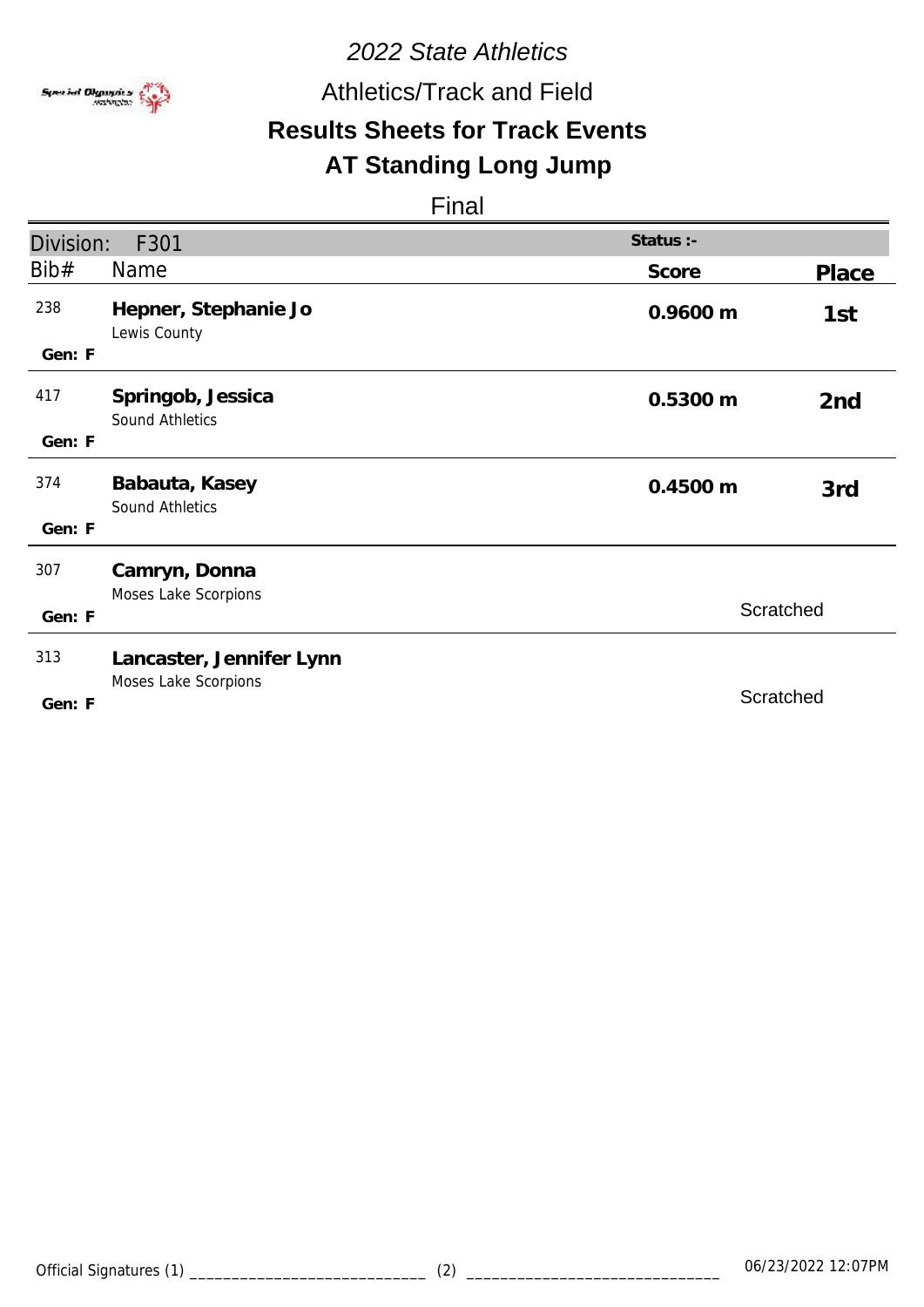

Athletics/Track and Field

# **Results Sheets for Track Events**

## **AT Standing Long Jump**

| Division: | F302                                              | Status :- |                 |
|-----------|---------------------------------------------------|-----------|-----------------|
| Bib#      | Name                                              | Score     | Place           |
| 183       | Whissiel, Mary J<br>Eagles of Seattle (Running)   | 1.4600 m  | 1st             |
| Gen: F    |                                                   |           |                 |
| 563       | Walker, Susanna Lynn<br>Walla Walla               | 1.0900 m  | 2 <sub>nd</sub> |
| Gen: F    |                                                   |           |                 |
| 181       | Tuxbury, Anna<br>Eagles of Seattle (Running)      | 1.0300 m  | 3rd             |
| Gen: F    |                                                   |           |                 |
| 393       | Haag, Danielle Jeanette<br><b>Sound Athletics</b> |           |                 |
| Gen: F    |                                                   | Scratched |                 |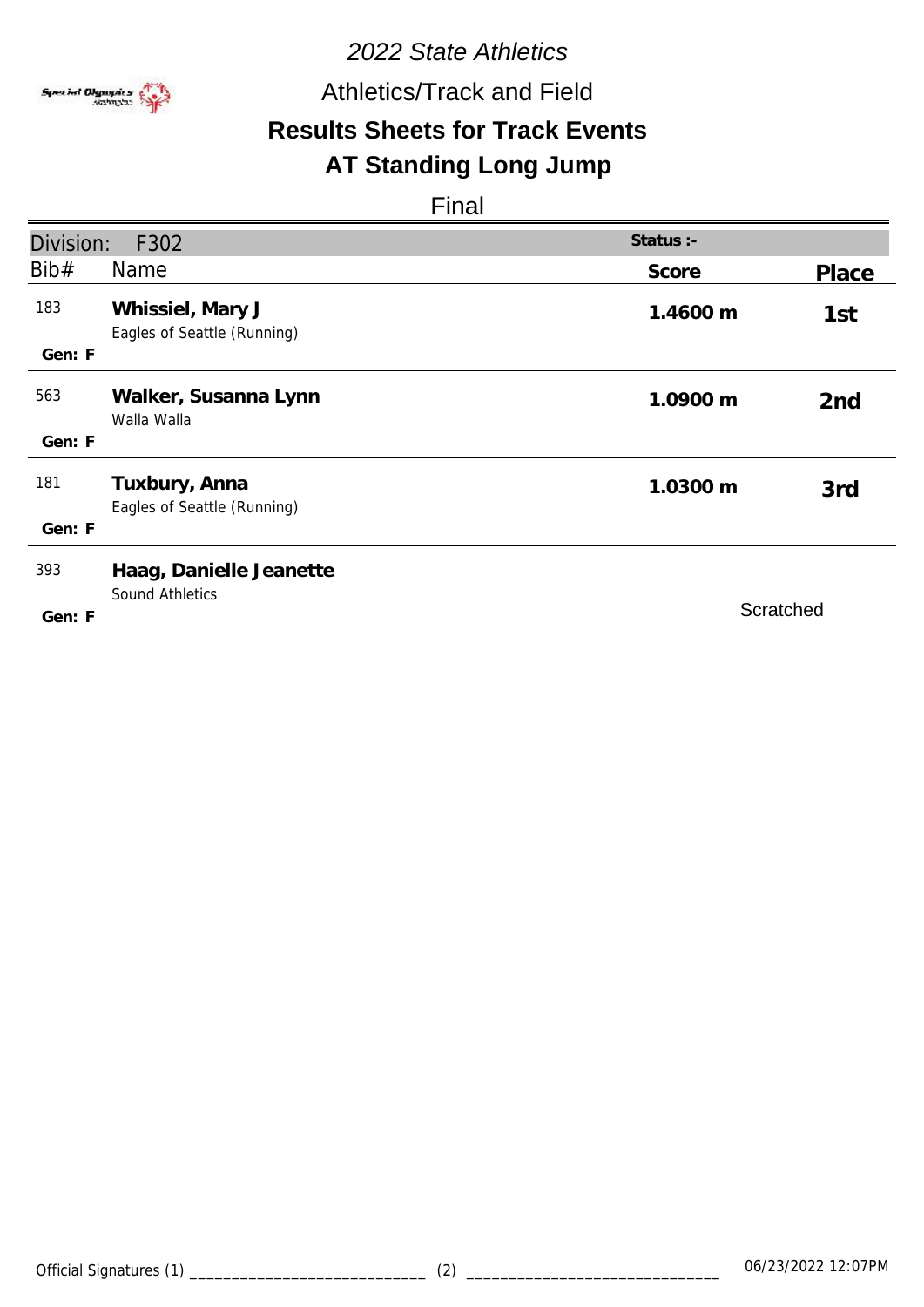

Athletics/Track and Field

# **Results Sheets for Track Events**

# **AT Running Long Jump**

| Division:     | F303                                          | Status :- |                 |
|---------------|-----------------------------------------------|-----------|-----------------|
| Bib#          | <b>Name</b>                                   | Score     | Place           |
| 513<br>Gen: F | Diaz, Flor Elva<br>Tri Cities Suns            | 2.9800 m  | 1st             |
| 219<br>Gen: F | Jorgenson, Hannah<br>Issaquah School District | 2.9200 m  | 2 <sub>nd</sub> |
| 422<br>Gen: F | Ward, Ashley<br>Sound Athletics               | 1.7400 m  | 3rd             |
| 268<br>Gen: F | Marie, Brooklyn Grace<br>Longview Kelso       | 1.4700 m  | 4th             |
| 127<br>Gen: F | Bingham, Mandy<br>Clallam County Orcas        |           | Scratched       |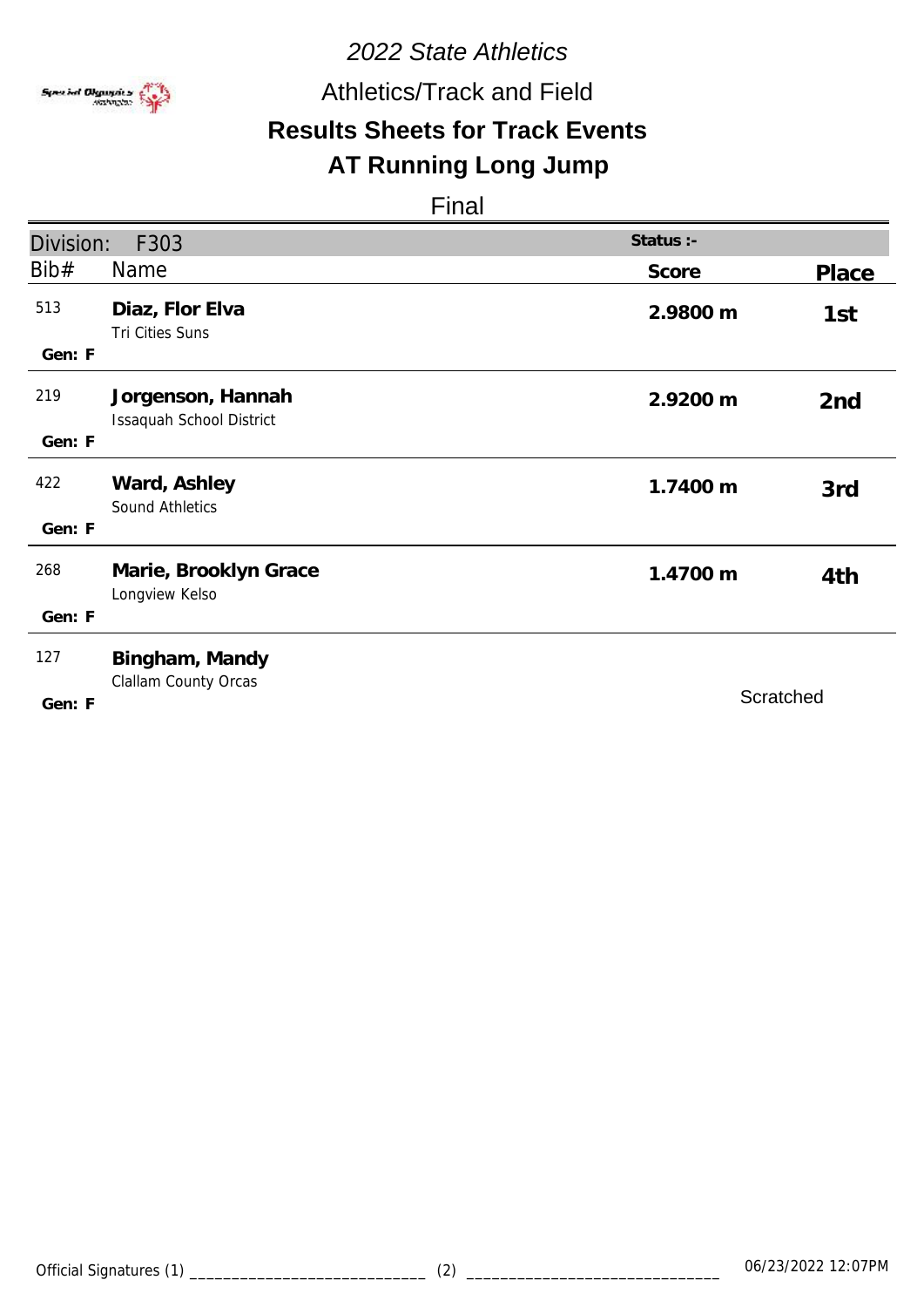

Athletics/Track and Field

# **Results Sheets for Track Events**

### **AT Running Long Jump**

| Division:     | F304                                           | Status :- |                 |
|---------------|------------------------------------------------|-----------|-----------------|
| Bib#          | Name                                           | Score     | Place           |
| 571           | Langendorf, Olivia<br>Wenatchee                | 3.2500 m  | 1st             |
| Gen: F        |                                                |           |                 |
| 430           | Skelton, Shaneey<br>South Kitsap               | 2.6700 m  | 2 <sub>nd</sub> |
| Gen: F        |                                                |           |                 |
| 558           | Copeland, Aubree Louise<br>Walla Walla         | 1.1200 m  | 3rd             |
| Gen: F        |                                                |           |                 |
| 416<br>Gen: F | Smith, Laura Ivanova<br><b>Sound Athletics</b> | Scratched |                 |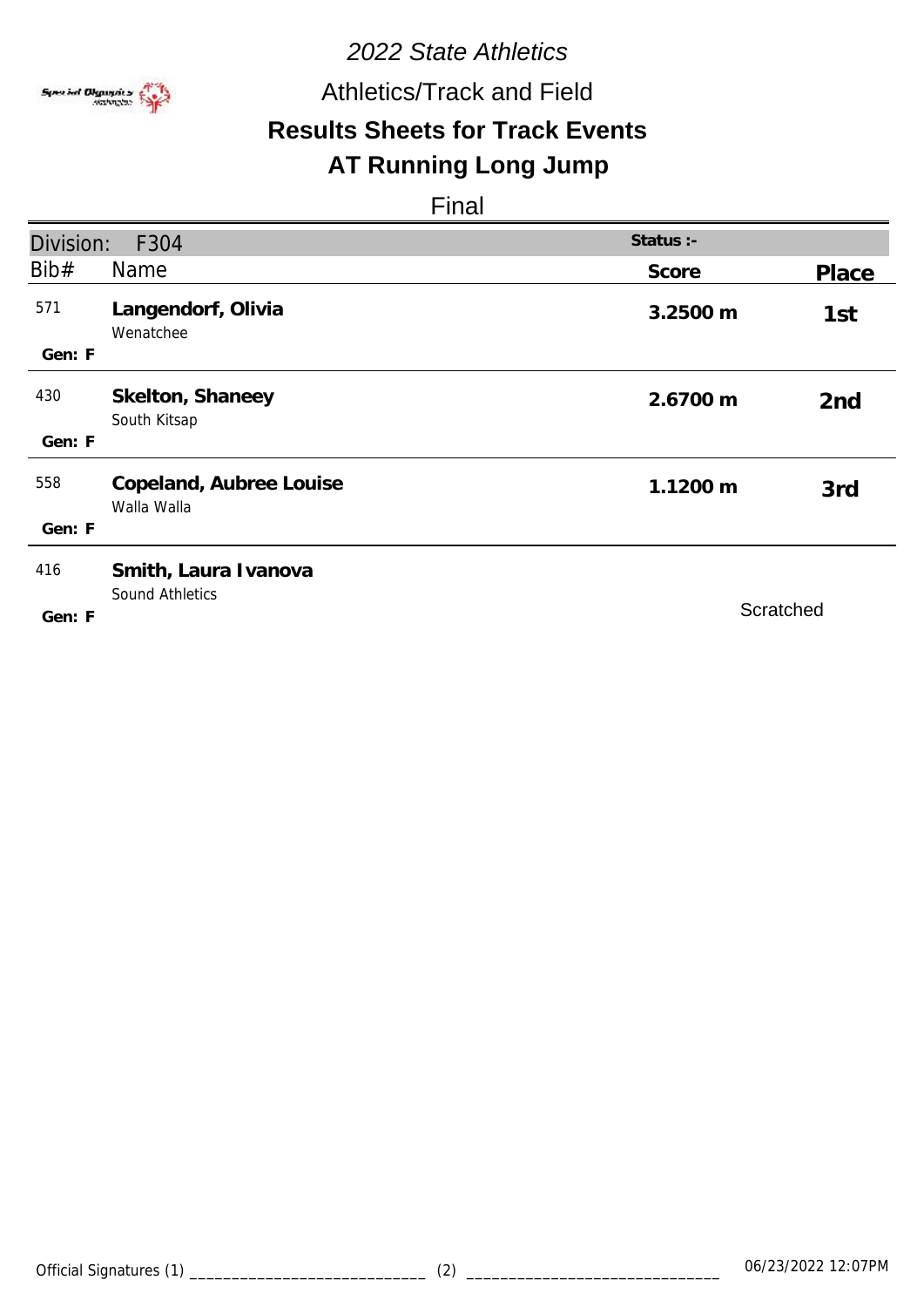

Athletics/Track and Field

### **Results Sheets for Track Events AT Shot Put**

| Division:<br>M201 |                                                | Status :- |                 |
|-------------------|------------------------------------------------|-----------|-----------------|
| Bib#              | Name                                           | Score     | Place           |
| 435               | Hoover, Zachary Ryan<br>Spokane County Gophers | 4.1200 m  | 1st             |
| Gen: M            |                                                |           |                 |
| 579               | Bradley, Aurthur T.<br>West Plains Eagles      | 2.0900 m  | 2 <sub>nd</sub> |
| Gen: M            |                                                |           |                 |
| 433               | Hedrick, Delivan F<br>Spokane County Gophers   | 1.7300 m  | 3rd             |
| Gen: M            |                                                |           |                 |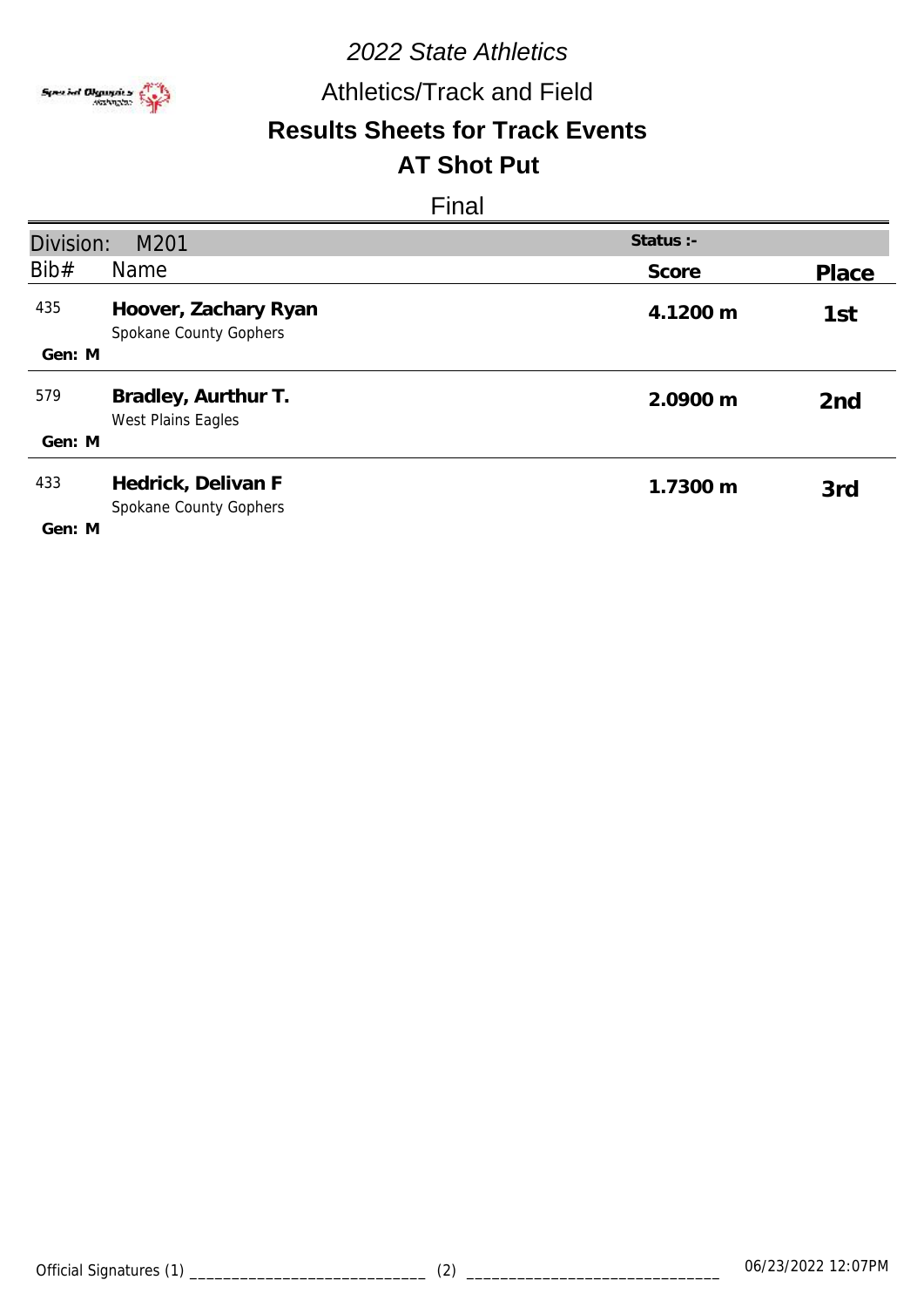

## Athletics/Track and Field

### **Results Sheets for Track Events AT Shot Put**

| Division: | M202                                      | Status :- |            |  |
|-----------|-------------------------------------------|-----------|------------|--|
| Bib#      | Name                                      | Score     | Place      |  |
| 466       | Marcus, Brayden Alexander<br>Tahoma Bears | 5.7200 m  | 1st        |  |
| Gen: M    |                                           |           |            |  |
| 463       | Engle, Jonathan David<br>Tahoma Bears     |           | <b>DNF</b> |  |
| Gen: M    |                                           |           | Scratched  |  |
| 476       | Wiggins, Sawyer Burke<br>Tahoma Bears     |           |            |  |
| Gen: M    |                                           | Scratched |            |  |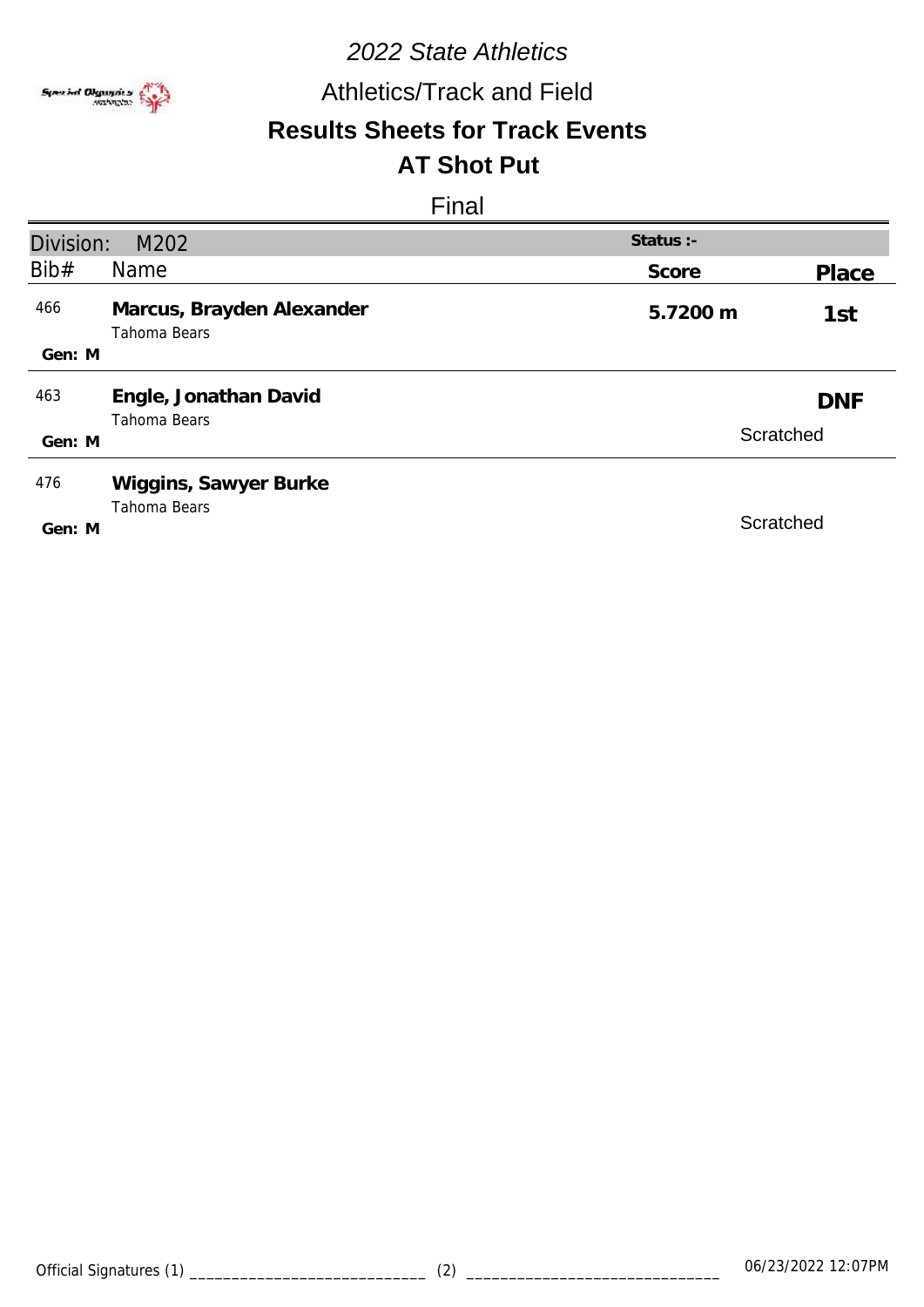

Athletics/Track and Field

### **Results Sheets for Track Events AT Shot Put**

| Division:     | M203                                                | Status :- |                 |
|---------------|-----------------------------------------------------|-----------|-----------------|
| Bib#          | Name                                                | Score     | Place           |
| 353<br>Gen: M | Starr, Jason<br>Pierce County Parks                 | 7.7000 m  | 1st             |
| 550<br>Gen: M | Ames, Jay Curtris<br>Vancouver                      | 5.3000 m  | 2 <sub>nd</sub> |
|               |                                                     |           |                 |
| 434           | Hicks Iii, George William<br>Spokane County Gophers | 4.3300 m  | 3rd             |
| Gen: M        |                                                     |           |                 |
| 221<br>Gen: M | Li, Yikuan<br>Issaquah School District              | 4.0700 m  | 4th             |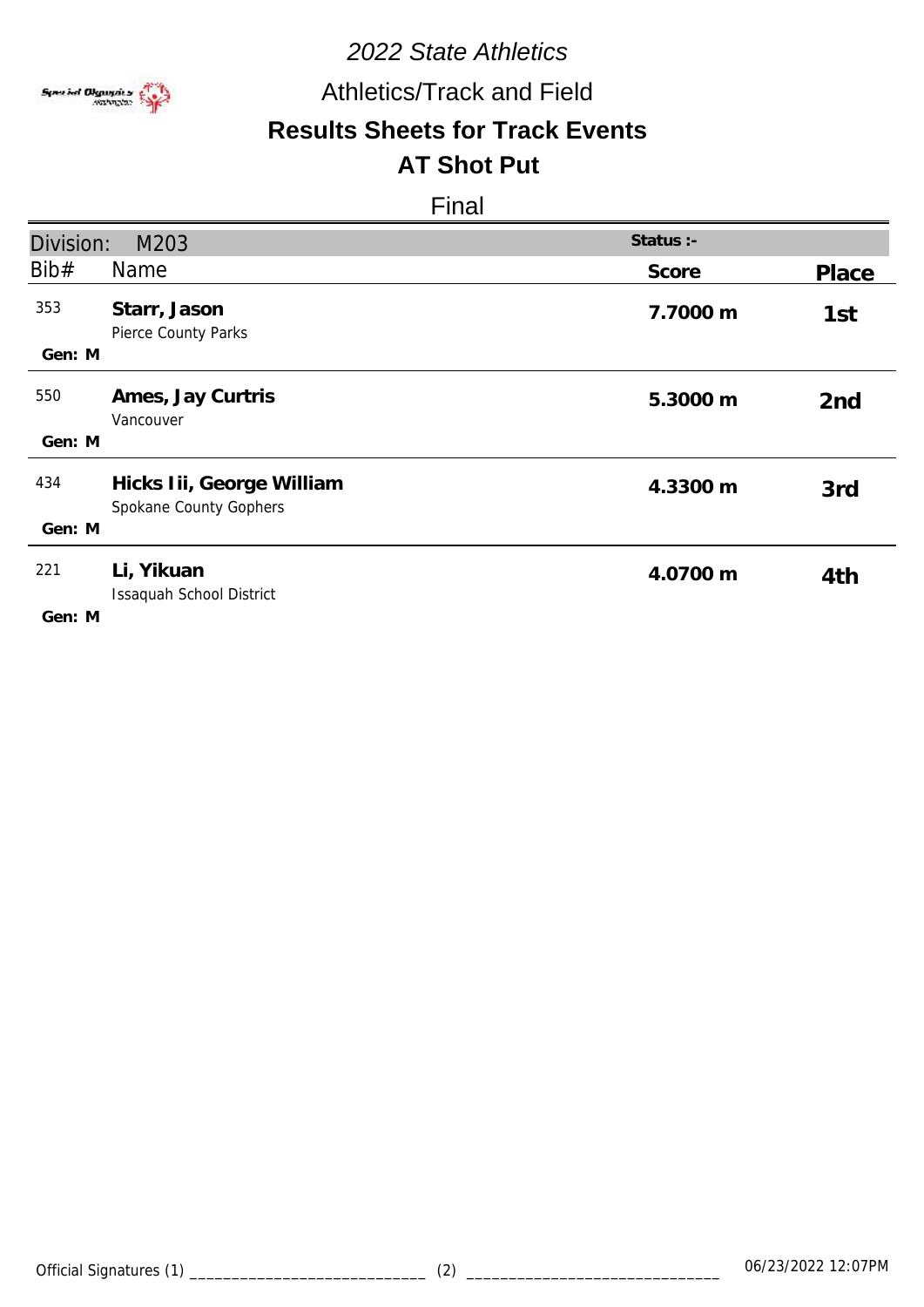

Athletics/Track and Field

### **Results Sheets for Track Events AT Shot Put**

| Division:     | M204                                              | Status :- |                 |
|---------------|---------------------------------------------------|-----------|-----------------|
| Bib#          | <b>Name</b>                                       | Score     | Place           |
| 338<br>Gen: M | Conroy, William<br>Pierce County Parks            | 5.6200 m  | 1st             |
| 190<br>Gen: M | Schmidt, Aaron Michael<br>Eatonville Cruisers     | 5.2700 m  | 2 <sub>nd</sub> |
| 223<br>Gen: M | Mcdougall, Cade Edgar<br>Issaquah School District | 5.0300 m  | 3rd             |
| 477<br>Gen: M | Wright, William Alan<br>Tahoma Bears              | 4.1500 m  | 4th             |
| 594<br>Gen: M | Gainer, Gabriel Jay<br>Yakima Lightning           | 3.5400 m  | 5th             |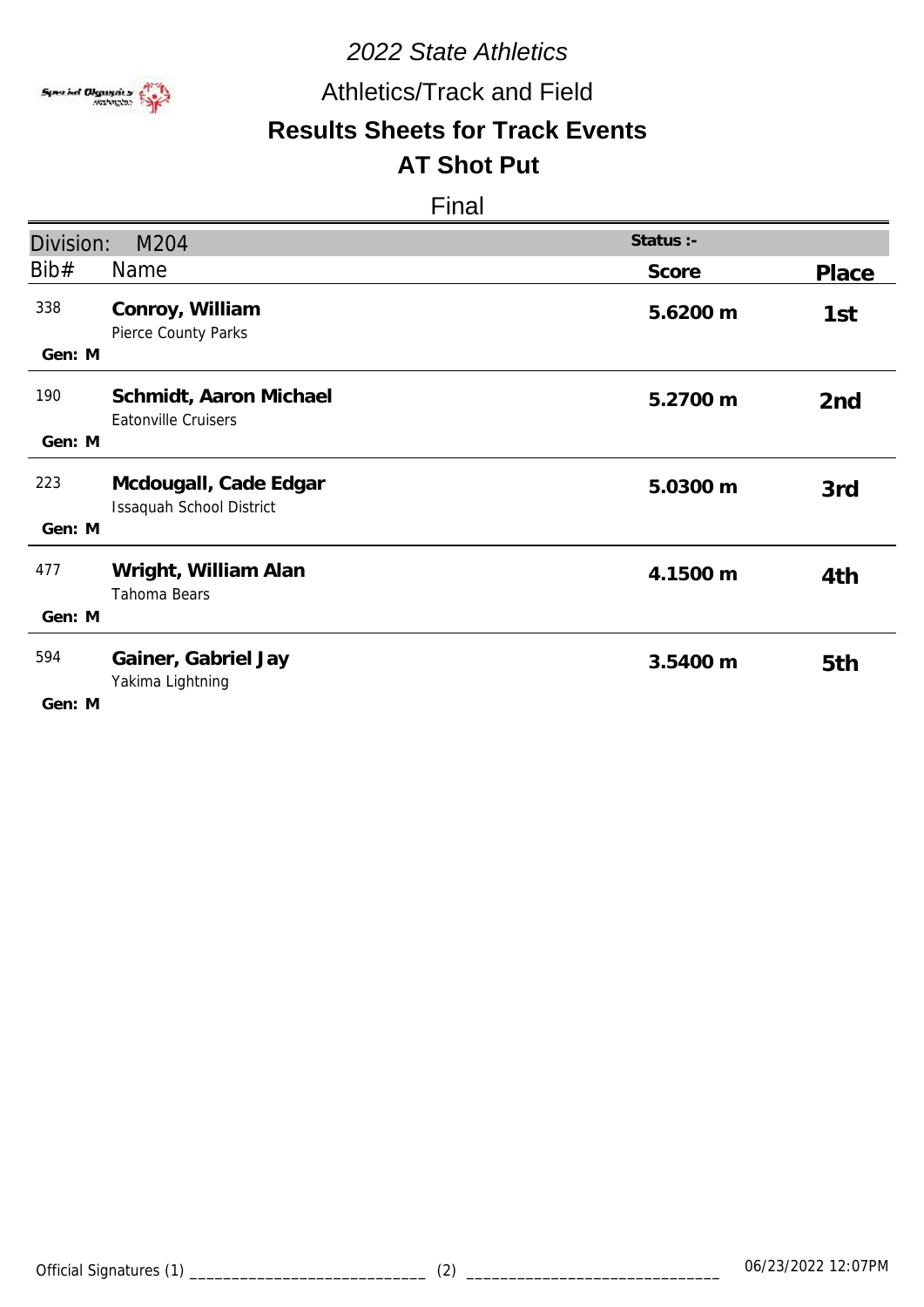

Athletics/Track and Field

### **Results Sheets for Track Events AT Shot Put**

| Division:     | M205                                               | Status :- |                 |
|---------------|----------------------------------------------------|-----------|-----------------|
| Bib#          | <b>Name</b>                                        | Score     | Place           |
| 278<br>Gen: M | Mendez, Kellen Karl-Eugene<br>Longview Kelso       | 6.6300 m  | 1st             |
| 215<br>Gen: M | Atwood, Joshua<br>Issaquah School District         | 6.4400 m  | 2 <sub>nd</sub> |
| 180<br>Gen: M | Tousley, Nevin Sean<br>Eagles of Seattle (Running) | 5.1100 m  | 3rd             |
| 217<br>Gen: M | Duke, Caiden Michael<br>Issaquah School District   | 5.0700 m  | 4th             |
| 470<br>Gen: M | Price, Jordan Douglas<br>Tahoma Bears              |           | <b>DNS</b>      |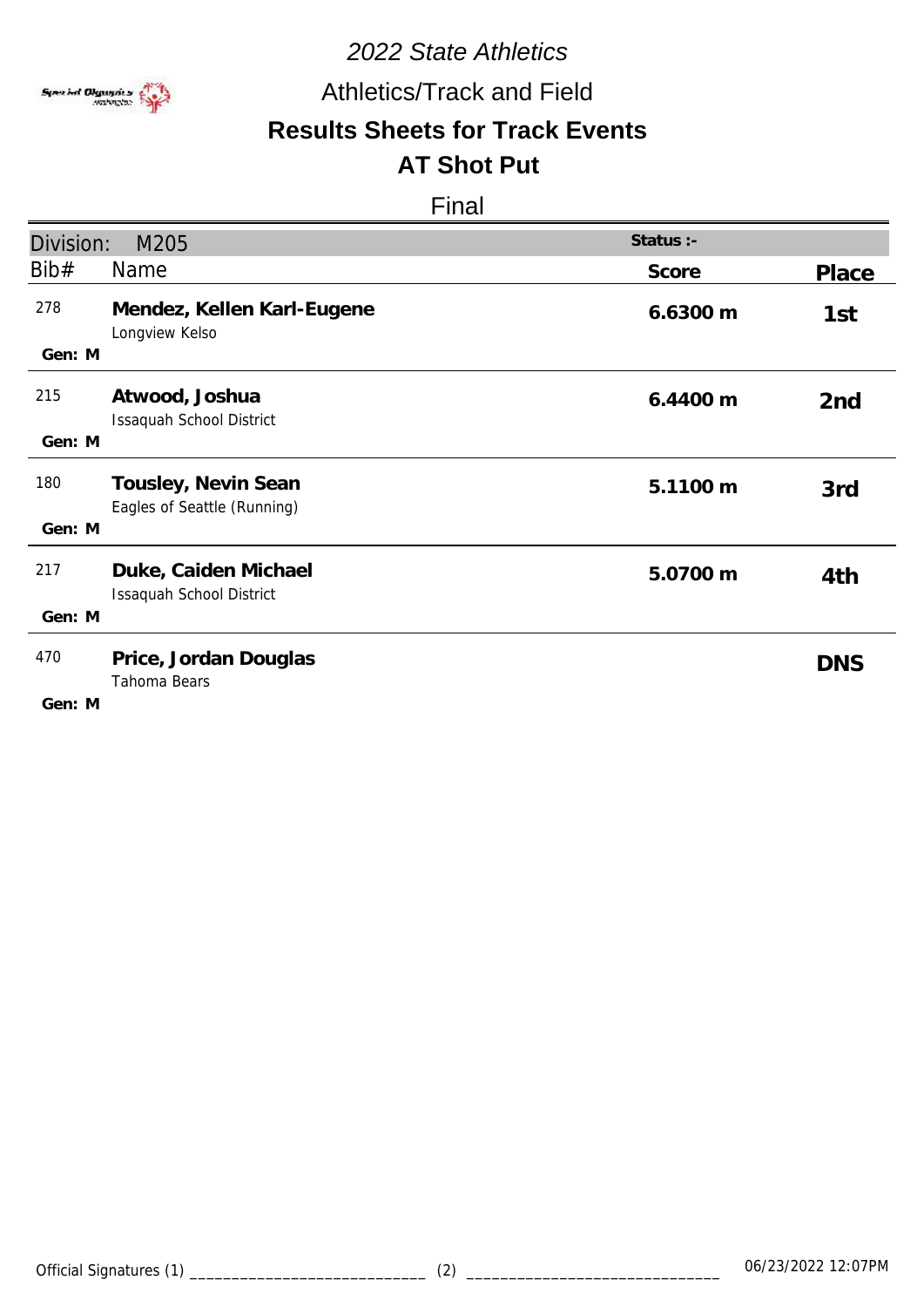

Athletics/Track and Field

### **Results Sheets for Track Events AT Shot Put**

| Division:     | M206                                   | Status :- |                 |
|---------------|----------------------------------------|-----------|-----------------|
| Bib#          | Name                                   | Score     | Place           |
| 156<br>Gen: M | Muller, Tavis Reynar<br>Clark County   | 9.1700 m  | 1st             |
| 341<br>Gen: M | James, Ted W<br>Pierce County Parks    | 8.0700 m  | 2 <sub>nd</sub> |
| 329<br>Gen: M | Bauman, Kyle<br>Othello Dream Team     | 3.6700 m  | 3rd             |
| 554<br>Gen: M | Robinson, Aaron Leland<br>Vancouver    | 3.6300 m  | 4th             |
| 400<br>Gen: M | Leise, Leslie Faron<br>Sound Athletics | 2.8500 m  | 5th             |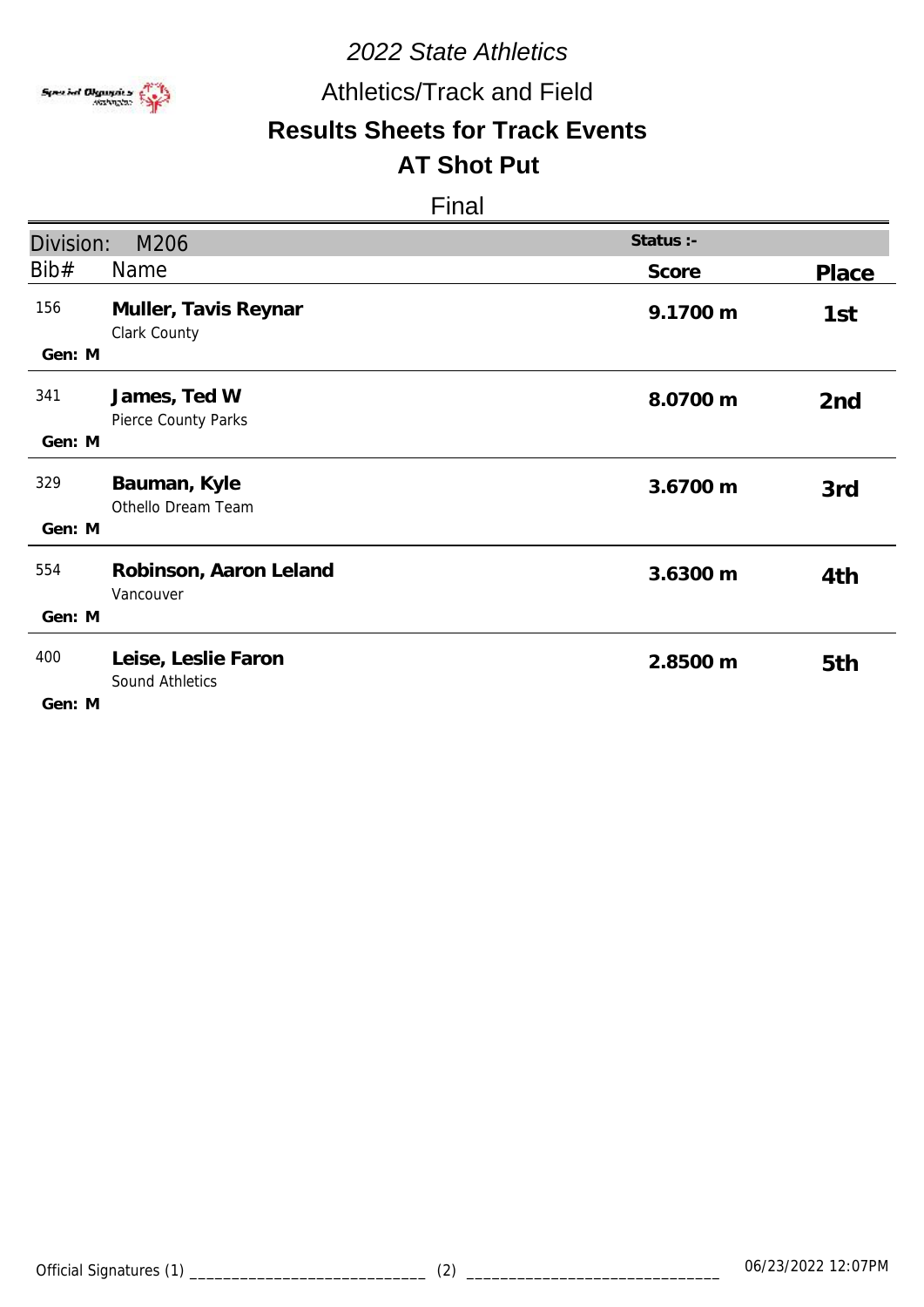

Athletics/Track and Field

### **Results Sheets for Track Events AT Shot Put**

### Final

|                         |                                                            | Status :- |                 |
|-------------------------|------------------------------------------------------------|-----------|-----------------|
| Division:               | M207                                                       |           |                 |
| Bib#                    | Name                                                       | Score     | Place           |
| 507<br>Gen: M           | Thompson, Edward Charles<br>Thurston County Fast & Furious | 3.8200 m  | 1st             |
| 111<br>Gen: M           | Carlson, Cameron<br>Bellingham Independents                | 3.7700 m  | 2 <sub>nd</sub> |
| 443<br>Gen: M           | Degarmo, Sandy Lynn<br>Spokane Wolfpack                    | 3.4800 m  | 3rd             |
| 292<br>Gen: M           | Bosley, Cory<br>Marysville Big Foot                        | 3.0000 m  | 4th             |
| 232<br>Gen: M           | Kishline, Peter<br>Kent Parks Sprinters                    | 2.7700 m  | 5th             |
| 208<br>$C_{\Omega}$ . M | Horvath, Blake<br>Issaquah Lightning                       | 2.2600 m  | 6th             |

**M Gen:**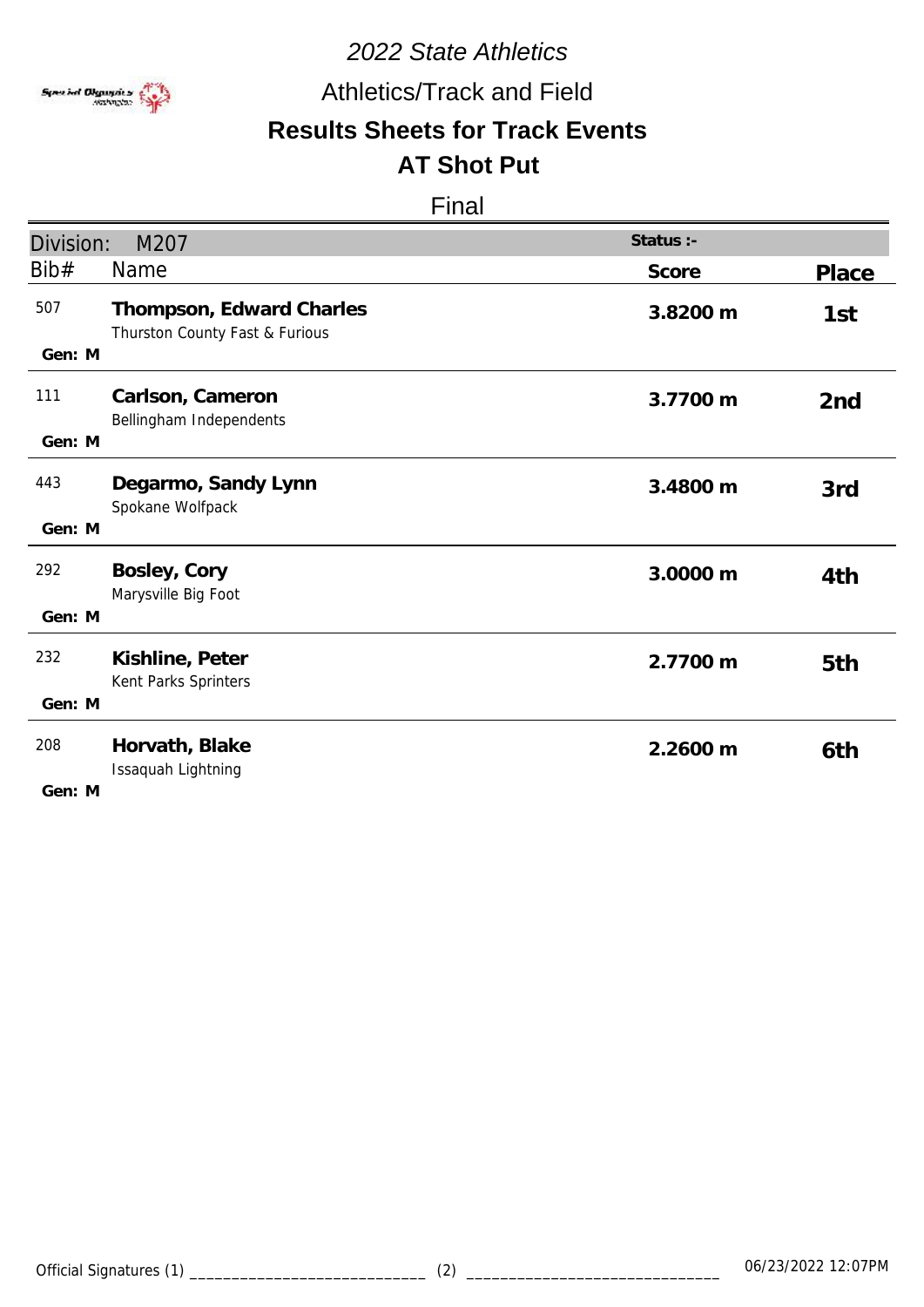

Athletics/Track and Field

### **Results Sheets for Track Events AT Shot Put**

| Division:     | M208                                            | Status :- |                 |
|---------------|-------------------------------------------------|-----------|-----------------|
| Bib#          | Name                                            | Score     | Place           |
| 334<br>Gen: M | Aiken, Donnie Michael<br>Pierce County Parks    | 4.9500 m  | 1st             |
| 442<br>Gen: M | Burkel, Aaron Michael<br>Spokane Wolfpack       | 4.3400 m  | 2 <sub>nd</sub> |
| 194<br>Gen: M | Bull, Josh Aaron<br>Grays Harbor                | 4.3600 m  | 3rd             |
| 253<br>Gen: M | Henderson, Alex<br>Lilac City Warriors          | 4.0400 m  | 4th             |
| 440<br>Gen: M | Bray, David L<br>Spokane Wolfpack               |           | <b>DNS</b>      |
| 339<br>Gen: M | Elliott, Daniel Jonathan<br>Pierce County Parks |           | <b>DNS</b>      |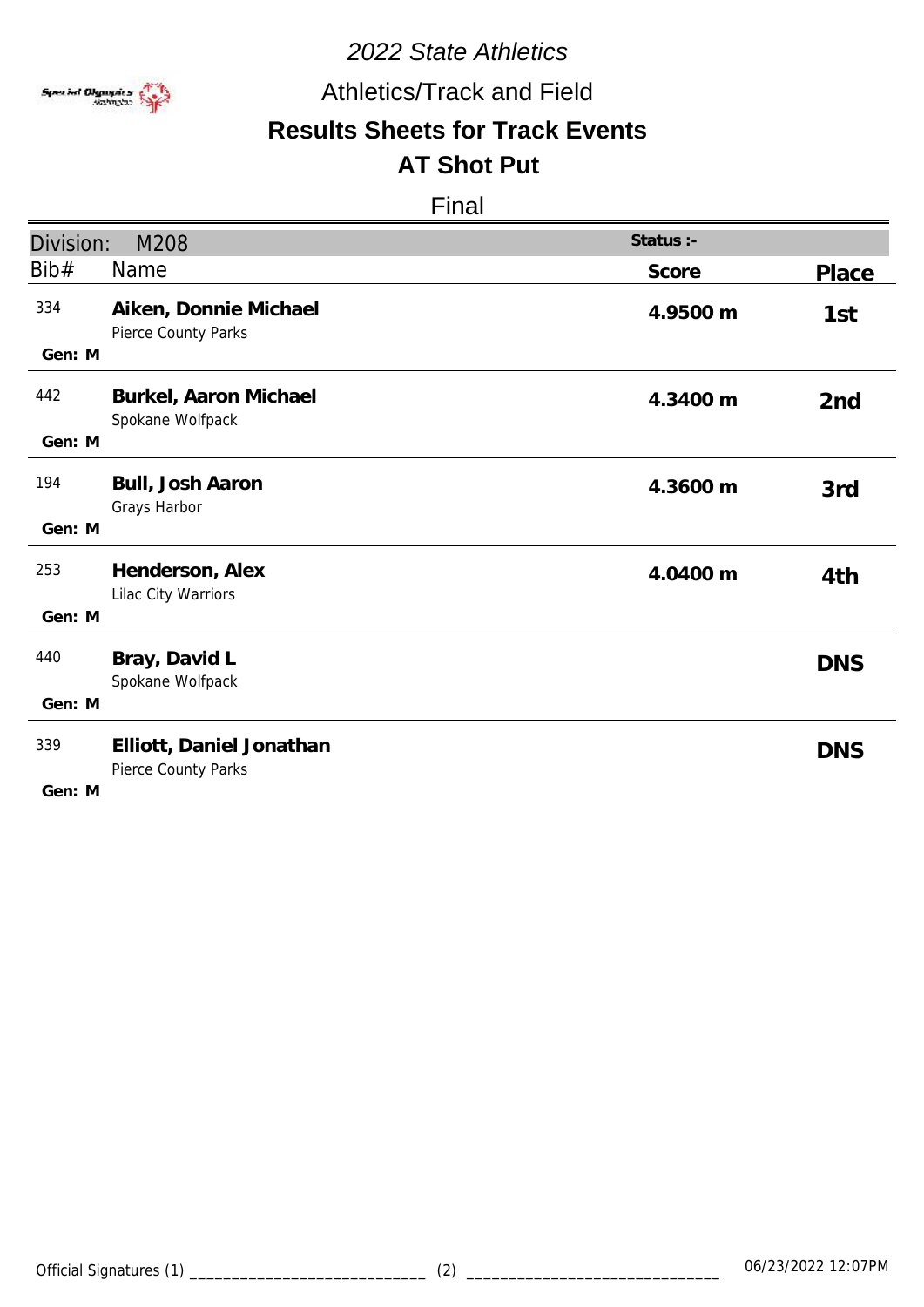

Athletics/Track and Field

### **Results Sheets for Track Events AT Shot Put**

| Division:     | M209                                          | Status :- |                 |
|---------------|-----------------------------------------------|-----------|-----------------|
| Bib#          | Name                                          | Score     | <b>Place</b>    |
| 230<br>Gen: M | Gumm, Jequra Conn<br>Kent Parks Sprinters     | 5.2100 m  | 1st             |
| 200<br>Gen: M | Marshall, Robert<br>Grays Harbor              | 5.1600 m  | 2 <sub>nd</sub> |
| 583<br>Gen: M | Massagee, Mikal Anthony<br>West Plains Eagles | 5.1500 m  | 3rd             |
| 415<br>Gen: M | Short, Kevin Parker<br><b>Sound Athletics</b> | 5.0500 m  | 4th             |
| 294<br>Gen: M | Howard, Joshua James<br>Marysville Big Foot   | 4.1600 m  | 5th             |
| 548<br>Gen: M | Adams, John Perry<br>Vancouver                |           | <b>DNS</b>      |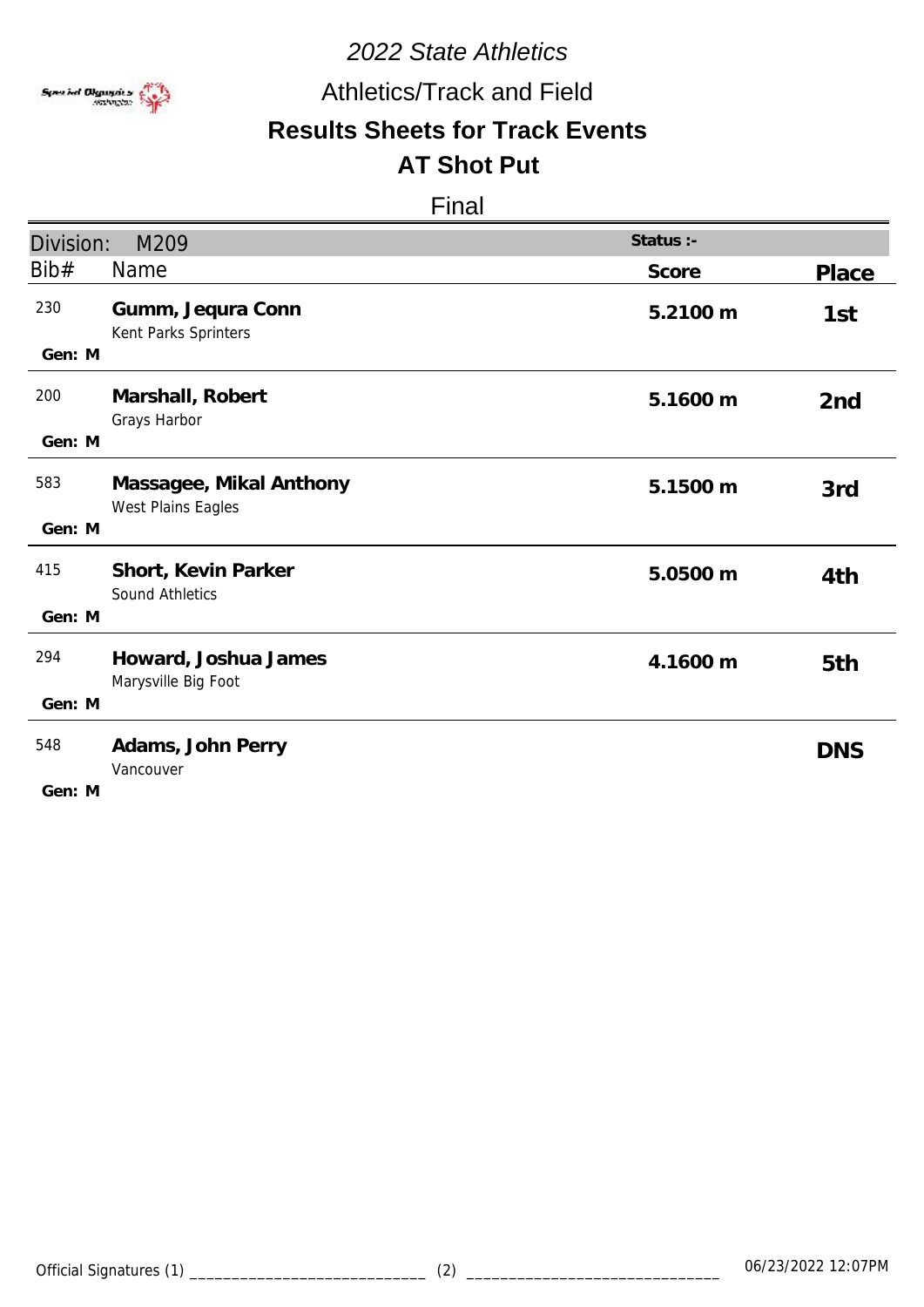

Athletics/Track and Field

### **Results Sheets for Track Events AT Shot Put**

| Division:     | M210                                       | Status :- |                 |
|---------------|--------------------------------------------|-----------|-----------------|
| Bib#          | Name                                       | Score     | Place           |
| 342<br>Gen: M | Johnson, Charles W.<br>Pierce County Parks | 5.3500 m  | 1st             |
| 429<br>Gen: M | Sipila, John<br>South Kitsap               | 5.2800 m  | 2 <sub>nd</sub> |
| 408<br>Gen: M | Rice, Michael<br><b>Sound Athletics</b>    | 5.1100 m  | 3rd             |
|               |                                            |           |                 |
| 454           | Stewart, Charles CJ<br>Spokane Wolfpack    | 5.0400 m  | 4th             |
| Gen: M        |                                            |           |                 |
| 586           | Savage, Richard<br>West Plains Eagles      | 3.5300 m  | 5th             |
| Gen: M        |                                            |           |                 |
| 432<br>Gen: M | Walter, Joseph Andrew<br>South Kitsap      |           | <b>DNS</b>      |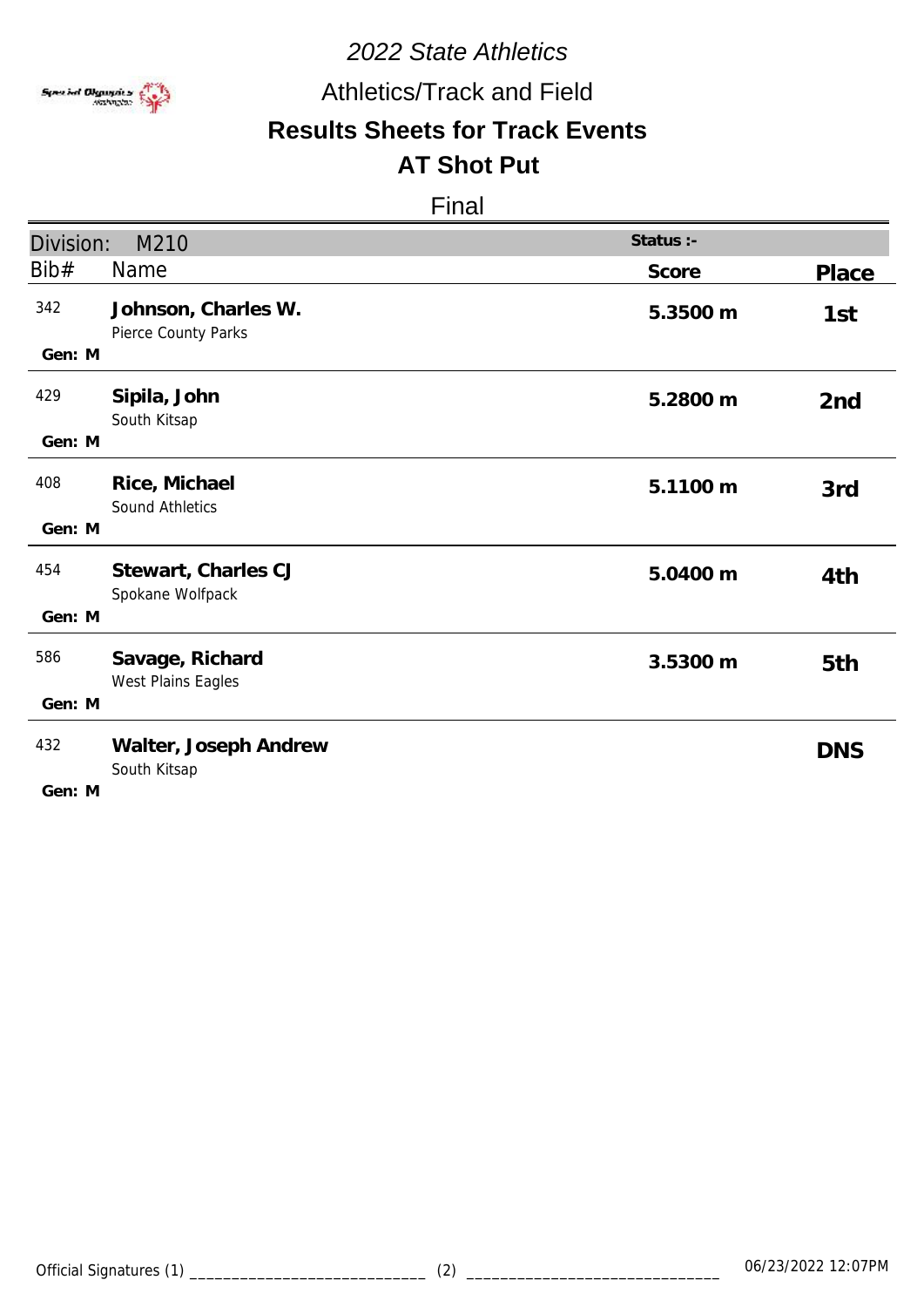

Athletics/Track and Field

### **Results Sheets for Track Events AT Shot Put**

| Division:     | M211                                               | Status :- |                 |
|---------------|----------------------------------------------------|-----------|-----------------|
| Bib#          | Name                                               | Score     | <b>Place</b>    |
| 498<br>Gen: M | Morales, Patrick<br>Thurston County Fast & Furious | 6.0700 m  | 1st             |
| 316<br>Gen: M | Wells, Kirk<br>Moses Lake Scorpions                | 5.0200 m  | 2 <sub>nd</sub> |
| 457<br>Gen: M | Worrel, Michael John<br>Spokane Wolfpack           | 4.8100 m  | 3rd             |
| 480<br>Gen: M | Garcia, Daniel<br>Team Whidbey                     | 4.6700 m  | 4th             |
| 359<br>Gen: M | Jolly, Joey Marion<br>Renton Adaptive Recreation   | 4.3700 m  | 5th             |
| 578<br>Gen: M | Baltzell, Ronald<br>West Plains Eagles             |           | <b>DNS</b>      |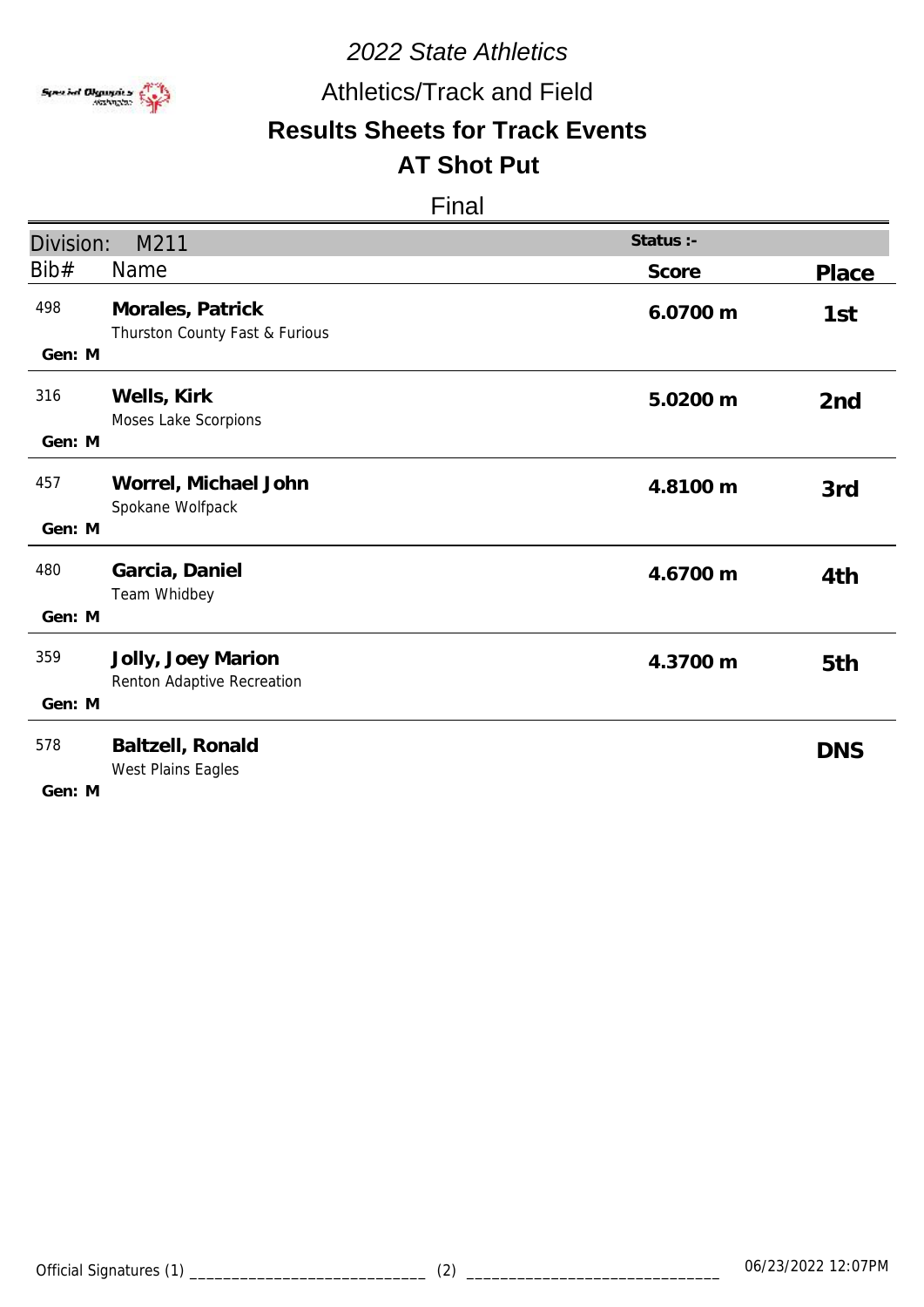

Athletics/Track and Field

### **Results Sheets for Track Events AT Shot Put**

| Division:     | M212                                                  | Status :- |                 |
|---------------|-------------------------------------------------------|-----------|-----------------|
| Bib#          | Name                                                  | Score     | <b>Place</b>    |
| 198<br>Gen: M | Hill, Sean<br>Grays Harbor                            | 6.1600 m  | 1st             |
| 424<br>Gen: M | Beyers, William<br>South Kitsap                       | 5.8900 m  | 2 <sub>nd</sub> |
| 404<br>Gen: F | Nyreen, Brandon Ashley Alan<br><b>Sound Athletics</b> | 5.6500 m  | 3rd             |
| 173<br>Gen: M | Nelson, Nathan Janek<br>Eagles of Seattle (Running)   | 5.5900 m  | 4th             |
| 247<br>Gen: M | Berreth, Michael John<br>Lilac City Warriors          | 5.0700 m  | 5th             |
| 234<br>Gen: M | Woodley, Timothy James<br>Kent Parks Sprinters        | 3.4500 m  | 6th             |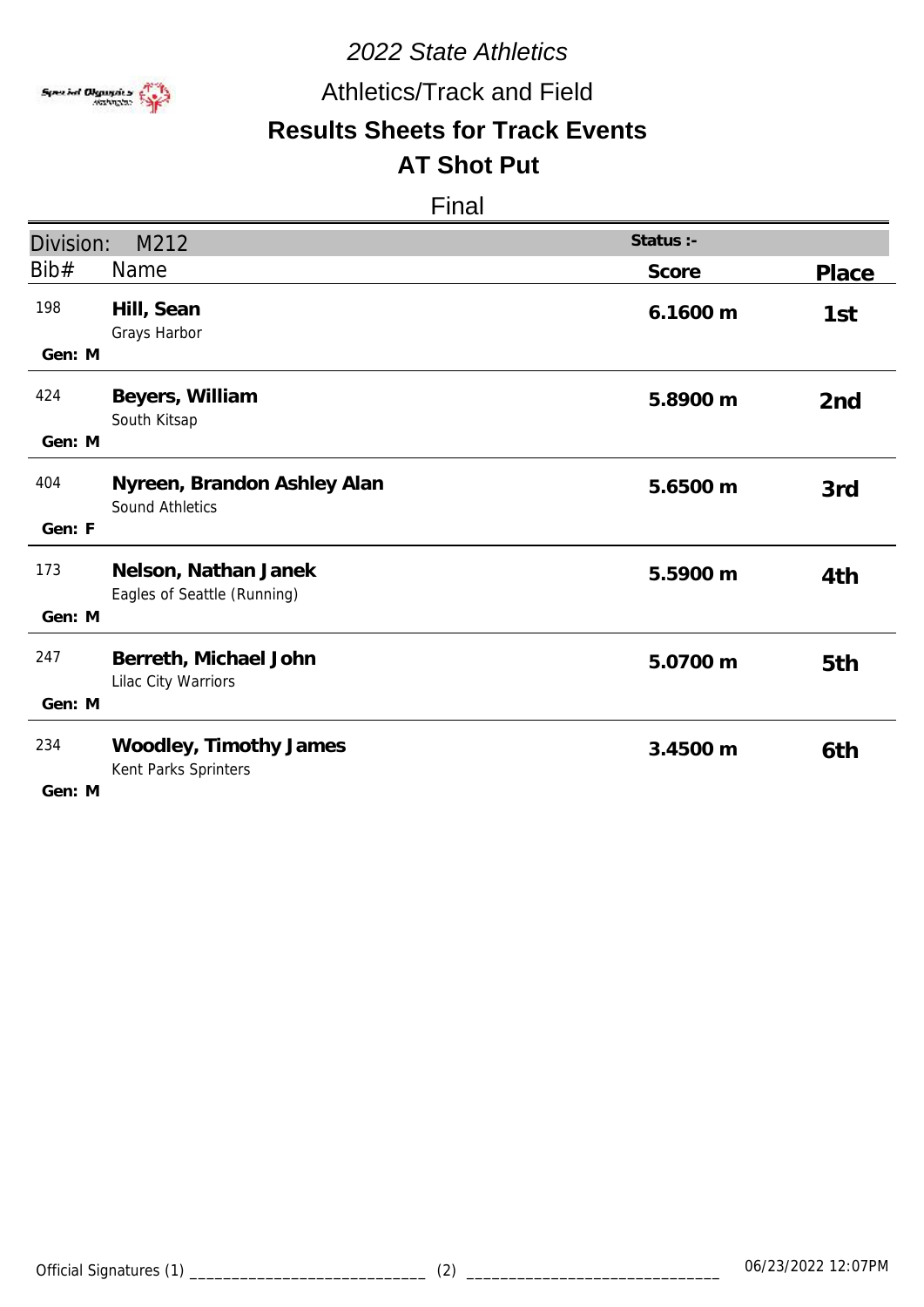

Athletics/Track and Field

### **Results Sheets for Track Events AT Shot Put**

| Division:     | M213                                         | Status :- |                 |
|---------------|----------------------------------------------|-----------|-----------------|
| Bib#          | Name                                         | Score     | Place           |
| 355<br>Gen: M | Woods, Christian<br>Pierce County Parks      | 8.0600 m  | 1st             |
| 241<br>Gen: M | Mitchell, Charlie Ray<br>Lewis County        | 6.8800 m  | 2 <sub>nd</sub> |
| 357<br>Gen: M | Beach, Paul<br>Renton Adaptive Recreation    | 6.3900 m  | 3rd             |
| 448<br>Gen: M | Gauron, Adam James<br>Spokane Wolfpack       | 6.1900 m  | 4th             |
| 266<br>Gen: M | Storer Ii, Cecil John<br>Lilac City Warriors | 6.1800 m  | 5th             |
| 210<br>Gen: M | Mccarthy, Kevin<br>Issaquah Lightning        | 5.3700 m  | 6th             |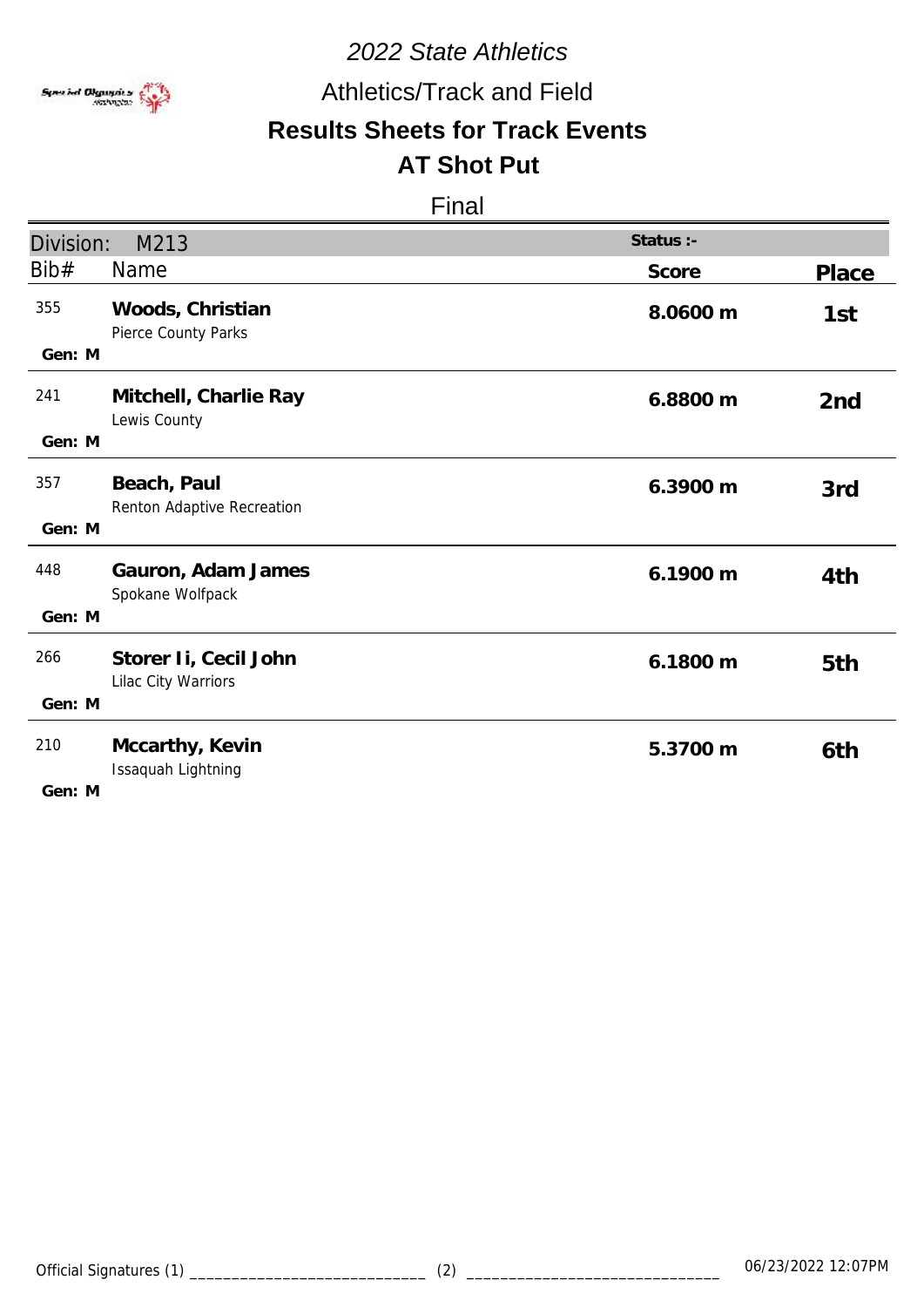

Athletics/Track and Field

### **Results Sheets for Track Events AT Shot Put**

### Final

| Division:               | M214                                         | Status :- |                 |
|-------------------------|----------------------------------------------|-----------|-----------------|
| Bib#                    | Name                                         | Score     | Place           |
| 380<br>Gen: M           | Cornyn, Geoffry Liam<br>Sound Athletics      | 7.8800 m  | 1st             |
| 383<br>Gen: M           | Denton, Eric Lee<br>Sound Athletics          | 7.2900 m  | 2 <sub>nd</sub> |
| 349<br>Gen: M           | Rice, Andrew<br>Pierce County Parks          | 6.9200 m  | 3rd             |
| 233<br>Gen: M           | Noack, Taylor<br>Kent Parks Sprinters        | 6.6900 m  | 4th             |
| 304<br>Gen: M           | Weaver, Zachary Scott<br>Marysville Big Foot | 6.0100 m  | 5th             |
| 169<br>$C_{\Omega}$ . M | Adams, Trevor<br>Eagles of Seattle (Running) | 4.4800 m  | 6th             |

**M Gen:**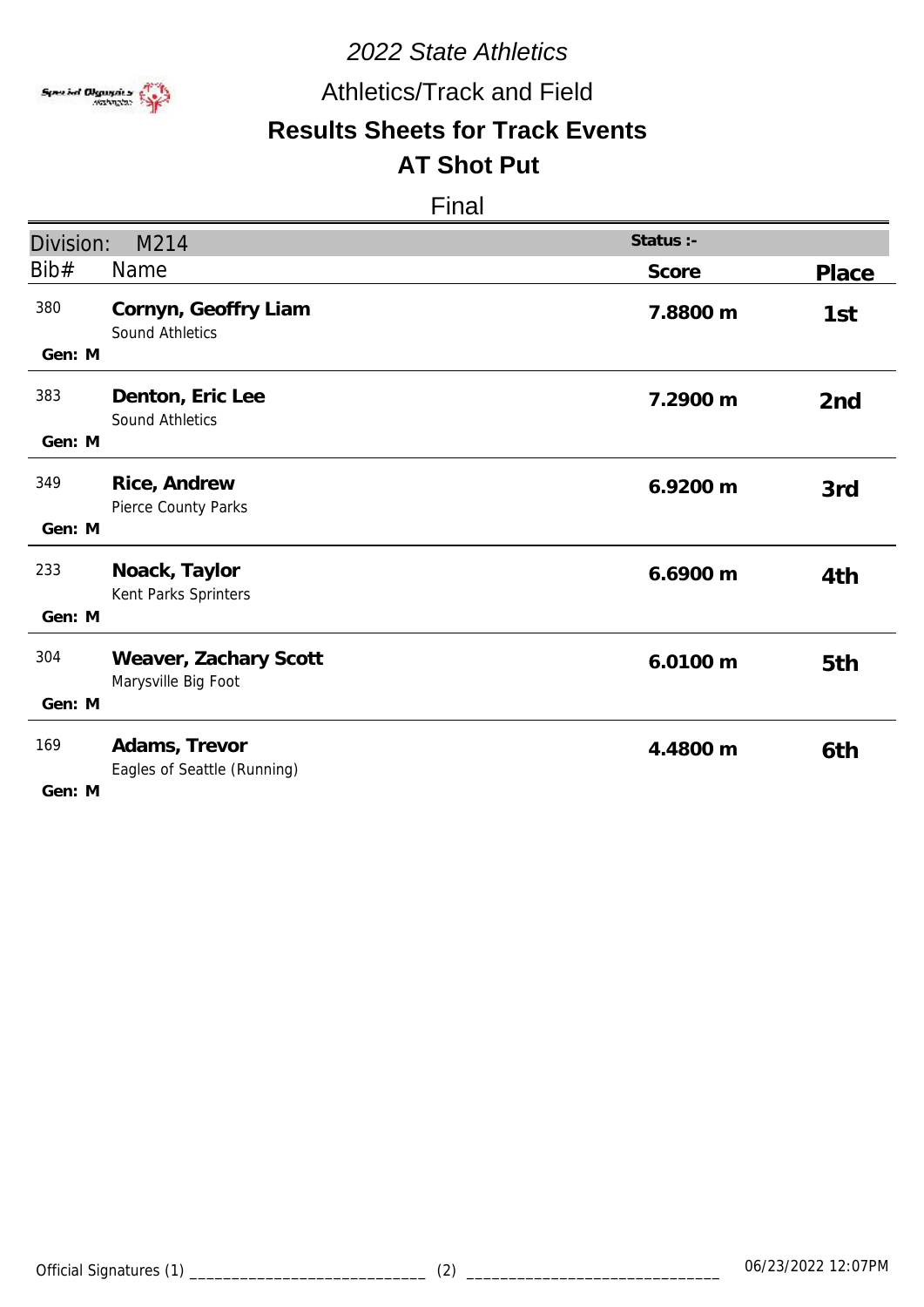

Athletics/Track and Field

### **Results Sheets for Track Events AT Shot Put**

| Division:     | M215                                                  | Status :- |                 |
|---------------|-------------------------------------------------------|-----------|-----------------|
| Bib#          | <b>Name</b>                                           | Score     | Place           |
| 212<br>Gen: M | Sinnema, Daniel Thomas<br>Issaquah Lightning          | 7.5600 m  | 1st             |
| 172<br>Gen: M | Mcpoland, Devin Andrew<br>Eagles of Seattle (Running) | 7.1500 m  | 2 <sub>nd</sub> |
| 177<br>Gen: M | See, Norman<br>Eagles of Seattle (Running)            | 6.8400 m  | 3rd             |
| 451<br>Gen: M | Moore, Adam John Everett<br>Spokane Wolfpack          | 6.5400 m  | 4th             |
| 283<br>Gen: M | Cummins, Connor M<br>Maple Valley Royals              | Scratched |                 |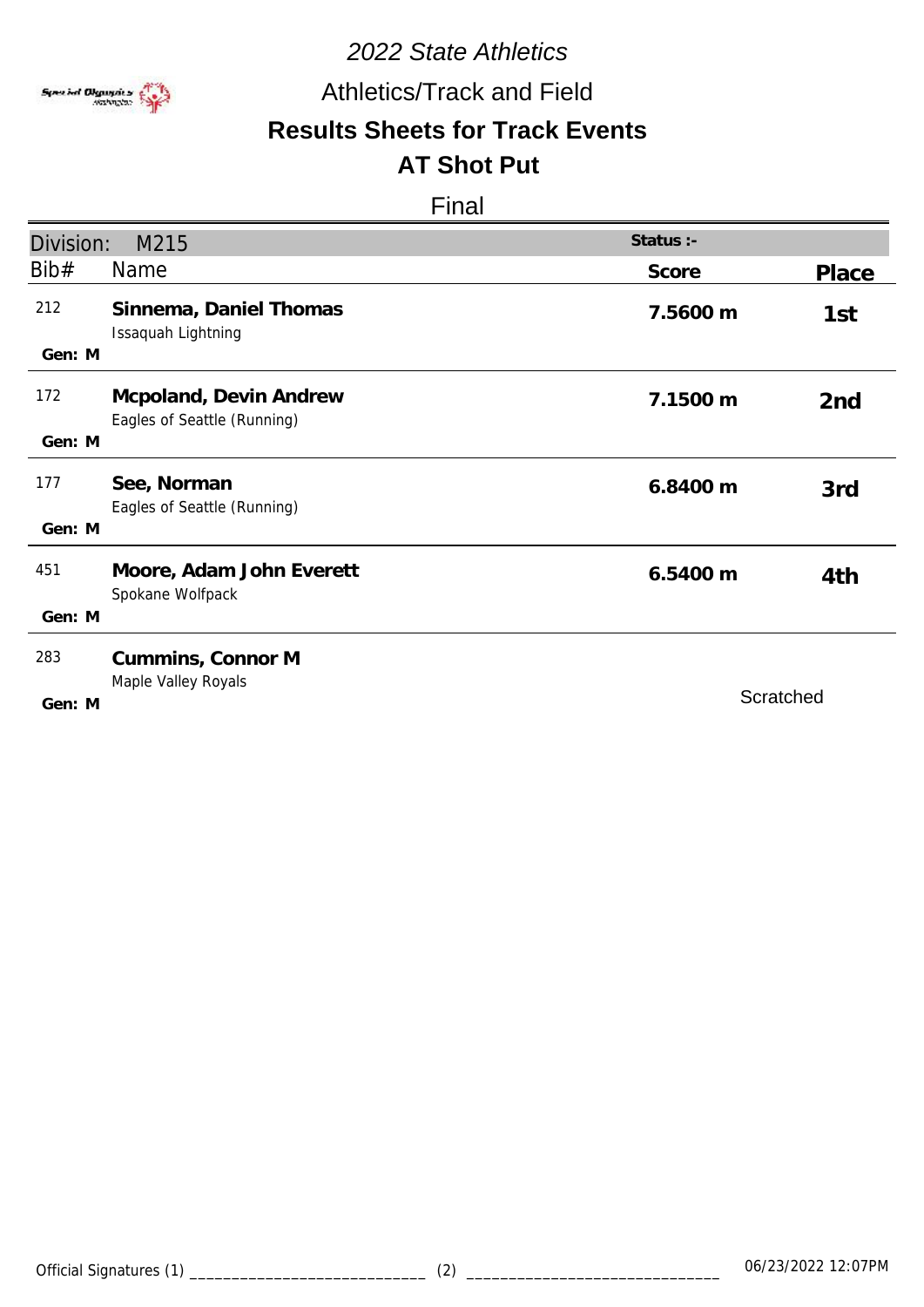

## Athletics/Track and Field

### **Results Sheets for Track Events AT Shot Put**

| Division:     | M216                                          | Status :-      |
|---------------|-----------------------------------------------|----------------|
| Bib#          | Name                                          | Score<br>Place |
| 293<br>Gen: M | Fryberg, Tyler Anthony<br>Marysville Big Foot | 7.4700 m       |
|               |                                               |                |
| 150           | Graves, Josh David<br>Clark County            | 8.6100 m       |
| Gen: M        |                                               |                |
| 256           | Kienholz, Robert James<br>Lilac City Warriors |                |
| Gen: M        |                                               | Scratched      |
| 314           | Lunderville, Isaac                            |                |
| Gen: M        | Moses Lake Scorpions                          | Scratched      |
| 284           | Peterson, Evan                                | 7.5100 m       |
| Gen: M        | Maple Valley Royals                           |                |
| 243           | Walker, Harley David<br>Lewis County          | 8.6000 m       |
| Gen: M        |                                               |                |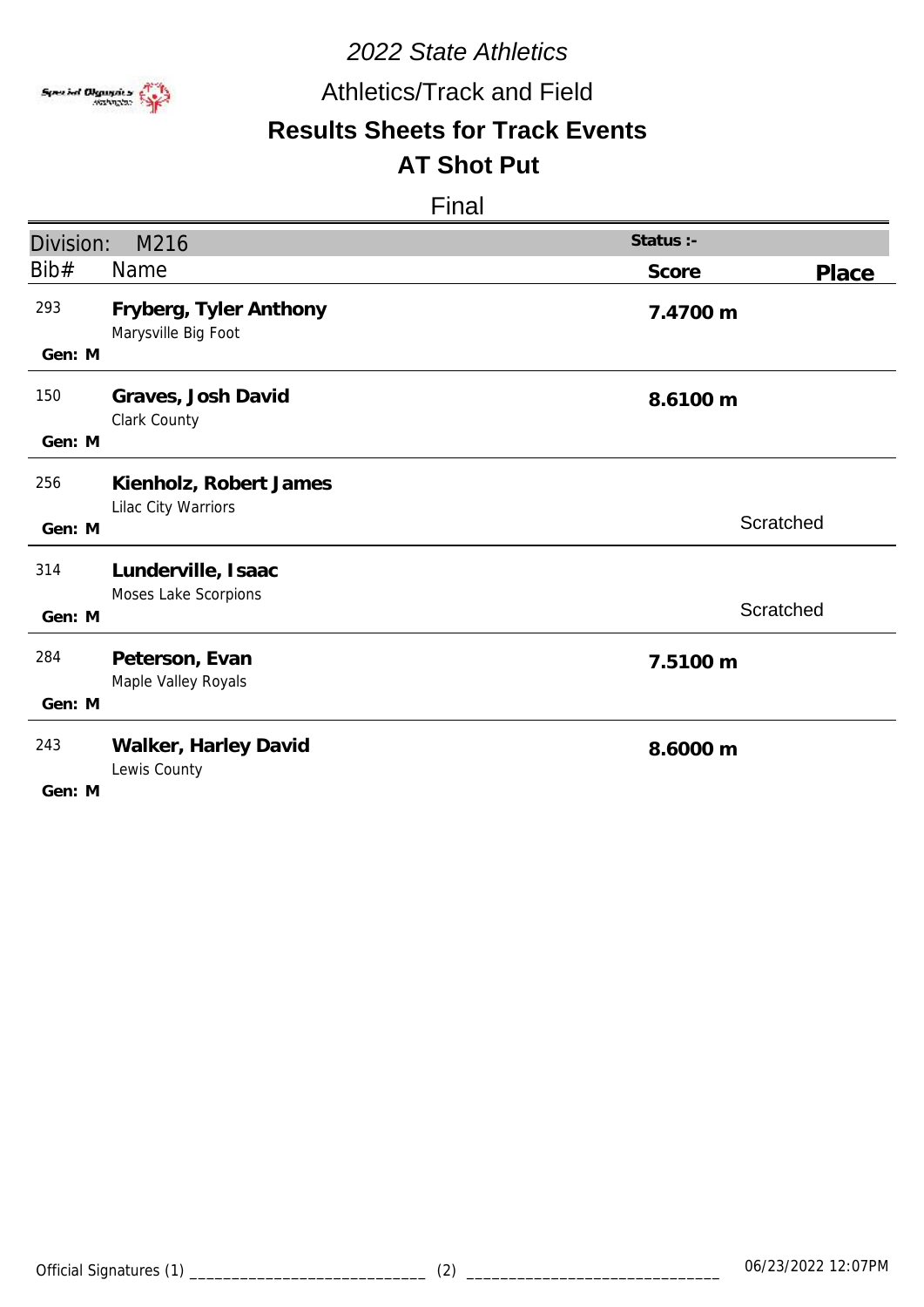

Athletics/Track and Field

# **Results Sheets for Track Events**

# **AT Shot Put**

| Division: | M217                                         | Status :- |                 |
|-----------|----------------------------------------------|-----------|-----------------|
| Bib#      | Name                                         | Score     | Place           |
| 138       | Baltarzo, Anthony<br>Clark County            | 8.9300 m  | 1st             |
| Gen: M    |                                              |           |                 |
| 370       | Vanzant, Jerry David<br>Snoqualmie Valley    | 8.8400 m  | 2 <sub>nd</sub> |
| Gen: M    |                                              |           |                 |
| 237       | Hepner, Robert "Bobby"<br>Lewis County       | 8.3600 m  | 3rd             |
| Gen: M    |                                              |           |                 |
| 245       | Anger, Scott Anthonie<br>Lilac City Warriors | 8.0300 m  | 4th             |
| Gen: M    |                                              |           |                 |
| 255       | Hyvonen, James<br>Lilac City Warriors        |           |                 |
| Gen: M    |                                              | Scratched |                 |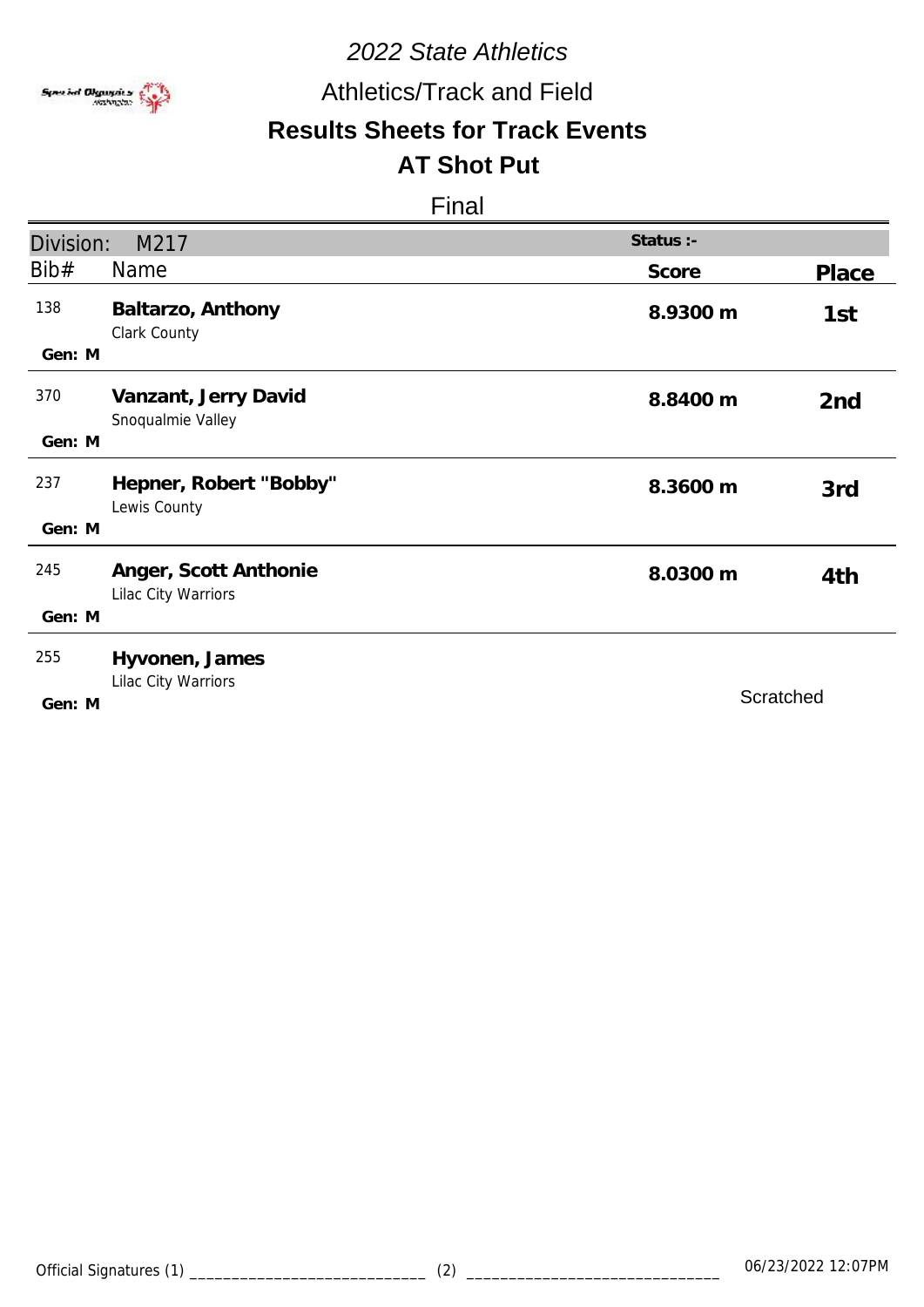

## Athletics/Track and Field

### **Results Sheets for Track Events AT Shot Put**

| Division:     | M218                                             | Status :- |                 |
|---------------|--------------------------------------------------|-----------|-----------------|
| Bib#          | Name                                             | Score     | Place           |
| 503<br>Gen: M | Pugh, Sean<br>Thurston County Fast & Furious     | 9.2400 m  | 1st             |
| 565<br>Gen: M | Williams, Nathan Lawrence<br>Walla Walla         | 9.2200 m  | 2 <sub>nd</sub> |
| 296<br>Gen: M | Kipperberg, Brock William<br>Marysville Big Foot | 8.9100 m  | 3rd             |
| 248<br>Gen: M | Burnette, Bryson John<br>Lilac City Warriors     | 8.4700 m  | 4th             |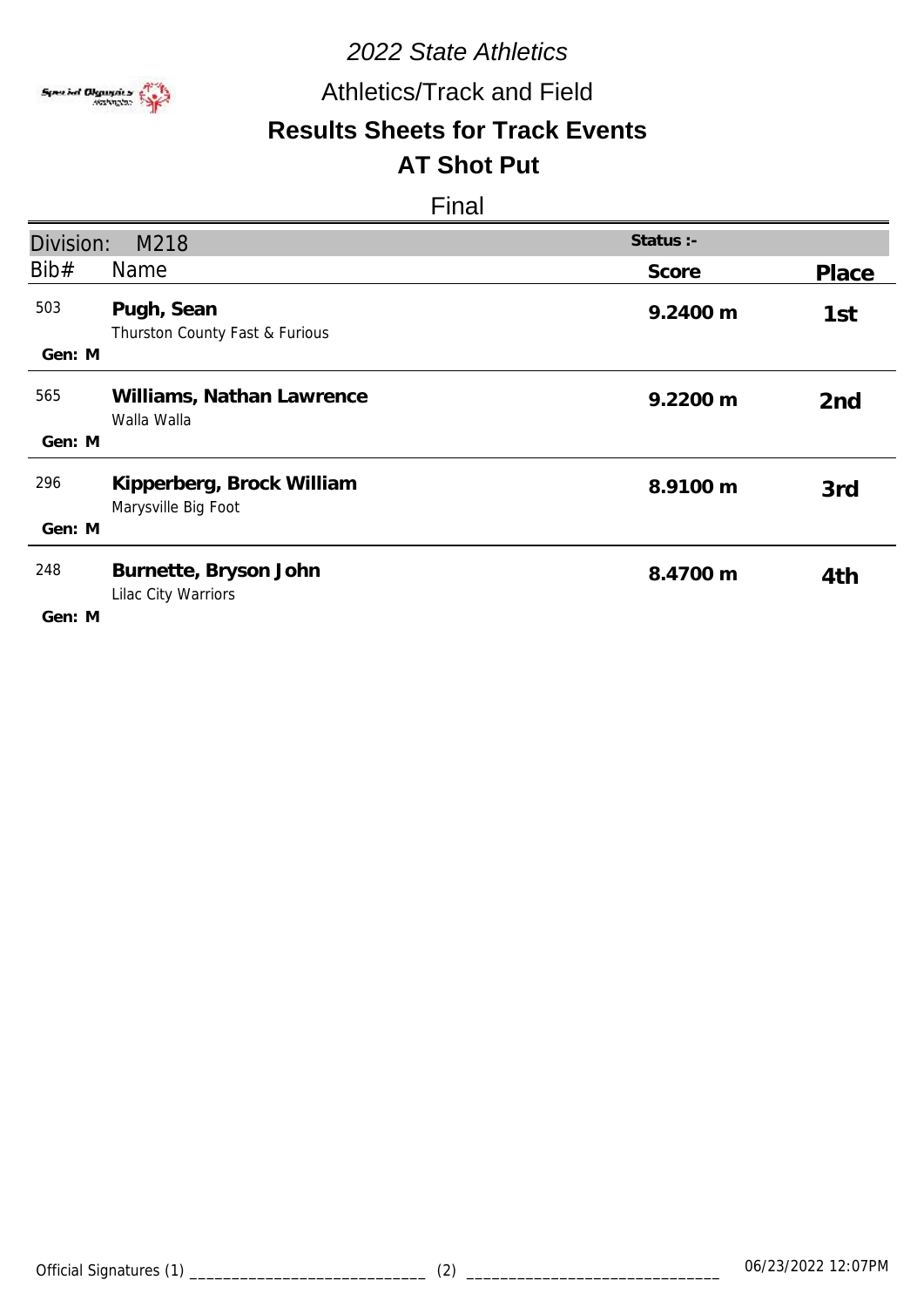

Athletics/Track and Field

# **Results Sheets for Track Events**

# **AT Shot Put**

| Division: | M219                                      | Status :- |                 |
|-----------|-------------------------------------------|-----------|-----------------|
| Bib#      | <b>Name</b>                               | Score     | Place           |
| 453       | Payne, Eric Michael<br>Spokane Wolfpack   | 11.0100 m | 1st             |
| Gen: M    |                                           |           |                 |
| 532       | Dawson, James Enoch<br><b>Twin Rivers</b> | 10.0800 m | 2 <sub>nd</sub> |
| Gen: M    |                                           |           |                 |
| 257       | Lawrence, Anthony<br>Lilac City Warriors  |           |                 |
| Gen: M    |                                           | Scratched |                 |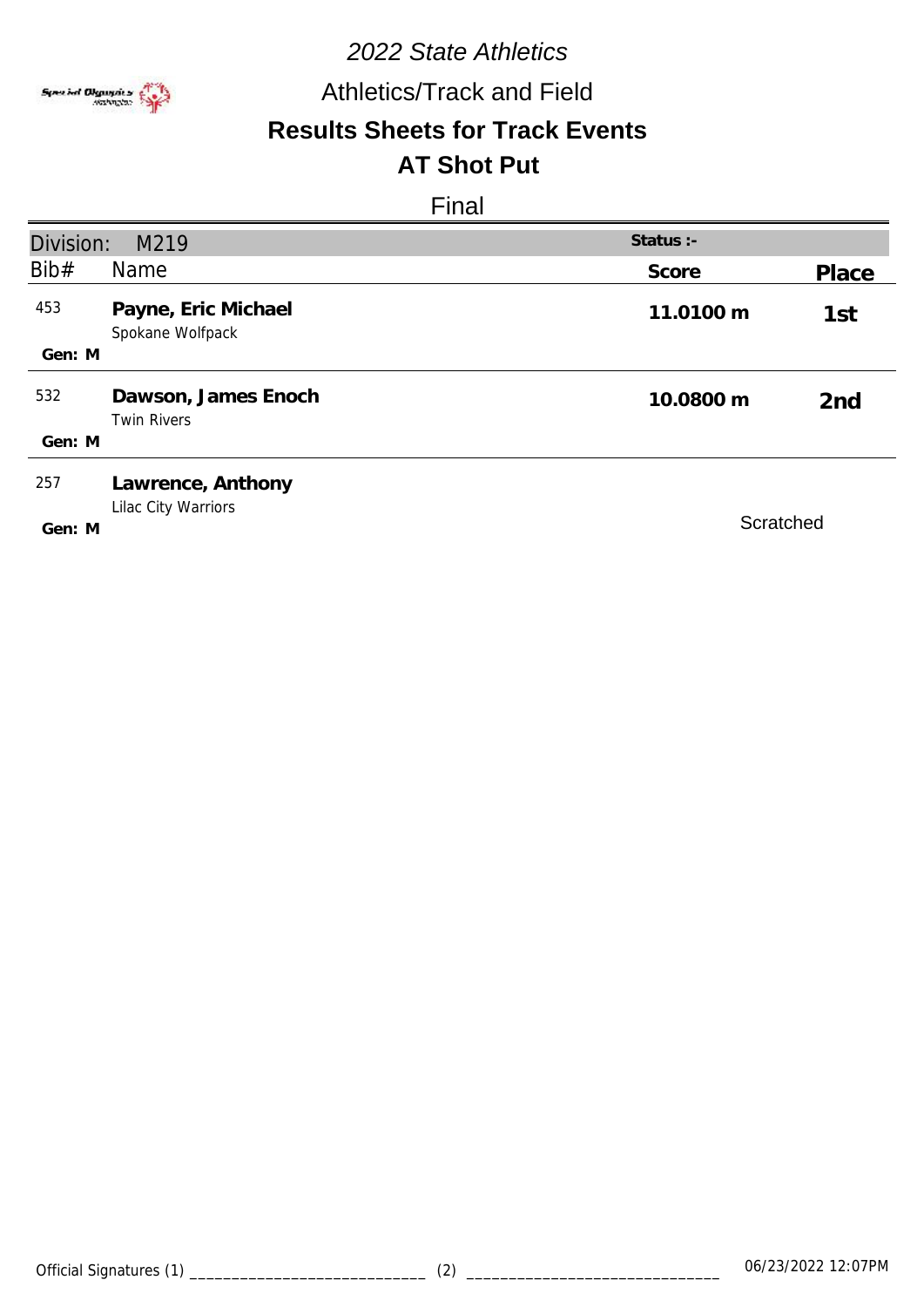

Athletics/Track and Field

# **Results Sheets for Track Events**

### **AT Tennis Ball Throw**

| Division:     | M221                                         | Status :- |                 |
|---------------|----------------------------------------------|-----------|-----------------|
| Bib#          | Name                                         | Score     | Place           |
| 386<br>Gen: M | Durham, Ricky Dean<br><b>Sound Athletics</b> | 3.8500 m  | 1st             |
| 375           | Barlow, Nathan<br><b>Sound Athletics</b>     | 3.2500 m  | 2 <sub>nd</sub> |
| Gen: M        |                                              |           |                 |
| 522           | Hill, Christopher<br>T-Town Throwdown        | 1.5700 m  | 3rd             |
| Gen: M        |                                              |           |                 |
| 556           | Wigen, Isaiah William<br>Vancouver           | 1.3000 m  | 4th             |
| Gen: M        |                                              |           |                 |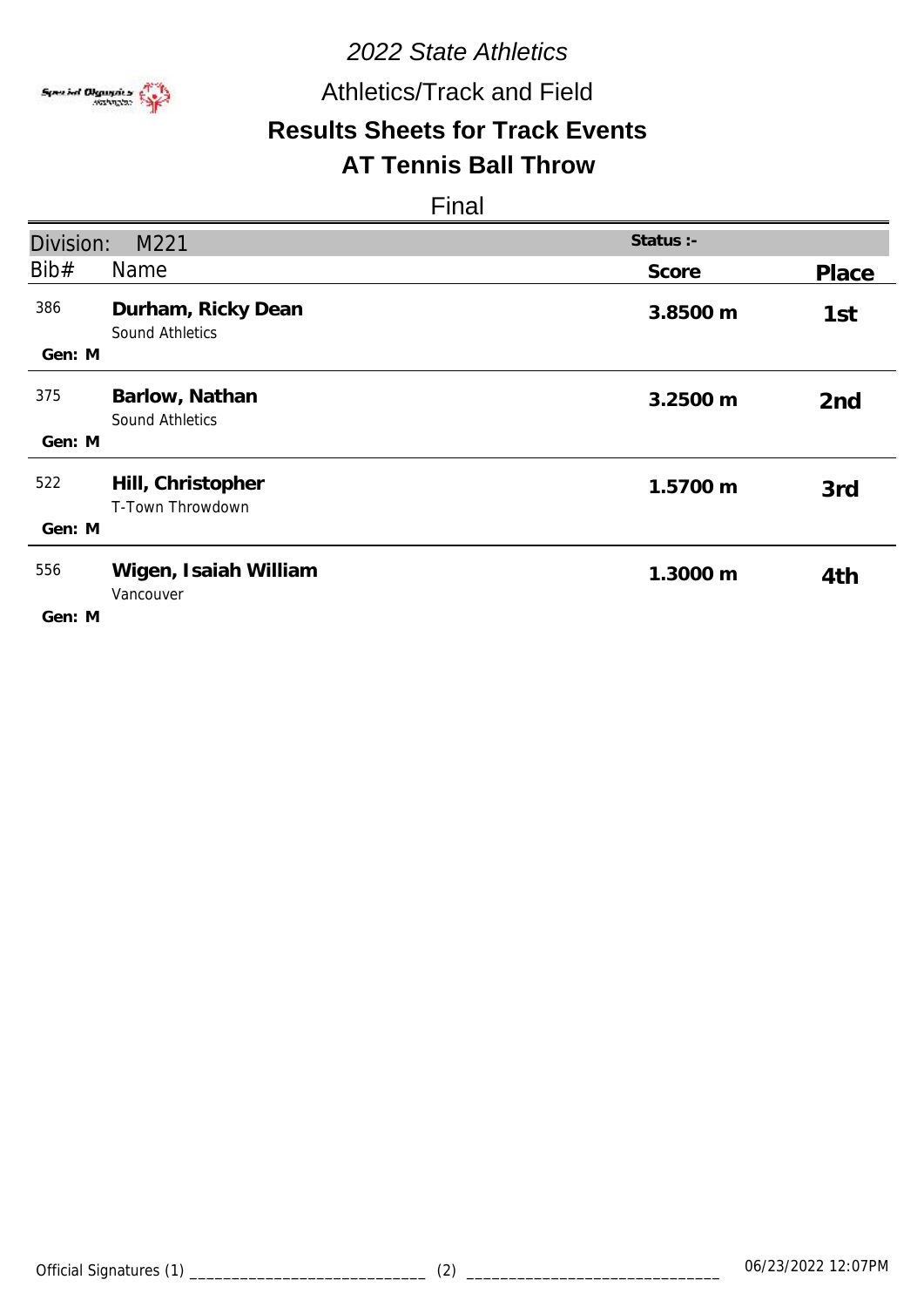

## Athletics/Track and Field

# **Results Sheets for Track Events**

# **AT Softball Throw**

| Division:     | M222                                             | Status :- |                 |
|---------------|--------------------------------------------------|-----------|-----------------|
| Bib#          | Name                                             | Score     | Place           |
| 106<br>Gen: M | Mezil, Achille Arthur<br><b>Bellevue Badgers</b> | 6.9900 m  | 1st             |
| 469<br>Gen: M | Morris, Joshua Kitt<br>Tahoma Bears              | 5.3500 m  | 2 <sub>nd</sub> |
|               |                                                  |           |                 |
| 228           | Williams, Jahmir Chance<br><b>JBLM Tigers</b>    | 5.2600 m  | 3rd             |
| Gen: M        |                                                  |           |                 |
| 472<br>Gen: M | Robertson, Devlin Jay<br>Tahoma Bears            | 4.8000 m  | 4th             |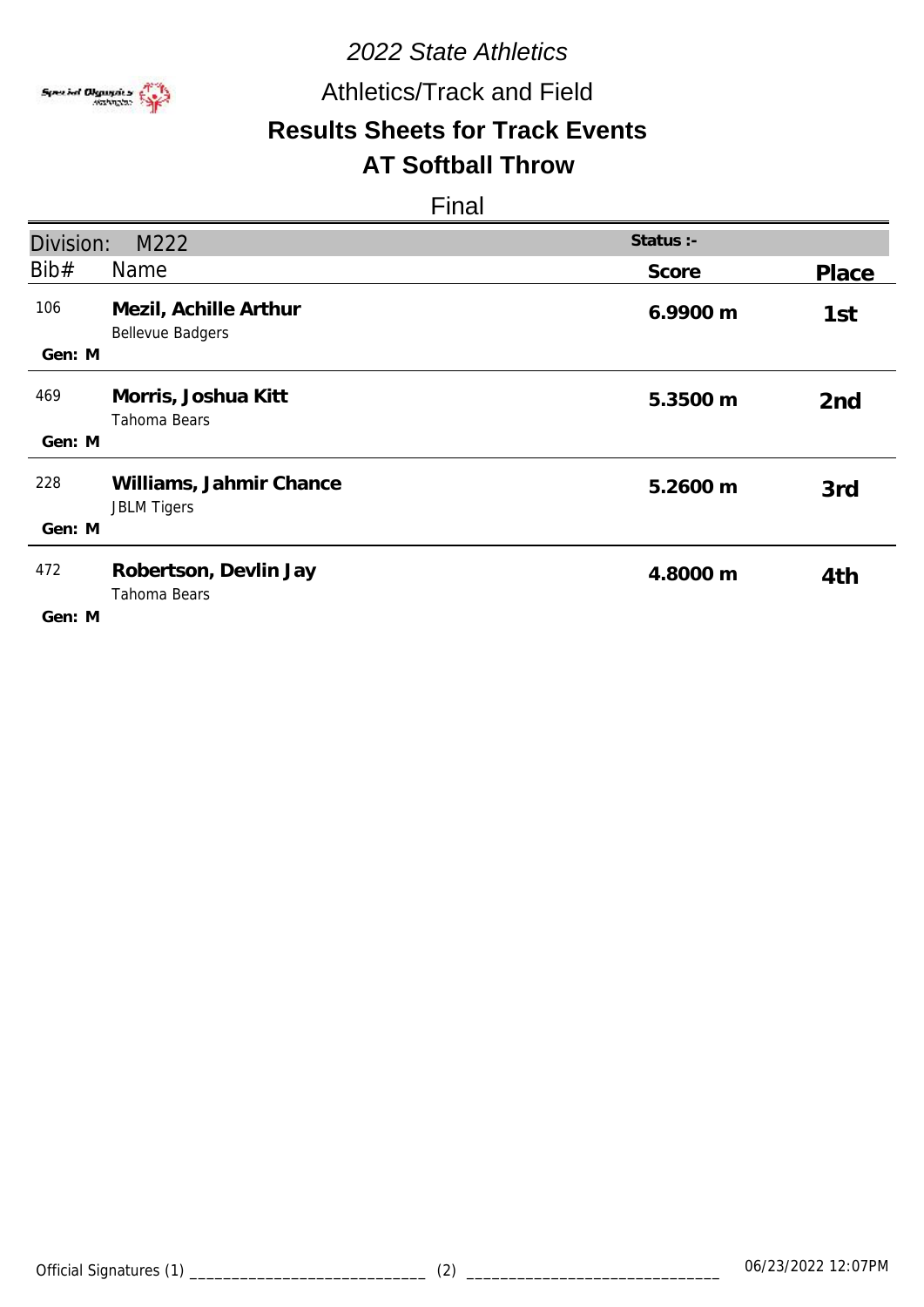

Athletics/Track and Field

# **Results Sheets for Track Events**

## **AT Softball Throw**

| Division:<br>Status :-<br>M223 |                                            |           |                 |
|--------------------------------|--------------------------------------------|-----------|-----------------|
| Bib#                           | Name                                       | Score     | Place           |
| 147                            | Dole, Gabriel E<br>Clark County            | 13.6400 m | 1st             |
| Gen: M                         |                                            |           |                 |
| 321                            | Borchers, Leto Cian<br>North Sound Stars   | 13.2500 m | 2 <sub>nd</sub> |
| Gen: M                         |                                            |           |                 |
| 103                            | Gunde, Jayadeep<br><b>Bellevue Badgers</b> | 11.9600 m | 3rd             |
| Gen: M                         |                                            |           |                 |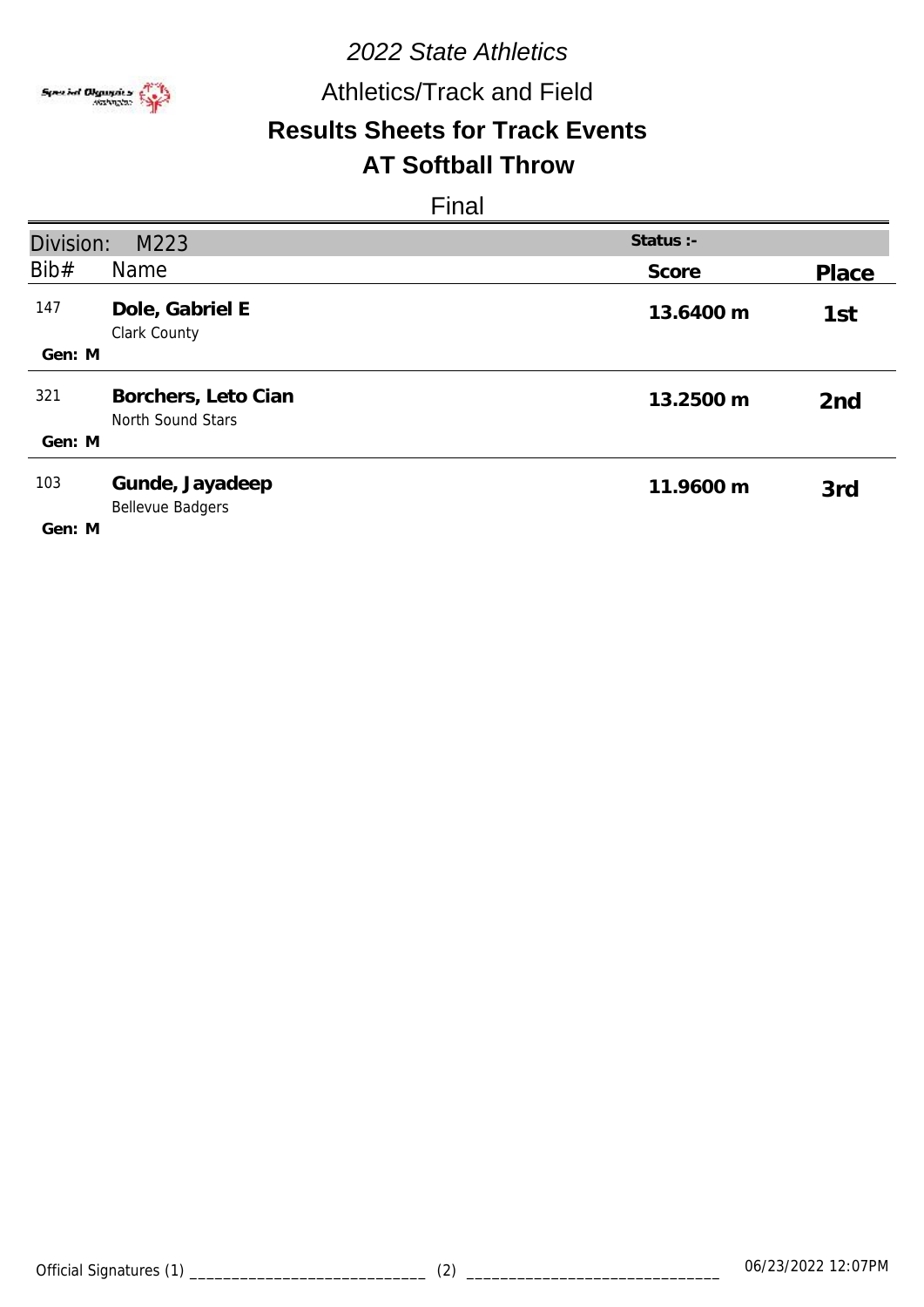

Athletics/Track and Field

# **Results Sheets for Track Events**

## **AT Softball Throw**

| Division:     | M224                                                   | Status :- |                 |
|---------------|--------------------------------------------------------|-----------|-----------------|
| Bib#          | Name                                                   | Score     | Place           |
| 197<br>Gen: M | Gentry, Evan<br>Grays Harbor                           | 5.8000 m  | 1st             |
| 461           | Glenn, Deverau Justice<br>Sumner/Bonney Lake Spanthers | 4.7500 m  | 2 <sub>nd</sub> |
| Gen: M        |                                                        |           |                 |
| 471           | Rhodes, Ethan Walker<br>Tahoma Bears                   | 2.7500 m  | 3rd             |
| Gen: M        |                                                        |           |                 |
| 574<br>Gen: M | Rice, John<br>Wenatchee                                |           | Scratched       |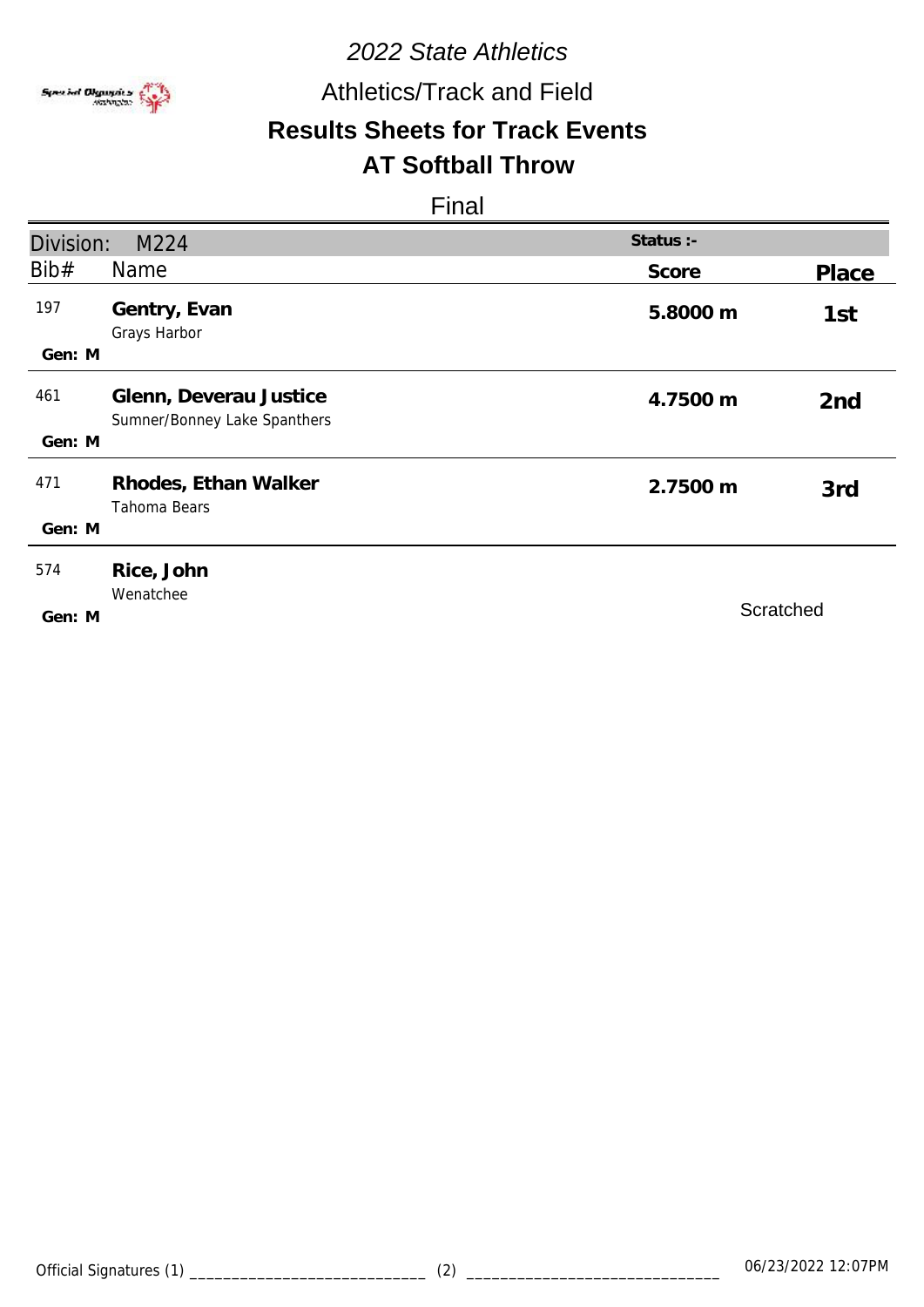

## Athletics/Track and Field

# **Results Sheets for Track Events**

# **AT Softball Throw**

| Division: | M225                                               | Status :- |                 |
|-----------|----------------------------------------------------|-----------|-----------------|
| Bib#      | <b>Name</b>                                        | Score     | Place           |
| 105       | Koszorus, Austin Jozsef<br><b>Bellevue Badgers</b> | 9.7400 m  | 1st             |
| Gen: M    |                                                    |           |                 |
| 557       | Wolfe, Tommy Hamilton<br>Vancouver                 | 7.4400 m  | 2 <sub>nd</sub> |
| Gen: M    |                                                    |           |                 |
| 114       | Reneau, Ryker<br>Bellingham Independents           |           |                 |
| Gen: M    |                                                    | Scratched |                 |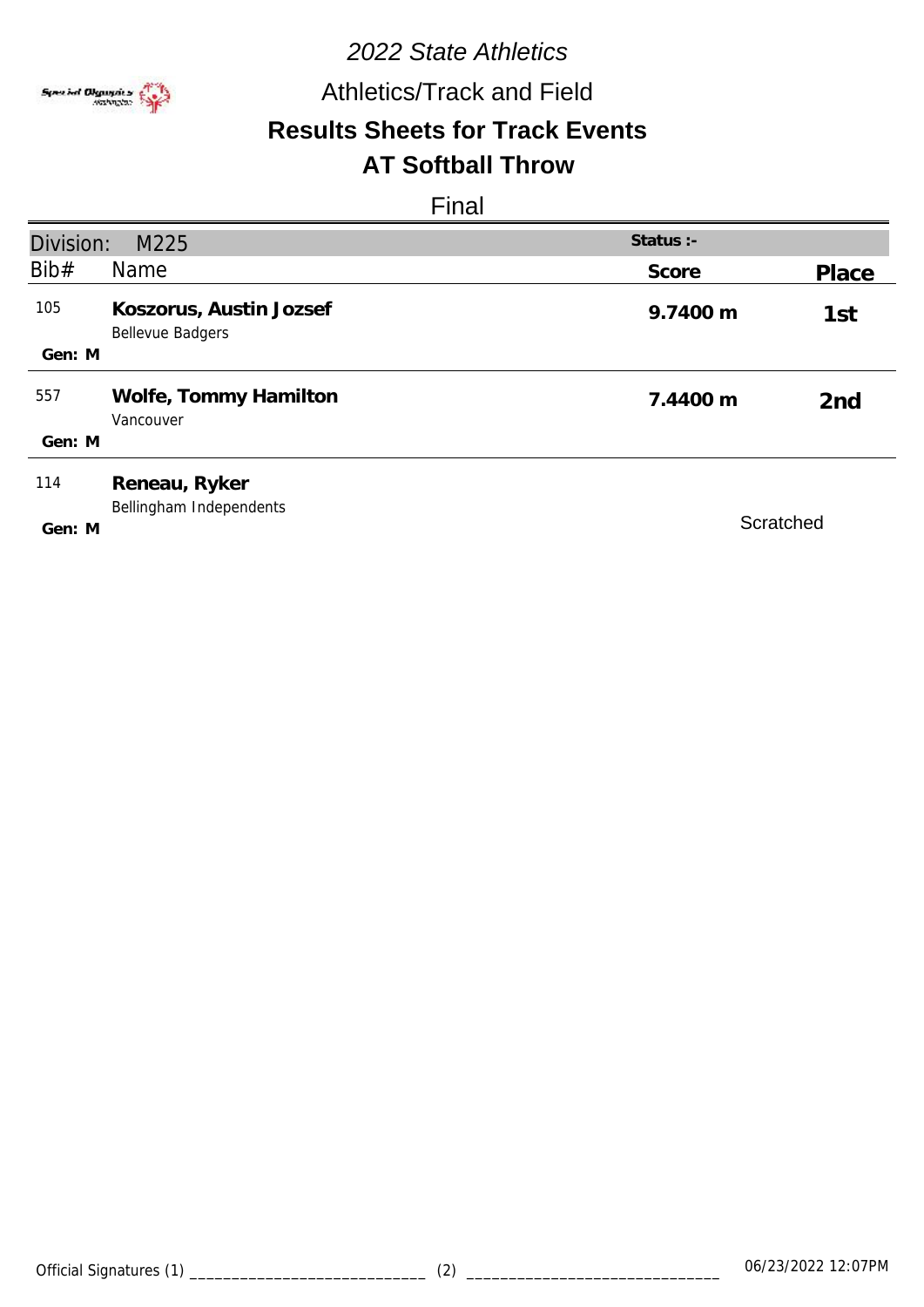

Athletics/Track and Field

### **Results Sheets for Track Events AT Softball Throw**

| Division:<br>Status :-<br>M226 |                                               |           |                 |
|--------------------------------|-----------------------------------------------|-----------|-----------------|
| Bib#                           | <b>Name</b>                                   | Score     | Place           |
| 227                            | Tolar, Jonah H.<br><b>JBLM Tigers</b>         | 14.3000 m | 1st             |
| Gen: M                         |                                               |           |                 |
| 459                            | Docken, Drake<br>Sumner/Bonney Lake Spanthers | 12.7500 m | 2 <sub>nd</sub> |
| Gen: M                         |                                               |           |                 |
| 104                            | Guo, Ethan V.<br>Bellevue Badgers             | 10.4600 m | 3rd             |
| Gen: M                         |                                               |           |                 |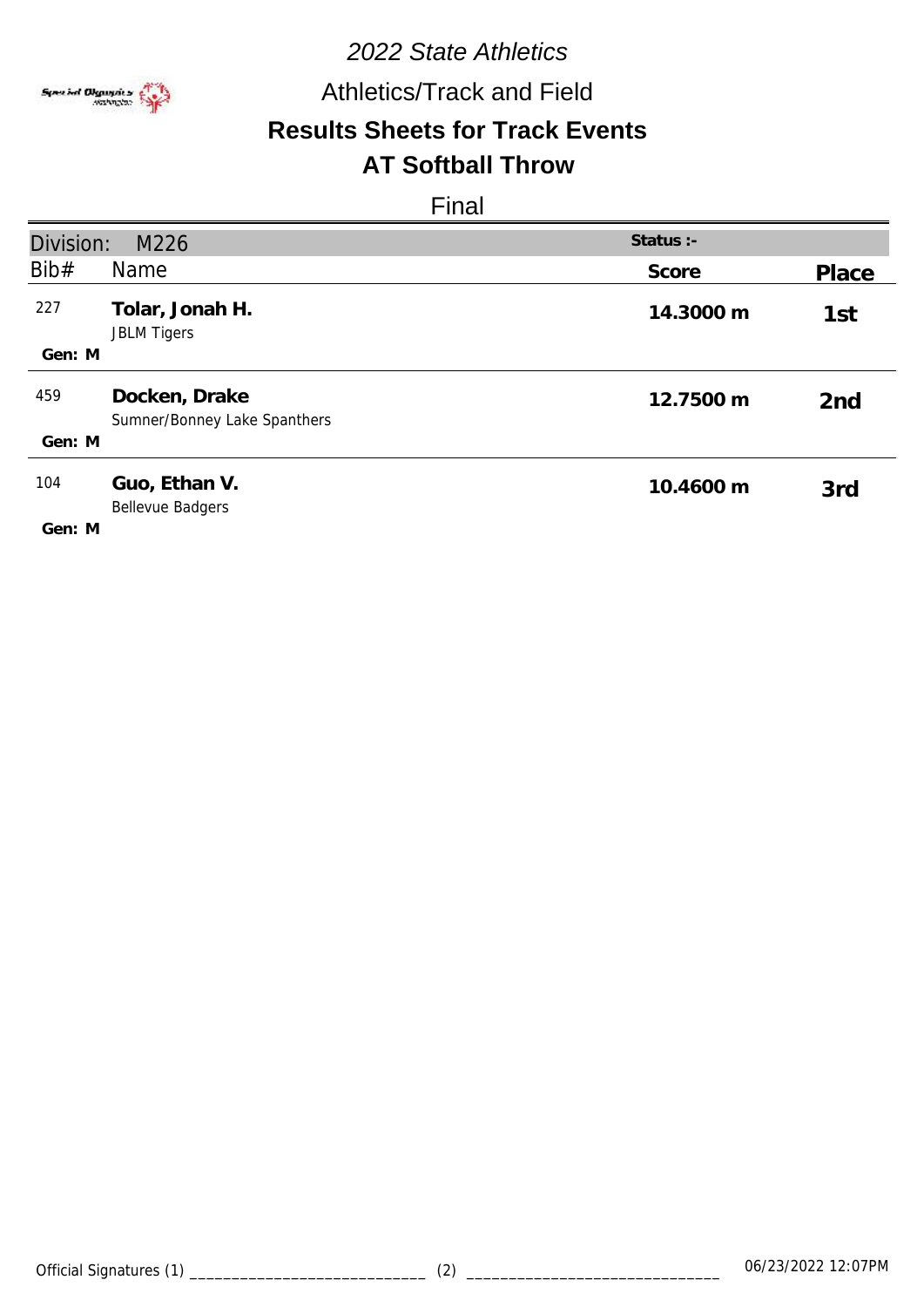

## Athletics/Track and Field

### **Results Sheets for Track Events AT Softball Throw**

| Division:     | M227                                                | Status :- |                 |
|---------------|-----------------------------------------------------|-----------|-----------------|
|               |                                                     |           |                 |
| Bib#          | Name                                                | Score     | Place           |
| 555           | Stewart, Mark Thomas<br>Vancouver                   | 5.0000 m  | 1st             |
| Gen: M        |                                                     |           |                 |
| 192           | Thomas, Scott Gregory<br><b>Eatonville Cruisers</b> | 4.0600 m  | 2 <sub>nd</sub> |
| Gen: M        |                                                     |           |                 |
| 524           | Ingalls, Clifford C<br>T-Town Throwdown             | 2.4300 m  | 3rd             |
| Gen: M        |                                                     |           |                 |
| 553<br>Gen: M | Hillig, Colin T<br>Vancouver                        | 1.5900 m  | 4th             |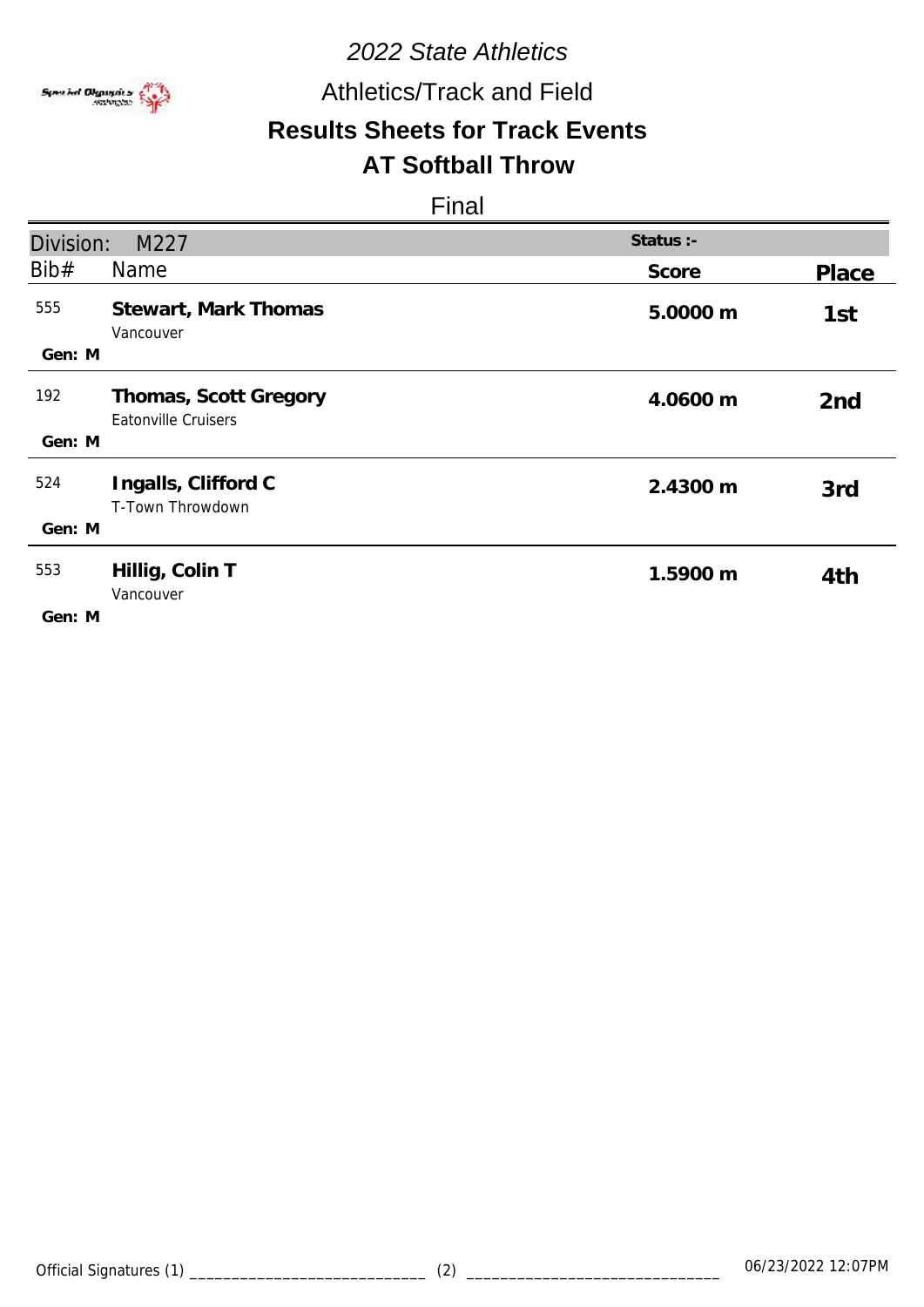

Athletics/Track and Field

# **Results Sheets for Track Events**

## **AT Softball Throw**

| Division:     | M228                                                  | Status :- |                 |
|---------------|-------------------------------------------------------|-----------|-----------------|
| Bib#          | <b>Name</b>                                           | Score     | Place           |
| 364<br>Gen: M | Barrere, Dominic<br>Snoqualmie Valley                 | 6.5000 m  | 1st             |
|               |                                                       |           |                 |
| 385           | Drangstveit, Mark<br>Sound Athletics                  | 6.0700 m  | 2 <sub>nd</sub> |
| Gen: M        |                                                       |           |                 |
| 546           | Shokri, Brandon Andrew<br><b>UP Pride</b>             | 5.8100 m  | 3rd             |
| Gen: M        |                                                       |           |                 |
| 130           | Ewing, Ricky<br>Clallam County Orcas                  | 5.6760 m  | 4th             |
| Gen: M        |                                                       |           |                 |
| 142           | Caulkin, Adam Carson<br>Clark County                  | 5.5700 m  | 5th             |
| Gen: M        |                                                       |           |                 |
| 504<br>Gen: M | Ryan, Brant Michael<br>Thurston County Fast & Furious | 5.4300 m  | 6th             |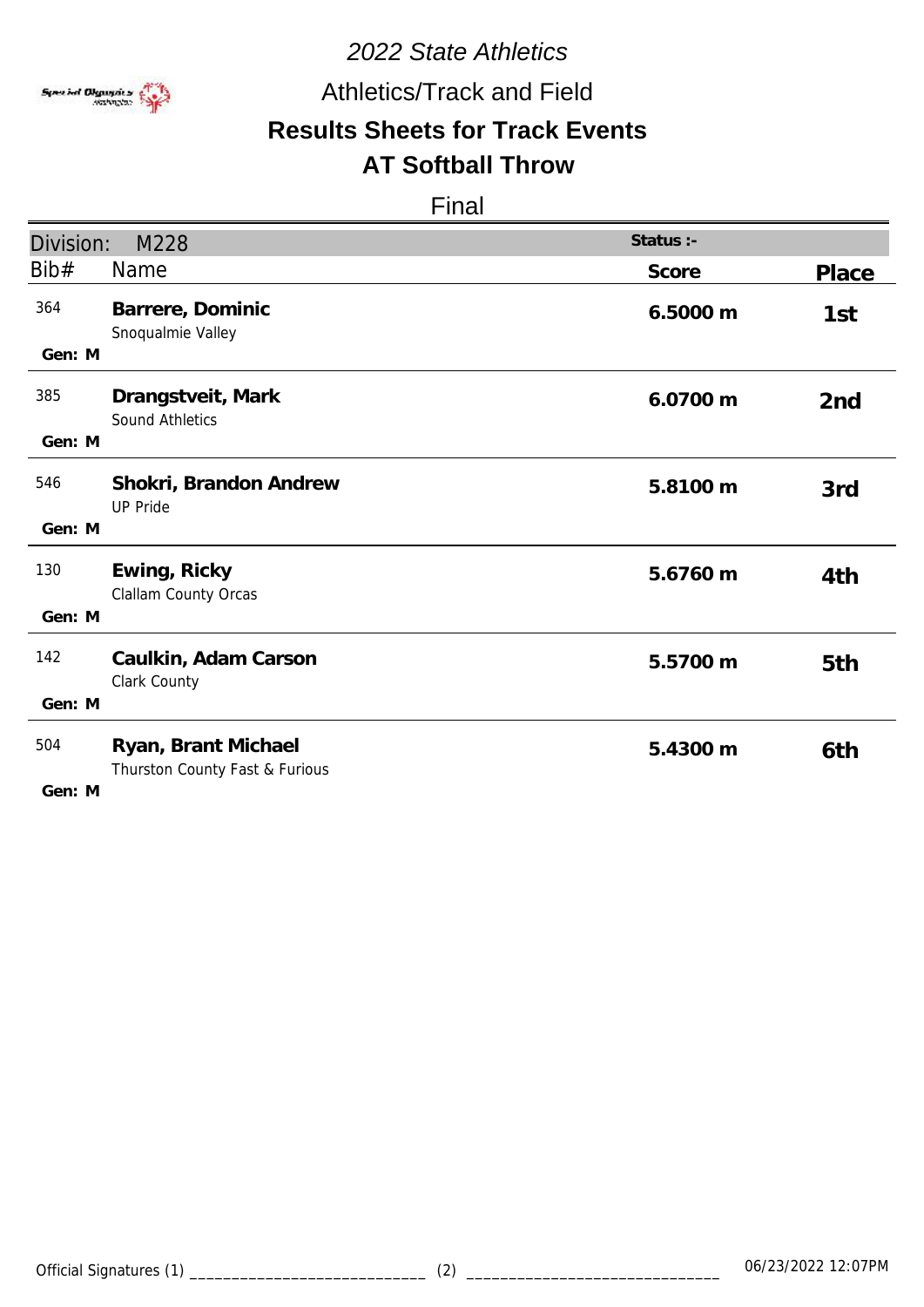

## Athletics/Track and Field

# **Results Sheets for Track Events**

## **AT Softball Throw**

| Division:     | M229                                       | Status :- |                 |
|---------------|--------------------------------------------|-----------|-----------------|
| Bib#          | Name                                       | Score     | Place           |
| 409<br>Gen: M | Rodefer, Jerome "Jerry"<br>Sound Athletics | 14.9000 m | 1st             |
| 478<br>Gen: M | Abshear, Richard<br>Team Whidbey           | 8.7500 m  | 2 <sub>nd</sub> |
| 528<br>Gen: M | Snider, Ellis J<br>T-Town Throwdown        | 5.9500 m  | 3rd             |
| 512<br>Gen: M | Davis, Austin<br>Tri Cities Suns           | 4.7000 m  | 4th             |
| 511<br>Gen: M | Bornhurst, Brian Joel<br>Tri Cities Suns   |           | <b>DNS</b>      |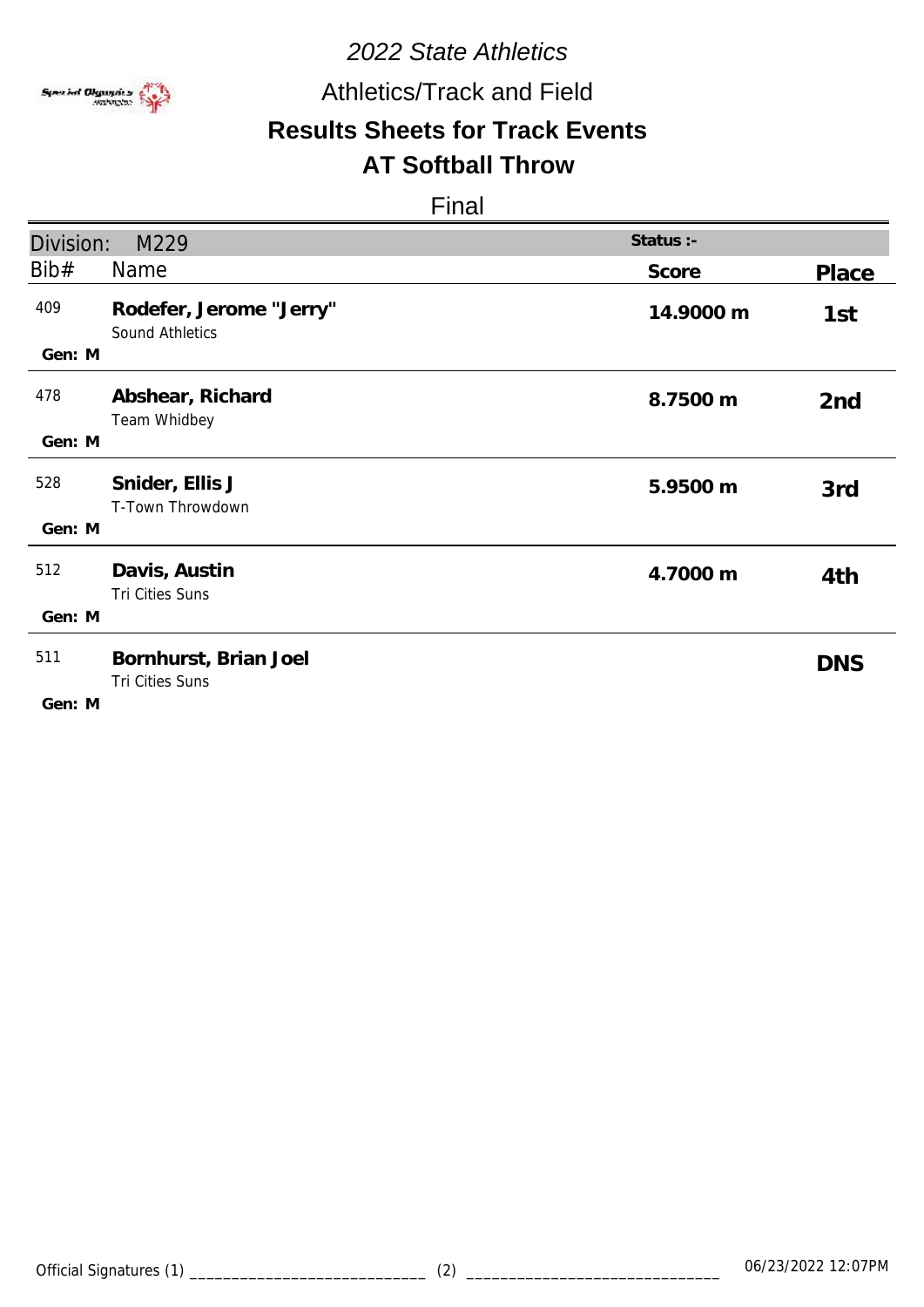

Athletics/Track and Field

# **Results Sheets for Track Events**

### **AT Softball Throw**

| Division:     | M230                                             | Status :-       |
|---------------|--------------------------------------------------|-----------------|
| Bib#          | Name                                             | Score<br>Place  |
| 236<br>Gen: M | Cowger, Isreal<br>Lewis County                   | 8.4800 m<br>1st |
|               |                                                  |                 |
| 110           | Brown, Willie Peyton<br>Bellingham Independents  | <b>DNS</b>      |
| Gen: M        |                                                  |                 |
| 367<br>Gen: M | Howe, Kevin Michael<br>Snoqualmie Valley         | <b>DNS</b>      |
|               |                                                  |                 |
| 397           | Kellogg, Dalton Eugene<br><b>Sound Athletics</b> | DQ-FOU          |
| Gen: M        |                                                  |                 |
| 510           | Bezona, Gage thomas<br>Tri Cities Suns           |                 |
| Gen: M        |                                                  | Scratched       |
| 483           | Lewis, Stephen Roy                               |                 |
|               | Team Whidbey                                     |                 |
| Gen: M        |                                                  | Scratched       |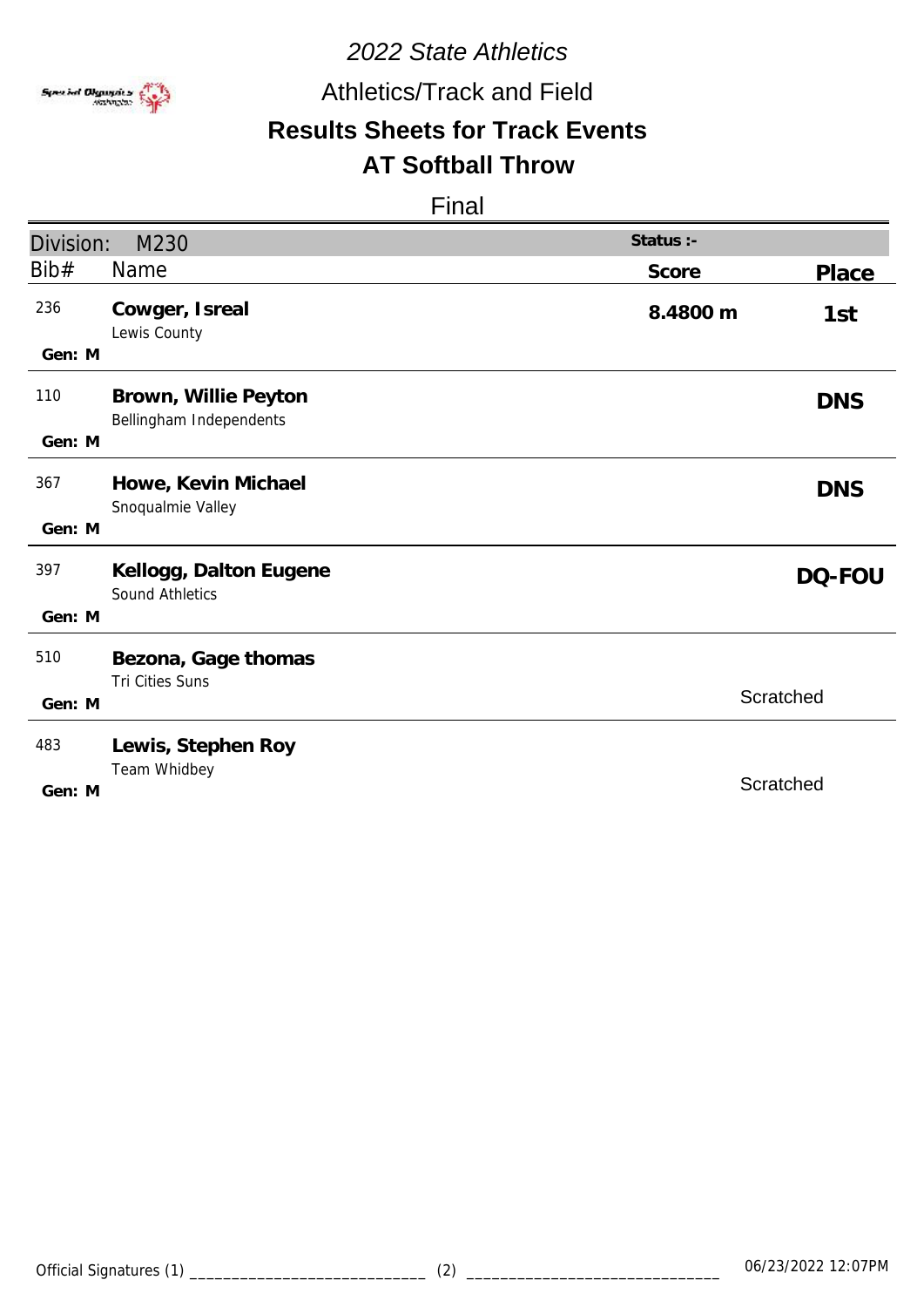

Athletics/Track and Field

# **Results Sheets for Track Events**

## **AT Softball Throw**

| Division: | M231                                        | Status :- |                 |
|-----------|---------------------------------------------|-----------|-----------------|
| Bib#      | Name                                        | Score     | Place           |
| 569       | Hirbal, Dwayne<br>Wenatchee                 | 12.5000 m | 1st             |
| Gen: M    |                                             |           |                 |
| 333       | Macugay, Narciso Cruz<br>Othello Dream Team | 10.6500 m | 2 <sub>nd</sub> |
| Gen: M    |                                             |           |                 |
| 112       | Drewes, Levin<br>Bellingham Independents    | 10.3000 m | 3rd             |
| Gen: M    |                                             |           |                 |
| 536       | Williams, Chris L<br><b>Twin Rivers</b>     | 10.3200 m | 4th             |
| Gen: M    |                                             |           |                 |
| 331       | Gonzalez, Jose<br>Othello Dream Team        |           | <b>DNS</b>      |
| Gen: M    |                                             |           |                 |
| 482       | Hagar, Ryan James<br>Team Whidbey           |           |                 |
| Gen: M    |                                             | Scratched |                 |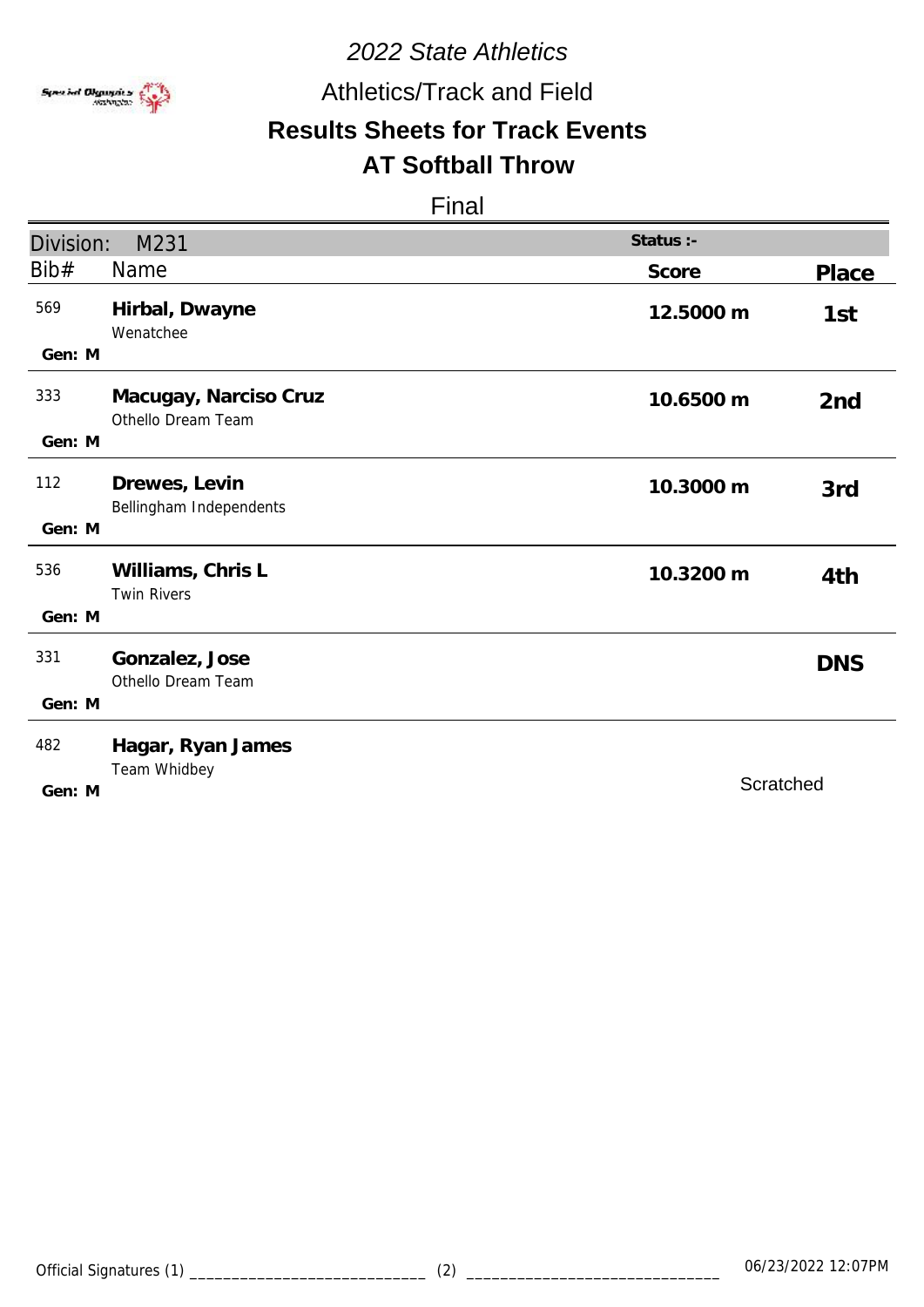

## Athletics/Track and Field

### **Results Sheets for Track Events AT Softball Throw**

| Division:     | M232                                            | Status :- |                 |
|---------------|-------------------------------------------------|-----------|-----------------|
| Bib#          | Name                                            | Score     | Place           |
| 544<br>Gen: M | Orange-Givens, Learon Xavier<br><b>UP Pride</b> | 10.7600 m | 1st             |
| 514<br>Gen: M | Hunt, Aaron<br>Tri Cities Suns                  | 10.6100 m | 2 <sub>nd</sub> |
| 312<br>Gen: M | Hughes, Jack E<br>Moses Lake Scorpions          | 10.3500 m | 3rd             |
| 213<br>Gen: M | Wah, Nick Ryan<br>Issaquah Lightning            | 8.6700 m  | 4th             |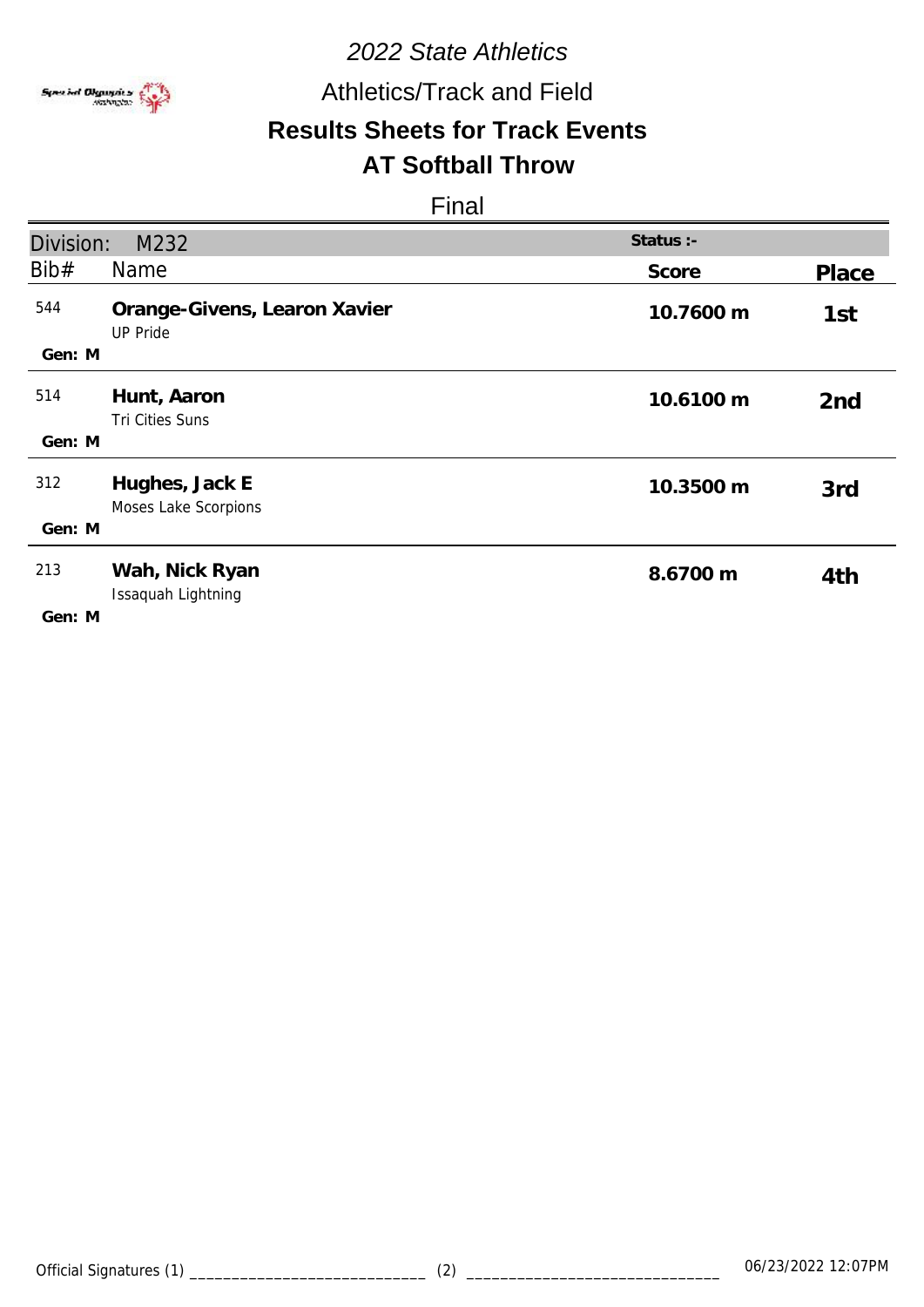

## Athletics/Track and Field

# **Results Sheets for Track Events**

## **AT Softball Throw**

| Division:     | M233                                   | Status :- |                 |
|---------------|----------------------------------------|-----------|-----------------|
| Bib#          | Name                                   | Score     | Place           |
| 146<br>Gen: M | Dinsmore, Sean Michael<br>Clark County | 14.9500 m | 1st             |
|               |                                        |           |                 |
| 161           | Suire, Michael<br>Clark County         | 11.3000 m | 2 <sub>nd</sub> |
| Gen: M        |                                        |           |                 |
| 521           | Deroos, Mark Alan<br>T-Town Throwdown  | 11.0500 m | 3rd             |
| Gen: M        |                                        |           |                 |
| 515           | Morse, Clifford<br>Tri Cities Suns     |           | <b>DNS</b>      |
| Gen: M        |                                        |           |                 |
| 572           | Miller, Cameron Jay<br>Wenatchee       |           | DQ-FOU          |
| Gen: M        |                                        |           |                 |
| 308           | Carver, Steven<br>Moses Lake Scorpions | Scratched |                 |
| Gen: M        |                                        |           |                 |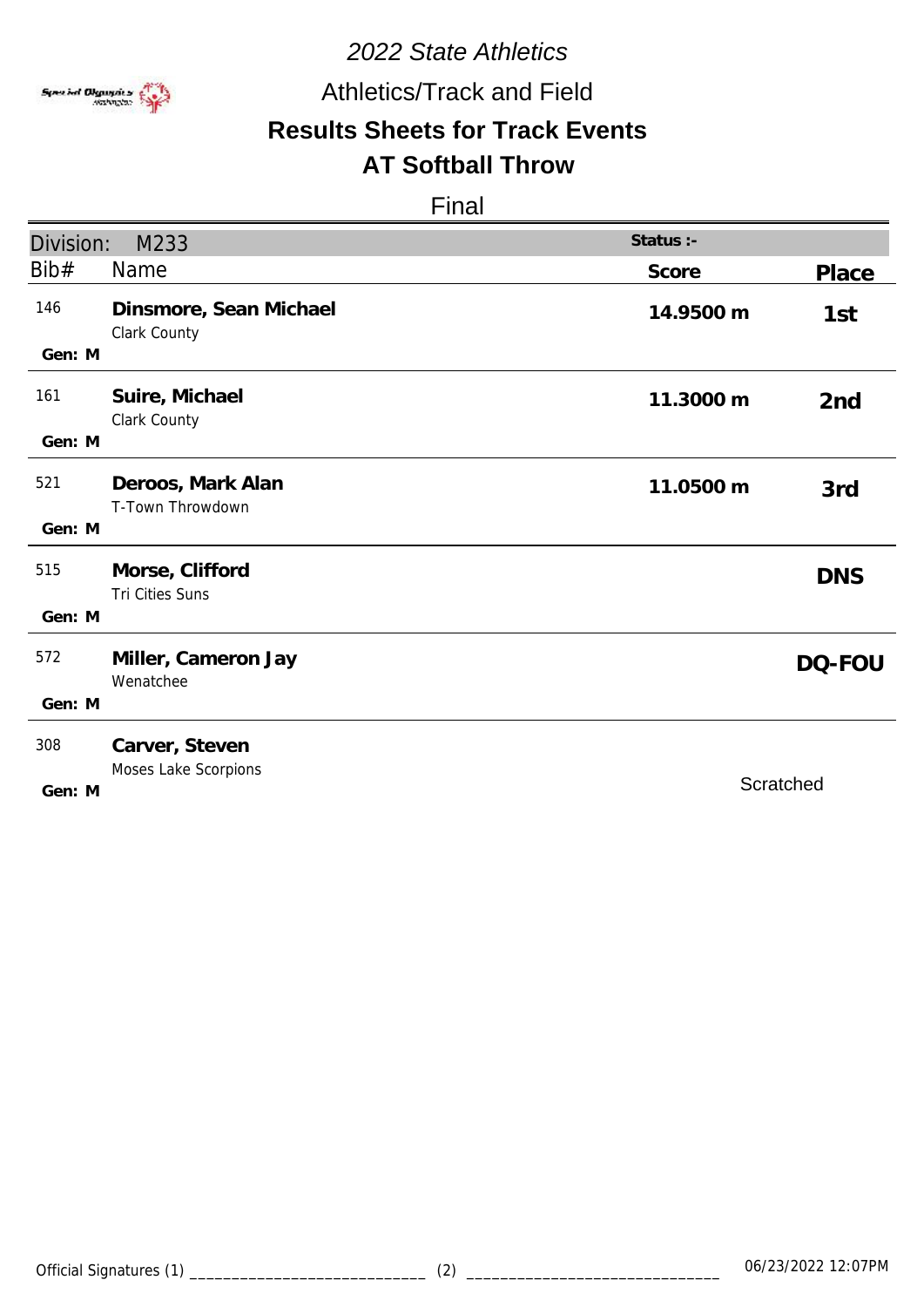

Athletics/Track and Field

# **Results Sheets for Track Events**

# **AT Softball Throw**

| Division:     | M234                                                  | Status :- |                 |
|---------------|-------------------------------------------------------|-----------|-----------------|
| Bib#          | Name                                                  | Score     | <b>Place</b>    |
| 595<br>Gen: M | Jensen, Brandon<br>Yakima Lightning                   | 14.6500 m | 1st             |
| 240<br>Gen: M | Lillie, Lawrence LT<br>Lewis County                   | 14.2900 m | 2 <sub>nd</sub> |
| 496<br>Gen: M | Lohman, Jack Walter<br>Thurston County Fast & Furious | 13.9500 m | 3rd             |
| 281<br>Gen: M | Reynolds, Tony William<br>Longview Kelso              | 13.0800 m | 4th             |
| 566<br>Gen: M | Cruz, Christian Eduardo<br>Wenatchee                  |           | DQ-FOU          |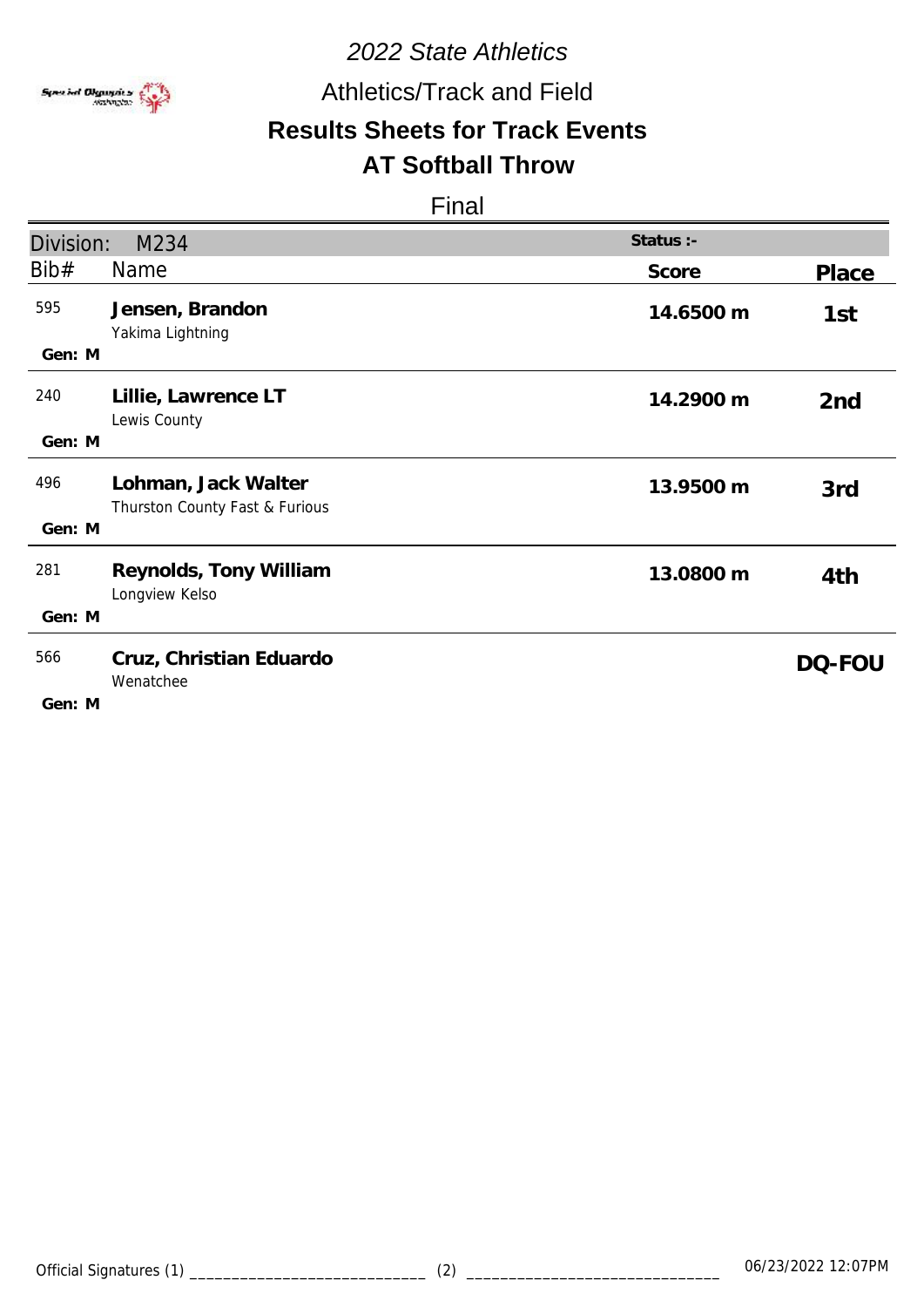

# Athletics/Track and Field

### **Results Sheets for Track Events AT Mini Javelin**

| Division: | M235                                            | Status :- |                 |
|-----------|-------------------------------------------------|-----------|-----------------|
| Bib#      | Name                                            | Score     | Place           |
| 158       | Rhodes, Evan<br>Clark County                    | 7.7000 m  | 1st             |
| Gen: M    |                                                 |           |                 |
| 541       | Langton, Dominic Raymond<br><b>UP Pride</b>     | 7.6500 m  | 2 <sub>nd</sub> |
| Gen: M    |                                                 |           |                 |
| 205       | Tom, Theoden Pascua<br>Grays Harbor             | 5.6300 m  | 3rd             |
| Gen: M    |                                                 |           |                 |
| 588       | Brannon, John Mikolaj<br>Whitman County Cougars | 3.1400 m  | 4th             |
| Gen: M    |                                                 |           |                 |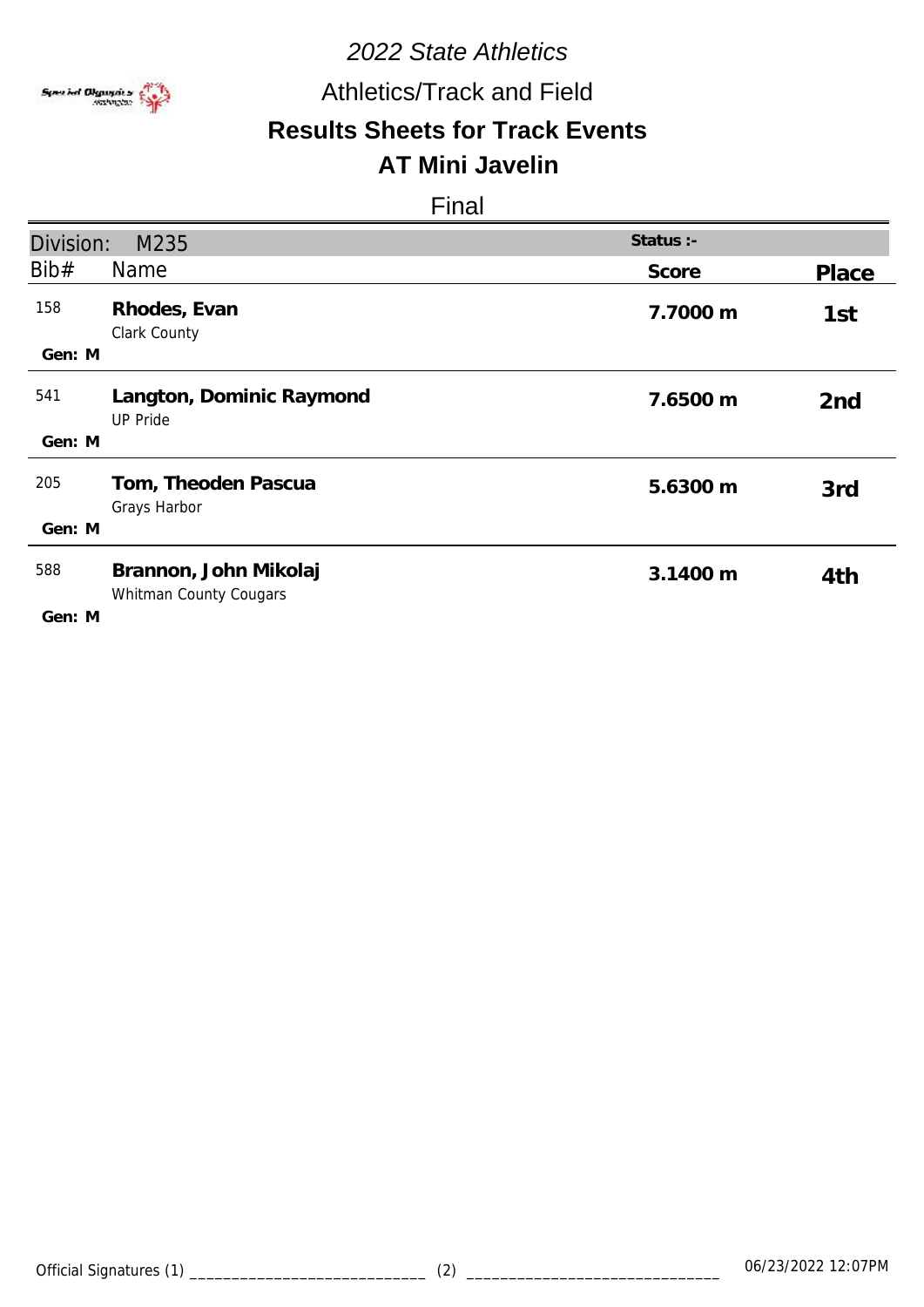

# Athletics/Track and Field

### **Results Sheets for Track Events AT Mini Javelin**

| Division: | M236                                      | Status $:$ - |                 |
|-----------|-------------------------------------------|--------------|-----------------|
| Bib#      | <b>Name</b>                               | Score        | Place           |
| 475       | Tonderum, Donovan William<br>Tahoma Bears | 13.0700 m    | 1st             |
| Gen: M    |                                           |              |                 |
| 537       | Blinn, William<br><b>UP Pride</b>         | 9.7100 m     | 2 <sub>nd</sub> |
| Gen: M    |                                           |              |                 |
| 474       | Ruelos, Noah Natividad<br>Tahoma Bears    | 6.4100 m     | 3rd             |
| Gen: M    |                                           |              |                 |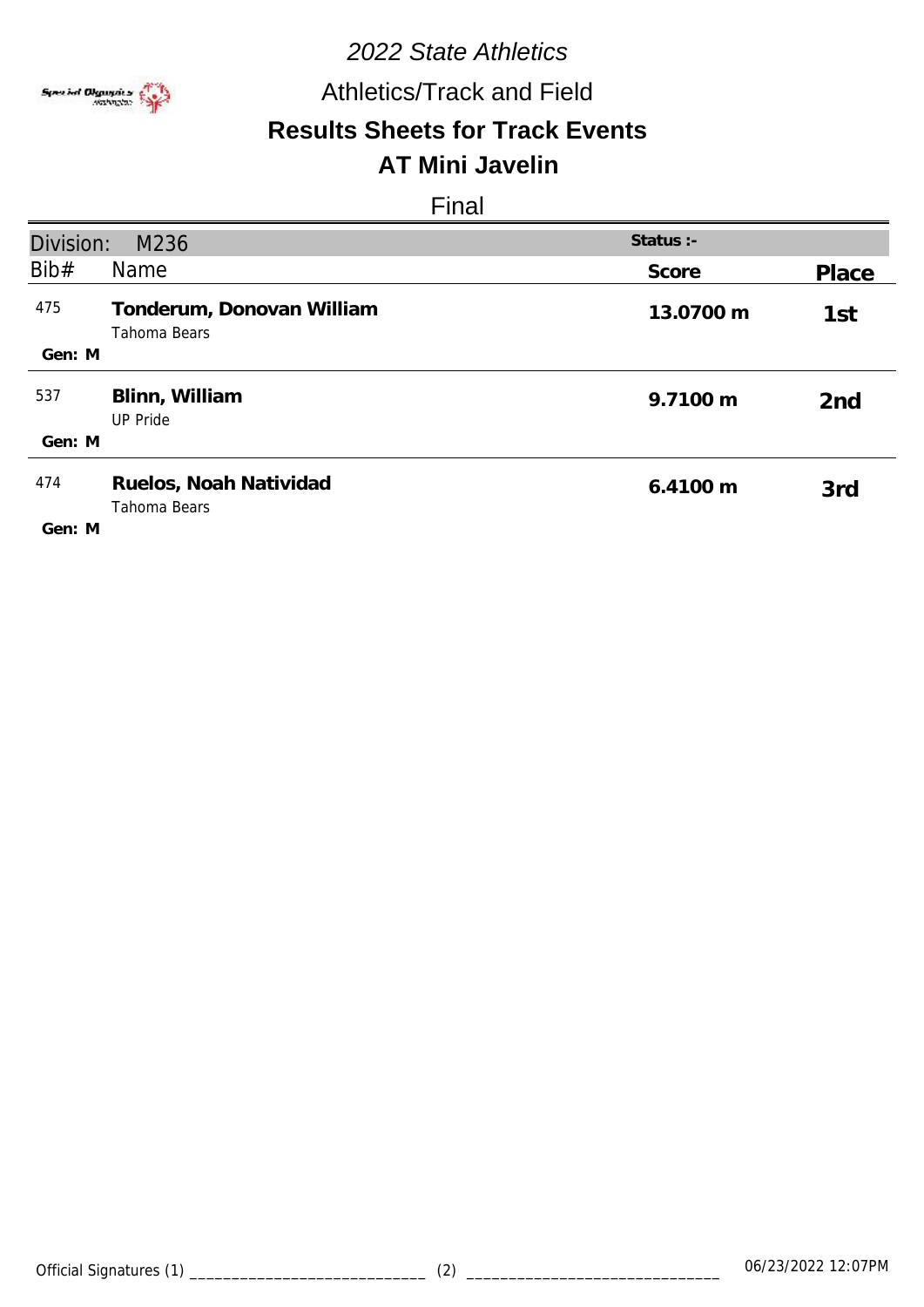

# Athletics/Track and Field

# **Results Sheets for Track Events AT Mini Javelin**

| Division:     | M237                                                    | Status :- |                 |
|---------------|---------------------------------------------------------|-----------|-----------------|
| Bib#          | Name                                                    | Score     | Place           |
| 187<br>Gen: M | Hildebrand, Ayden Jackson<br><b>Eatonville Cruisers</b> | 17.9500 m | 1st             |
|               |                                                         |           |                 |
| 335           | Baylis, Josiah Raphael Steven<br>Pierce County Parks    | 13.7700 m | 2 <sub>nd</sub> |
| Gen: M        |                                                         |           |                 |
| 193           | Bull, Colton MIchael<br>Grays Harbor                    | 13.0300 m | 3rd             |
| Gen: M        |                                                         |           |                 |
| 600<br>Gen: M | Hall, Weston<br>Yelm Wolf Pack                          | 12.7000 m | 4th             |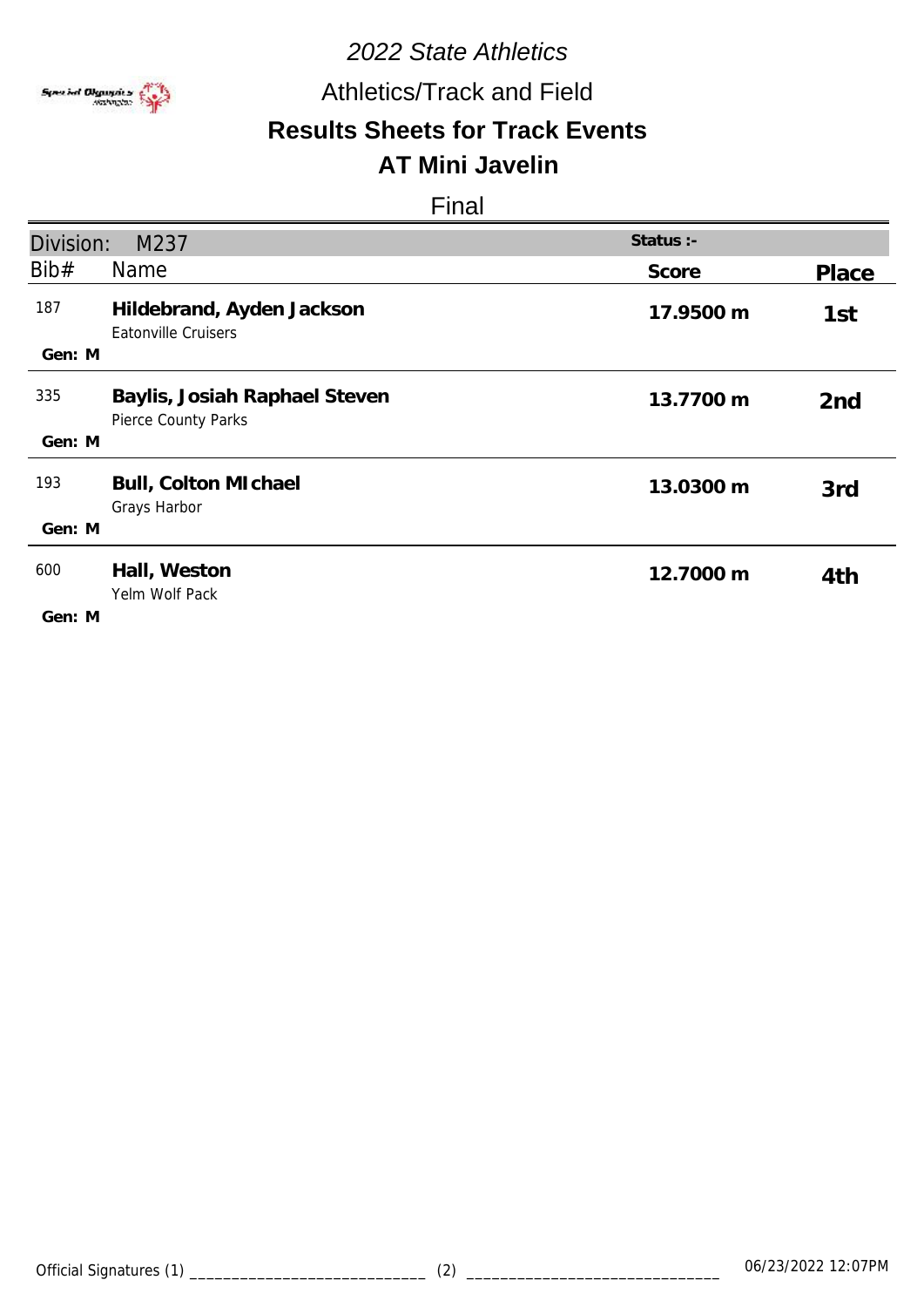

# Athletics/Track and Field

# **Results Sheets for Track Events**

# **AT Mini Javelin**

| Division: | M238                                         | Status :- |                 |
|-----------|----------------------------------------------|-----------|-----------------|
| Bib#      | <b>Name</b>                                  | Score     | Place           |
| 592       | Espino-Ayala, Omar<br>Yakima Lightning       | 11.5900 m | 1st             |
| Gen: M    |                                              |           |                 |
| 116       | Skinner, Nathan<br>Bellingham Independents   | 7.1100 m  | 2 <sub>nd</sub> |
| Gen: M    |                                              |           |                 |
| 458       | Dillon, Zack<br>Sumner/Bonney Lake Spanthers |           |                 |
| Gen: M    |                                              | Scratched |                 |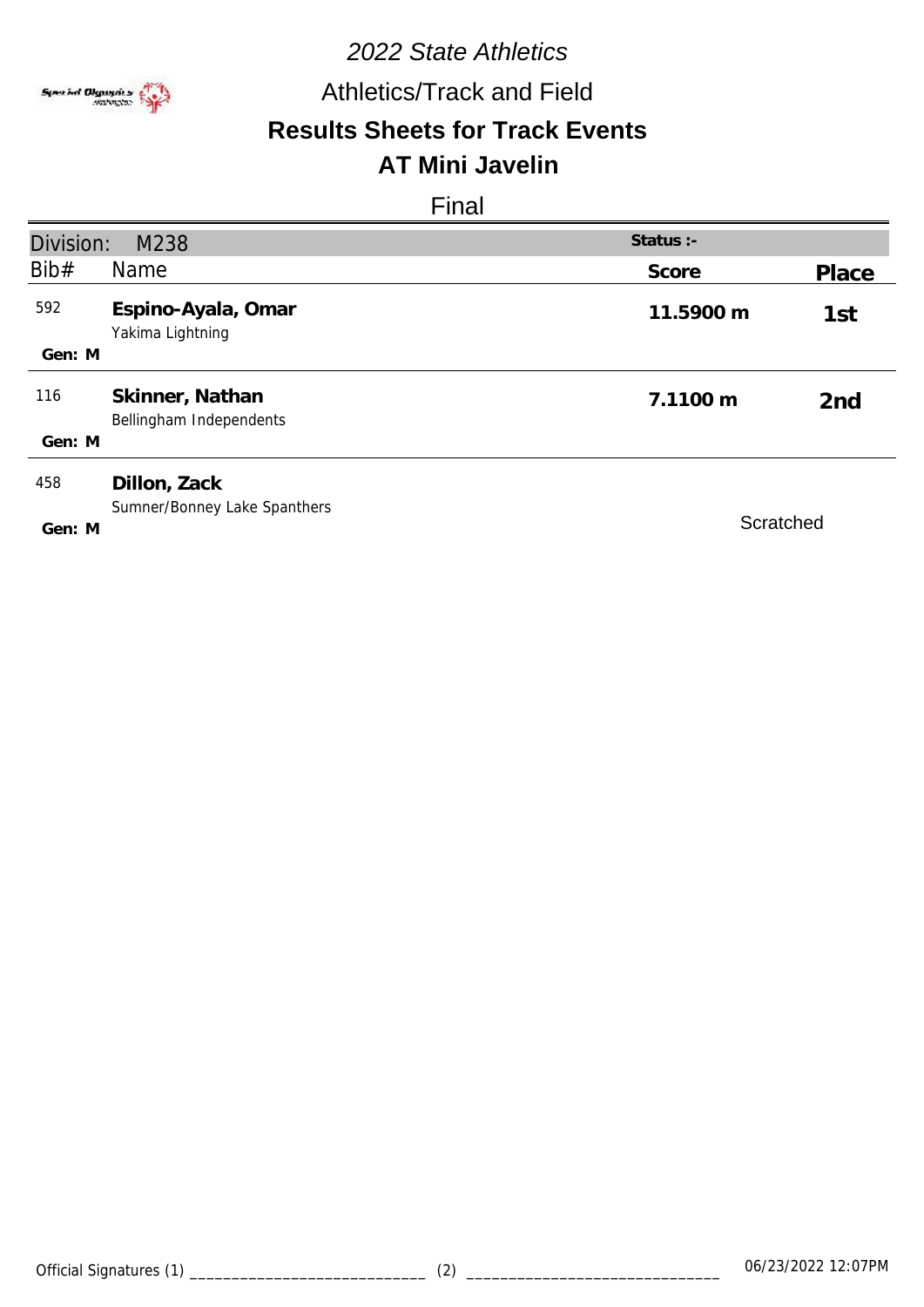

# Athletics/Track and Field

# **Results Sheets for Track Events**

# **AT Mini Javelin**

| Division:<br>Status $:$ -<br>M239 |                                             |           |       |
|-----------------------------------|---------------------------------------------|-----------|-------|
| Bib#                              | <b>Name</b>                                 | Score     | Place |
| 414                               | Scrichfield, Tyler James<br>Sound Athletics | 11.9100 m | 1st   |
| Gen: M                            |                                             |           |       |
| 468                               | Mccarter, Magnus<br>Tahoma Bears            | 9.6800 m  | 3rd   |
| Gen: M                            |                                             |           |       |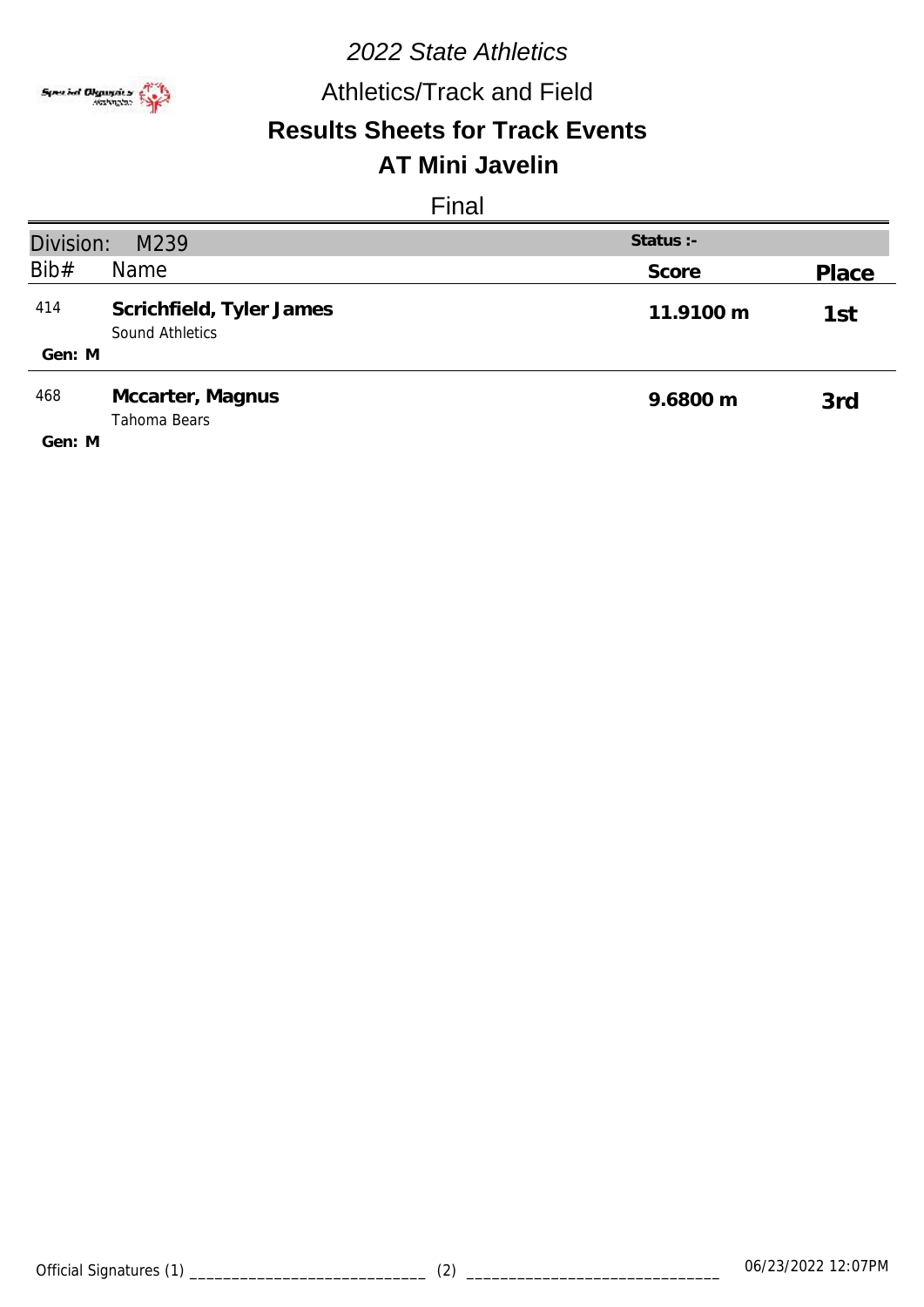

# Athletics/Track and Field

### **Results Sheets for Track Events AT Mini Javelin**

| Division:     | M240                                           | Status :- |                 |
|---------------|------------------------------------------------|-----------|-----------------|
| Bib#          | Name                                           | Score     | Place           |
| 346<br>Gen: M | McCully, Shawn Michael<br>Pierce County Parks  | 14.8100 m | 1st             |
| 298<br>Gen: M | Nielson, Toby Christian<br>Marysville Big Foot | 12.3400 m | 2 <sub>nd</sub> |
| 289<br>Gen: M | Thurmond, Conner<br><b>Mariner Marauders</b>   | 12.1400 m | 3rd             |
| 473<br>Gen: M | Rosen, Brian Solomon<br>Tahoma Bears           | 10.8300 m | 4th             |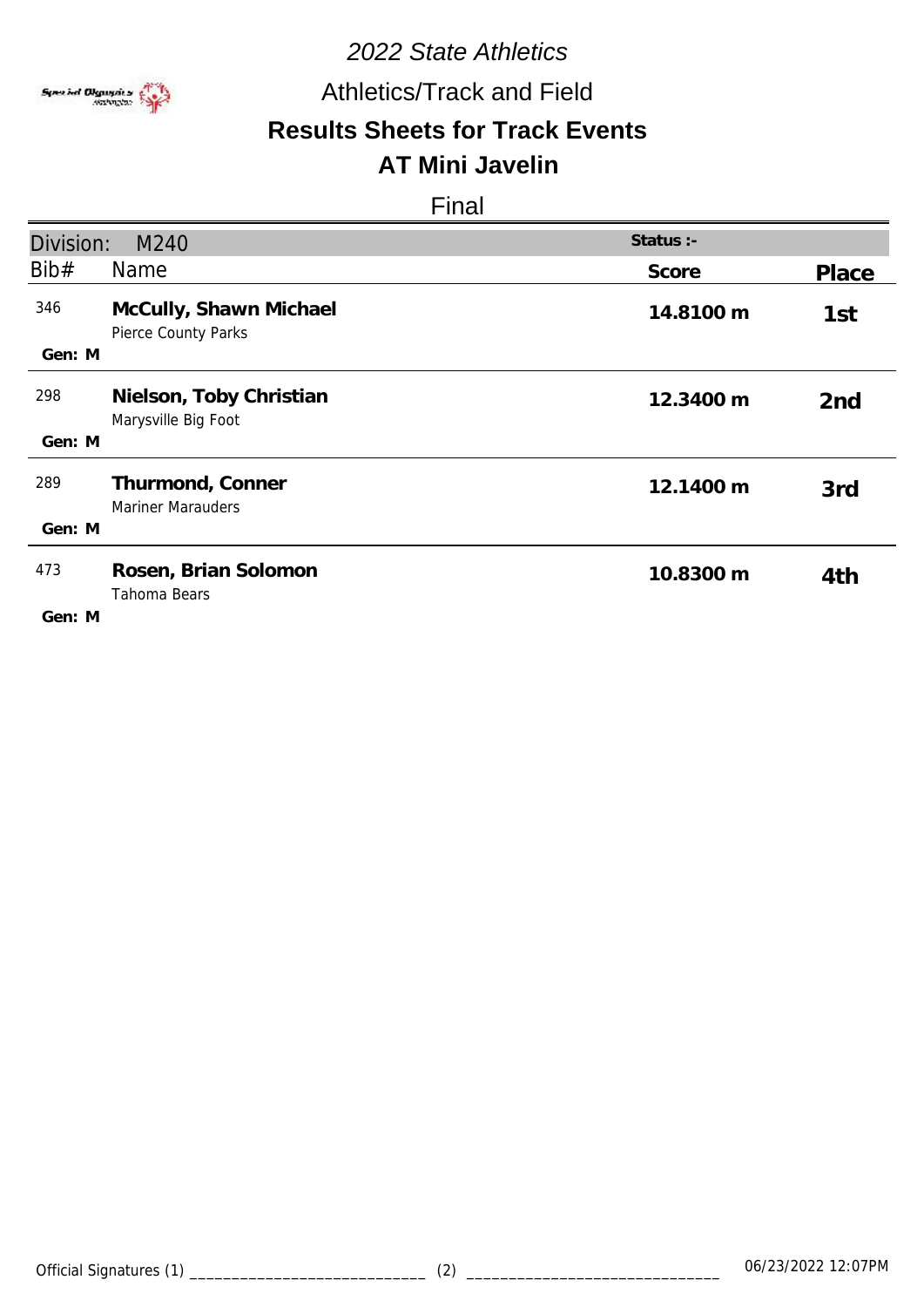

# Athletics/Track and Field

### **Results Sheets for Track Events AT Mini Javelin**

| Division:     | M241                                         | Status :- |                 |
|---------------|----------------------------------------------|-----------|-----------------|
| Bib#          | <b>Name</b>                                  | Score     | Place           |
| 201<br>Gen: M | Monroe, Vincent<br>Grays Harbor              | 17.3600 m | 1st             |
| 413<br>Gen: M | Scrichfield, Kyle Matthew<br>Sound Athletics | 15.3200 m | 2 <sub>nd</sub> |
| 323<br>Gen: M | Box, Matthew David<br>North Sound Stars      | 12.6400 m | 3rd             |
| 353<br>Gen: M | Starr, Jason<br>Pierce County Parks          | 11.8400 m | 4th             |
| 164<br>Gen: M | Worthy, Zach Rose<br>Clark County            | 11.2300 m | 5th             |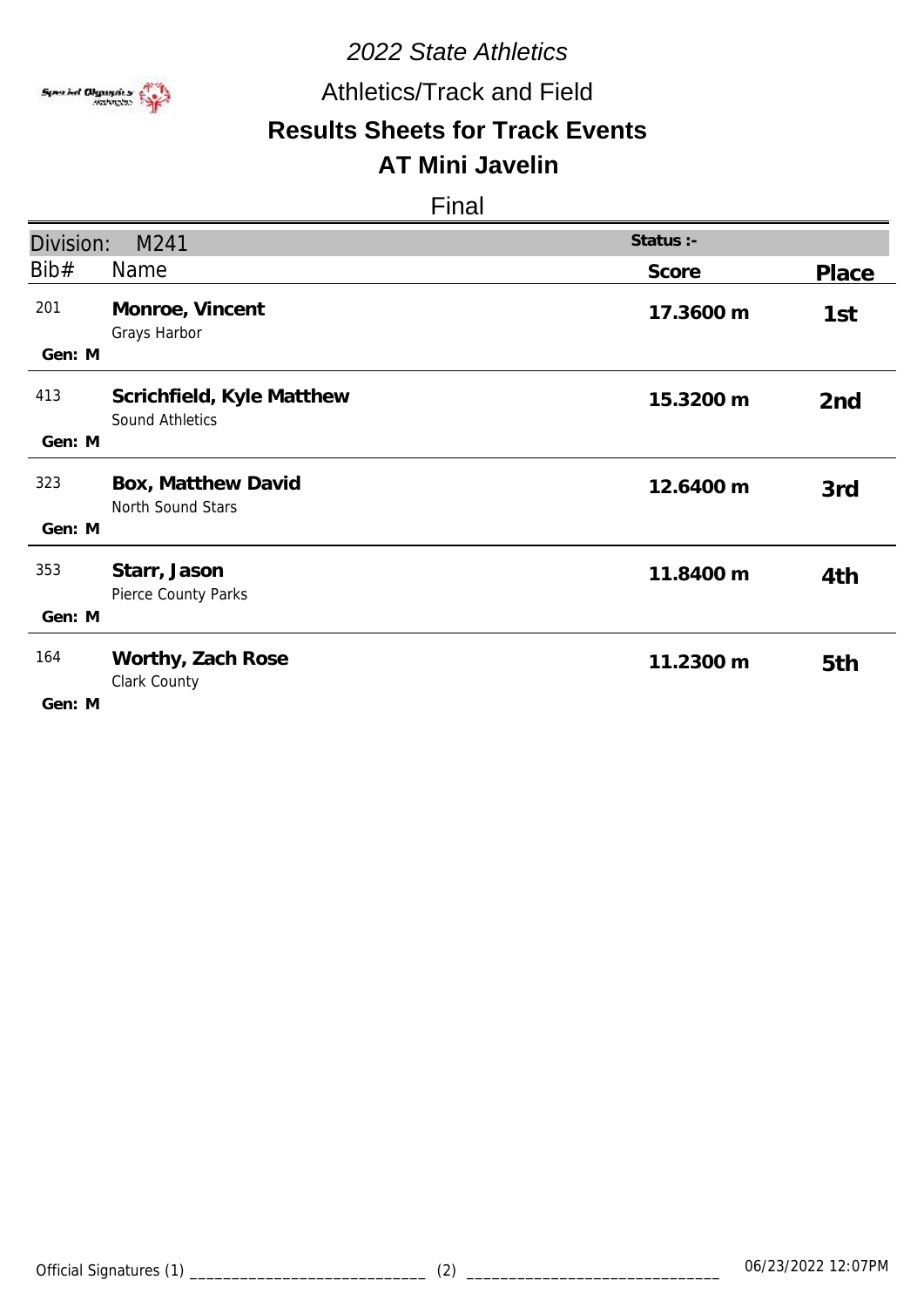

# Athletics/Track and Field

# **Results Sheets for Track Events**

# **AT Mini Javelin**

| Division: | M242                                          | Status :- |                 |
|-----------|-----------------------------------------------|-----------|-----------------|
| Bib#      | <b>Name</b>                                   | Score     | Place           |
| 263       | Ray, William Ward Ward<br>Lilac City Warriors | 6.0600 m  | 1st             |
| Gen: M    |                                               |           |                 |
| 381       | Cornyn, Scott G<br><b>Sound Athletics</b>     | 3.3400 m  | 2 <sub>nd</sub> |
| Gen: M    |                                               |           |                 |
| 440       | Bray, David L<br>Spokane Wolfpack             |           |                 |
| Gen: M    |                                               |           | Scratched       |
| 585       | Rosenberger, Jerald Kay                       |           |                 |
| Gen: M    | West Plains Eagles                            |           | Scratched       |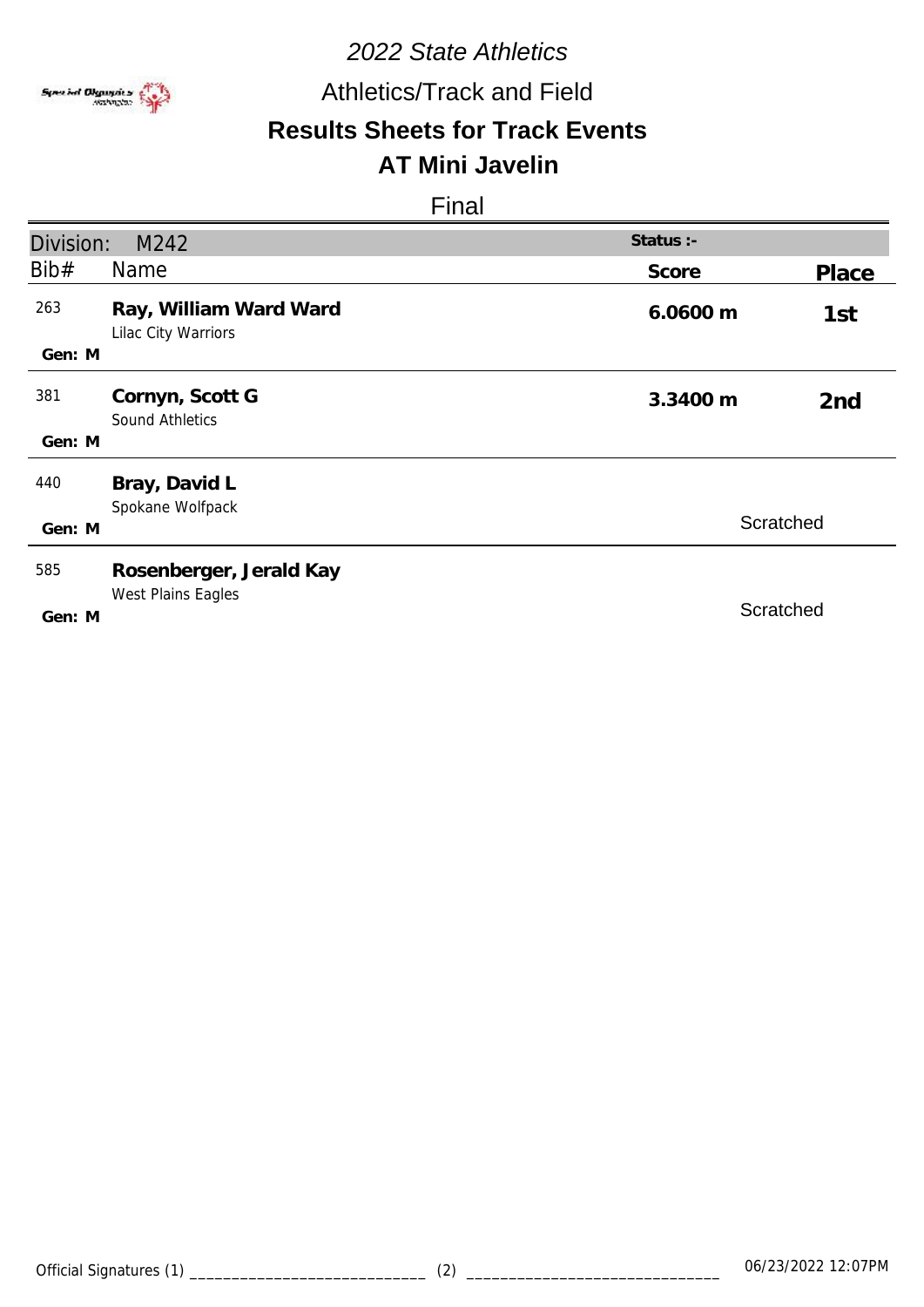

# Athletics/Track and Field

# **Results Sheets for Track Events**

## **AT Mini Javelin**

| Division: | M243                                  | Status :- |       |
|-----------|---------------------------------------|-----------|-------|
| Bib#      | Name                                  | Score     | Place |
| 456       | Vanwey, Brett Lee<br>Spokane Wolfpack | 10.8400 m | 1st   |
| Gen: M    |                                       |           |       |
| 439       | Best, Jeremiah F<br>Spokane Wolfpack  |           |       |
| Gen: M    |                                       | Scratched |       |
| 297       | Mapanoo Jr, Ernest Jose               |           |       |
| Gen: M    | Marysville Big Foot                   | Scratched |       |
| 406       | Pender, Jemal Inosanto                |           |       |
| Gen: M    | <b>Sound Athletics</b>                | Scratched |       |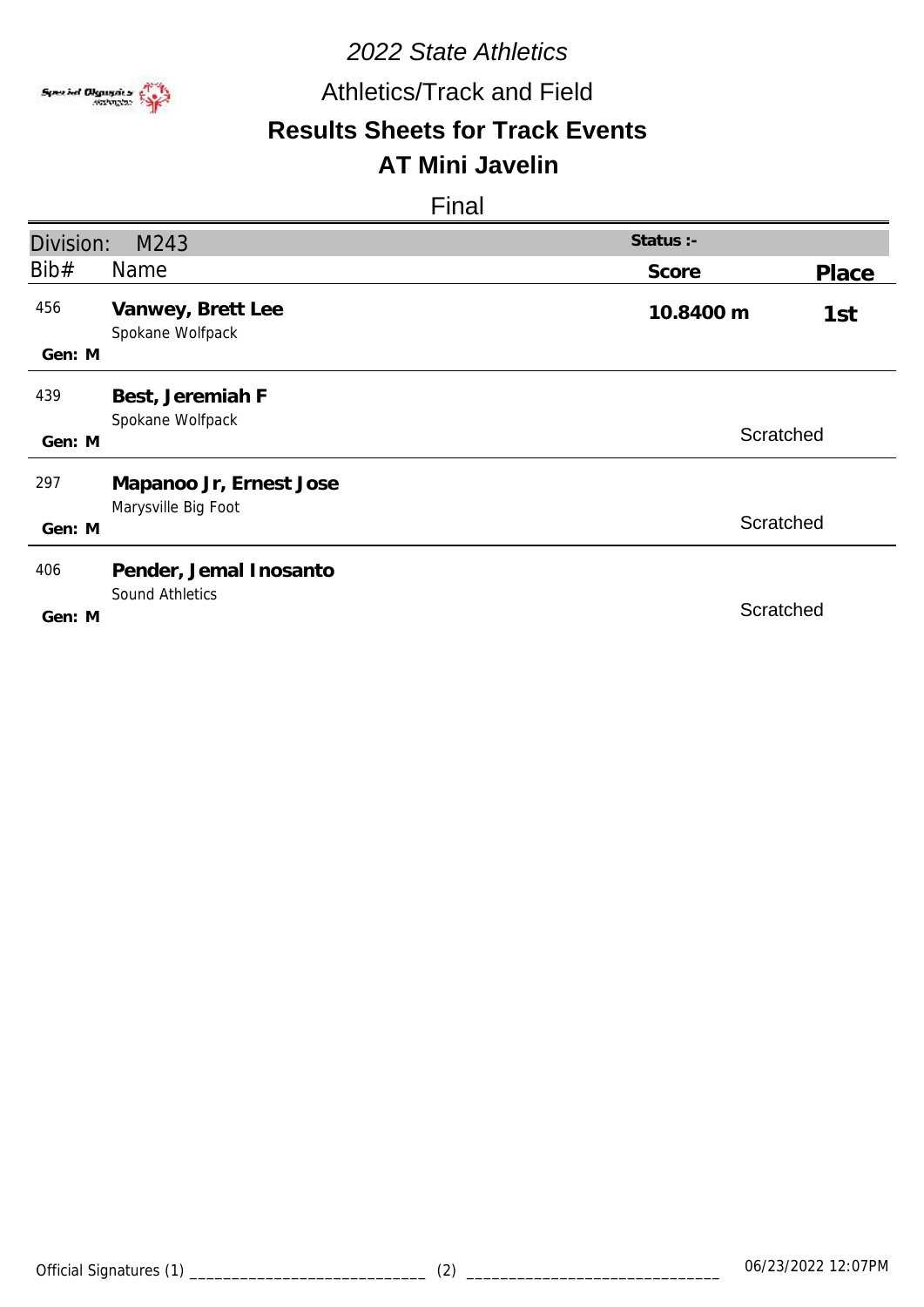

# Athletics/Track and Field

### **Results Sheets for Track Events AT Mini Javelin**

| Division:     | M244                                        | Status :- |                 |
|---------------|---------------------------------------------|-----------|-----------------|
| Bib#          | Name                                        | Score     | <b>Place</b>    |
| 446<br>Gen: M | Finley, Cameron<br>Spokane Wolfpack         | 11.0200 m | 1st             |
| 373<br>Gen: M | Annable, Craig Harold<br>Sound Athletics    | 10.0300 m | 2 <sub>nd</sub> |
| 327<br>Gen: M | Schroeder, Christopher<br>North Sound Stars | 8.6100 m  | 3rd             |
| 136<br>Gen: M | Stauss, David<br>Clallam County Orcas       | 7.6500 m  | 4th             |
| 343<br>Gen: M | Kempfert, Derek<br>Pierce County Parks      | 7.4500 m  | 5th             |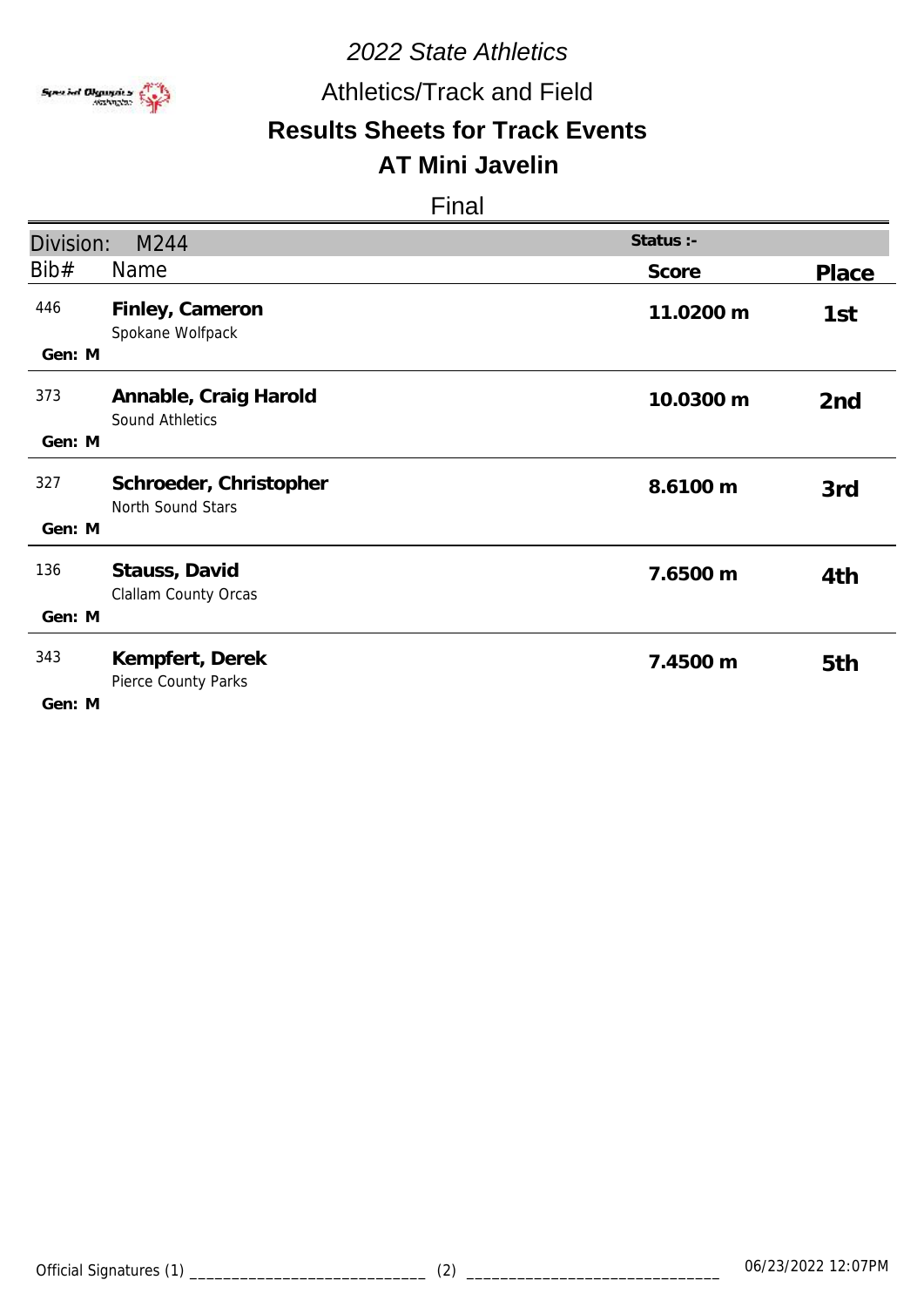

# Athletics/Track and Field

# **Results Sheets for Track Events**

# **AT Mini Javelin**

| Division: | M245                                       | Status :- |                 |
|-----------|--------------------------------------------|-----------|-----------------|
| Bib#      | Name                                       | Score     | Place           |
| 539       | Deleon, Douglas S<br><b>UP Pride</b>       | 10.5200 m | 1st             |
| Gen: M    |                                            |           |                 |
| 302       | Smith, Hayden Lee<br>Marysville Big Foot   | 10.1400 m | 2 <sub>nd</sub> |
| Gen: M    |                                            |           |                 |
| 538       | Bonner, Cole<br><b>UP Pride</b>            | 9.8000 m  | 3rd             |
| Gen: M    |                                            |           |                 |
| 431       | Van Buskirk, Jack Theodore<br>South Kitsap | 8.7700 m  | 4th             |
| Gen: M    |                                            |           |                 |
| 152       | Kukkola, Thomas Edward                     |           |                 |
| Gen: M    | Clark County                               | Scratched |                 |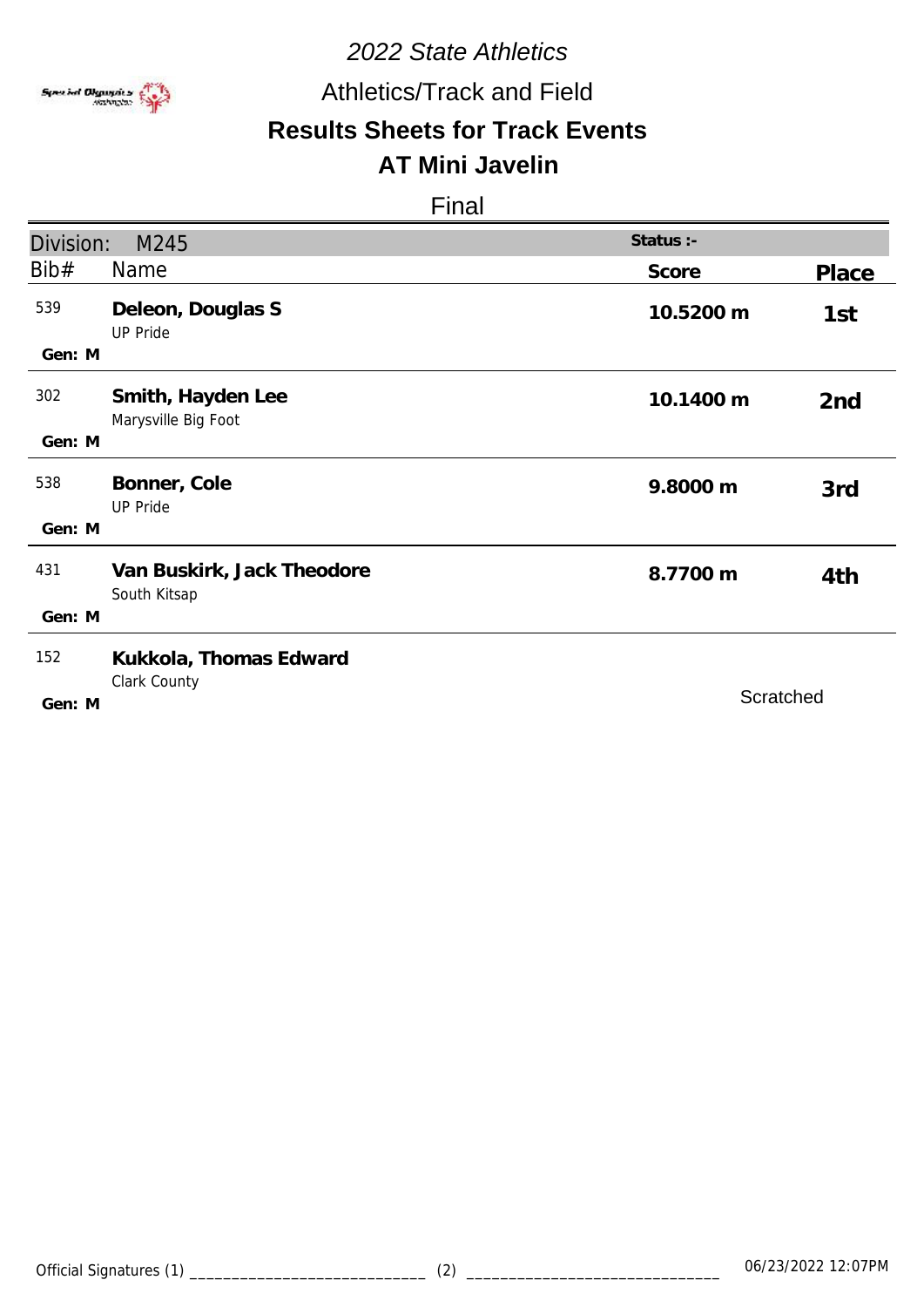

Athletics/Track and Field

# **Results Sheets for Track Events**

# **AT Mini Javelin**

| Division:     | M246                                          | Status :- |                 |
|---------------|-----------------------------------------------|-----------|-----------------|
| Bib#          | Name                                          | Score     | Place           |
| 342<br>Gen: M | Johnson, Charles W.<br>Pierce County Parks    | 12.7800 m | 1st             |
| 309<br>Gen: M | Fiess, Mark<br>Moses Lake Scorpions           | 12.7400 m | 2 <sub>nd</sub> |
| 449<br>Gen: M | Lasky, Robby Colton<br>Spokane Wolfpack       | 12.4900 m | 3rd             |
| 301<br>Gen: M | Siler, Roland "Rollie"<br>Marysville Big Foot | 12.4300 m | 4th             |
| 145<br>Gen: M | Dawson, Joseph<br>Clark County                | Scratched |                 |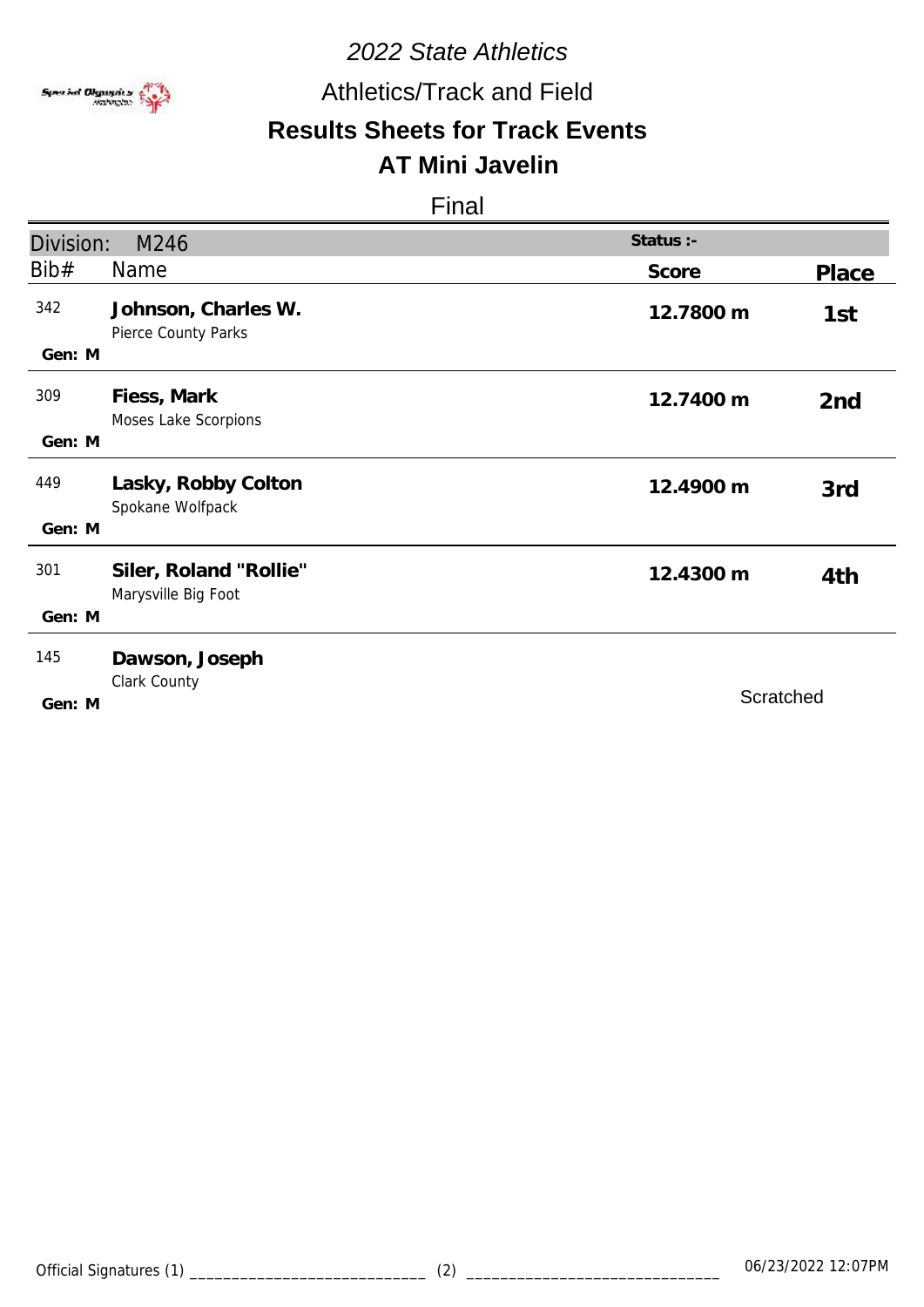

# Athletics/Track and Field

# **Results Sheets for Track Events AT Mini Javelin**

| Division:     | M247                                            | Status :- |                 |
|---------------|-------------------------------------------------|-----------|-----------------|
| Bib#          | <b>Name</b>                                     | Score     | Place           |
| 484<br>Gen: M | Miller, Timothy Michael<br>Team Whidbey         | 15.3500 m | 1st             |
| 601<br>Gen: M | Jewett, Dominick Kembell<br>Yelm Wolf Pack      | 13.6500 m | 2 <sub>nd</sub> |
| 171<br>Gen: M | Knowlan, Steven<br>Eagles of Seattle (Running)  | 12.8100 m | 3rd             |
| 182<br>Gen: M | Whissiel, Deedee<br>Eagles of Seattle (Running) | 11.8500 m | 4th             |
| 259<br>Gen: M | Maas, Daniel R<br>Lilac City Warriors           | 11.1500 m | 5th             |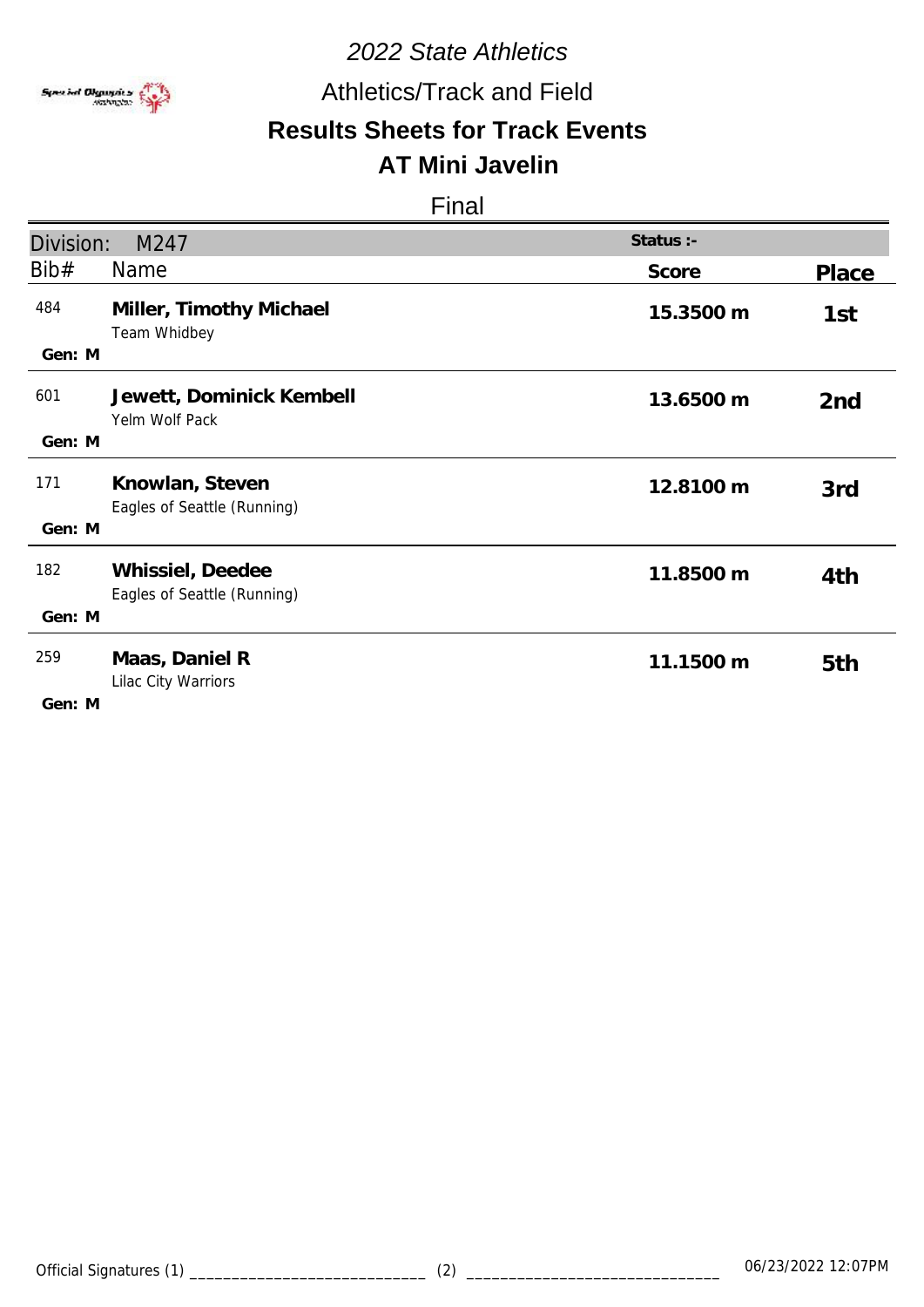

# Athletics/Track and Field

## **Results Sheets for Track Events AT Mini Javelin**

| Division:     | M248                                              | Status :- |                 |
|---------------|---------------------------------------------------|-----------|-----------------|
| Bib#          | Name                                              | Score     | Place           |
| 135<br>Gen: M | Rudolf, Michael<br>Clallam County Orcas           | 14.7100 m | 1st             |
| 392           | Gordon, Brandon Lee<br><b>Sound Athletics</b>     | 13.0600 m | 2 <sub>nd</sub> |
| Gen: M        |                                                   |           |                 |
| 196           | Gebauer, Joseph Dean<br>Grays Harbor              | 12.5100 m | 3rd             |
| Gen: M        |                                                   |           |                 |
| 372           | Alghanmi, Suleman Kaled<br><b>Sound Athletics</b> | 11.1000 m | 4th             |
| Gen: M        |                                                   |           |                 |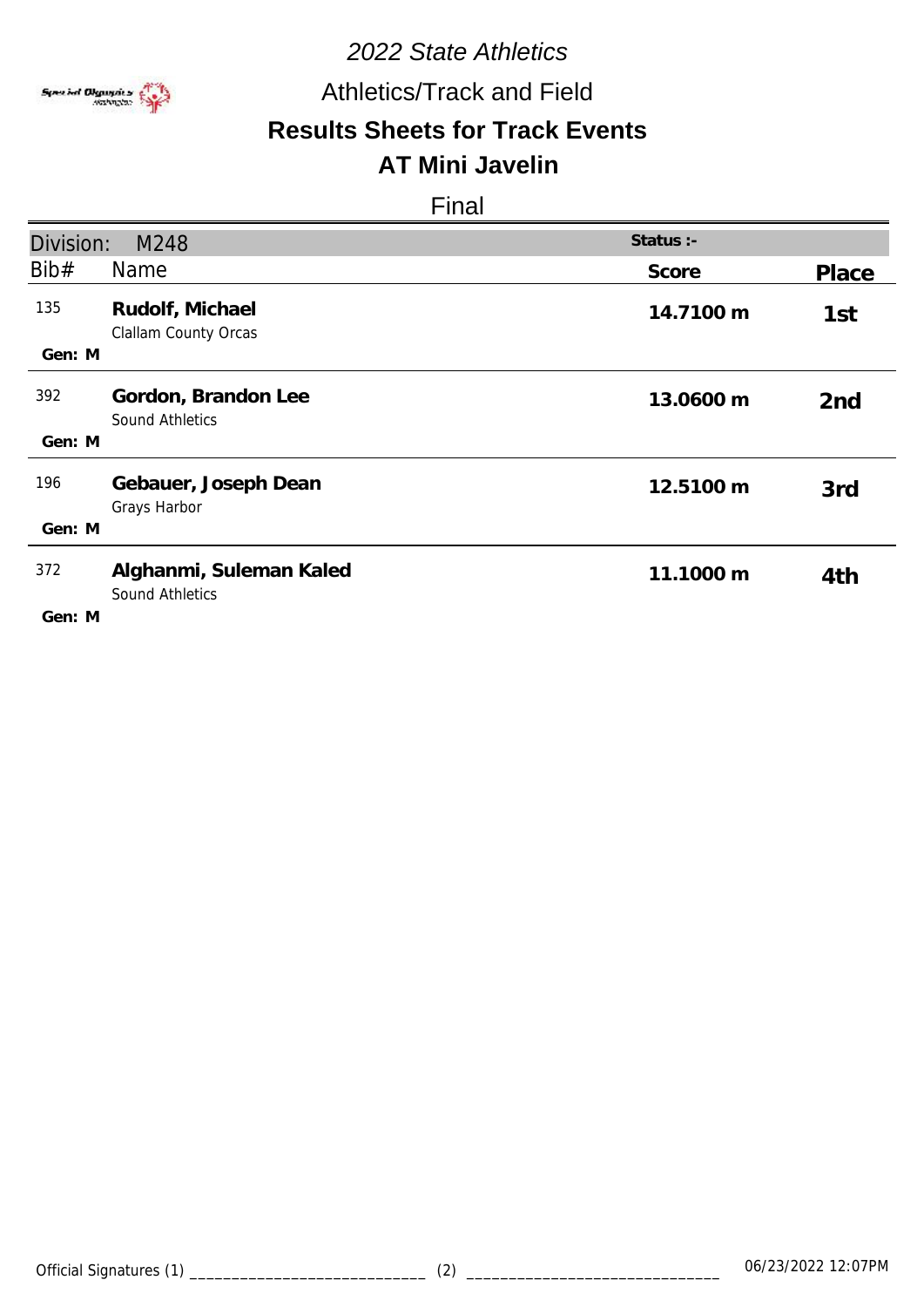

# Athletics/Track and Field

### **Results Sheets for Track Events AT Mini Javelin**

| Division:     | M249                                                         | Status :- |                 |
|---------------|--------------------------------------------------------------|-----------|-----------------|
| Bib#          | <b>Name</b>                                                  | Score     | Place           |
| 129<br>Gen: M | Carder, Robert Thomas<br><b>Clallam County Orcas</b>         | 25.6000 m | 1st             |
|               |                                                              |           |                 |
| 303           | Vanney, Jerry Roger<br>Marysville Big Foot                   | 19.0000 m | 2 <sub>nd</sub> |
| Gen: M        |                                                              |           |                 |
| 282           | Carter, Sean Patrick<br>Maple Valley Royals                  | 18.8300 m | 3rd             |
| Gen: M        |                                                              |           |                 |
| 505<br>Gen: M | Salter, Alijoscha Emmanuel<br>Thurston County Fast & Furious | 15.2800 m | 4th             |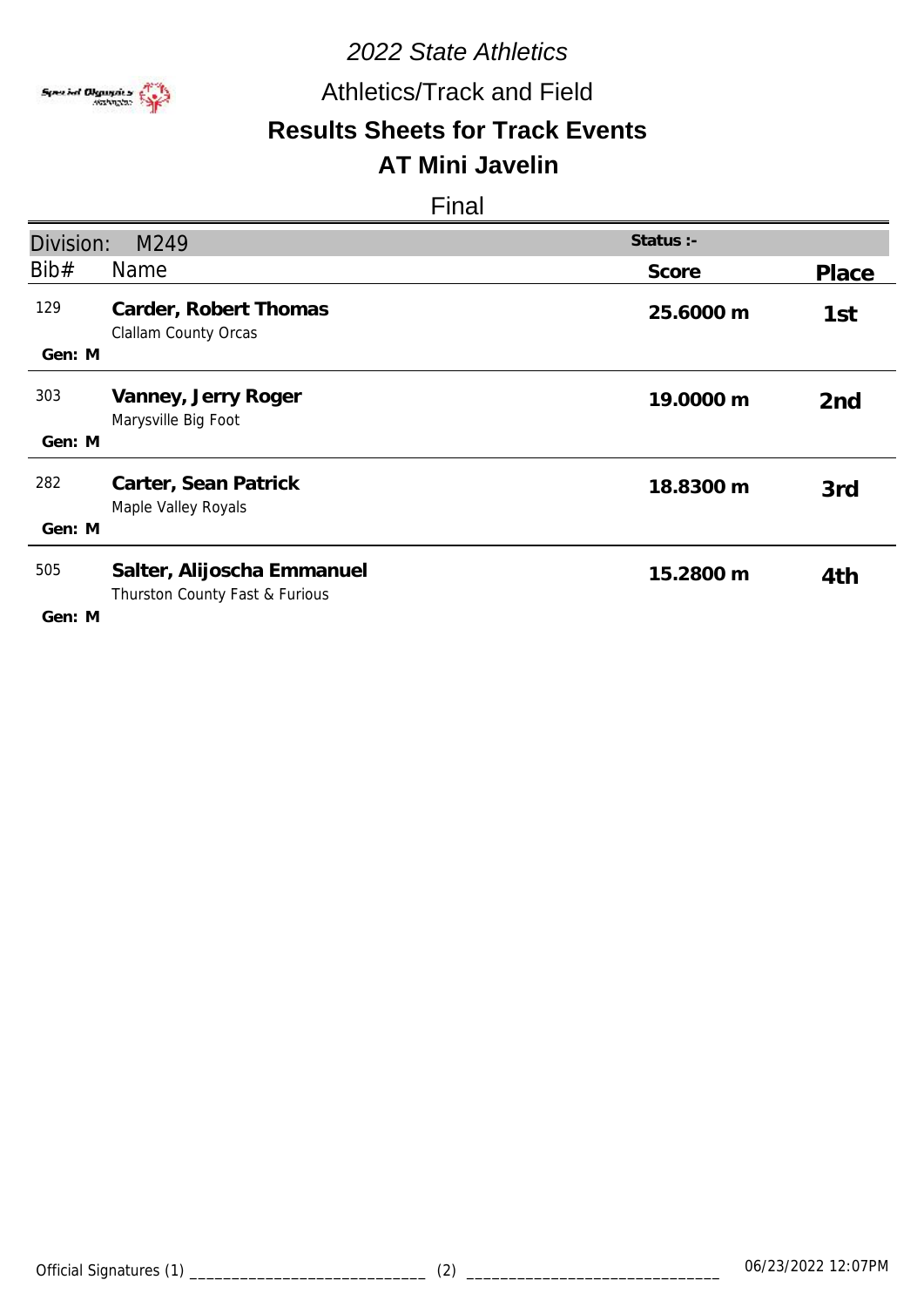

# *2022 State Athletics* **Results Sheets for Track Events** Athletics/Track and Field **AT Wheelchair Shot Put**

### Final

| Division:<br>M266                       |                                         | Status :- |       |
|-----------------------------------------|-----------------------------------------|-----------|-------|
| Bib#                                    | Name                                    | Score     | Place |
| 399                                     | King, Martin William<br>Sound Athletics | 5.0200 m  | 1st   |
| $C_{\alpha}$ $\alpha$ , $\beta$ $\beta$ |                                         |           |       |

**M Gen:**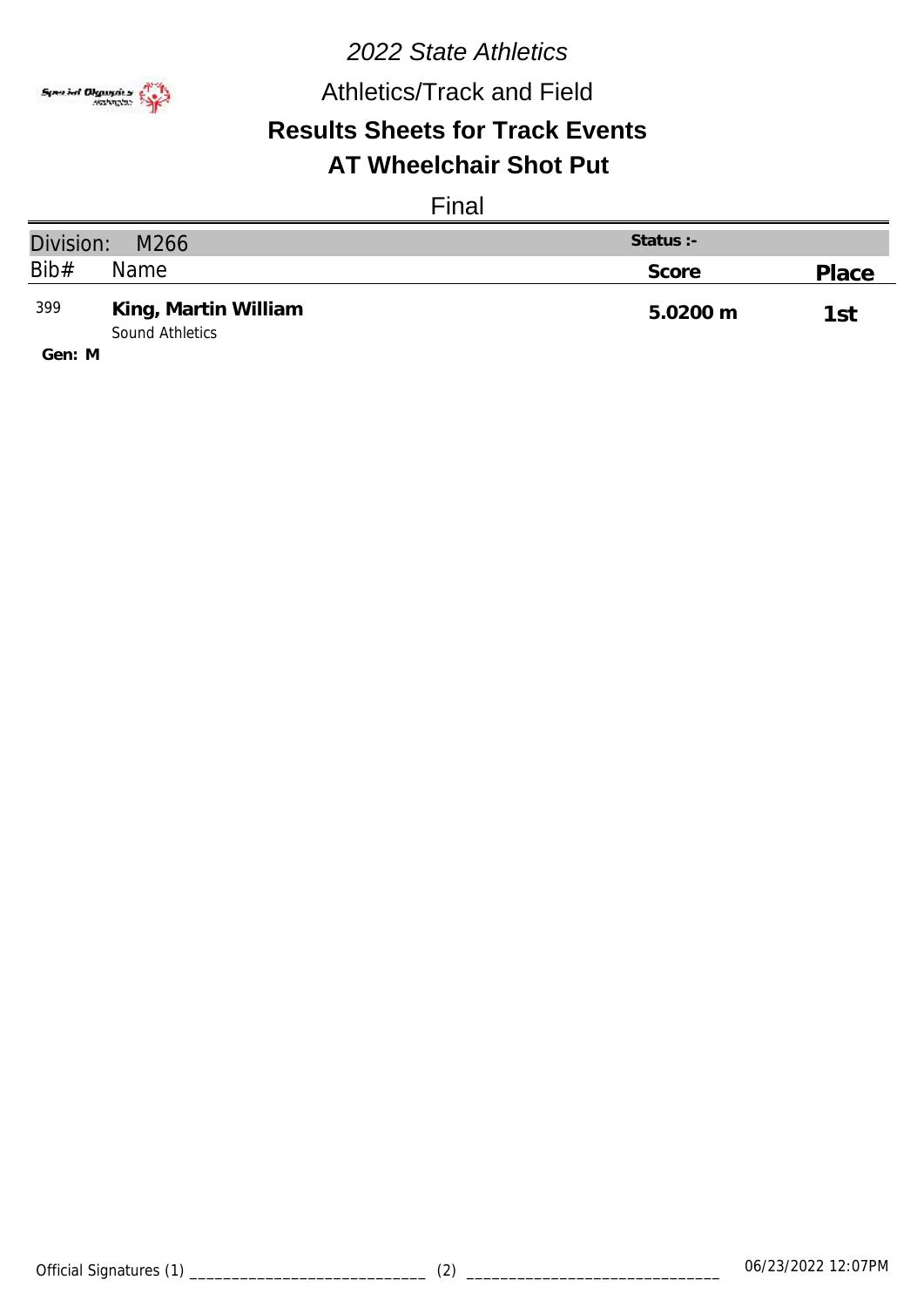

Athletics/Track and Field

# **Results Sheets for Track Events**

## **AT Running Long Jump**

| Division: | M276                                               | Status :- |                 |
|-----------|----------------------------------------------------|-----------|-----------------|
| Bib#      | <b>Name</b>                                        | Score     | Place           |
| 148       | Dole, Sean Michael<br>Clark County                 | 3.7400 m  | 1st             |
| Gen: M    |                                                    |           |                 |
| 157       | Myers, David Steven<br>Clark County                | 2.4100 m  | 2 <sub>nd</sub> |
| Gen: M    |                                                    |           |                 |
| 101       | Barrows, Thomas "Tommy"<br><b>Bellevue Badgers</b> | 1.5200 m  | 3rd             |
| Gen: M    |                                                    |           |                 |
| 189       | Reinicke, Elijah<br><b>Eatonville Cruisers</b>     |           |                 |
| Gen: M    |                                                    | Scratched |                 |
| 118       | Strait, William Patrick                            |           |                 |
| Gen: M    | Bellingham Independents                            | Scratched |                 |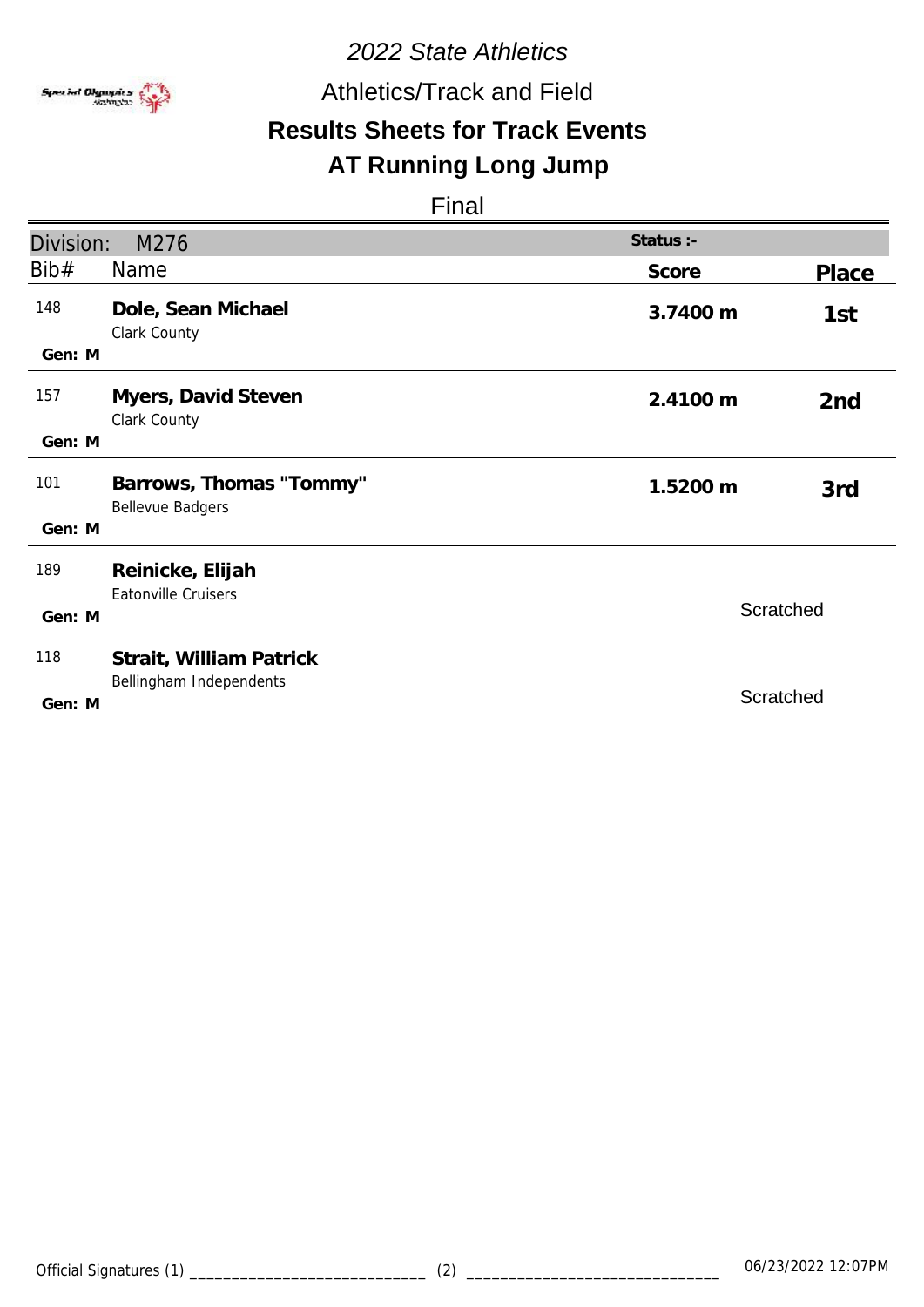

Athletics/Track and Field

# **Results Sheets for Track Events**

## **AT Running Long Jump**

| Division: | M277                                          | Status :- |            |
|-----------|-----------------------------------------------|-----------|------------|
| Bib#      | Name                                          | Score     | Place      |
| 154       | Manuel, Emmanuel Z<br>Clark County            | 1.8800 m  | 1st        |
| Gen: M    |                                               |           |            |
| 218       | Huang, James<br>Issaquah School District      |           | <b>DNS</b> |
| Gen: M    |                                               |           |            |
| 220       | Kunold, Stuart I.<br>Issaquah School District |           | <b>DNS</b> |
| Gen: M    |                                               |           |            |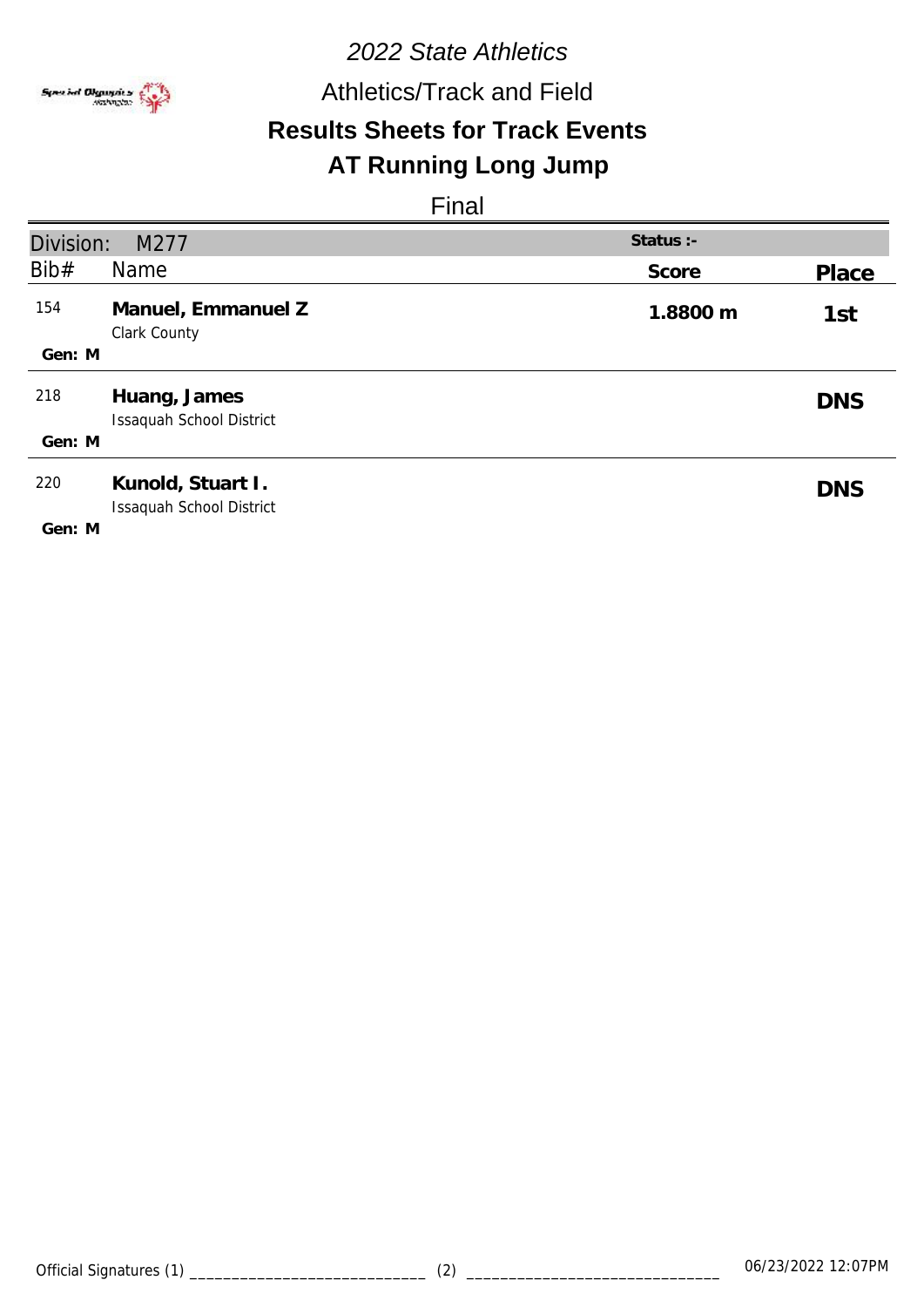

Athletics/Track and Field

# **Results Sheets for Track Events**

# **AT Running Long Jump**

| Division:<br>Status $:$ -<br>M278 |                                                |          |       |
|-----------------------------------|------------------------------------------------|----------|-------|
| Bib#                              | Name                                           | Score    | Place |
| 593                               | Evans-Olivas, Coven MI kel<br>Yakima Lightning | 3.1600 m | 1st   |
| Gen: M                            |                                                |          |       |
| 497                               | Lynam, Cole<br>Thurston County Fast & Furious  | 2.3300 m | 2nd   |
| Gen: M                            |                                                |          |       |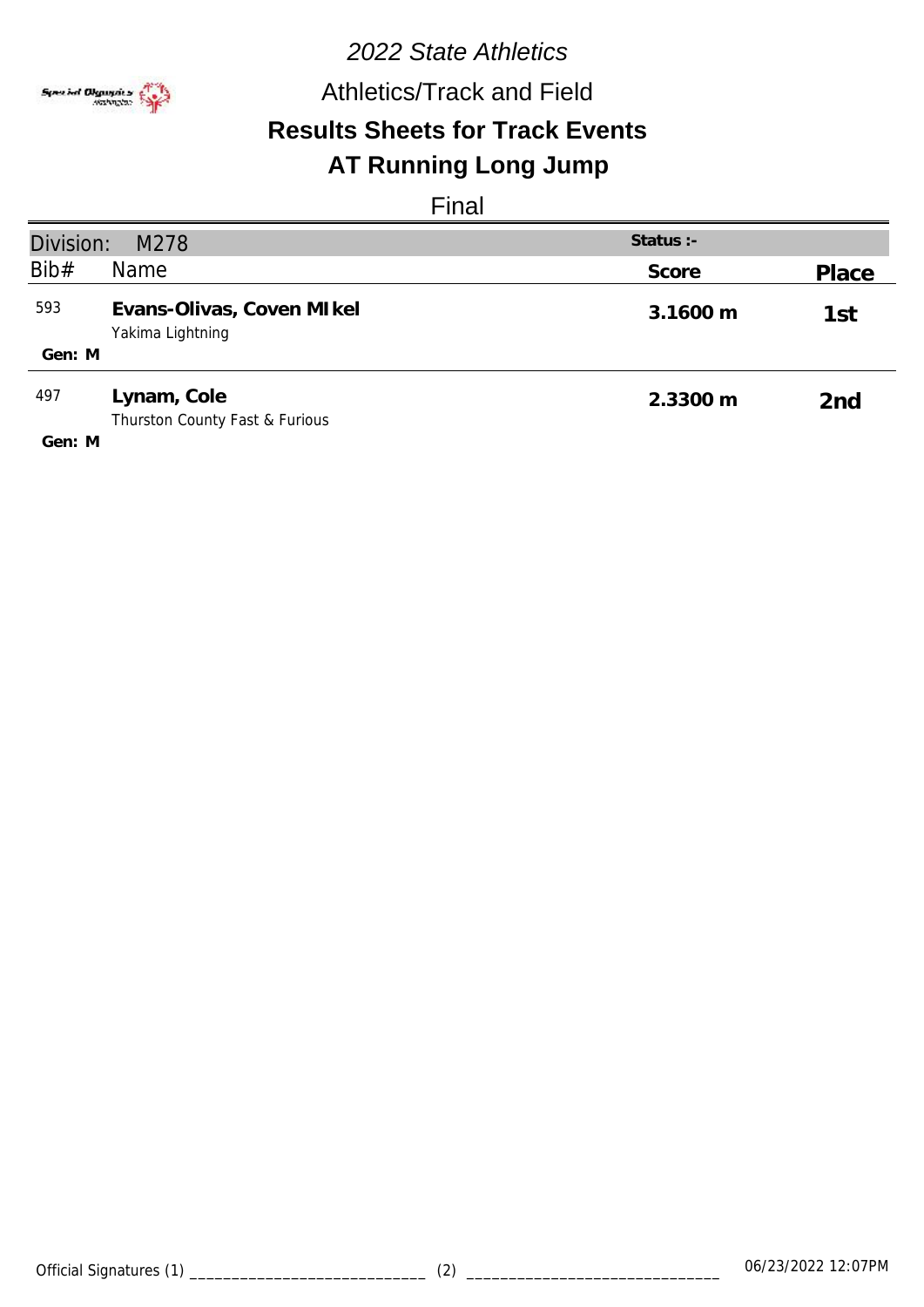

Athletics/Track and Field

# **Results Sheets for Track Events**

# **AT Running Long Jump**

| Division: | M279                                               | Status :- |                 |
|-----------|----------------------------------------------------|-----------|-----------------|
| Bib#      | Name                                               | Score     | Place           |
| 102       | Clines, Brady Nicholas<br><b>Bellevue Badgers</b>  | 3.8200 m  | 1st             |
| Gen: M    |                                                    |           |                 |
| 290       | Weaver, Jonathan David<br><b>Mariner Marauders</b> | 3.1600 m  | 2 <sub>nd</sub> |
| Gen: M    |                                                    |           |                 |
| 231       | Hampton, Kalacious<br>Kent Parks Sprinters         |           |                 |
| Gen: M    |                                                    | Scratched |                 |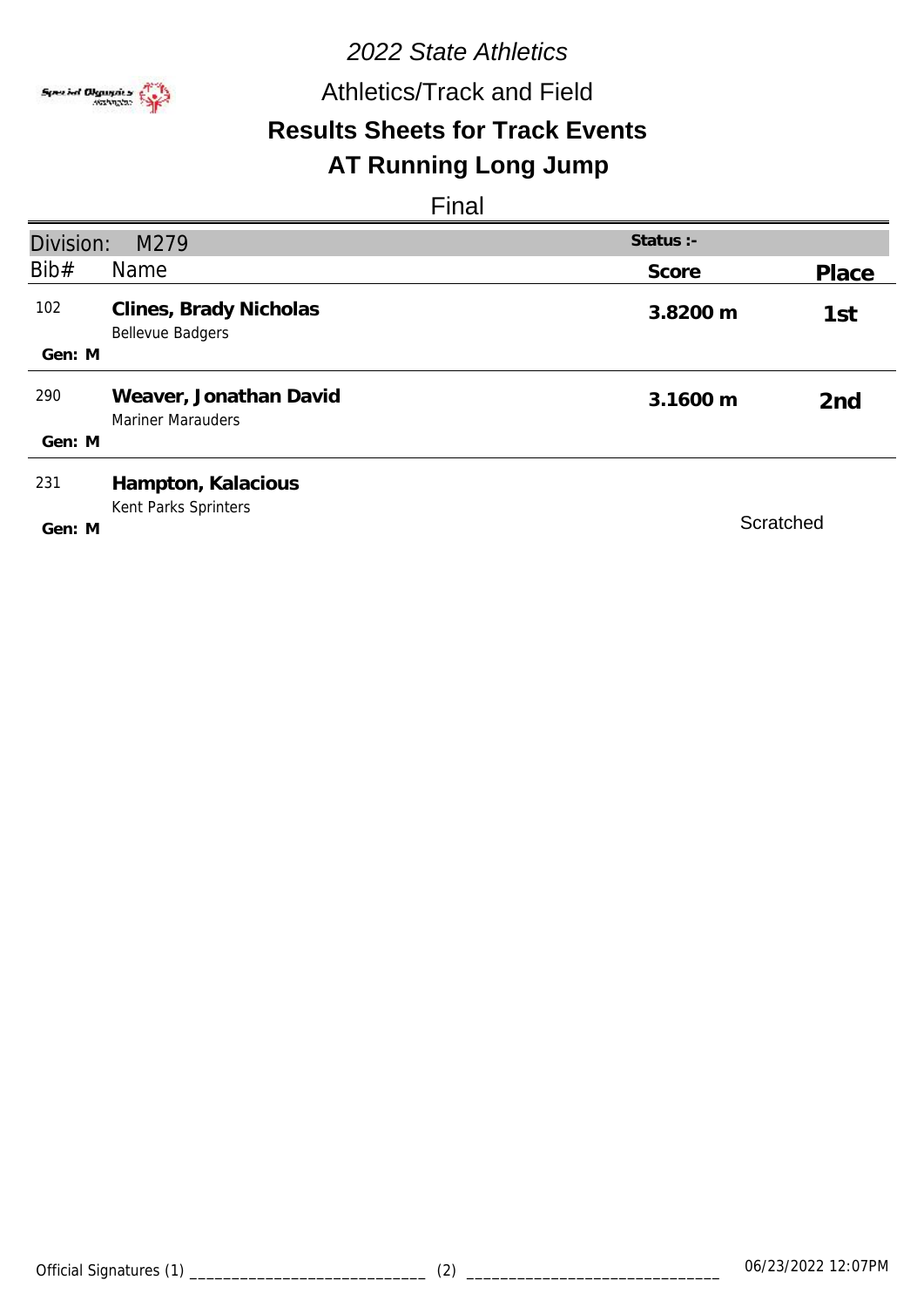

Athletics/Track and Field

# **Results Sheets for Track Events**

# **AT Running Long Jump**

| Division:     | M280                                   | Status :- |                 |
|---------------|----------------------------------------|-----------|-----------------|
| Bib#          | <b>Name</b>                            | Score     | Place           |
| 564<br>Gen: M | White, Robert<br>Walla Walla           | 3.4600 m  | 1st             |
| 516<br>Gen: M | Mundy, Wayne<br>Tri Cities Suns        | 2.1800 m  | 2 <sub>nd</sub> |
| 239<br>Gen: M | Lauster, Joshua L<br>Lewis County      | 1.8500 m  | 3rd             |
| 337<br>Gen: M | Bowman, Timothy<br>Pierce County Parks | 1.7200 m  | 4th             |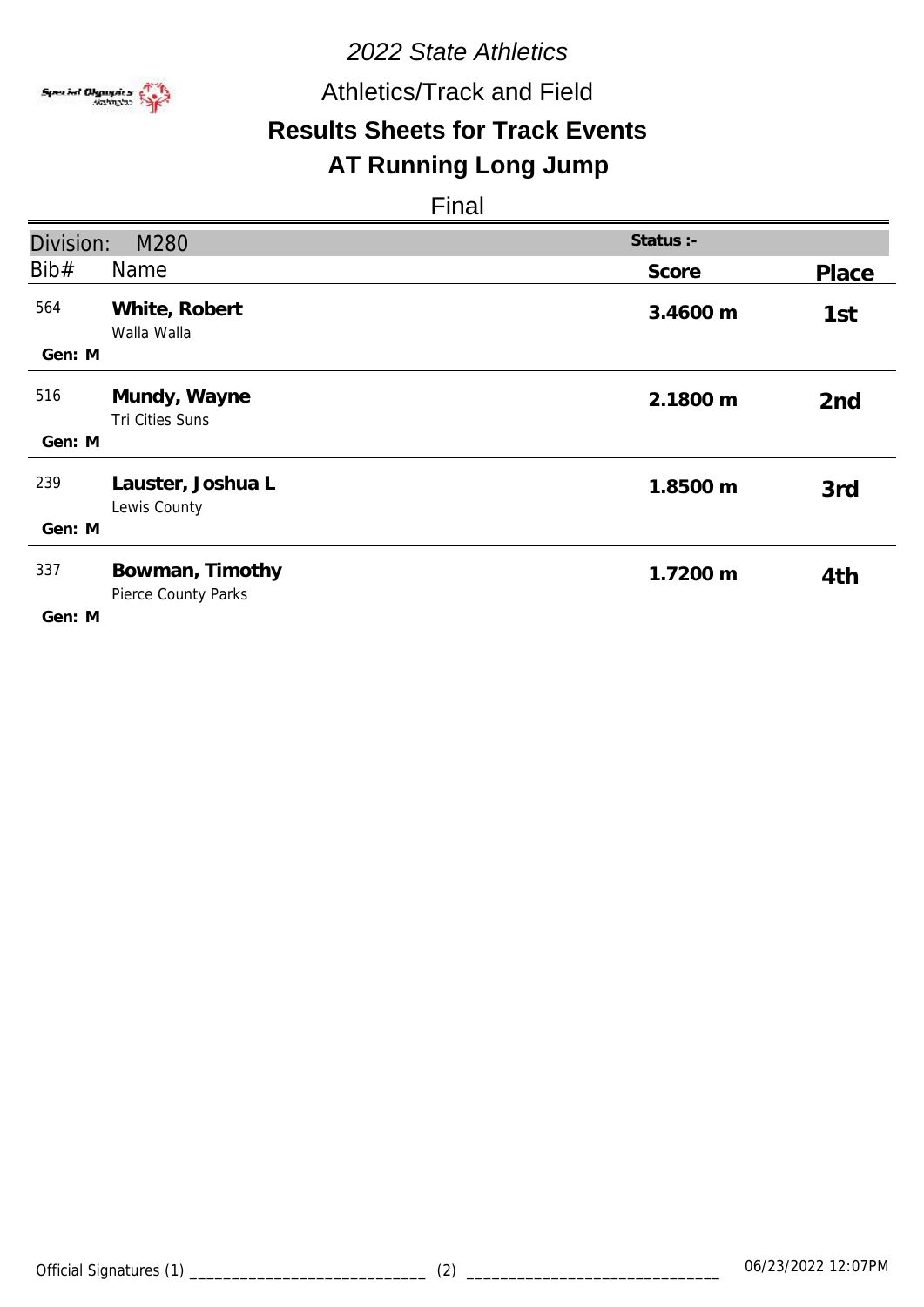

Athletics/Track and Field

# **Results Sheets for Track Events**

# **AT Running Long Jump**

| Division:     | M281                                           | Status :- |                 |
|---------------|------------------------------------------------|-----------|-----------------|
| Bib#          | <b>Name</b>                                    | Score     | Place           |
| 269<br>Gen: M | Engstrom, Shane D<br>Longview Kelso            | 2.7800 m  | 1st             |
| 277<br>Gen: M | Martin, Miles Mathew<br>Longview Kelso         | 2.6600 m  | 2 <sub>nd</sub> |
| 426<br>Gen: M | Pearson, Matthew Steven<br>South Kitsap        | 2.6400 m  | 3rd             |
| 518<br>Gen: M | Ramos, Alejandro<br>Tri Cities Suns            | 2.3400 m  | 4th             |
| 492<br>Gen: M | Gregory, Ben<br>Thurston County Fast & Furious |           | Scratched       |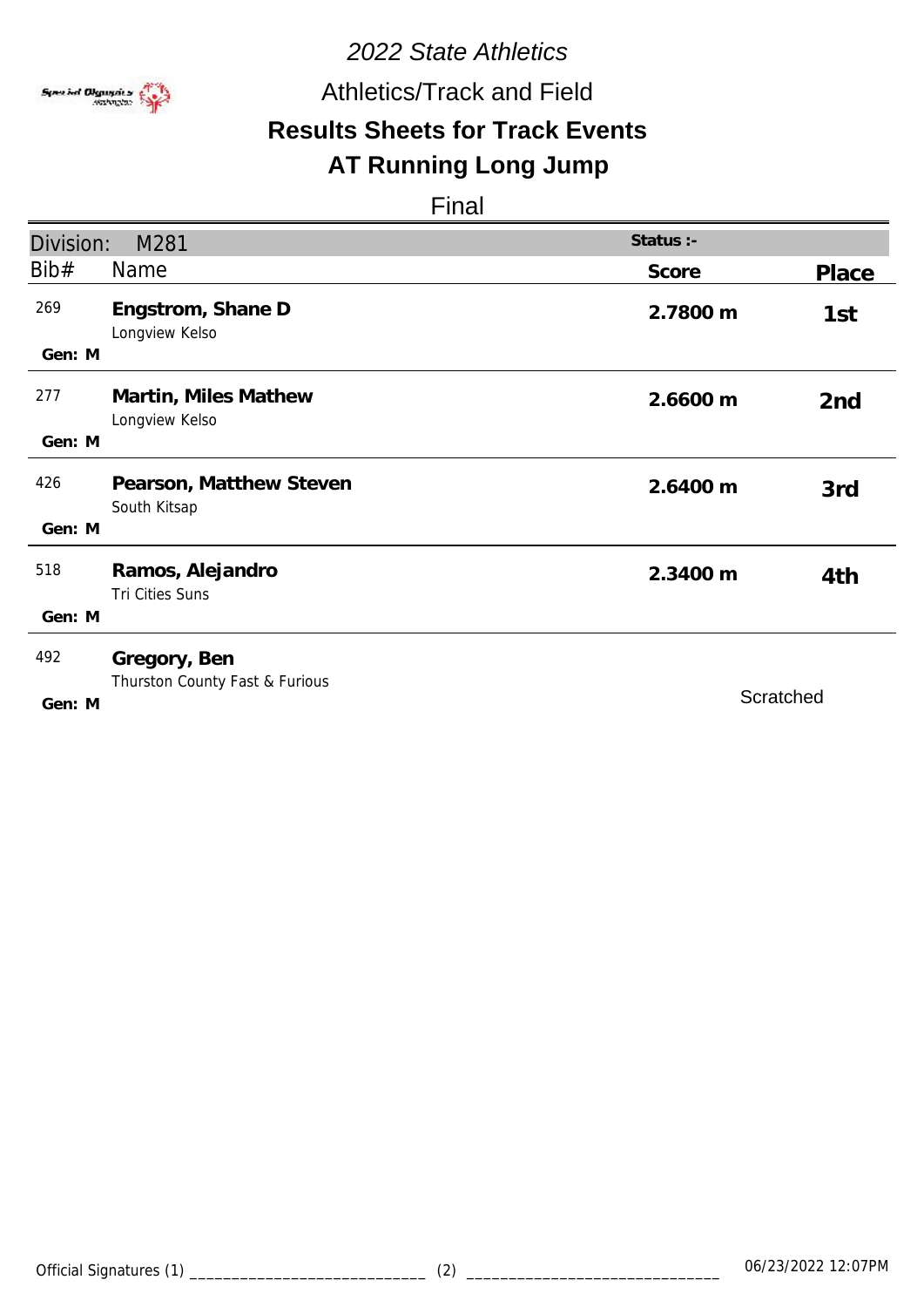

Athletics/Track and Field

# **Results Sheets for Track Events**

# **AT Running Long Jump**

| Division:     | M282                                            | Status :- |                 |
|---------------|-------------------------------------------------|-----------|-----------------|
| Bib#          | <b>Name</b>                                     | Score     | Place           |
| 207<br>Gen: M | Birdsey, William<br>Issaquah Lightning          | 3.5200 m  | 1st             |
| 596<br>Gen: M | Lee, Andrew Jonathan<br>Yakima Lightning        | 3.4500 m  | 2 <sub>nd</sub> |
| 188<br>Gen: M | Pedersen, Jason<br><b>Eatonville Cruisers</b>   | 3.0600 m  | 3rd             |
| 517<br>Gen: M | Pelayo, Eddie<br>Tri Cities Suns                | 2.3400 m  | 4th             |
| 358<br>Gen: M | Christian, Stacey<br>Renton Adaptive Recreation | 2.3200 m  | 5th             |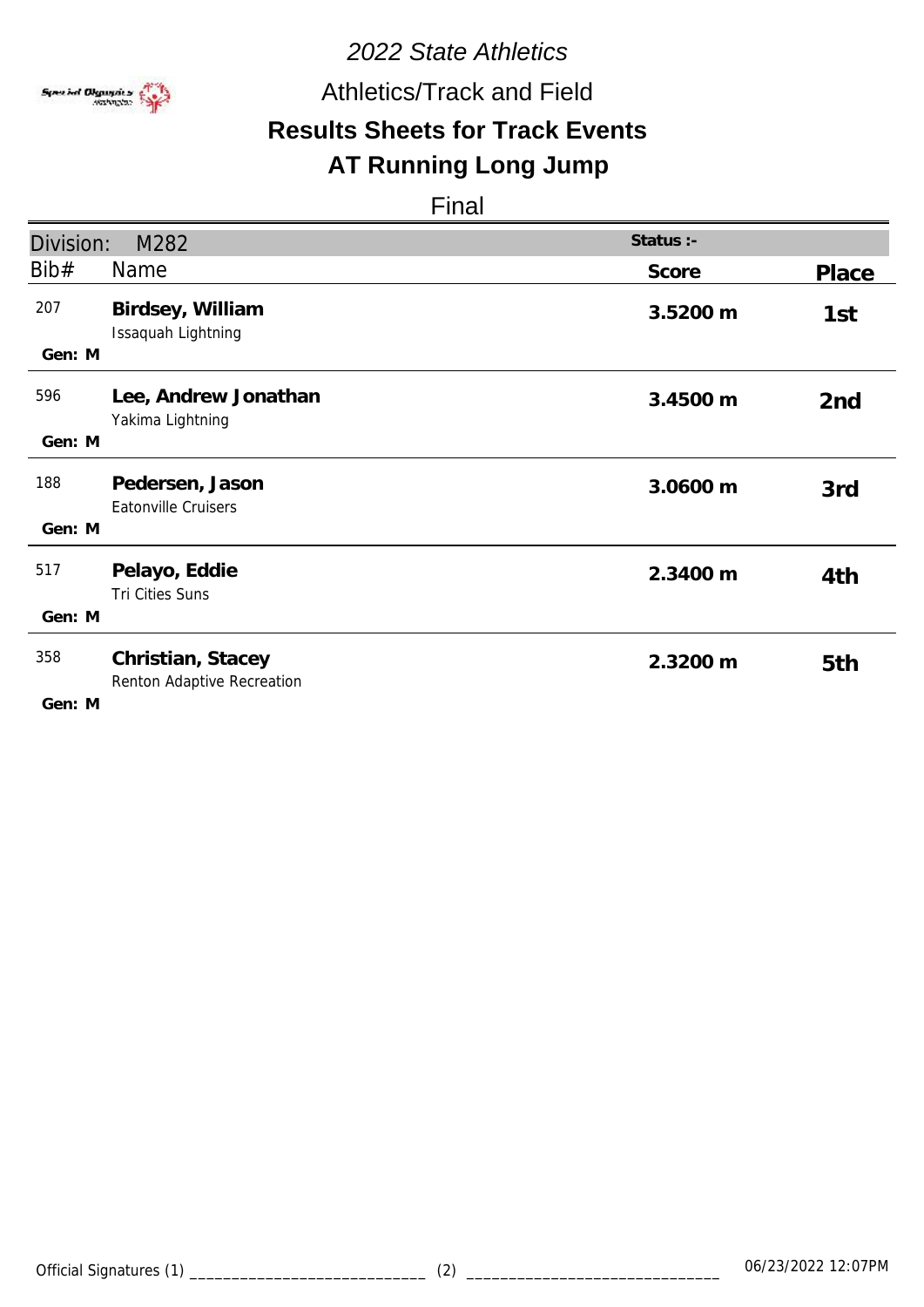

# *2022 State Athletics* Athletics/Track and Field

# **Results Sheets for Track Events**

# **AT Running Long Jump**

| Division: | M283                                        | Status :- |                 |
|-----------|---------------------------------------------|-----------|-----------------|
| Bib#      | Name                                        | Score     | Place           |
| 591       | Andino, Calvin<br>Yakima Lightning          | 3.6900 m  | 1st             |
| Gen: M    |                                             |           |                 |
| 336       | Bishop, Jalen<br><b>Pierce County Parks</b> | 3.5400 m  | 2 <sub>nd</sub> |
| Gen: M    |                                             |           |                 |
| 134       | Meyer, Kenny<br>Clallam County Orcas        | 3.4800 m  | 3rd             |
| Gen: M    |                                             |           |                 |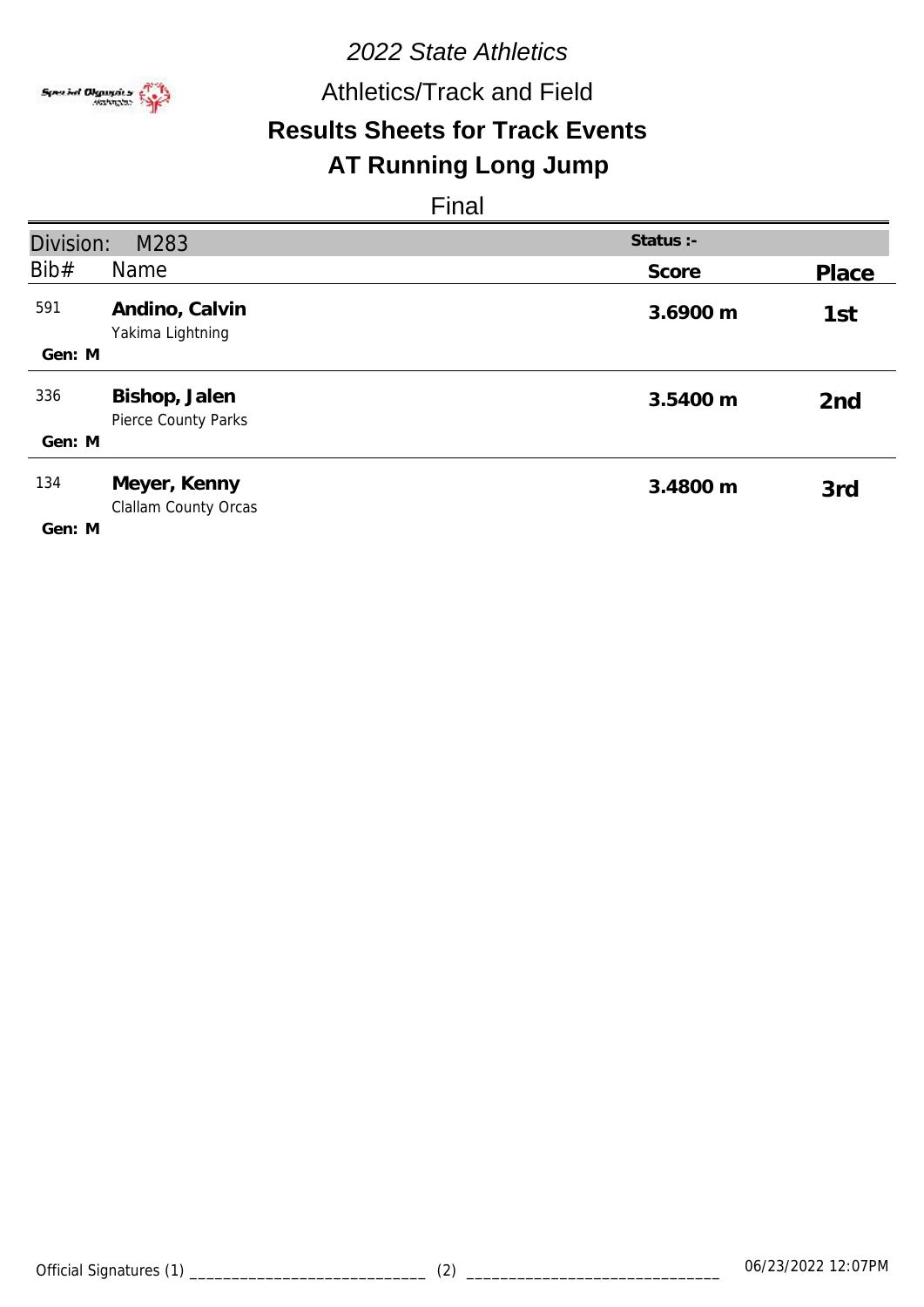

Athletics/Track and Field

# **Results Sheets for Track Events**

# **AT Running Long Jump**

Final

| Division:               | M284                                            | Status :- |                 |
|-------------------------|-------------------------------------------------|-----------|-----------------|
| Bib#                    | Name                                            | Score     | <b>Place</b>    |
| 562<br>Gen: M           | Lockard, Craig Lynn<br>Walla Walla              | 4.4600 m  | 1st             |
| 206<br>Gen: M           | Benson, Sean Davis<br>Issaquah Lightning        | 3.9300 m  | 2 <sub>nd</sub> |
| 211<br>Gen: M           | Searing, William George<br>Issaquah Lightning   | 3.8000 m  | 3rd             |
| 508<br>Gen: M           | Voss, Bruce J<br>Thurston County Fast & Furious | 3.6000 m  | 4th             |
| 355<br>Gen: M           | Woods, Christian<br>Pierce County Parks         | 3.3900 m  | 5th             |
| 209<br>$C_{\Omega}$ . M | Lord, Corey<br>Issaquah Lightning               | 3.2500 m  | 6th             |

**M Gen:**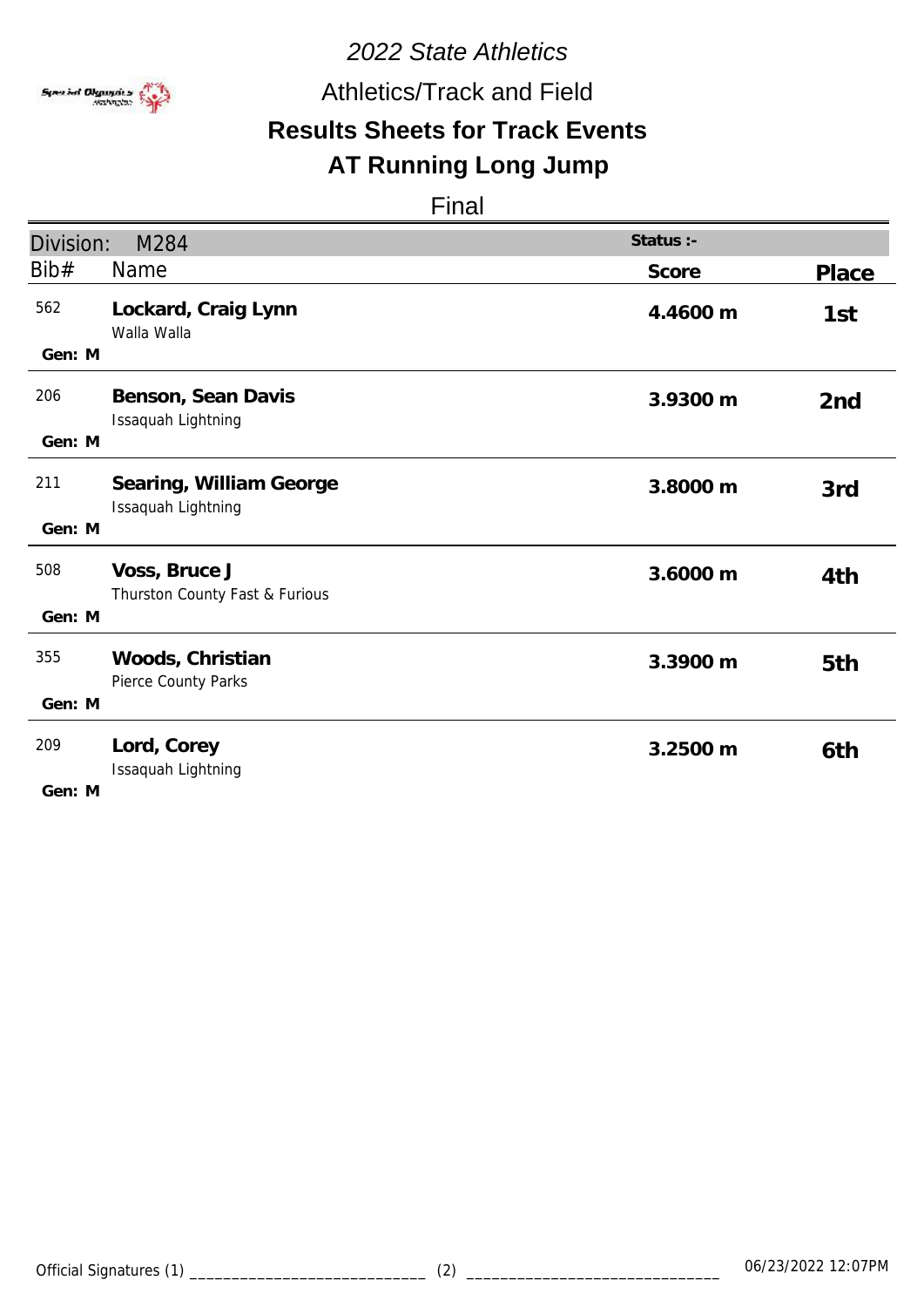

Athletics/Track and Field

# **Results Sheets for Track Events**

# **AT Standing Long Jump**

| Division: | M285                                               | Status :-          |           |
|-----------|----------------------------------------------------|--------------------|-----------|
| Bib#      | <b>Name</b>                                        | Score              | Place     |
| 103       | Gunde, Jayadeep<br><b>Bellevue Badgers</b>         | 1.0400 m           | 1st       |
| Gen: M    |                                                    |                    |           |
| 315       | Vaughn-Darby, Ryan Kenneth<br>Moses Lake Scorpions | 0.8200 m           | 2nd       |
| Gen: M    |                                                    |                    |           |
| 106       | Mezil, Achille Arthur<br><b>Bellevue Badgers</b>   | 0.8100 m           | 3rd       |
| Gen: M    |                                                    |                    |           |
| 109       | Yash, Hande<br><b>Bellevue Badgers</b>             | $0.2000 \text{ m}$ | 4th       |
| Gen: M    |                                                    |                    |           |
| 467       | Mccarter, Conan Andrew                             |                    |           |
| Gen: M    | Tahoma Bears                                       |                    | Scratched |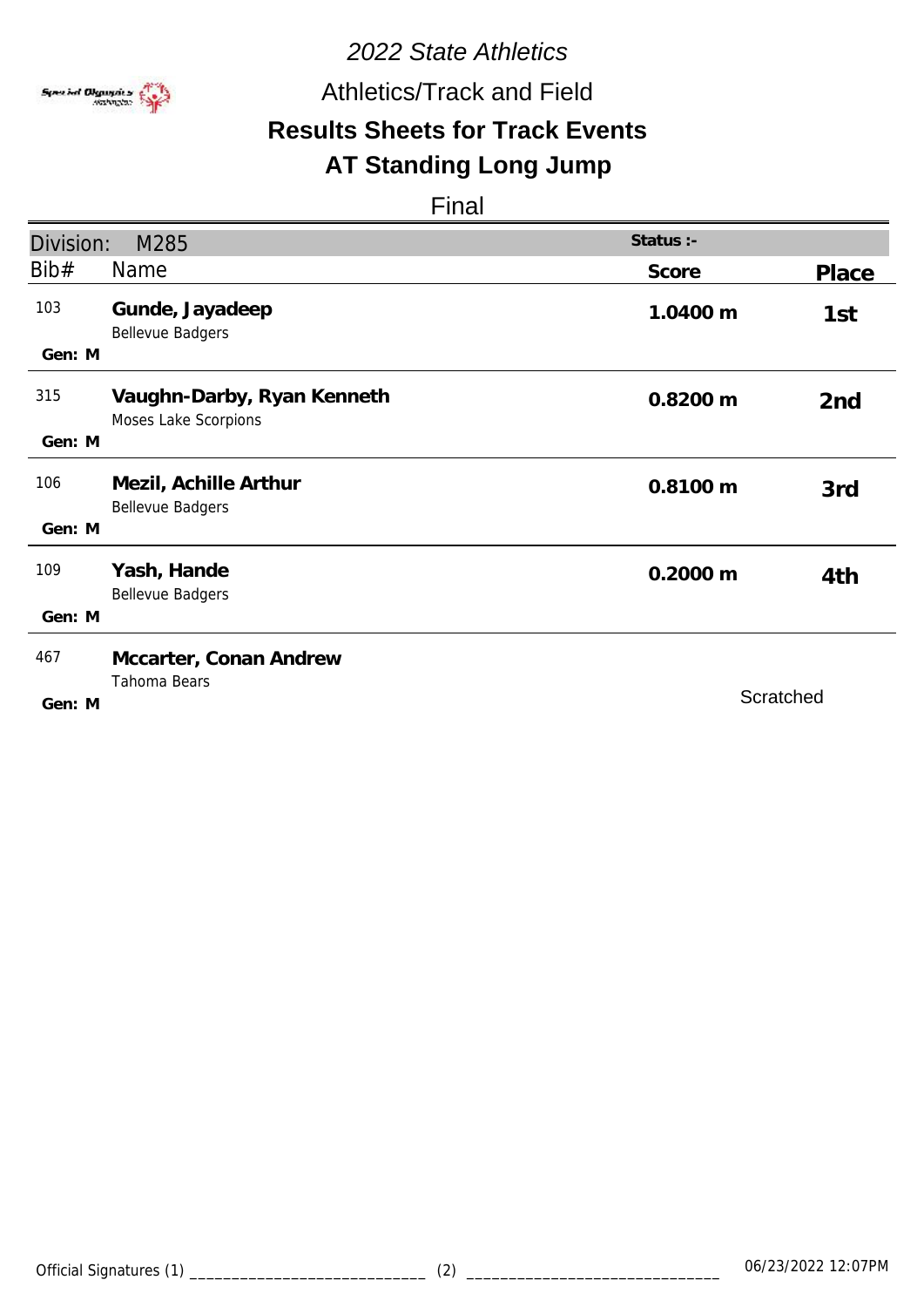

Athletics/Track and Field

# **Results Sheets for Track Events**

# **AT Standing Long Jump**

| Division:     | M286                                               | Status :- |                 |
|---------------|----------------------------------------------------|-----------|-----------------|
| Bib#          | Name                                               | Score     | Place           |
| 288           | Sentora, Brandon Ethan<br><b>Mariner Marauders</b> | 1.6300 m  | 1st             |
| Gen: M        |                                                    |           |                 |
| 287           | Montoya-Morales, Osmar<br><b>Mariner Marauders</b> | 1.4900 m  | 2 <sub>nd</sub> |
| Gen: M        |                                                    |           |                 |
| 104           | Guo, Ethan V.<br><b>Bellevue Badgers</b>           | 1.1800 m  | 3rd             |
| Gen: M        |                                                    |           |                 |
| 105<br>Gen: M | Koszorus, Austin Jozsef<br><b>Bellevue Badgers</b> | Scratched |                 |
|               |                                                    |           |                 |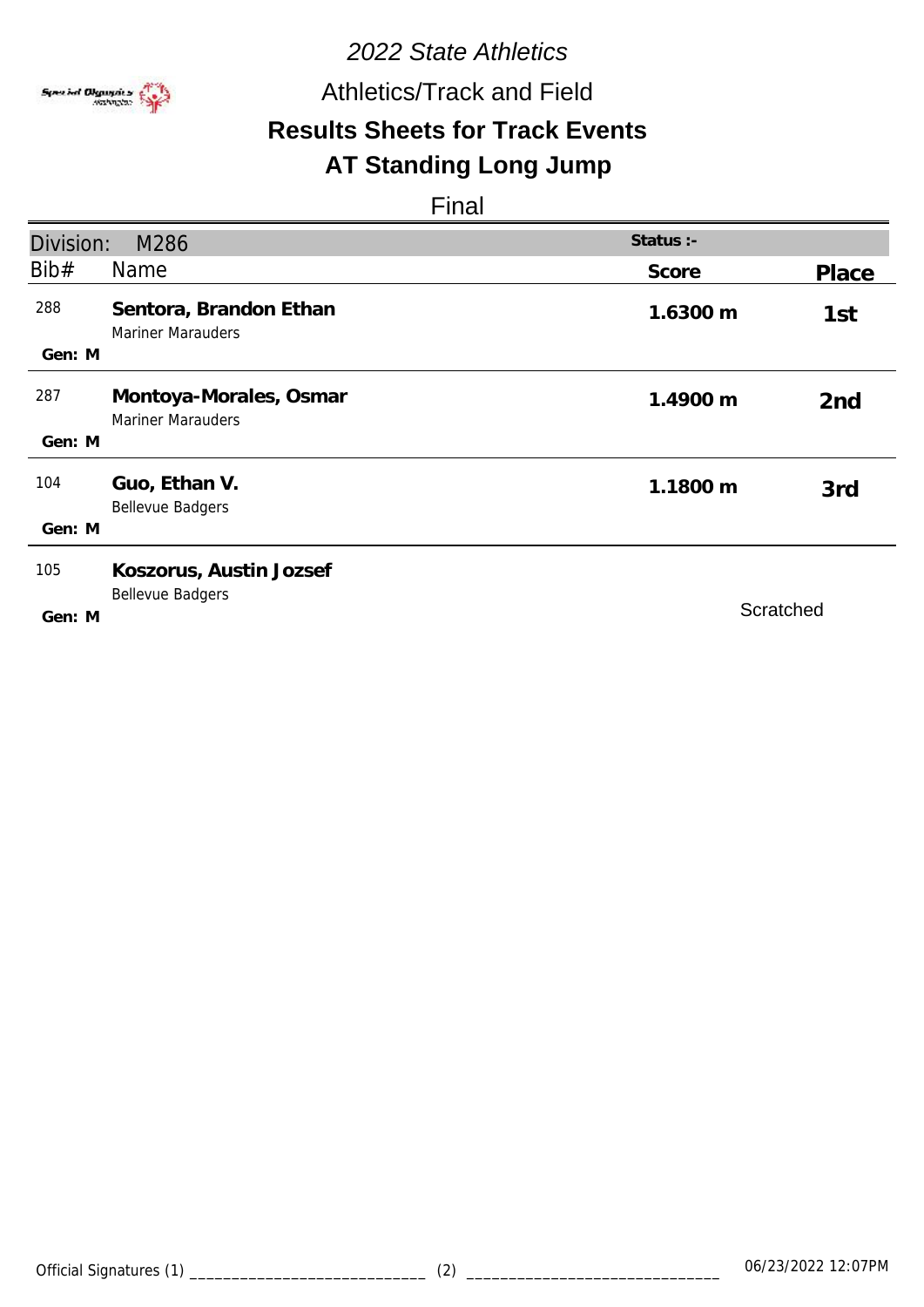

Athletics/Track and Field

# **Results Sheets for Track Events**

# **AT Standing Long Jump**

| Division:     | M287                                                  | Status :-          |                 |
|---------------|-------------------------------------------------------|--------------------|-----------------|
| Bib#          | Name                                                  | Score              | Place           |
| 229<br>Gen: M | Cortez, Christian (Christian)<br>Kent Parks Sprinters | 1.4400 m           | 1st             |
| 402<br>Gen: M | Mills, Jason Alexander<br>Sound Athletics             | 0.7500 m           | 2 <sub>nd</sub> |
| 590<br>Gen: M | Jones, Nathan Allan<br>Whitman County Cougars         | $0.3100 \text{ m}$ | 3rd             |
| 345<br>Gen: M | Mackay, Ruag Eugene<br>Pierce County Parks            | Scratched          |                 |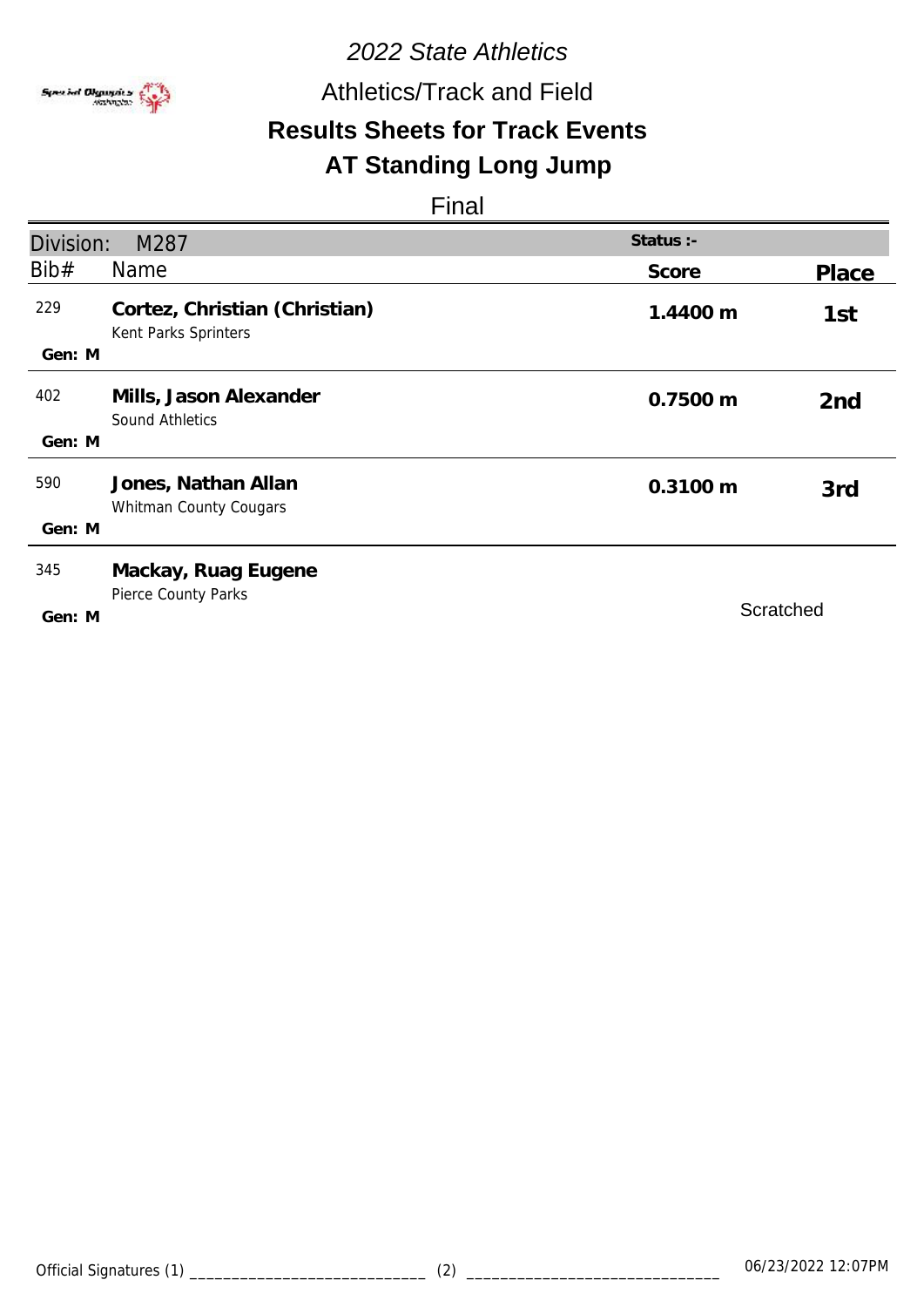

Athletics/Track and Field

# **Results Sheets for Track Events**

# **AT Standing Long Jump**

| Division:     | M288                                                   | Status :- |                 |
|---------------|--------------------------------------------------------|-----------|-----------------|
| Bib#          | <b>Name</b>                                            | Score     | Place           |
| 412<br>Gen: M | Schrader, Logan James<br>Sound Athletics               | 1.3100 m  | 1st             |
| 317<br>Gen: M | Wells, Rosemary<br>Moses Lake Scorpions                | 1.2200 m  | 2 <sub>nd</sub> |
| 339<br>Gen: M | Elliott, Daniel Jonathan<br><b>Pierce County Parks</b> | 1.1500 m  | 3rd             |
| 587<br>Gen: M | Bevan, Jerry Lee<br>Whitman County Cougars             | 1.0200 m  | 4th             |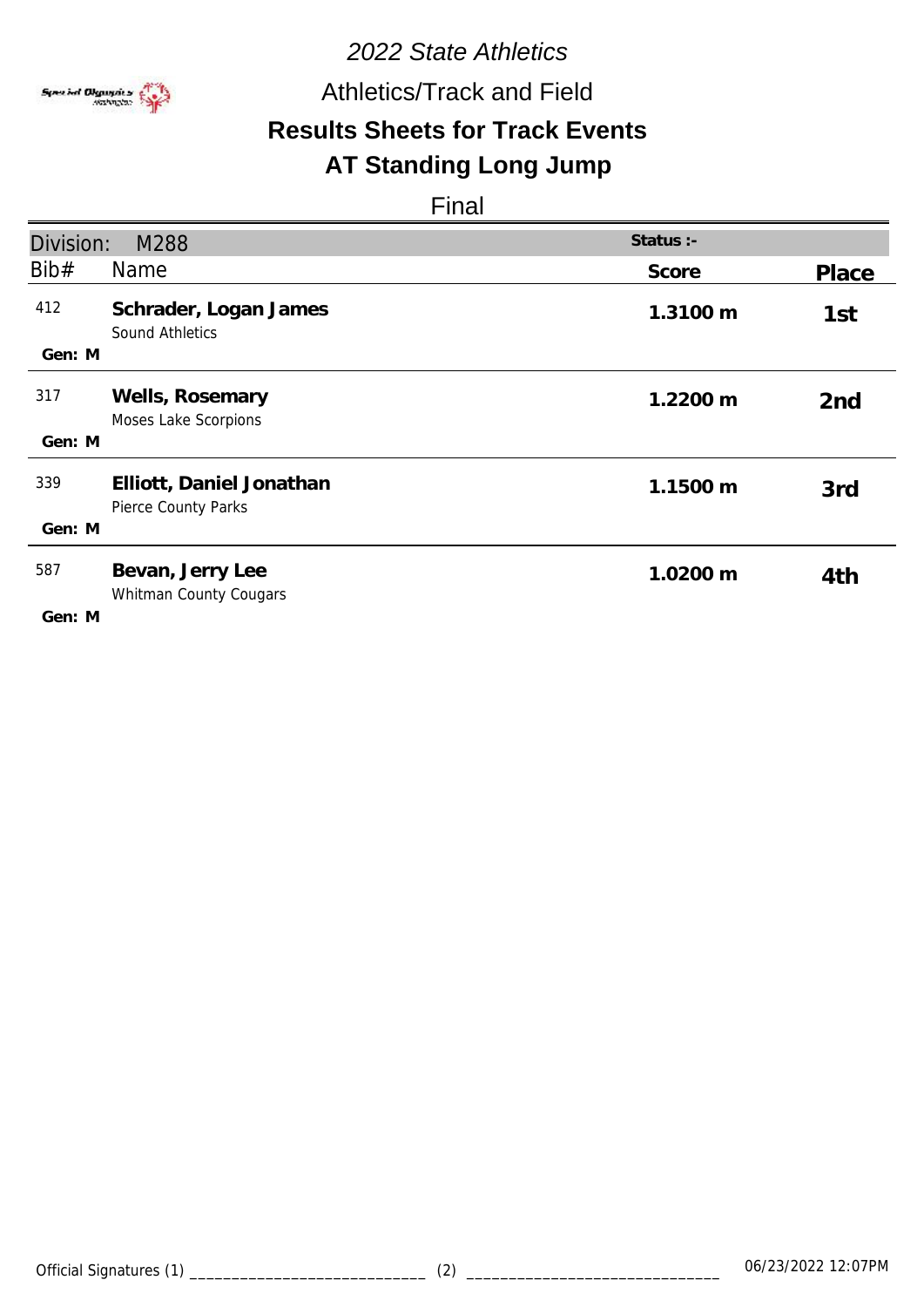

# *2022 State Athletics* **Results Sheets for Track Events** Athletics/Track and Field **AT Standing Long Jump**

| Division: | M289                                         | Status :- |                 |
|-----------|----------------------------------------------|-----------|-----------------|
| Bib#      | <b>Name</b>                                  | Score     | Place           |
| 318       | Yearout, Steven<br>Moses Lake Scorpions      | 1.7200 m  | 1st             |
| Gen: M    |                                              |           |                 |
| 131       | Garr, Shaun E<br><b>Clallam County Orcas</b> | 1.6100 m  | 2 <sub>nd</sub> |
| Gen: M    |                                              |           |                 |
| 299       | Peyton, Andrew<br>Marysville Big Foot        | 1.4400 m  | 3rd             |
| Gen: M    |                                              |           |                 |